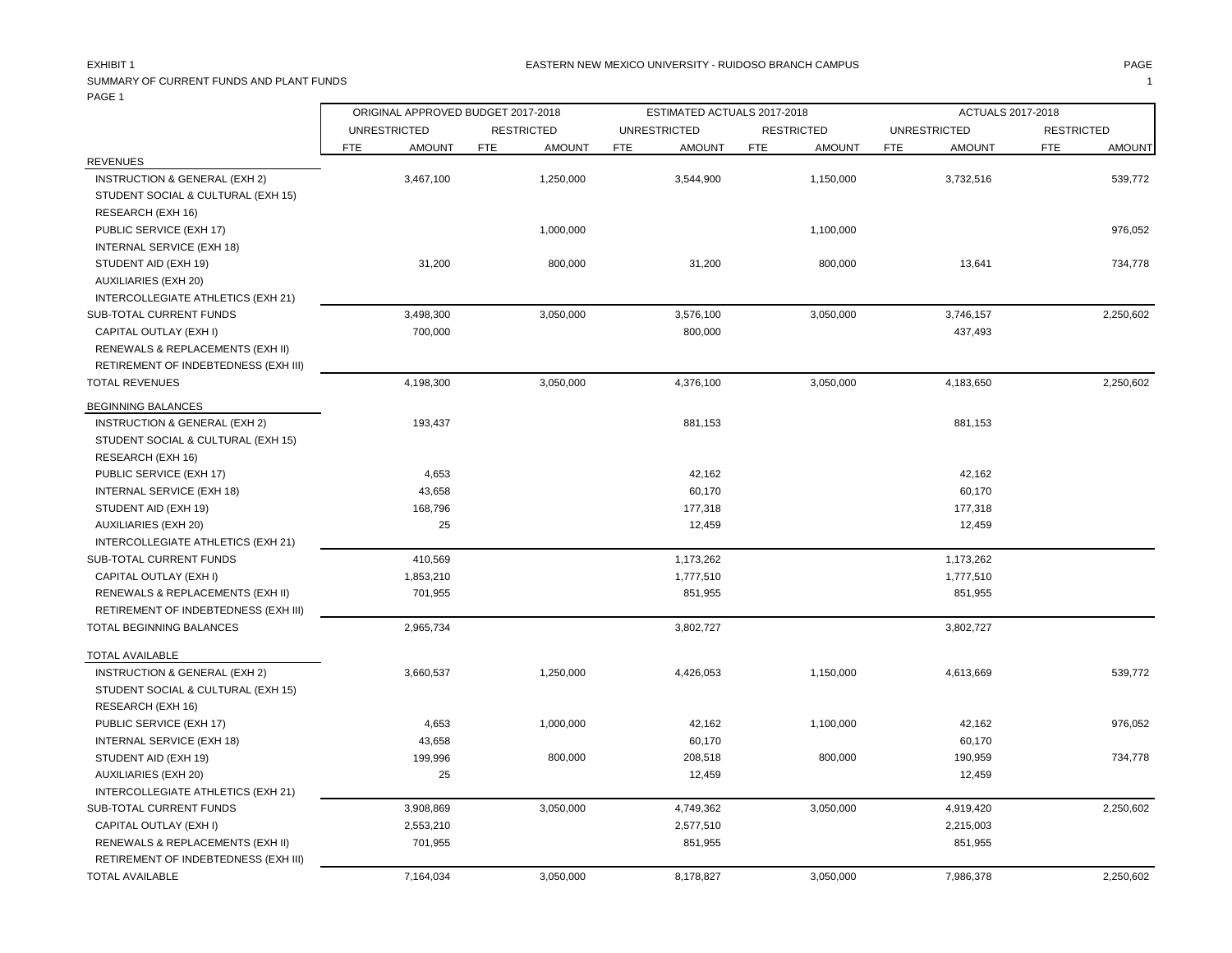### EASTERN NEW MEXICO UNIVERSITY - RUIDOSO BRANCH CAMPUS AND THE MAGE PAGE AND PAGE AND PAGE AND PAGE AND THE MAGE

## SUMMARY OF CURRENT FUNDS AND PLANT FUNDS 2 PAGE 2 r.

|                                          | ORIGINAL APPROVED BUDGET 2017-2018 |                     |            |                   | ESTIMATED ACTUALS 2017-2018 |                     |            |                   | ACTUALS 2017-2018 |                     |                   |               |
|------------------------------------------|------------------------------------|---------------------|------------|-------------------|-----------------------------|---------------------|------------|-------------------|-------------------|---------------------|-------------------|---------------|
|                                          |                                    | <b>UNRESTRICTED</b> |            | <b>RESTRICTED</b> |                             | <b>UNRESTRICTED</b> |            | <b>RESTRICTED</b> |                   | <b>UNRESTRICTED</b> | <b>RESTRICTED</b> |               |
|                                          | <b>FTE</b>                         | <b>AMOUNT</b>       | <b>FTE</b> | <b>AMOUNT</b>     | <b>FTE</b>                  | <b>AMOUNT</b>       | <b>FTE</b> | <b>AMOUNT</b>     | FTE               | <b>AMOUNT</b>       | <b>FTE</b>        | <b>AMOUNT</b> |
| <b>EXPENDITURES</b>                      |                                    |                     |            |                   |                             |                     |            |                   |                   |                     |                   |               |
| INSTRUCTION & GENERAL (EXH 2)            | 53.63                              | 3,386,100           | 3.64       | 1,250,000         | 54.75                       | 3,465,200           | 3.64       | 1,150,000         | 50.69             | 3,034,203           | 5.58              | 539,772       |
| STUDENT SOCIAL & CULTURAL (EXH 15)       |                                    |                     |            |                   |                             |                     |            |                   |                   |                     |                   |               |
| RESEARCH (EXH 16)                        |                                    |                     |            |                   |                             |                     |            |                   |                   |                     |                   |               |
| PUBLIC SERVICE (EXH 17)                  |                                    |                     |            | 1,000,000         |                             | 20,000              |            | 1,100,000         |                   | 1,279               | 14.66             | 976,052       |
| <b>INTERNAL SERVICE (EXH 18)</b>         |                                    |                     |            |                   |                             |                     |            |                   |                   | (27, 988)           |                   |               |
| STUDENT AID (EXH 19)                     |                                    | 67,200              |            | 800,000           |                             | 67,200              |            | 800,000           |                   | 44,615              |                   | 734,778       |
| <b>AUXILIARIES (EXH 20)</b>              |                                    |                     |            |                   |                             | 10,000              |            |                   |                   | 8,632               |                   |               |
| INTERCOLLEGIATE ATHLETICS (EXH 21)       |                                    |                     |            |                   |                             |                     |            |                   |                   |                     |                   |               |
| SUB-TOTAL CURRENT FUNDS                  | 53.63                              | 3,453,300           | 3.64       | 3,050,000         | 54.75                       | 3,562,400           | 3.64       | 3,050,000         | 50.69             | 3,060,741           | 20.23             | 2,250,602     |
| CAPITAL OUTLAY (EXH I)                   |                                    | 789,900             |            |                   |                             | 850,000             |            |                   |                   | 628,115             |                   |               |
| RENEWALS & REPLACEMENTS (EXH II)         |                                    | 50,000              |            |                   |                             | 250,000             |            |                   |                   |                     |                   |               |
| RETIREMENT OF INDEBTEDNESS (EXH III)     |                                    |                     |            |                   |                             |                     |            |                   |                   |                     |                   |               |
| <b>TOTAL EXPENDITURES</b>                |                                    | 4,293,200           |            | 3,050,000         |                             | 4,662,400           |            | 3,050,000         |                   | 3,688,856           |                   | 2,250,602     |
|                                          |                                    |                     |            |                   |                             |                     |            |                   |                   |                     |                   |               |
| TRANSFERS TO OR (FROM)                   |                                    |                     |            |                   |                             |                     |            |                   |                   |                     |                   |               |
| INSTRUCTION & GENERAL (EXH 2)            |                                    | (81,000)            |            |                   |                             | (731,000)           |            |                   |                   | (731,000)           |                   |               |
| STUDENT SOCIAL & CULTURAL (EXH 15)       |                                    |                     |            |                   |                             |                     |            |                   |                   |                     |                   |               |
| RESEARCH (EXH 16)                        |                                    |                     |            |                   |                             |                     |            |                   |                   |                     |                   |               |
| PUBLIC SERVICE (EXH 17)                  |                                    |                     |            |                   |                             |                     |            |                   |                   |                     |                   |               |
| INTERNAL SERVICE (EXH 18)                |                                    |                     |            |                   |                             |                     |            |                   |                   |                     |                   |               |
| STUDENT AID (EXH 19)                     |                                    | 36,000              |            |                   |                             | 36,000              |            |                   |                   | 36,000              |                   |               |
| AUXILIARIES (EXH 20)                     |                                    |                     |            |                   |                             |                     |            |                   |                   |                     |                   |               |
| INTERCOLLEGIATE ATHLETICS (EXH 21)       |                                    |                     |            |                   |                             |                     |            |                   |                   |                     |                   |               |
| SUB-TOTAL CURRENT FUNDS                  |                                    | (45,000)            |            |                   |                             | (695,000)           |            |                   |                   | (695,000)           |                   |               |
| CAPITAL OUTLAY (EXH I)                   |                                    | 10,000              |            |                   |                             | 660,000             |            |                   |                   | 660,000             |                   |               |
| RENEWALS & REPLACEMENTS (EXH II)         |                                    | 35,000              |            |                   |                             | 35,000              |            |                   |                   | 35,000              |                   |               |
| RETIREMENT OF INDEBTEDNESS (EXH III)     |                                    |                     |            |                   |                             |                     |            |                   |                   |                     |                   |               |
| <b>TOTAL TRANSFERS</b>                   |                                    |                     |            |                   |                             |                     |            |                   |                   |                     |                   |               |
| <b>ENDING BALANCE</b>                    |                                    |                     |            |                   |                             |                     |            |                   |                   |                     |                   |               |
| <b>INSTRUCTION &amp; GENERAL (EXH 2)</b> |                                    | 193,437             |            |                   |                             | 229,853             |            |                   |                   | 848,466             |                   |               |
| STUDENT SOCIAL & CULTURAL (EXH 15)       |                                    |                     |            |                   |                             |                     |            |                   |                   |                     |                   |               |
| RESEARCH (EXH 16)                        |                                    |                     |            |                   |                             |                     |            |                   |                   |                     |                   |               |
| PUBLIC SERVICE (EXH 17)                  |                                    | 4,653               |            |                   |                             | 22,162              |            |                   |                   | 40,883              |                   |               |
| INTERNAL SERVICE (EXH 18)                |                                    | 43,658              |            |                   |                             | 60,170              |            |                   |                   | 88,158              |                   |               |
| STUDENT AID (EXH 19)                     |                                    | 168,796             |            |                   |                             | 177,318             |            |                   |                   | 182,344             |                   |               |
| <b>AUXILIARIES (EXH 20)</b>              |                                    | 25                  |            |                   |                             | 2,459               |            |                   |                   | 3,827               |                   |               |
| INTERCOLLEGIATE ATHLETICS (EXH 21)       |                                    |                     |            |                   |                             |                     |            |                   |                   |                     |                   |               |
| SUB-TOTAL CURRENT FUNDS                  |                                    | 410,569             |            |                   |                             | 491,962             |            |                   |                   | 1,163,679           |                   |               |
| CAPITAL OUTLAY (EXH I)                   |                                    | 1,773,310           |            |                   |                             | 2,387,510           |            |                   |                   | 2,246,888           |                   |               |
| RENEWALS & REPLACEMENTS (EXH II)         |                                    | 686,955             |            |                   |                             | 636,955             |            |                   |                   | 886,955             |                   |               |
| RETIREMENT OF INDEBTEDNESS (EXH III)     |                                    |                     |            |                   |                             |                     |            |                   |                   |                     |                   |               |
| <b>TOTAL ENDING BALANCES</b>             |                                    | 2,870,834           |            |                   |                             | 3,516,427           |            |                   |                   | 4,297,522           |                   |               |
| TOTAL EXPENDITURES, TRANSFERS & BALANCES |                                    | 7,164,034           |            | 3,050,000         |                             | 8,178,827           |            | 3,050,000         |                   | 7,986,378           |                   | 2,250,602     |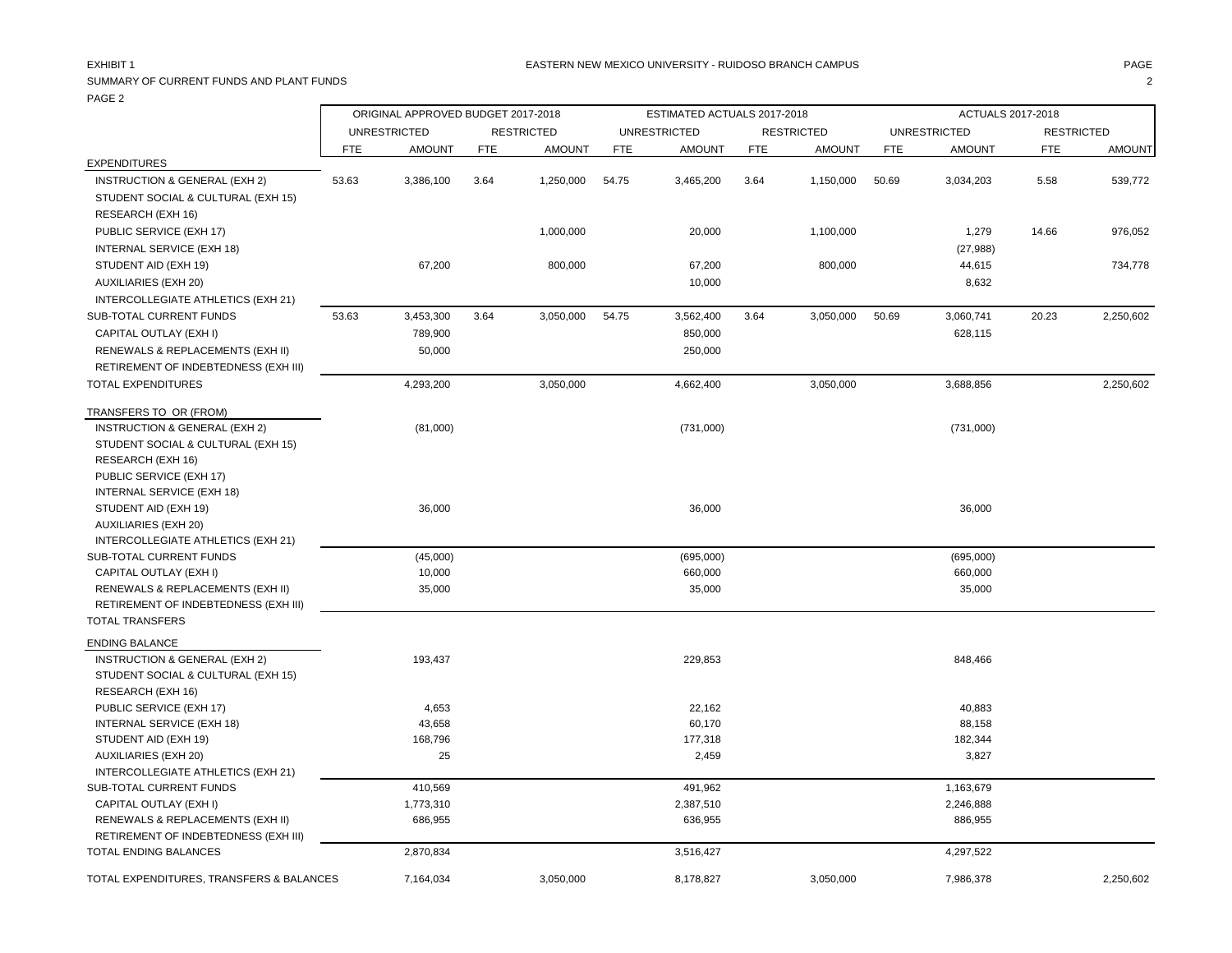|                                  | ORIGINAL APPROVED BUDGET 2017-2018 |               |            |                   |            | ESTIMATED ACTUALS 2017-2018 |            |                   |            | ACTUALS 2017-2018   |            |                   |
|----------------------------------|------------------------------------|---------------|------------|-------------------|------------|-----------------------------|------------|-------------------|------------|---------------------|------------|-------------------|
|                                  | <b>UNRESTRICTED</b>                |               |            | <b>RESTRICTED</b> |            | <b>UNRESTRICTED</b>         |            | <b>RESTRICTED</b> |            | <b>UNRESTRICTED</b> |            | <b>RESTRICTED</b> |
|                                  | FTE                                | <b>AMOUNT</b> | <b>FTE</b> | <b>AMOUNT</b>     | <b>FTE</b> | <b>AMOUNT</b>               | <b>FTE</b> | <b>AMOUNT</b>     | <b>FTE</b> | <b>AMOUNT</b>       | <b>FTE</b> | <b>AMOUNT</b>     |
| I & G (TO) FROM                  |                                    |               |            |                   |            |                             |            |                   |            |                     |            |                   |
| <b>MANDATORY</b>                 |                                    |               |            |                   |            |                             |            |                   |            |                     |            |                   |
| RETIREMENT OF INDEBTEDNESS       |                                    |               |            |                   |            |                             |            |                   |            |                     |            |                   |
| STUDENT LOAN MATCHING            |                                    |               |            |                   |            |                             |            |                   |            |                     |            |                   |
| <b>REQUIRED</b>                  |                                    |               |            |                   |            |                             |            |                   |            |                     |            |                   |
| STUDENT AID--3%                  |                                    |               |            |                   |            |                             |            |                   |            |                     |            |                   |
| <b>BUILDING RNWLS &amp; REPL</b> |                                    |               |            |                   |            |                             |            |                   |            |                     |            |                   |
| BUILDING RNWLS & REPL--Supp Appr |                                    |               |            |                   |            |                             |            |                   |            |                     |            |                   |
| PLANT EQUIPMENT                  |                                    |               |            |                   |            |                             |            |                   |            |                     |            |                   |
| <b>NON-MANDATORY</b>             |                                    |               |            |                   |            |                             |            |                   |            |                     |            |                   |
| STUDENT SOCIAL & CULTURAL        |                                    |               |            |                   |            |                             |            |                   |            |                     |            |                   |
| <b>RESEARCH</b>                  |                                    |               |            |                   |            |                             |            |                   |            |                     |            |                   |
| <b>INTERNAL SERVICE</b>          |                                    |               |            |                   |            |                             |            |                   |            |                     |            |                   |
| <b>STUDENT AID</b>               |                                    | 36,000        |            |                   |            | 36,000                      |            |                   |            | 36,000              |            |                   |
| <b>AUXILIARIES</b>               |                                    |               |            |                   |            |                             |            |                   |            |                     |            |                   |
| INTERCOLLEGIATE ATHLETICS        |                                    |               |            |                   |            |                             |            |                   |            |                     |            |                   |
| BUILDING RENEWAL & REPLACEMENT   |                                    | 35,000        |            |                   |            | 35,000                      |            |                   |            | 35,000              |            |                   |
| CAPITAL OUTLAY / ERR             |                                    | 10,000        |            |                   |            | 660,000                     |            |                   |            | 660,000             |            |                   |
| TOTAL FROM I & G                 |                                    | 81,000        |            |                   |            | 731,000                     |            |                   |            | 731,000             |            |                   |
| NET TRANSFERS TO (FROM)          |                                    |               |            |                   |            |                             |            |                   |            |                     |            |                   |
| <b>INSTRUCTION &amp; GENERAL</b> |                                    | (81,000)      |            |                   |            | (731,000)                   |            |                   |            | (731,000)           |            |                   |
| STUDENT SOCIAL & CULTURAL        |                                    |               |            |                   |            |                             |            |                   |            |                     |            |                   |
| <b>RESEARCH</b>                  |                                    |               |            |                   |            |                             |            |                   |            |                     |            |                   |
| PUBLIC SERVICE                   |                                    |               |            |                   |            |                             |            |                   |            |                     |            |                   |
| <b>INTERNAL SERVICE</b>          |                                    |               |            |                   |            |                             |            |                   |            |                     |            |                   |
| STUDENT AID                      |                                    | 36,000        |            |                   |            | 36,000                      |            |                   |            | 36,000              |            |                   |
| <b>AUXILIARIES</b>               |                                    |               |            |                   |            |                             |            |                   |            |                     |            |                   |
| <b>INTERCOLLEGIATE ATHLETICS</b> |                                    |               |            |                   |            |                             |            |                   |            |                     |            |                   |
| NET TRANSFERS TO (FROM)          |                                    |               |            |                   |            |                             |            |                   |            |                     |            |                   |
| <b>CURRENT FUNDS</b>             |                                    | (45,000)      |            |                   |            | (695,000)                   |            |                   |            | (695,000)           |            |                   |
| CAPITAL OUTLAY                   |                                    |               |            |                   |            | 650,000                     |            |                   |            | 650,000             |            |                   |
| PLANT EQUIPMENT                  |                                    | 10,000        |            |                   |            | 10,000                      |            |                   |            | 10,000              |            |                   |
| RENEWALS & REPLACEMENTS          |                                    | 35,000        |            |                   |            | 35,000                      |            |                   |            | 35,000              |            |                   |
| <b>DEBT SERVICE</b>              |                                    |               |            |                   |            |                             |            |                   |            |                     |            |                   |
| STUDENT LOAN                     |                                    |               |            |                   |            |                             |            |                   |            |                     |            |                   |
| <b>ENDOWMENT FUNDS</b>           |                                    |               |            |                   |            |                             |            |                   |            |                     |            |                   |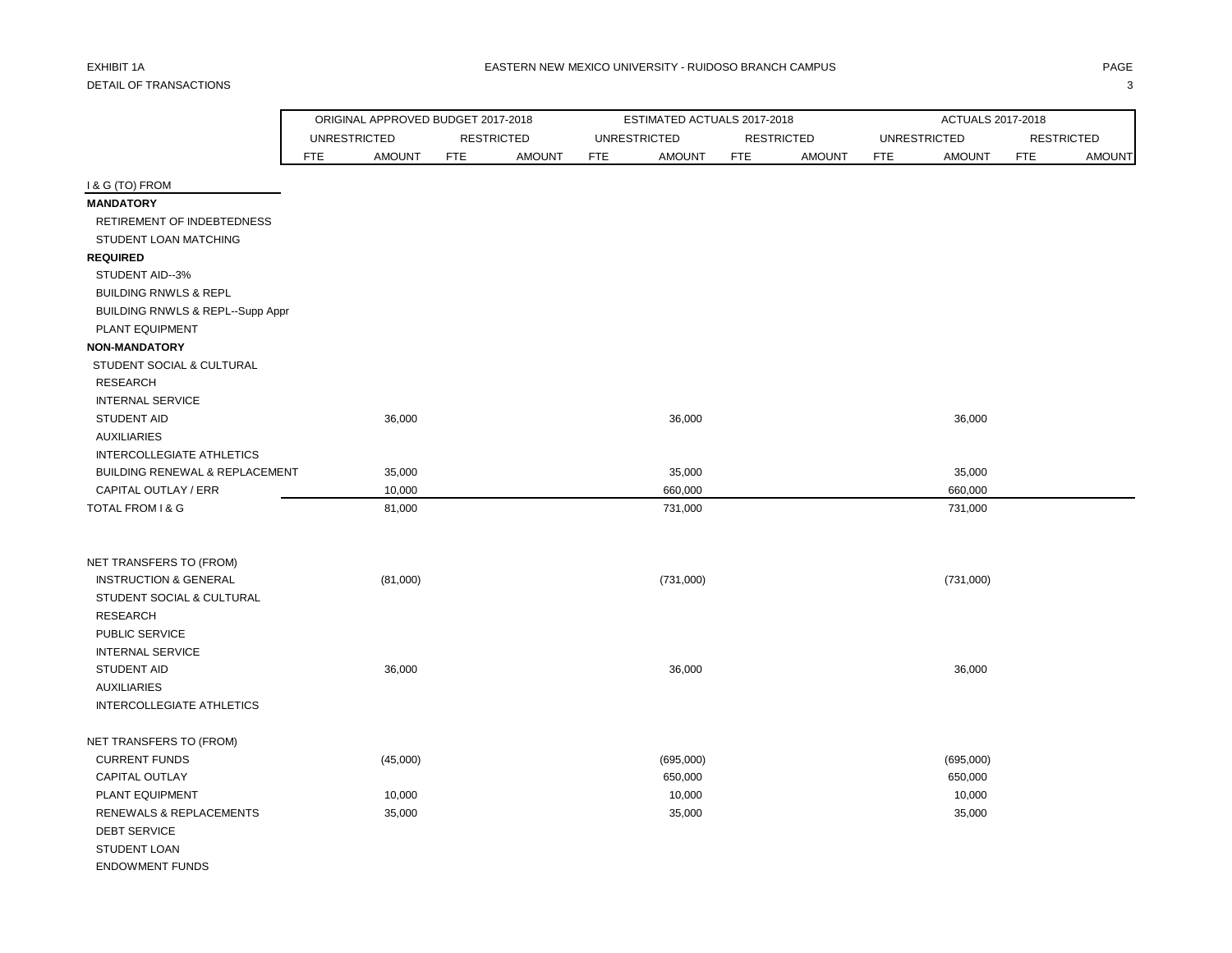SUMMARY INSTRUCTION & GENERAL 4

|                                                                 |            | ORIGINAL APPROVED BUDGET 2017-2018 |            |                   |            | ESTIMATED ACTUALS 2017-2018 |            |                   |            | ACTUALS 2017-2018   |            |                   |
|-----------------------------------------------------------------|------------|------------------------------------|------------|-------------------|------------|-----------------------------|------------|-------------------|------------|---------------------|------------|-------------------|
|                                                                 |            | <b>UNRESTRICTED</b>                |            | <b>RESTRICTED</b> |            | <b>UNRESTRICTED</b>         |            | <b>RESTRICTED</b> |            | <b>UNRESTRICTED</b> |            | <b>RESTRICTED</b> |
|                                                                 | <b>FTE</b> | <b>AMOUNT</b>                      | <b>FTE</b> | <b>AMOUNT</b>     | <b>FTE</b> | <b>AMOUNT</b>               | <b>FTE</b> | <b>AMOUNT</b>     | <b>FTE</b> | <b>AMOUNT</b>       | <b>FTE</b> | <b>AMOUNT</b>     |
| <b>REVENUES</b>                                                 |            |                                    |            |                   |            |                             |            |                   |            |                     |            |                   |
| TUITION AND FEES                                                |            | 393,600                            |            |                   |            | 456,200                     |            |                   |            | 457,434             |            |                   |
| FEDERAL APPROPRIATIONS                                          |            |                                    |            |                   |            |                             |            |                   |            |                     |            |                   |
| STATE APPROPRIATIONS                                            |            | 1,936,100                          |            |                   |            | 1,952,497                   |            |                   |            | 1,952,497           |            |                   |
| LOCAL APP (MILL LEVY)                                           |            | 1,115,000                          |            |                   |            | 1,115,000                   |            |                   |            | 1,242,980           |            |                   |
| <b>FEDERAL GRANTS</b>                                           |            |                                    |            | 1,000,000         |            |                             |            | 900,000           |            |                     |            | 528,173           |
| <b>STATE GRANTS</b>                                             |            |                                    |            | 150,000           |            |                             |            | 150,000           |            |                     |            | 11,073            |
| <b>LOCAL GRANTS</b>                                             |            |                                    |            |                   |            |                             |            |                   |            |                     |            |                   |
| PRIVATE GIFTS                                                   |            |                                    |            | 100,000           |            |                             |            | 100,000           |            |                     |            | 526               |
| <b>LAND &amp; PERMANENT FUND</b>                                |            |                                    |            |                   |            |                             |            |                   |            |                     |            |                   |
| <b>SALES AND SERVICES</b>                                       |            |                                    |            |                   |            |                             |            |                   |            |                     |            |                   |
| <b>OTHER SOURCES</b>                                            |            | 22,400                             |            |                   |            | 21,203                      |            |                   |            | 79,605              |            |                   |
| <b>TOTAL REVENUES</b>                                           |            | 3,467,100                          |            | 1,250,000         |            | 3,544,900                   |            | 1,150,000         |            | 3,732,516           |            | 539,772           |
| <b>BEGINNING BALANCES</b>                                       |            | 193,437                            |            |                   |            | 881,153                     |            |                   |            | 881,153             |            |                   |
| <b>TOTAL AVAILABLE</b>                                          |            | 3,660,537                          |            | 1,250,000         |            | 4,426,053                   |            | 1,150,000         |            | 4,613,669           |            | 539,772           |
| <b>EXPENDITURES</b>                                             |            |                                    |            |                   |            |                             |            |                   |            |                     |            |                   |
| <b>INSTRUCTION</b>                                              | 25.49      | 1,393,900                          | 0.60       | 1,045,000         | 25.44      | 1,402,100                   | 0.60       | 945,000           | 25.01      | 1,295,078           | 4.96       | 529,844           |
| <b>ACADEMIC SUPPORT</b>                                         | 5.07       | 326,300                            | 1.85       | 70,000            | 5.60       | 349,700                     | 1.85       | 70,000            | 4.12       | 286,246             | 0.36       | 5,661             |
| <b>STUDENT SERVICES</b>                                         | 6.04       | 364,500                            | 1.20       | 30,000            | 7.52       | 394,000                     | 1.20       | 30,000            | 7.99       | 317,589             | 0.25       | 3,941             |
| <b>INSTITUTIONAL SUPPORT</b>                                    | 13.04      | 1,084,000                          |            | 100,000           | 12.44      | 1,102,000                   |            | 100,000           | 10.57      | 936,899             |            | 326               |
| PLANT OPERATION & MAINTENANC                                    | 4.00       | 217,400                            |            | 5,000             | 3.75       | 217,400                     |            | 5,000             | 3.00       | 198,392             |            |                   |
| <b>TOTAL EXPENDITURES</b>                                       | 53.63      | 3,386,100                          | 3.64       | 1,250,000         | 54.75      | 3,465,200                   | 3.64       | 1,150,000         | 50.69      | 3,034,203           | 5.58       | 539,772           |
| TRANSFERS IN OR (OUT)                                           |            |                                    |            |                   |            |                             |            |                   |            |                     |            |                   |
| STUDENT SOCIAL & CULTURAL                                       |            |                                    |            |                   |            |                             |            |                   |            |                     |            |                   |
| <b>RESEARCH</b>                                                 |            |                                    |            |                   |            |                             |            |                   |            |                     |            |                   |
| PUBLIC SERVICE                                                  |            |                                    |            |                   |            |                             |            |                   |            |                     |            |                   |
| <b>INTERNAL SERVICE</b>                                         |            |                                    |            |                   |            |                             |            |                   |            |                     |            |                   |
| <b>STUDENT AID</b>                                              |            | 36,000                             |            |                   |            | 36,000                      |            |                   |            | 36,000              |            |                   |
| <b>AUXILIARIES</b>                                              |            |                                    |            |                   |            |                             |            |                   |            |                     |            |                   |
| <b>INTERCOLLEGIATE ATHLETICS</b>                                |            |                                    |            |                   |            |                             |            |                   |            |                     |            |                   |
| <b>CAPITAL OUTLAY</b>                                           |            |                                    |            |                   |            | 650,000                     |            |                   |            | 650,000             |            |                   |
| PLANT EQUIPMENT                                                 |            | 10,000                             |            |                   |            | 10,000                      |            |                   |            | 10,000              |            |                   |
| <b>DEBT SERVICE</b>                                             |            |                                    |            |                   |            |                             |            |                   |            |                     |            |                   |
| <b>STUDENT LOAN</b>                                             |            |                                    |            |                   |            |                             |            |                   |            |                     |            |                   |
| <b>BUILDING RENEWALS &amp; REPLACEMENTS</b><br><b>ENDOWMENT</b> |            | 35,000                             |            |                   |            | 35,000                      |            |                   |            | 35,000              |            |                   |
| <b>TOTAL TRANSFERS</b>                                          |            | 81,000                             |            |                   |            | 731,000                     |            |                   |            | 731,000             |            |                   |
| <b>ENDING BALANCE</b>                                           |            | 193,437                            | 5.7%       |                   |            | 229,853                     | 6.6%       |                   |            | 848,466             | 28.0%      |                   |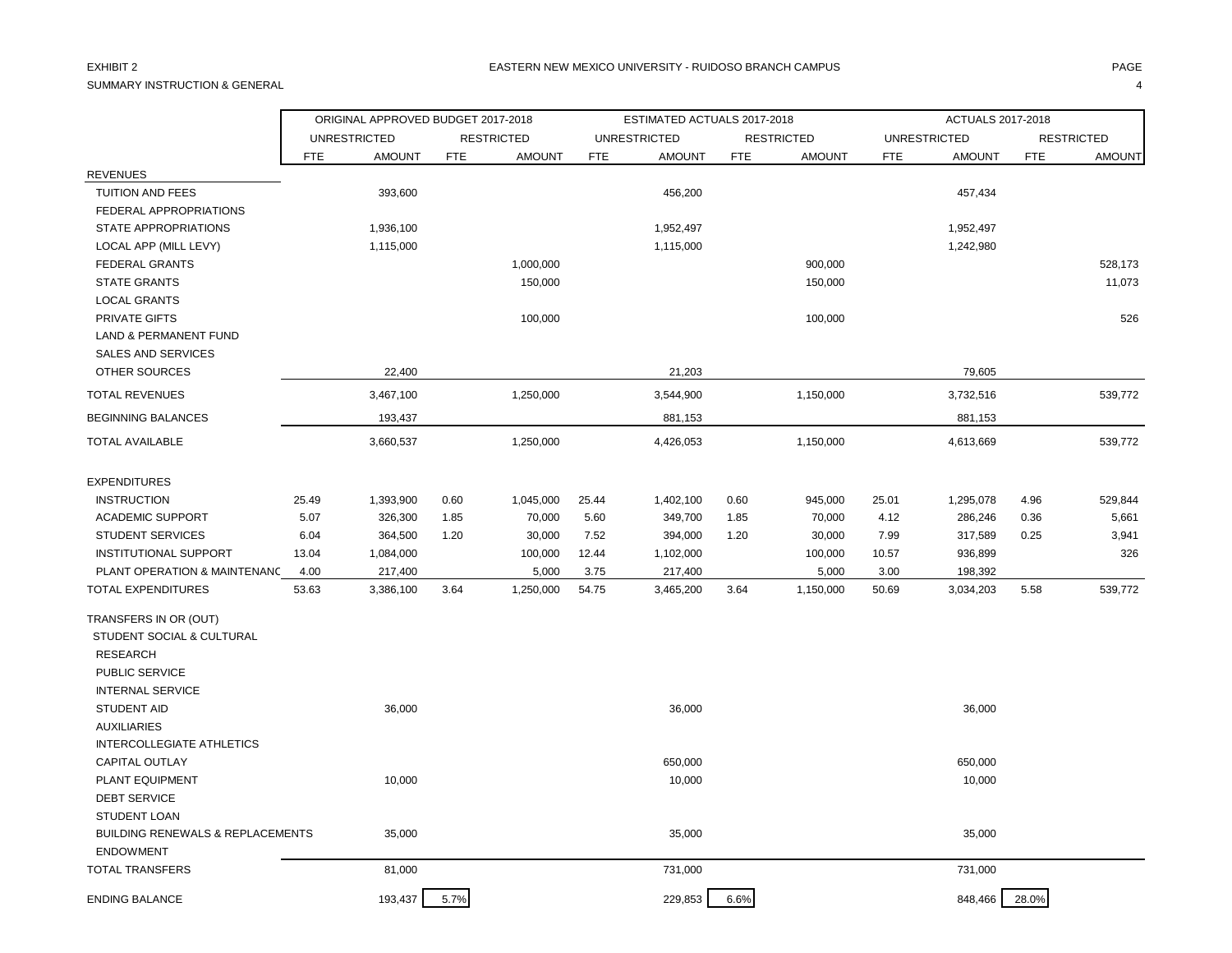## TUITION & FEES FOR I & G 5

|                               |     | ORIGINAL APPROVED BUDGET 2017-2018 |            |                   |            | ESTIMATED ACTUALS 2017-2018 |     |                   |            | ACTUALS 2017-2018   |     |                   |
|-------------------------------|-----|------------------------------------|------------|-------------------|------------|-----------------------------|-----|-------------------|------------|---------------------|-----|-------------------|
|                               |     | <b>UNRESTRICTED</b>                |            | <b>RESTRICTED</b> |            | <b>UNRESTRICTED</b>         |     | <b>RESTRICTED</b> |            | <b>UNRESTRICTED</b> |     | <b>RESTRICTED</b> |
|                               | FTE | <b>AMOUNT</b>                      | <b>FTE</b> | <b>AMOUNT</b>     | <b>FTE</b> | <b>AMOUNT</b>               | FTE | <b>AMOUNT</b>     | <b>FTE</b> | <b>AMOUNT</b>       | FTE | <b>AMOUNT</b>     |
| REGULAR ACADEMIC              |     |                                    |            |                   |            |                             |     |                   |            |                     |     |                   |
| <b>TUITION</b>                |     | 288,400                            |            |                   |            | 327,000                     |     |                   |            | 324,068             |     |                   |
| <b>TOTAL TUITION</b>          |     | 288,400                            |            |                   |            | 327,000                     |     |                   |            | 324,068             |     |                   |
| MISCELLANEOUS FEES            |     |                                    |            |                   |            |                             |     |                   |            |                     |     |                   |
| DEFERRED PAYMENT              |     |                                    |            |                   |            | 0                           |     |                   |            | 380                 |     |                   |
| <b>GRADUATION</b>             |     | $\mathbf 0$                        |            |                   |            | $\mathbf 0$                 |     |                   |            | 210                 |     |                   |
| OTHER/COURSE FEES             |     | 74,500                             |            |                   |            | 92,000                      |     |                   |            | 90,788              |     |                   |
| <b>TOTAL FEES</b>             |     | 74,500                             |            |                   |            | 92,000                      |     |                   |            | 91,378              |     |                   |
| <b>TOTAL TUITION AND FEES</b> |     | 362,900                            |            |                   |            | 419,000                     |     |                   |            | 415,446             |     |                   |
| <b>COMMUNITY EDUCATION</b>    |     |                                    |            |                   |            |                             |     |                   |            |                     |     |                   |
| <b>CUSTOMIZED TRAINING</b>    |     | 7,300                              |            |                   |            | 7,300                       |     |                   |            | 1,860               |     |                   |
| <b>GED FEES</b>               |     | 3,400                              |            |                   |            | 3,400                       |     |                   |            | 200                 |     |                   |
| <b>MISCELLANEOUS</b>          |     | 20,000                             |            |                   |            | 26,500                      |     |                   |            | 39,928              |     |                   |
| TOTAL COMMUNITY EDUCATION     |     | 30,700                             |            |                   |            | 37,200                      |     |                   |            | 41,988              |     |                   |
| <b>TOTAL EXHIBIT 3</b>        |     | 393,600                            |            |                   |            | 456,200                     |     |                   |            | 457,434             |     |                   |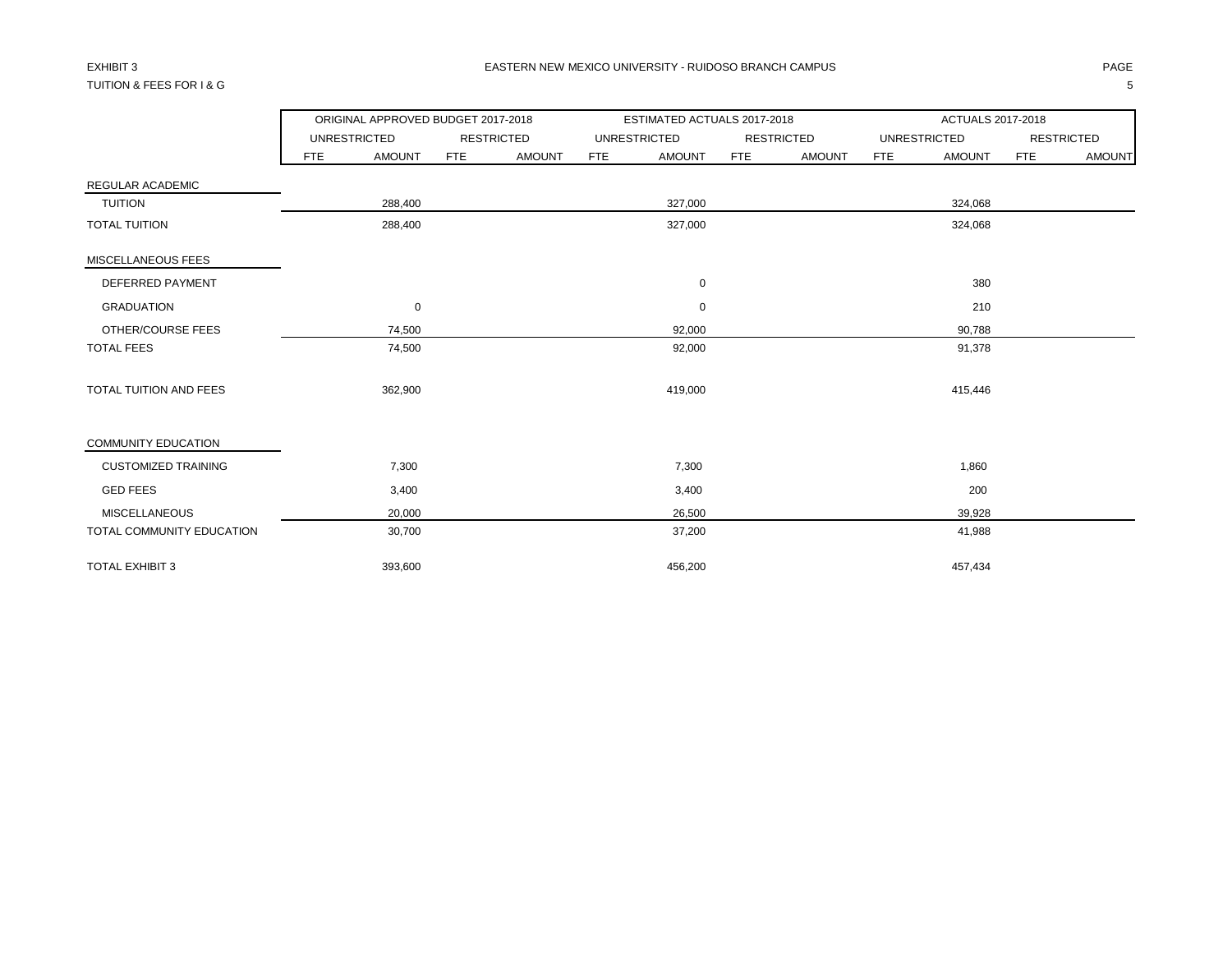÷,

Ñ,

 $\ddot{\phantom{a}}$ 

|                                                         |                     | ORIGINAL APPROVED BUDGET 2017-2018 |            |                   |            | ESTIMATED ACTUALS 2017-2018 |            |                   |            | ACTUALS 2017-2018   |                   |               |
|---------------------------------------------------------|---------------------|------------------------------------|------------|-------------------|------------|-----------------------------|------------|-------------------|------------|---------------------|-------------------|---------------|
|                                                         | <b>UNRESTRICTED</b> |                                    |            | <b>RESTRICTED</b> |            | <b>UNRESTRICTED</b>         |            | <b>RESTRICTED</b> |            | <b>UNRESTRICTED</b> | <b>RESTRICTED</b> |               |
|                                                         | <b>FTE</b>          | <b>AMOUNT</b>                      | <b>FTE</b> | <b>AMOUNT</b>     | <b>FTE</b> | <b>AMOUNT</b>               | <b>FTE</b> | <b>AMOUNT</b>     | <b>FTE</b> | <b>AMOUNT</b>       | <b>FTE</b>        | <b>AMOUNT</b> |
| EXHIBIT 4 - APPROPRIATIONS FOR I & G                    |                     |                                    |            |                   |            |                             |            |                   |            |                     |                   |               |
| FEDERAL APPROPRIATIONS                                  |                     |                                    |            |                   |            |                             |            |                   |            |                     |                   |               |
| <b>TOTAL FEDERAL</b>                                    |                     |                                    |            |                   |            |                             |            |                   |            |                     |                   |               |
| STATE APPROPRIATIONS                                    |                     |                                    |            |                   |            |                             |            |                   |            |                     |                   |               |
| REGULAR                                                 |                     | 1,936,100                          |            |                   |            | 1,936,100                   |            |                   |            | 1,936,100           |                   |               |
| <b>HED--HOLD HARMLESS</b>                               |                     | $\mathbf 0$                        |            |                   |            | $\mathbf 0$                 |            |                   |            | $\mathbf 0$         |                   |               |
| SALARIES-HED                                            |                     |                                    |            |                   |            |                             |            |                   |            |                     |                   |               |
| HIGH SKILLS TRAINING--HED                               |                     |                                    |            |                   |            | 16,397                      |            |                   |            | 16,397              |                   |               |
| TOTAL STATE APPROPRIATIONS                              |                     | 1,936,100                          |            | $\mathbf 0$       |            | 1,952,497                   |            |                   |            | 1,952,497           |                   | $\mathbf 0$   |
| LOCAL APPROPRIATIONS                                    |                     |                                    |            |                   |            |                             |            |                   |            |                     |                   |               |
| MILL LEVY                                               |                     | 1,115,000                          |            |                   |            | 1,115,000                   |            |                   |            | 1,242,980           |                   |               |
| <b>TOTAL LOCAL</b>                                      |                     | 1,115,000                          |            |                   |            | 1,115,000                   |            |                   |            | 1,242,980           |                   |               |
| EXHIBIT 5 - GOVERNMENTAL GRANTS AND CONTRACTS FOR I & G |                     |                                    |            |                   |            |                             |            |                   |            |                     |                   |               |
| FEDERAL                                                 |                     |                                    |            |                   |            |                             |            |                   |            |                     |                   |               |
| <b>GRANTS / FWS</b>                                     |                     |                                    |            | 1,000,000         |            |                             |            | 900,000           |            |                     |                   | 528,173       |
| <b>TOTAL FEDERAL</b>                                    |                     | $\mathbf 0$                        |            | 1,000,000         |            | $\mathbf 0$                 |            | 900,000           |            | $\mathbf 0$         |                   | 528,173       |
| STATE                                                   |                     |                                    |            |                   |            |                             |            |                   |            |                     |                   |               |
| <b>STATE WORK STUDY</b>                                 |                     |                                    |            | 0                 |            |                             |            | 0                 |            |                     |                   | $\mathbf 0$   |
| <b>MISCELLANEOUS</b>                                    |                     |                                    |            | 150,000           |            |                             |            | 150,000           |            |                     |                   | 11,073        |
| TOTAL STATE                                             |                     |                                    |            | 150,000           |            |                             |            | 150,000           |            |                     |                   | 11,073        |
| LOCAL                                                   |                     |                                    |            |                   |            |                             |            |                   |            |                     |                   |               |
| <b>TOTAL LOCAL</b>                                      |                     | $\mathbf 0$                        |            |                   |            | $\mathbf 0$                 |            |                   |            | $\mathbf 0$         |                   |               |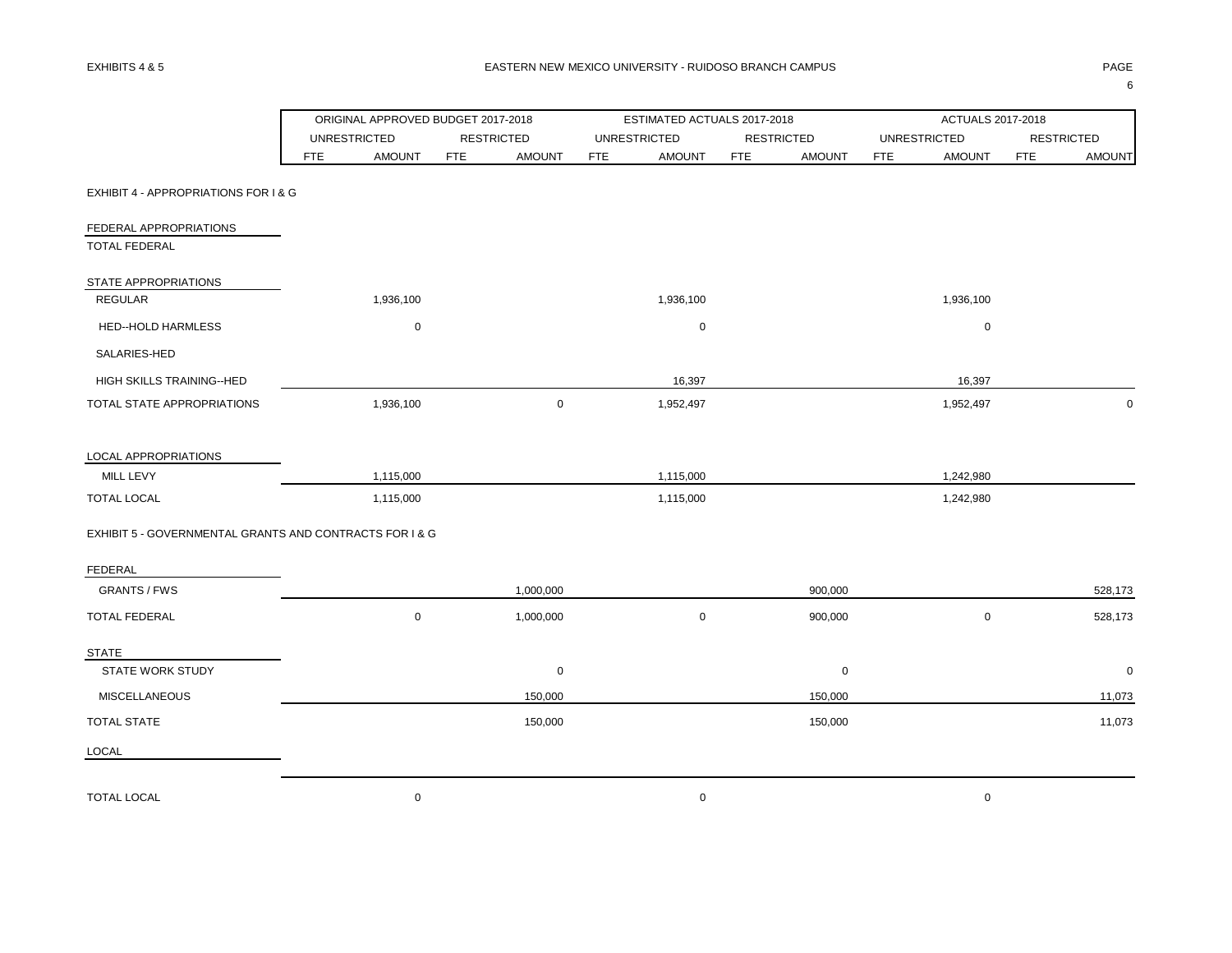ORIGINAL APPROVED BUDGET 2017-2018 ESTIMATED ACTUALS 2017-2018 ACTUALS 2017-2018 UNRESTRICTED RESTRICTED UNRESTRICTED RESTRICTED UNRESTRICTED RESTRICTED FTE AMOUNT FTE AMOUNT FTE AMOUNT FTE AMOUNT FTE AMOUNT FTE AMOUNT EXHIBIT 6 - PRIVATE GIFTS FOR I & G PRIVATE GIFTS RESTRICTED GIFTS 100,000 100,000 526 OTHER TOTAL PRIVATE GIFTS **100,000** 100,000 0 100,000 0 100,000 0 0 100,000 0 526 EXHIBIT 7 - LAND & PERMANENT FUND LAND & PERMANENT FUND STATE LAND PERMANENT FUND TOTAL LAND & PERMANENT FUND 0 0 0 0 0 0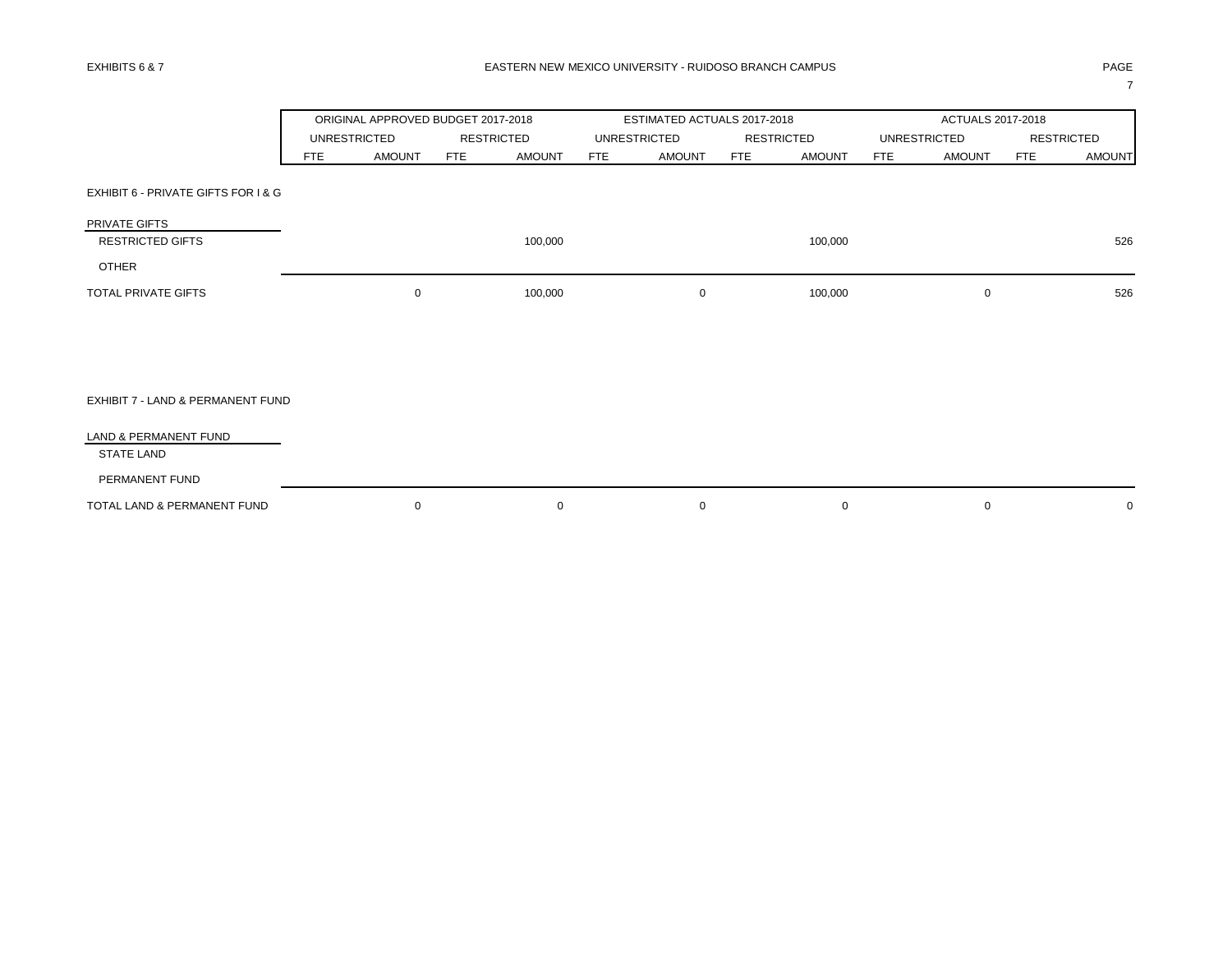|                                                |            | ORIGINAL APPROVED BUDGET 2017-2018 |            |                   |            | ESTIMATED ACTUALS 2017-2018 |            |                   |            | <b>ACTUALS 2017-2018</b> |            |                   |
|------------------------------------------------|------------|------------------------------------|------------|-------------------|------------|-----------------------------|------------|-------------------|------------|--------------------------|------------|-------------------|
|                                                |            | <b>UNRESTRICTED</b>                |            | <b>RESTRICTED</b> |            | <b>UNRESTRICTED</b>         |            | <b>RESTRICTED</b> |            | <b>UNRESTRICTED</b>      |            | <b>RESTRICTED</b> |
|                                                | <b>FTE</b> | <b>AMOUNT</b>                      | <b>FTE</b> | <b>AMOUNT</b>     | <b>FTE</b> | <b>AMOUNT</b>               | <b>FTE</b> | <b>AMOUNT</b>     | <b>FTE</b> | <b>AMOUNT</b>            | <b>FTE</b> | <b>AMOUNT</b>     |
| <b>EXHIBIT 8 - SALES &amp; SERVICES</b>        |            |                                    |            |                   |            |                             |            |                   |            |                          |            |                   |
| <b>SALES &amp; SERVICES</b>                    |            |                                    |            |                   |            |                             |            |                   |            |                          |            |                   |
|                                                |            |                                    |            |                   |            |                             |            |                   |            |                          |            |                   |
| <b>TOTAL SALES &amp; SERVICES</b>              |            | $\mathbf 0$                        |            | 0                 |            | $\mathbf 0$                 |            | $\pmb{0}$         |            | $\mathbf 0$              |            | $\mathbf 0$       |
|                                                |            |                                    |            |                   |            |                             |            |                   |            |                          |            |                   |
| EXHIBIT 9 - OTHER SOURCES OF REVENUE FOR I & G |            |                                    |            |                   |            |                             |            |                   |            |                          |            |                   |
| OTHER SOURCES FOR I & G                        |            |                                    |            |                   |            |                             |            |                   |            |                          |            |                   |
| <b>INTEREST -- NET FEES</b>                    |            | $-3,600$                           |            |                   |            | 1,400                       |            |                   |            | 8,228                    |            |                   |
| <b>INDIRECT COST</b>                           |            | 26,000                             |            |                   |            | 19,603                      |            |                   |            | 62,833                   |            |                   |
| <b>LIBRARY FINES</b>                           |            | $\mathbf 0$                        |            |                   |            | 0                           |            |                   |            | 0                        |            |                   |
| DISHONORED CHECK FEE                           |            | $\mathbf 0$                        |            |                   |            | 0                           |            |                   |            | 30                       |            |                   |
| <b>OTHER</b>                                   |            | $\mathbf 0$                        |            |                   |            | 200                         |            |                   |            | 8,514                    |            |                   |
| TOTAL OTHER SOURCES FOR I & G                  |            | 22,400                             |            | 0                 |            | 21,203                      |            | $\mathbf 0$       |            | 79,605                   |            | $\mathbf 0$       |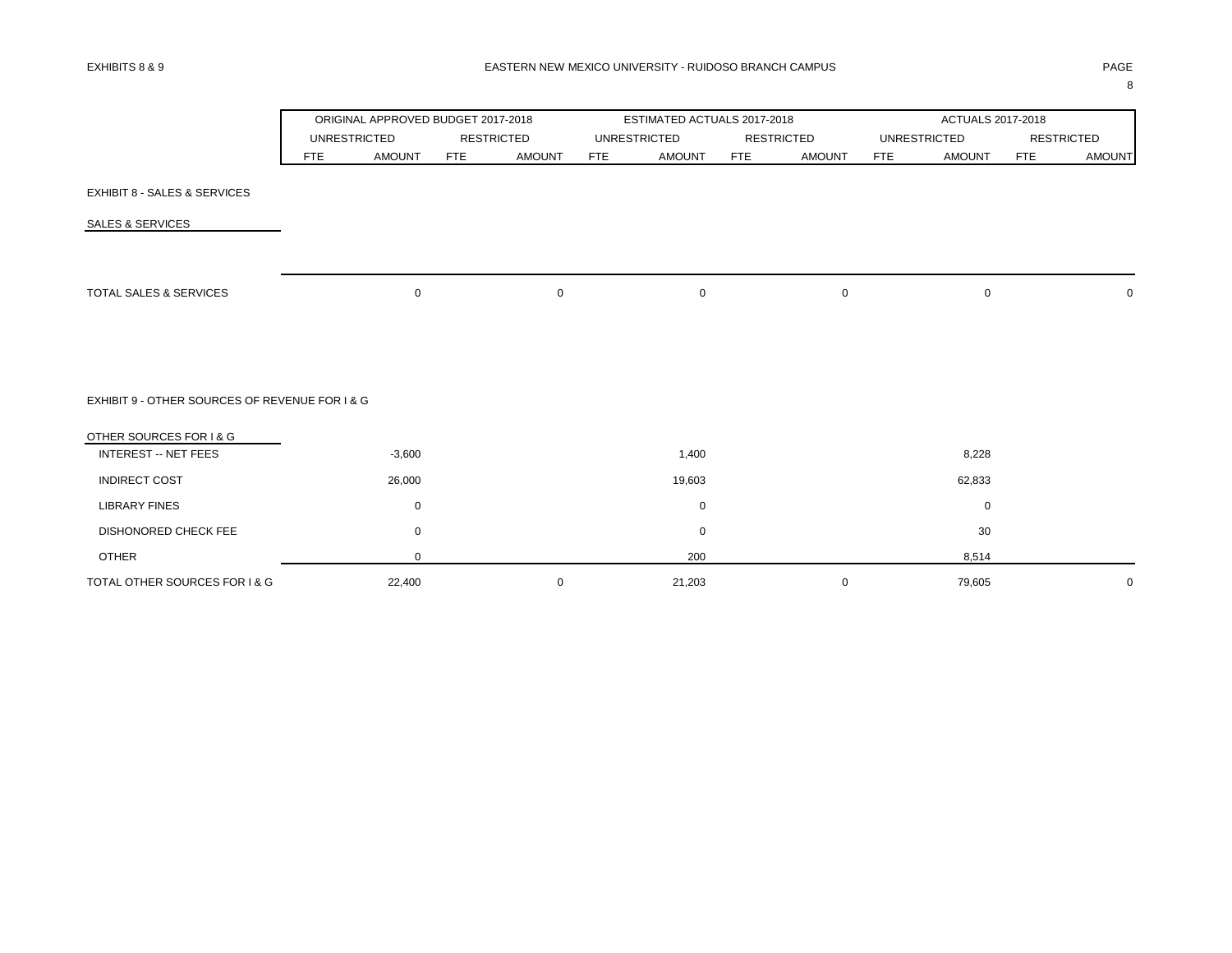# INSTRUCTION - PAGE 1 9

### EXHIBIT 10 PAGE PAGE IN PAGE IN THE SEASTERN NEW MEXICO UNIVERSITY - RUIDOSO BRANCH CAMPUS AND THE SEASTERN SPAGE

|                                                                                                           |            | ORIGINAL APPROVED BUDGET 2017-2018 |            |                   |            | ESTIMATED ACTUALS 2017-2018        |            |                   |            | <b>ACTUALS 2017-2018</b>             |            |                                   |
|-----------------------------------------------------------------------------------------------------------|------------|------------------------------------|------------|-------------------|------------|------------------------------------|------------|-------------------|------------|--------------------------------------|------------|-----------------------------------|
|                                                                                                           |            | <b>UNRESTRICTED</b>                |            | <b>RESTRICTED</b> |            | <b>UNRESTRICTED</b>                |            | <b>RESTRICTED</b> |            | <b>UNRESTRICTED</b>                  |            | <b>RESTRICTED</b>                 |
|                                                                                                           | <b>FTE</b> | <b>AMOUNT</b>                      | <b>FTE</b> | <b>AMOUNT</b>     | <b>FTE</b> | <b>AMOUNT</b>                      | <b>FTE</b> | <b>AMOUNT</b>     | <b>FTE</b> | <b>AMOUNT</b>                        | <b>FTE</b> | <b>AMOUNT</b>                     |
| GENERAL ACADEMIC INSTRUCTION                                                                              |            |                                    |            |                   |            |                                    |            |                   |            |                                      |            |                                   |
| <b>LANGUAGE &amp; FINE ARTS</b>                                                                           | 7.27       | 193,595                            |            |                   | 7.27       | 197,238                            |            |                   | 7.04       | 183,434                              | 0.16       | 2,436                             |
| <b>MATH AND SCIENCES</b>                                                                                  | 8.33       | 288,346                            | 0.48       | 7,500             | 8.53       | 365,047                            | 0.48       | 7,500             | 8.42       | 338,928                              | 0.06       | 917                               |
| HISTORY / HUMANITIES / SOC SCI                                                                            | 3.54       | 148,021                            | 0.12       | 1,800             | 3.54       | 150,193                            | 0.12       | 1,800             | 3.54       | 150,407                              | 0.10       | 1,506                             |
| <b>BUSINESS &amp; INFORMATION SYS</b>                                                                     | 4.20       | 172,787                            |            |                   | 4.20       | 174,843                            |            |                   | 4.00       | 140,137                              |            |                                   |
| CAREER AND TECH ED                                                                                        | 1.15       | 48,039                             |            |                   | 1.40       | 48,039                             |            |                   | 1.50       | 45,504                               |            |                                   |
| TOTAL GENERAL ACADEMIC INSTR                                                                              | 24.49      | 850,788                            | 0.60       | 9,300             | 24.94      | 935,360                            | 0.60       | 9,300             | 24.51      | 858,410                              | 0.31       | 4,859                             |
| OTHER PROGRAMS                                                                                            |            |                                    |            |                   |            |                                    |            |                   |            |                                      |            |                                   |
| <b>DISTANCE ED</b>                                                                                        | 1.00       | 136,484                            |            |                   | 0.50       | 114,971                            |            |                   | 0.50       | 93,806                               |            |                                   |
| <b>RESTRICTED GRANTS (ACTUALS)</b>                                                                        |            |                                    |            |                   |            |                                    |            |                   |            |                                      | 4.65       | 468,321                           |
| TOTAL OTHER PROGRAMS                                                                                      | 1.00       | 136,484                            |            |                   | 0.50       | 114,971                            |            |                   | 0.50       | 93,806                               | 4.65       | 468,321                           |
| <b>MISCELLANEOUS</b><br>COST DIST(TEL; POST; PRINT; INT)<br><b>HONORARIA</b><br><b>FACULTY ENRICHMENT</b> |            | 100,251<br>44,303                  |            | 1,035,700         |            | 23,961<br>44,303                   |            | 935,700           |            | 2,363<br>44,303                      |            |                                   |
| <b>RETIREMENT</b><br><b>SOCIAL SECURITY</b><br><b>GROUP INSURANCE</b><br><b>WORKER'S COMPENSATION</b>     |            | 114,107<br>62800<br>51,089<br>411  |            |                   |            | 121,308<br>66,763<br>60,005<br>444 |            |                   |            | 112,735<br>62,342<br>51,772<br>1,714 |            | 24,792<br>14,762<br>13,071<br>151 |
| UNEMPLOYMENT COMPENSATION<br><b>RETIREE HEALTH</b><br><b>WAIVER OF TUITION</b><br>ANNUAL LEAVE            |            | 410<br>16,418                      |            |                   |            | 436<br>17,454<br>256               |            |                   |            | 16,884<br>391<br>3,553               |            | 3,784<br>104                      |
| TOTAL ITEMS NOT IN 10A's                                                                                  |            | 389,789                            |            | 1,035,700         |            | 334,930                            |            | 935,700           |            | 296,057                              |            | 56,664                            |
| <b>TOTAL INSTRUCTION</b><br>(WITHOUT COMMUNITY ED)                                                        | 25.49      | 1,377,061                          | 0.60       | 1,045,000         | 25.44      | 1,385,261                          | 0.60       | 945,000           | 25.01      | 1,248,272                            | 4.96       | 529,844                           |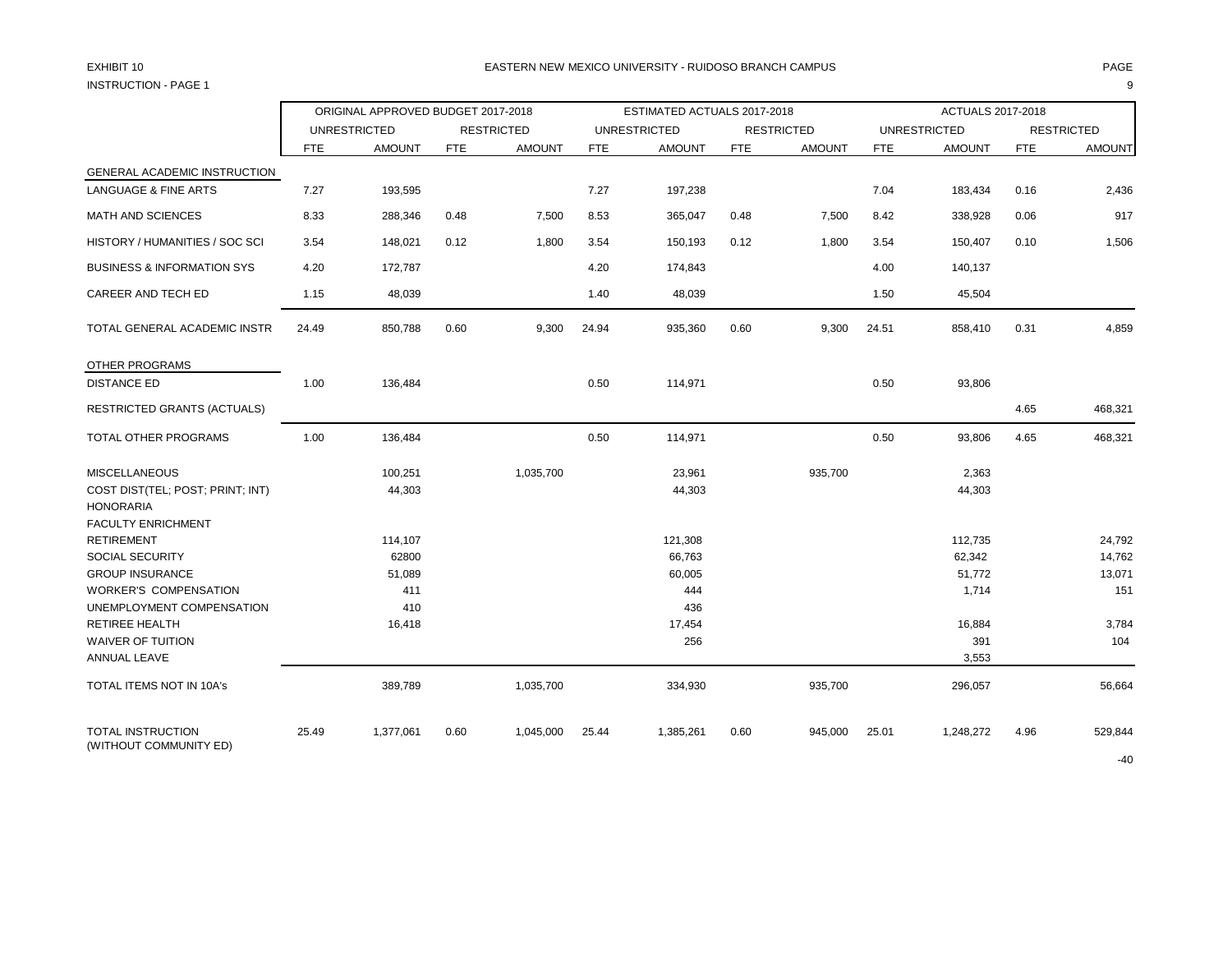## INSTRUCTION - PAGE 2 10 COMMUNITY EDUCATION

|                                                                                                |       | ORIGINAL APPROVED BUDGET 2017-2018 |            |                   |            | ESTIMATED ACTUALS 2017-2018 |            |                   |            | ACTUALS 2017-2018   |            |                   |
|------------------------------------------------------------------------------------------------|-------|------------------------------------|------------|-------------------|------------|-----------------------------|------------|-------------------|------------|---------------------|------------|-------------------|
|                                                                                                |       | <b>UNRESTRICTED</b>                |            | <b>RESTRICTED</b> |            | <b>UNRESTRICTED</b>         |            | <b>RESTRICTED</b> |            | <b>UNRESTRICTED</b> |            | <b>RESTRICTED</b> |
|                                                                                                | FTE   | <b>AMOUNT</b>                      | <b>FTE</b> | <b>AMOUNT</b>     | <b>FTE</b> | <b>AMOUNT</b>               | <b>FTE</b> | <b>AMOUNT</b>     | <b>FTE</b> | <b>AMOUNT</b>       | <b>FTE</b> | <b>AMOUNT</b>     |
| <b>COMMUNITY EDUCATION</b>                                                                     |       |                                    |            |                   |            |                             |            |                   |            |                     |            |                   |
| <b>COMMUNITY ED</b>                                                                            |       | 16,210                             |            |                   |            | 16,210                      |            |                   |            | 44,050              |            |                   |
| TOTAL COMMUNITY EDUCATION                                                                      |       | 16,210                             |            |                   |            | 16,210                      |            |                   |            | 44,050              |            |                   |
| <b>RETIREMENT</b>                                                                              |       | 370                                |            |                   |            | 370                         |            |                   |            | 1,475               |            |                   |
| <b>SOCIAL SECURITY</b><br><b>GROUP INSURANCE</b>                                               |       | 204                                |            |                   |            | 204                         |            |                   |            | 1,006               |            |                   |
| <b>WORKER'S COMPENSATION</b>                                                                   |       |                                    |            |                   |            |                             |            |                   |            | 11                  |            |                   |
| UNEMPLOYMENT COMPENSATION<br><b>RETIREE HEALTH</b><br><b>WAIVER OF TUITION</b><br>ANNUAL LEAVE |       | 53                                 |            |                   |            | 53                          |            |                   |            | 264                 |            |                   |
| TOTAL ITEMS NOT IN 10A's                                                                       |       | 629                                |            |                   |            | 629                         |            |                   |            | 2,756               |            |                   |
| TOTAL COMMUNITY EDUCATION                                                                      |       | 16,839                             |            |                   |            | 16,839                      |            |                   |            | 46,806              |            |                   |
| <b>GRAND TOTAL INSTRUCTION</b>                                                                 | 25.49 | 1,393,900                          | 0.60       | 1,045,000         | 25.44      | 1,402,100                   | 0.60       | 945,000           | 25.01      | 1,295,078           | 4.96       | 529,844           |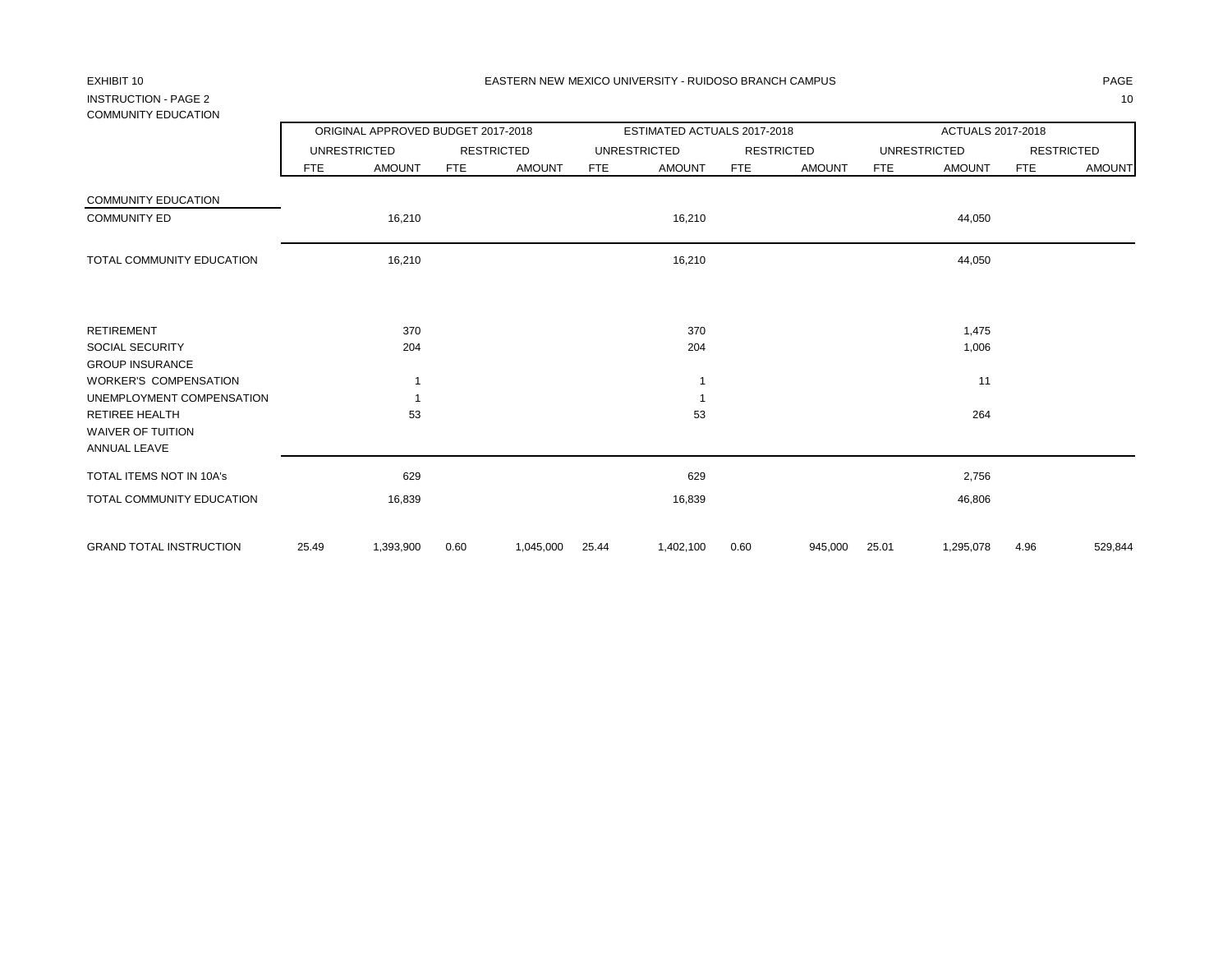# INSTRUCTION 11

### EXHIBIT 10A PAGE EASTERN NEW MEXICO UNIVERSITY - RUIDOSO BRANCH CAMPUS

|                                 |            | ORIGINAL APPROVED BUDGET 2017-2018 |            |                   |            | ESTIMATED ACTUALS 2017-2018 |            |                   |            | ACTUALS 2017-2018   |            |                   |
|---------------------------------|------------|------------------------------------|------------|-------------------|------------|-----------------------------|------------|-------------------|------------|---------------------|------------|-------------------|
|                                 |            | <b>UNRESTRICTED</b>                |            | <b>RESTRICTED</b> |            | <b>UNRESTRICTED</b>         |            | <b>RESTRICTED</b> |            | <b>UNRESTRICTED</b> |            | <b>RESTRICTED</b> |
|                                 | <b>FTE</b> | <b>AMOUNT</b>                      | <b>FTE</b> | <b>AMOUNT</b>     | <b>FTE</b> | <b>AMOUNT</b>               | <b>FTE</b> | <b>AMOUNT</b>     | <b>FTE</b> | <b>AMOUNT</b>       | <b>FTE</b> | <b>AMOUNT</b>     |
| <b>LANGUAGE &amp; FINE ARTS</b> |            |                                    |            |                   |            |                             |            |                   |            |                     |            |                   |
| <b>PROFESSIONAL SALARIES</b>    |            |                                    |            |                   |            |                             |            |                   |            |                     |            |                   |
| <b>FACULTY SALARIES</b>         | 7.27       | 184,270                            |            |                   | 7.27       | 187,913                     |            |                   | 7.00       | 182,073             |            |                   |
| <b>GRAD ASSISTANT SALARIES</b>  | 0.00       |                                    |            |                   | 0.00       |                             |            |                   | 0.00       |                     |            |                   |
| SUPPORT STAFF SALARIES          |            |                                    |            |                   |            |                             |            |                   |            |                     |            |                   |
| <b>TECHNICIAN SALARIES</b>      |            |                                    |            |                   |            |                             |            |                   |            |                     |            |                   |
| <b>STUDENT SALARIES</b>         | 0.00       |                                    |            |                   | 0.00       |                             |            |                   | 0.00       |                     |            |                   |
| OTHER SALARIES                  | 0.00       |                                    |            |                   | 0.00       |                             |            |                   | 0.00       |                     |            |                   |
| SUPPLIES AND EXPENSE            |            | 3,725                              |            |                   |            | 7,725                       |            |                   |            | 752                 |            |                   |
| <b>EQUIPMENT</b>                |            | 4,000                              |            |                   |            |                             |            |                   |            |                     |            |                   |
| <b>TRAVEL</b>                   |            | 1,600                              |            |                   |            | 1,600                       |            |                   |            |                     |            |                   |
| FED. WORK STUDY SAL.            | 0.00       | $\mathbf 0$                        | 0.00       | $\mathbf 0$       | 0.00       | $\mathbf 0$                 | 0.00       | $\mathbf 0$       | 0.00       |                     | 0.00       | O                 |
| STATE WORK STUDY SAL.           | 0.00       |                                    | 0.00       | 0                 | 0.00       |                             | 0.00       | 0                 | 0.04       | 609                 | 0.16       | 2,436             |
| TOTAL LANGUAGE & FINE ARTS      | 7.27       | 193,595                            | 0.00       | $\mathbf 0$       | 7.27       | 197,238                     | 0.00       | $\mathbf 0$       | 7.04       | 183,434             | 0.16       | 2,436             |
| <b>MATH AND SCIENCES</b>        |            |                                    |            |                   |            |                             |            |                   |            |                     |            |                   |
| PROFESSIONAL SALARIES           |            |                                    |            |                   |            |                             |            |                   | 0.18       | 25,257              |            |                   |
| <b>FACULTY SALARIES</b>         | 8.17       | 252,496                            |            |                   | 8.37       | 329,197                     |            |                   | 8.17       | 286,584             |            |                   |
| <b>GRAD ASSISTANT SALARIES</b>  | 0.00       |                                    |            |                   | 0.00       |                             |            |                   | 0.00       |                     |            |                   |
| SUPPORT STAFF SALARIES          |            |                                    |            |                   |            |                             |            |                   |            |                     |            |                   |
| <b>TECHNICIAN SALARIES</b>      |            |                                    |            |                   |            |                             |            |                   |            |                     |            |                   |
| <b>STUDENT SALARIES</b>         | 0.00       |                                    |            |                   | 0.00       |                             |            |                   | 0.05       | 848                 |            |                   |
| <b>OTHER SALARIES</b>           | 0.00       |                                    |            |                   | 0.00       |                             |            |                   | 0.00       |                     |            |                   |
| SUPPLIES AND EXPENSE            |            | 30,250                             |            |                   |            | 30,250                      |            |                   |            | 21,486              |            |                   |
| <b>EQUIPMENT</b>                |            |                                    |            |                   |            |                             |            |                   |            |                     |            |                   |
| <b>TRAVEL</b>                   |            | 3,100                              |            |                   |            | 3,100                       |            |                   |            | 4,447               |            |                   |
| FED. WORK STUDY SAL.            | 0.16       | 2,500                              | 0.48       | 7,500             | 0.16       | 2,500                       | 0.48       | 7,500             | 0.02       | 306                 | 0.06       | 917               |
| STATE WORK STUDY SAL.           | 0.00       |                                    | 0.00       | $\mathbf 0$       | 0.00       |                             | 0.00       | $\mathbf 0$       | 0.00       |                     | 0.00       |                   |
| TOTAL MATH AND SCIENCES         | 8.33       | 288,346                            | 0.48       | 7,500             | 8.53       | 365,047                     | 0.48       | 7,500             | 8.42       | 338,928             | 0.06       | 917               |
| HISTORY / HUMANITIES / SOC SCI  |            |                                    |            |                   |            |                             |            |                   |            |                     |            |                   |
| PROFESSIONAL SALARIES           |            |                                    |            |                   |            |                             |            |                   |            |                     |            |                   |
| <b>FACULTY SALARIES</b>         | 3.50       | 144,381                            |            |                   | 3.50       | 146,553                     |            |                   | 3.50       | 147,645             |            |                   |
| <b>GRAD ASSISTANT SALARIES</b>  | 0.00       |                                    |            |                   | 0.00       |                             |            |                   | 0.00       |                     |            |                   |
| SUPPORT STAFF SALARIES          |            |                                    |            |                   |            |                             |            |                   |            |                     |            |                   |
| <b>TECHNICIAN SALARIES</b>      |            |                                    |            |                   |            |                             |            |                   |            |                     |            |                   |
| <b>STUDENT SALARIES</b>         | 0.00       |                                    |            |                   | 0.00       |                             |            |                   | 0.01       | 191                 |            |                   |
| <b>OTHER SALARIES</b>           | 0.00       |                                    |            |                   | 0.00       |                             |            |                   | 0.00       |                     |            |                   |
| SUPPLIES AND EXPENSE            |            | 2,690                              |            |                   |            | 2,690                       |            |                   |            | 2,069               |            |                   |
| <b>EQUIPMENT</b>                |            |                                    |            |                   |            |                             |            |                   |            |                     |            |                   |
| <b>TRAVEL</b>                   |            | 350                                |            |                   |            | 350                         |            |                   |            |                     |            |                   |
| FED. WORK STUDY SAL.            | 0.04       | 600                                | 0.12       | 1,800             | 0.04       | 600                         | 0.12       | 1,800             | 0.03       | 502                 | 0.10       | 1,506             |
| STATE WORK STUDY SAL.           | 0.00       |                                    |            | $\mathbf 0$       | 0.00       |                             | 0.00       | $\mathbf 0$       | 0.00       |                     | 0.00       | $\Omega$          |

TOTAL SCIENCES 3.54 148,021 0.12 1,800 3.54 150,193 0.12 1,800 3.54 150,407 0.10 1,506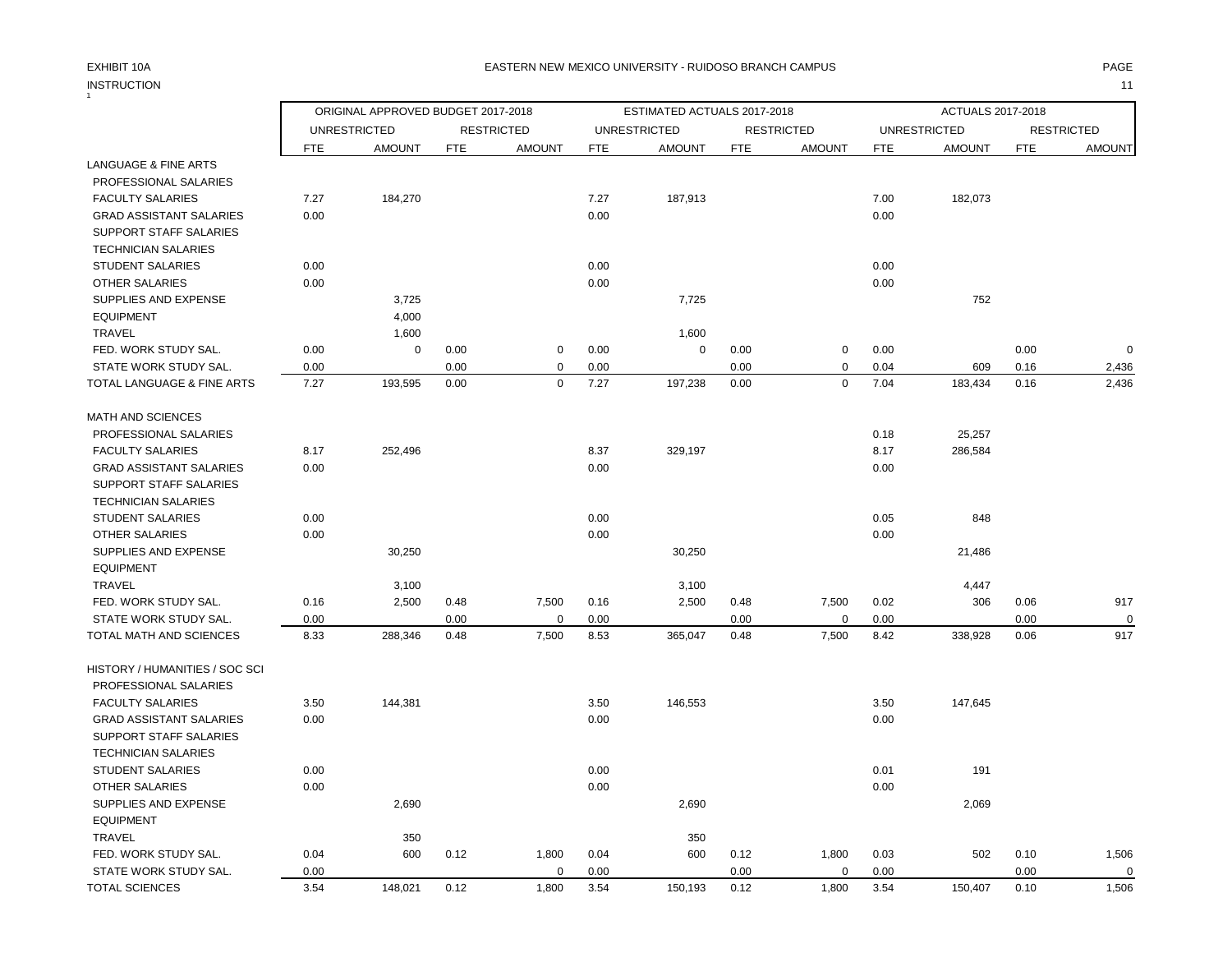### EXHIBIT 10A PAGE EASTERN NEW MEXICO UNIVERSITY - RUIDOSO BRANCH CAMPUS

|                                       |            | ORIGINAL APPROVED BUDGET 2017-2018 |            |                   |            | ESTIMATED ACTUALS 2017-2018 |            |                   |            | ACTUALS 2017-2018   |            |                   |
|---------------------------------------|------------|------------------------------------|------------|-------------------|------------|-----------------------------|------------|-------------------|------------|---------------------|------------|-------------------|
|                                       |            | <b>UNRESTRICTED</b>                |            | <b>RESTRICTED</b> |            | <b>UNRESTRICTED</b>         |            | <b>RESTRICTED</b> |            | <b>UNRESTRICTED</b> |            | <b>RESTRICTED</b> |
|                                       | <b>FTE</b> | <b>AMOUNT</b>                      | <b>FTE</b> | <b>AMOUNT</b>     | <b>FTE</b> | <b>AMOUNT</b>               | <b>FTE</b> | <b>AMOUNT</b>     | <b>FTE</b> | <b>AMOUNT</b>       | <b>FTE</b> | <b>AMOUNT</b>     |
| <b>BUSINESS &amp; INFORMATION SYS</b> |            |                                    |            |                   |            |                             |            |                   |            |                     |            |                   |
| PROFESSIONAL SALARIES                 |            |                                    |            |                   |            |                             |            |                   |            |                     |            |                   |
| <b>FACULTY SALARIES</b>               | 4.20       | 159,312                            |            |                   | 4.20       | 161,368                     |            |                   | 4.00       | 135,621             |            |                   |
| <b>GRAD ASSISTANT SALARIES</b>        | 0.00       |                                    |            |                   | 0.00       |                             |            |                   | 0.00       |                     |            |                   |
| SUPPORT STAFF SALARIES                |            |                                    |            |                   |            |                             |            |                   |            |                     |            |                   |
| <b>TECHNICIAN SALARIES</b>            |            |                                    |            |                   |            |                             |            |                   |            |                     |            |                   |
| <b>STUDENT SALARIES</b>               | 0.00       |                                    |            |                   | 0.00       |                             |            |                   | 0.00       |                     |            |                   |
| <b>OTHER SALARIES</b>                 | 0.00       |                                    |            |                   | 0.00       |                             |            |                   | 0.00       |                     |            |                   |
| SUPPLIES AND EXPENSE                  |            | 13,475                             |            |                   |            | 13,475                      |            |                   |            | 3,096               |            |                   |
| <b>EQUIPMENT</b>                      |            |                                    |            |                   |            |                             |            |                   |            |                     |            |                   |
| <b>TRAVEL</b>                         |            | 0                                  |            |                   |            | 0                           |            |                   |            | 1,420               |            |                   |
| FED. WORK STUDY SAL.                  | 0.00       |                                    | 0.00       | $\pmb{0}$         | 0.00       |                             | 0.00       | $\mathbf 0$       | 0.00       |                     | 0.00       | $\mathbf 0$       |
| STATE WORK STUDY SAL.                 | 0.00       |                                    | 0.00       | $\mathbf 0$       | 0.00       |                             | 0.00       | $\mathbf 0$       | 0.00       |                     | 0.00       | 0                 |
| TOTAL BUSINESS & INFORMATION S'       | 4.20       | 172,787                            | 0.00       | $\mathbf 0$       | 4.20       | 174,843                     | 0.00       | $\mathbf 0$       | 4.00       | 140,137             | 0.00       | $\mathbf 0$       |
| CAREER AND TECH ED                    |            |                                    |            |                   |            |                             |            |                   |            |                     |            |                   |
| PROFESSIONAL SALARIES                 |            |                                    |            |                   |            |                             |            |                   |            |                     |            |                   |
| <b>FACULTY SALARIES</b>               | 1.15       | 36,539                             |            |                   | 1.40       | 36,539                      |            |                   | 1.50       | 39,127              |            |                   |
| <b>GRAD ASSISTANT SALARIES</b>        | 0.00       |                                    |            |                   | 0.00       |                             |            |                   | 0.00       |                     |            |                   |
| SUPPORT STAFF SALARIES                |            |                                    |            |                   |            |                             |            |                   | 0.00       |                     |            |                   |
| <b>TECHNICIAN SALARIES</b>            |            |                                    |            |                   |            |                             |            |                   |            |                     |            |                   |
| <b>STUDENT SALARIES</b>               | 0.00       |                                    |            |                   | 0.00       |                             |            |                   | 0.00       |                     |            |                   |
| <b>OTHER SALARIES</b>                 | 0.00       |                                    |            |                   | 0.00       |                             |            |                   | 0.00       |                     |            |                   |
| SUPPLIES AND EXPENSE                  |            | 11,500                             |            |                   |            | 11,500                      |            |                   |            | 6,377               |            |                   |
| <b>EQUIPMENT</b>                      |            |                                    |            |                   |            |                             |            |                   |            |                     |            |                   |
| <b>TRAVEL</b>                         |            |                                    |            |                   |            |                             |            |                   |            |                     |            |                   |
| FED. WORK STUDY SAL.                  | 0.00       |                                    | 0.00       | $\mathbf 0$       | 0.00       |                             | 0.00       | $\pmb{0}$         | 0.00       |                     | 0.00       | $\pmb{0}$         |
| STATE WORK STUDY SAL.                 | 0.00       |                                    | 0.00       | $\mathbf 0$       | 0.00       |                             | 0.00       | 0                 | 0.00       |                     | 0.00       | $\mathbf 0$       |
| TOTAL CAREER AND TECH ED              | 1.15       | 48,039                             | 0.00       | $\Omega$          | 1.40       | 48,039                      | 0.00       | $\mathbf 0$       | 1.50       | 45,504              | 0.00       | $\mathbf 0$       |
| <b>DISTANCE ED</b>                    |            |                                    |            |                   |            |                             |            |                   |            |                     |            |                   |
| PROFESSIONAL SALARIES                 | 1.00       | 43,904                             |            |                   | 0.50       | 22,391                      |            |                   | 0.50       | 26,807              |            |                   |
| <b>FACULTY SALARIES</b>               |            | $\mathbf 0$                        |            |                   |            | 0                           |            |                   |            |                     |            |                   |
| <b>GRAD ASSISTANT SALARIES</b>        | 0.00       |                                    |            |                   | 0.00       |                             |            |                   | 0.00       |                     |            |                   |
| SUPPORT STAFF SALARIES                |            |                                    |            |                   |            |                             |            |                   |            |                     |            |                   |
| <b>TECHNICIAN SALARIES</b>            |            |                                    |            |                   |            |                             |            |                   |            |                     |            |                   |
| <b>STUDENT SALARIES</b>               | 0.00       |                                    |            |                   | 0.00       |                             |            |                   | 0.00       |                     |            |                   |
| <b>OTHER SALARIES</b>                 | 0.00       |                                    |            |                   | 0.00       |                             |            |                   | 0.00       |                     |            |                   |
| SUPPLIES AND EXPENSE                  |            | 87,580                             |            |                   |            | 87,580                      |            |                   |            | 65,774              |            |                   |
| <b>EQUIPMENT</b>                      |            |                                    |            |                   |            |                             |            |                   |            |                     |            |                   |
| <b>TRAVEL</b>                         |            | 5,000                              |            |                   |            | 5,000                       |            |                   |            | 1,225               |            |                   |
| FED. WORK STUDY SAL.                  | 0.00       |                                    | 0.00       | $\pmb{0}$         | 0.00       |                             | 0.00       | $\mathbf 0$       | 0.00       |                     | 0.00       | $\mathbf 0$       |
| STATE WORK STUDY SAL.                 | 0.00       |                                    | 0.00       | $\Omega$          | 0.00       |                             | 0.00       | $\mathbf 0$       | 0.00       |                     | 0.00       | 0                 |
| TOTAL DISTANCE ED                     | 1.00       | 136,484                            | 0.00       | $\Omega$          | 0.50       | 114,971                     | 0.00       | $\mathbf 0$       | 0.50       | 93,806              | 0.00       | $\mathbf 0$       |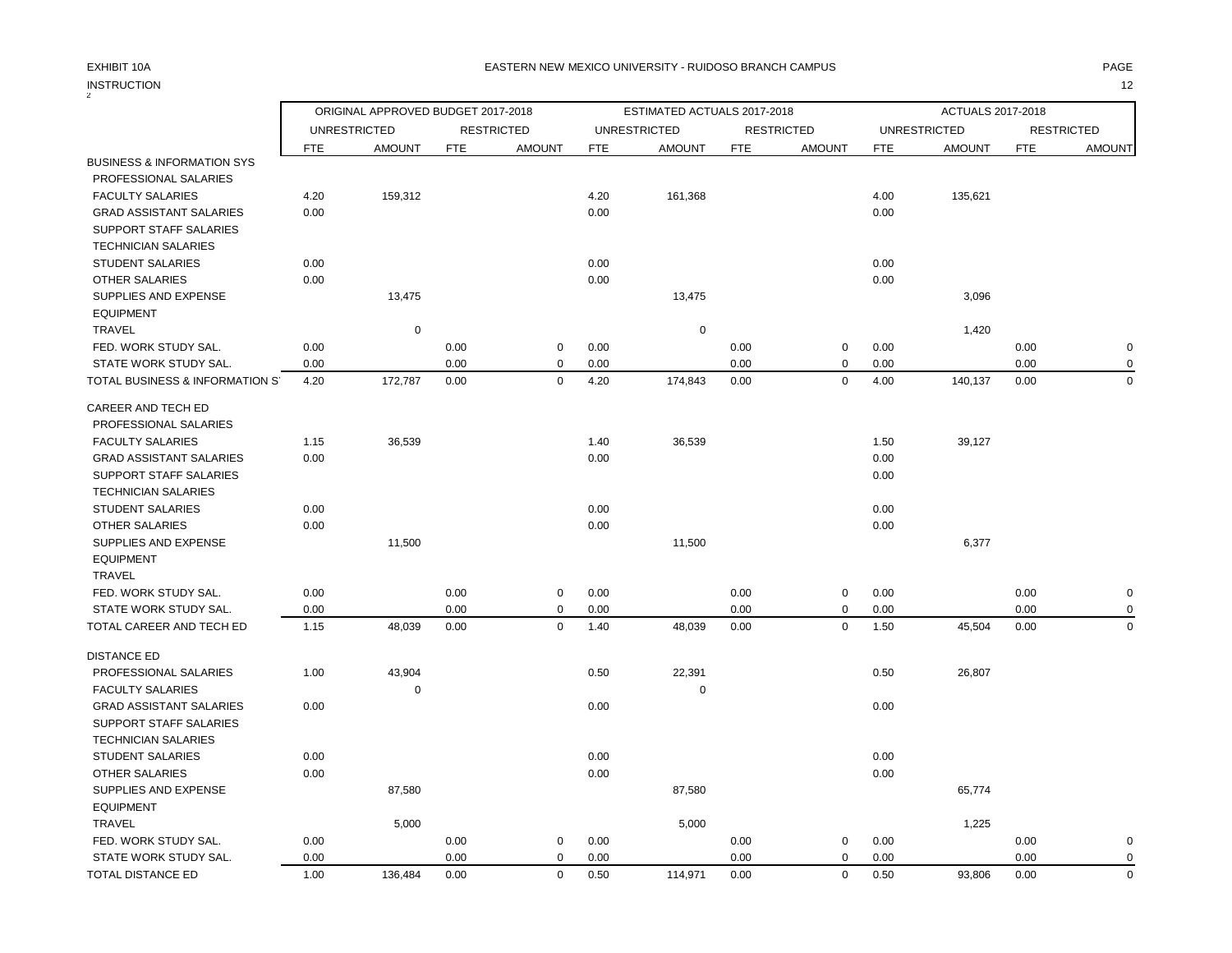## EXHIBIT 10A PAGE EASTERN NEW MEXICO UNIVERSITY - RUIDOSO BRANCH CAMPUS

## INSTRUCTION 13

| <b>INSTRUCTION</b><br>3            |      |                                    |            |                   |            |                             |            |                   |            |                     |            | 13                |
|------------------------------------|------|------------------------------------|------------|-------------------|------------|-----------------------------|------------|-------------------|------------|---------------------|------------|-------------------|
|                                    |      | ORIGINAL APPROVED BUDGET 2017-2018 |            |                   |            | ESTIMATED ACTUALS 2017-2018 |            |                   |            | ACTUALS 2017-2018   |            |                   |
|                                    |      | <b>UNRESTRICTED</b>                |            | <b>RESTRICTED</b> |            | <b>UNRESTRICTED</b>         |            | <b>RESTRICTED</b> |            | <b>UNRESTRICTED</b> |            | <b>RESTRICTED</b> |
|                                    | FTE  | <b>AMOUNT</b>                      | <b>FTE</b> | <b>AMOUNT</b>     | <b>FTE</b> | <b>AMOUNT</b>               | <b>FTE</b> | <b>AMOUNT</b>     | <b>FTE</b> | <b>AMOUNT</b>       | <b>FTE</b> | <b>AMOUNT</b>     |
| <b>RESTRICTED GRANTS (ACTUALS)</b> |      |                                    |            |                   |            |                             |            |                   |            |                     |            |                   |
| PROFESSIONAL SALARIES              |      |                                    |            |                   |            |                             |            |                   |            |                     | 3.10       | 164,193           |
| <b>FACULTY SALARIES</b>            |      |                                    |            |                   |            |                             |            |                   |            |                     | 0.75       | 38,863            |
| <b>GRAD ASSISTANT SALARIES</b>     | 0.00 |                                    |            |                   | 0.00       |                             |            |                   | 0.00       |                     |            |                   |
| SUPPORT STAFF SALARIES             |      |                                    |            |                   |            |                             |            |                   |            |                     | 0.80       | 28,666            |
| <b>TECHNICIAN SALARIES</b>         |      |                                    |            |                   |            |                             |            |                   |            |                     |            |                   |
| <b>STUDENT SALARIES</b>            | 0.00 |                                    |            |                   | 0.00       |                             |            |                   | 0.00       |                     |            |                   |
| <b>OTHER SALARIES</b>              | 0.00 |                                    |            |                   | 0.00       |                             |            |                   | 0.00       |                     |            |                   |
| SUPPLIES AND EXPENSE               |      |                                    |            |                   |            |                             |            |                   |            |                     |            | 223,659           |
| <b>EQUIPMENT</b>                   |      |                                    |            |                   |            |                             |            |                   |            |                     |            | 12,430            |
| TRAVEL                             |      |                                    |            |                   |            |                             |            |                   |            |                     |            | 510               |
| FED. WORK STUDY SAL.               | 0.00 |                                    | 0.00       | 0                 | 0.00       |                             | 0.00       | 0                 | 0.00       |                     | 0.00       | 0                 |
| STATE WORK STUDY SAL.              | 0.00 |                                    | 0.00       | 0                 | 0.00       |                             | 0.00       | $\mathbf 0$       | 0.00       |                     | 0.00       | $\mathbf 0$       |
| TOTAL RESTRICTED GRANTS            | 0.00 | $\mathbf 0$                        | 0.00       | $\mathbf 0$       | 0.00       | 0                           | 0.00       | $\mathbf 0$       | 0.00       | $\mathbf 0$         | 4.65       | 468,321           |
| <b>COMMUNITY ED</b>                |      |                                    |            |                   |            |                             |            |                   |            |                     |            |                   |
| PROFESSIONAL SALARIES              |      | 0                                  |            |                   |            |                             |            |                   |            |                     |            |                   |
| <b>FACULTY SALARIES</b>            |      | 2,660                              |            |                   |            | 2,660                       |            |                   |            | 13,218              |            |                   |
| <b>GRAD ASSISTANT SALARIES</b>     | 0.00 |                                    |            |                   | 0.00       |                             |            |                   | 0.00       |                     |            |                   |
| SUPPORT STAFF SALARIES             |      |                                    |            |                   |            |                             |            |                   |            |                     |            |                   |
| <b>TECHNICIAN SALARIES</b>         |      |                                    |            |                   |            |                             |            |                   |            |                     |            |                   |
| <b>STUDENT SALARIES</b>            | 0.00 |                                    |            |                   | 0.00       |                             |            |                   | 0.00       |                     |            |                   |
| OTHER SALARIES                     | 0.00 |                                    |            |                   | 0.00       |                             |            |                   | 0.00       |                     |            |                   |
| SUPPLIES AND EXPENSE               |      | 13,550                             |            |                   |            | 13,550                      |            |                   |            | 30,389              |            |                   |
| <b>EQUIPMENT</b>                   |      |                                    |            |                   |            |                             |            |                   |            |                     |            |                   |
| <b>TRAVEL</b>                      |      | $\pmb{0}$                          |            |                   |            | 0                           |            |                   |            | 443                 |            |                   |
| FED. WORK STUDY SAL.               | 0.00 | 0                                  | 0.00       | 0                 | 0.00       | 0                           | 0.00       | $\pmb{0}$         | 0.00       |                     | 0.00       | $\mathbf 0$       |
| STATE WORK STUDY SAL.              | 0.00 |                                    | 0.00       | $\mathbf 0$       | 0.00       |                             | 0.00       | $\mathbf 0$       | 0.00       |                     | 0.00       | $\mathbf 0$       |
| TOTAL COMMUNITY ED                 | 0.00 | 16,210                             | 0.00       | $\mathbf 0$       | 0.00       | 16,210                      | 0.00       | $\mathbf 0$       | 0.00       | 44,050              | 0.00       | $\mathbf 0$       |
| PROFESSIONAL SALARIES              |      |                                    |            |                   |            |                             |            |                   |            |                     |            |                   |
| <b>FACULTY SALARIES</b>            |      |                                    |            |                   |            |                             |            |                   |            |                     |            |                   |
| <b>GRAD ASSISTANT SALARIES</b>     | 0.00 |                                    |            |                   | 0.00       |                             |            |                   | 0.00       |                     |            |                   |
| <b>SUPPORT STAFF SALARIES</b>      |      |                                    |            |                   |            |                             |            |                   |            |                     |            |                   |
| <b>TECHNICIAN SALARIES</b>         |      |                                    |            |                   |            |                             |            |                   |            |                     |            |                   |
| STUDENT SALARIES                   | 0.00 |                                    |            |                   | 0.00       |                             |            |                   | 0.00       |                     |            |                   |
| <b>OTHER SALARIES</b>              | 0.00 |                                    |            |                   | 0.00       |                             |            |                   | 0.00       |                     |            |                   |
| SUPPLIES AND EXPENSE               |      |                                    |            |                   |            |                             |            |                   |            |                     |            |                   |
| <b>EQUIPMENT</b>                   |      |                                    |            |                   |            |                             |            |                   |            |                     |            |                   |
| TRAVEL                             |      |                                    |            |                   |            |                             |            |                   |            |                     |            |                   |
| FED. WORK STUDY SAL.               | 0.00 |                                    | 0.00       | 0                 | 0.00       |                             | 0.00       | 0                 | 0.00       |                     | 0.00       | $\mathbf 0$       |
| STATE WORK STUDY SAL.              | 0.00 |                                    | 0.00       | 0                 | 0.00       |                             | 0.00       | 0                 | 0.00       |                     | 0.00       | $\mathbf 0$       |
|                                    | 0.00 | 0                                  | 0.00       | $\mathbf 0$       | 0.00       | 0                           | 0.00       | $\mathsf{O}$      | 0.00       | $\mathbf 0$         | $0.00\,$   | $\mathbf 0$       |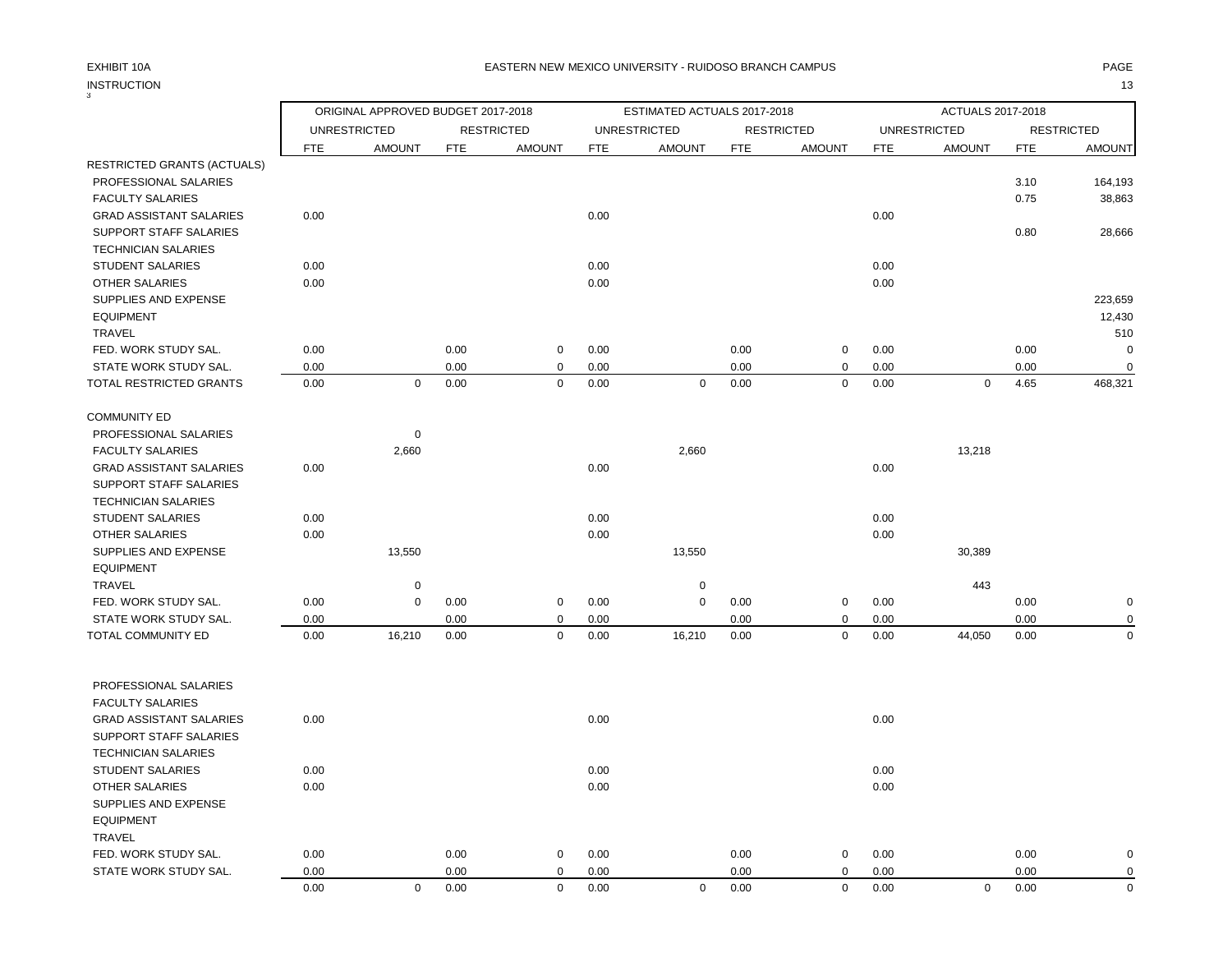### EXHIBIT 10A PAGE EASTERN NEW MEXICO UNIVERSITY - RUIDOSO BRANCH CAMPUS

| <b>INSTRUCTION</b>             |            |                                    |            |                   |            |                             |            |                   |            |                          |            | 14                |
|--------------------------------|------------|------------------------------------|------------|-------------------|------------|-----------------------------|------------|-------------------|------------|--------------------------|------------|-------------------|
|                                |            | ORIGINAL APPROVED BUDGET 2017-2018 |            |                   |            | ESTIMATED ACTUALS 2017-2018 |            |                   |            | <b>ACTUALS 2017-2018</b> |            |                   |
|                                |            | <b>UNRESTRICTED</b>                |            | <b>RESTRICTED</b> |            | <b>UNRESTRICTED</b>         |            | <b>RESTRICTED</b> |            | <b>UNRESTRICTED</b>      |            | <b>RESTRICTED</b> |
|                                | <b>FTE</b> | <b>AMOUNT</b>                      | <b>FTE</b> | <b>AMOUNT</b>     | <b>FTE</b> | <b>AMOUNT</b>               | <b>FTE</b> | <b>AMOUNT</b>     | <b>FTE</b> | <b>AMOUNT</b>            | <b>FTE</b> | <b>AMOUNT</b>     |
| TOTALS EXHIBIT 10A's           |            |                                    |            |                   |            |                             |            |                   |            |                          |            |                   |
| PROFESSIONAL SALARIES          | 1.00       | 43,904                             |            |                   | 0.50       | 22,391                      |            |                   | 0.68       | 52,064                   | 3.10       | 164,193           |
| <b>FACULTY SALARIES</b>        | 24.29      | 779,658                            |            |                   | 24.74      | 864,230                     |            |                   | 24.17      | 804,268                  | 0.75       | 38,863            |
| <b>GRAD ASSISTANT SALARIES</b> |            |                                    |            |                   |            |                             |            |                   |            |                          |            |                   |
| SUPPORT STAFF SALARIES         |            |                                    |            |                   |            |                             |            |                   |            |                          | 0.80       | 28,666            |
| <b>TECHNICIAN SALARIES</b>     |            |                                    |            |                   |            |                             |            |                   |            |                          |            |                   |
| <b>STUDENT SALARIES</b>        |            |                                    |            |                   |            |                             |            |                   | 0.07       | 1,039                    |            |                   |
| <b>OTHER SALARIES</b>          |            |                                    |            |                   |            |                             |            |                   |            |                          |            |                   |
| SUPPLIES AND EXPENSE           |            | 162,770                            |            |                   |            | 166,770                     |            |                   |            | 129,943                  |            | 223,659           |
| <b>EQUIPMENT</b>               |            | 4,000                              |            |                   |            |                             |            |                   |            |                          |            | 12,430            |
| <b>TRAVEL</b>                  |            | 10,050                             |            |                   |            | 10,050                      |            |                   |            | 7,535                    |            | 510               |
| FED. WORK STUDY SAL.           | 0.20       | 3,100                              | 0.60       | 9,300             | 0.20       | 3,100                       | 0.60       | 9,300             | 0.05       | 808                      | 0.16       | 2,423             |
| STATE WORK STUDY SAL.          |            |                                    |            |                   |            |                             |            |                   | 0.04       | 609                      | 0.16       | 2,436             |
| TOTAL                          | 25.49      | 1,003,482                          | 0.60       | 9,300             | 25.44      | 1,066,541                   | 0.60       | 9,300             | 25.01      | 996,266                  | 4.96       | 473,180           |
| TOTAL W/O COMMUNITY ED         |            |                                    |            |                   |            |                             |            |                   |            |                          |            |                   |
| PROFESSIONAL SALARIES          | 1.00       | 43,904                             |            |                   | 0.50       | 22,391                      |            |                   | 0.68       | 52,064                   | 3.10       | 164,193           |
| <b>FACULTY SALARIES</b>        | 24.29      | 776,998                            |            |                   | 24.74      | 861,570                     |            |                   | 24.17      | 791,050                  | 0.75       | 38,863            |
| <b>GRAD ASSISTANT SALARIES</b> |            |                                    |            |                   |            |                             |            |                   |            |                          |            |                   |
| SUPPORT STAFF SALARIES         |            |                                    |            |                   |            |                             |            |                   |            |                          | 0.80       | 28,666            |
| <b>TECHNICIAN SALARIES</b>     |            |                                    |            |                   |            |                             |            |                   |            |                          |            |                   |
| <b>STUDENT SALARIES</b>        |            |                                    |            |                   |            |                             |            |                   | 0.07       | 1,039                    |            |                   |
| <b>OTHER SALARIES</b>          |            |                                    |            |                   |            |                             |            |                   |            |                          |            |                   |
| SUPPLIES AND EXPENSE           |            | 149,220                            |            |                   |            | 153,220                     |            |                   |            | 99,554                   |            | 223,659           |
| <b>EQUIPMENT</b>               |            | 4,000                              |            |                   |            |                             |            |                   |            |                          |            | 12,430            |
| <b>TRAVEL</b>                  |            | 10,050                             |            |                   |            | 10,050                      |            |                   |            | 7,092                    |            | 510               |
| FED. WORK STUDY SAL.           | 0.20       | 3,100                              | 0.60       | 9,300             | 0.20       | 3,100                       | 0.60       | 9,300             | 0.05       | 808                      | 0.16       | 2,423             |
| STATE WORK STUDY SAL.          |            |                                    |            |                   |            |                             |            |                   | 0.04       | 609                      | 0.16       | 2,436             |
| <b>TOTAL</b>                   | 25.49      | 987,272                            | 0.60       | 9,300             | 25.44      | 1,050,331                   | 0.60       | 9,300             | 25.01      | 952,216                  | 4.96       | 473,180           |
| TOTAL COMMUNITY ED             |            |                                    |            |                   |            |                             |            |                   |            |                          |            |                   |
| PROFESSIONAL SALARIES          |            |                                    |            |                   |            |                             |            |                   |            |                          |            |                   |
| <b>FACULTY SALARIES</b>        |            | 2,660                              |            |                   |            | 2,660                       |            |                   |            | 13,218                   |            |                   |
| <b>GRAD ASSISTANT SALARIES</b> |            |                                    |            |                   |            |                             |            |                   |            |                          |            |                   |
| SUPPORT STAFF SALARIES         |            |                                    |            |                   |            |                             |            |                   |            |                          |            |                   |
| <b>TECHNICIAN SALARIES</b>     |            |                                    |            |                   |            |                             |            |                   |            |                          |            |                   |
| <b>STUDENT SALARIES</b>        |            |                                    |            |                   |            |                             |            |                   |            |                          |            |                   |
| <b>OTHER SALARIES</b>          |            |                                    |            |                   |            |                             |            |                   |            |                          |            |                   |
| SUPPLIES AND EXPENSE           |            | 13,550                             |            |                   |            | 13,550                      |            |                   |            | 30,389                   |            |                   |
| <b>EQUIPMENT</b>               |            |                                    |            |                   |            |                             |            |                   |            |                          |            |                   |
| <b>TRAVEL</b>                  |            |                                    |            |                   |            |                             |            |                   |            | 443                      |            |                   |
| FED. WORK STUDY SAL.           |            |                                    |            |                   |            |                             |            |                   |            |                          |            |                   |
| STATE WORK STUDY SAL.          |            |                                    |            |                   |            |                             |            |                   |            |                          |            |                   |
| <b>TOTAL</b>                   |            | 16,210                             |            |                   |            | 16,210                      |            |                   |            | 44,050                   |            |                   |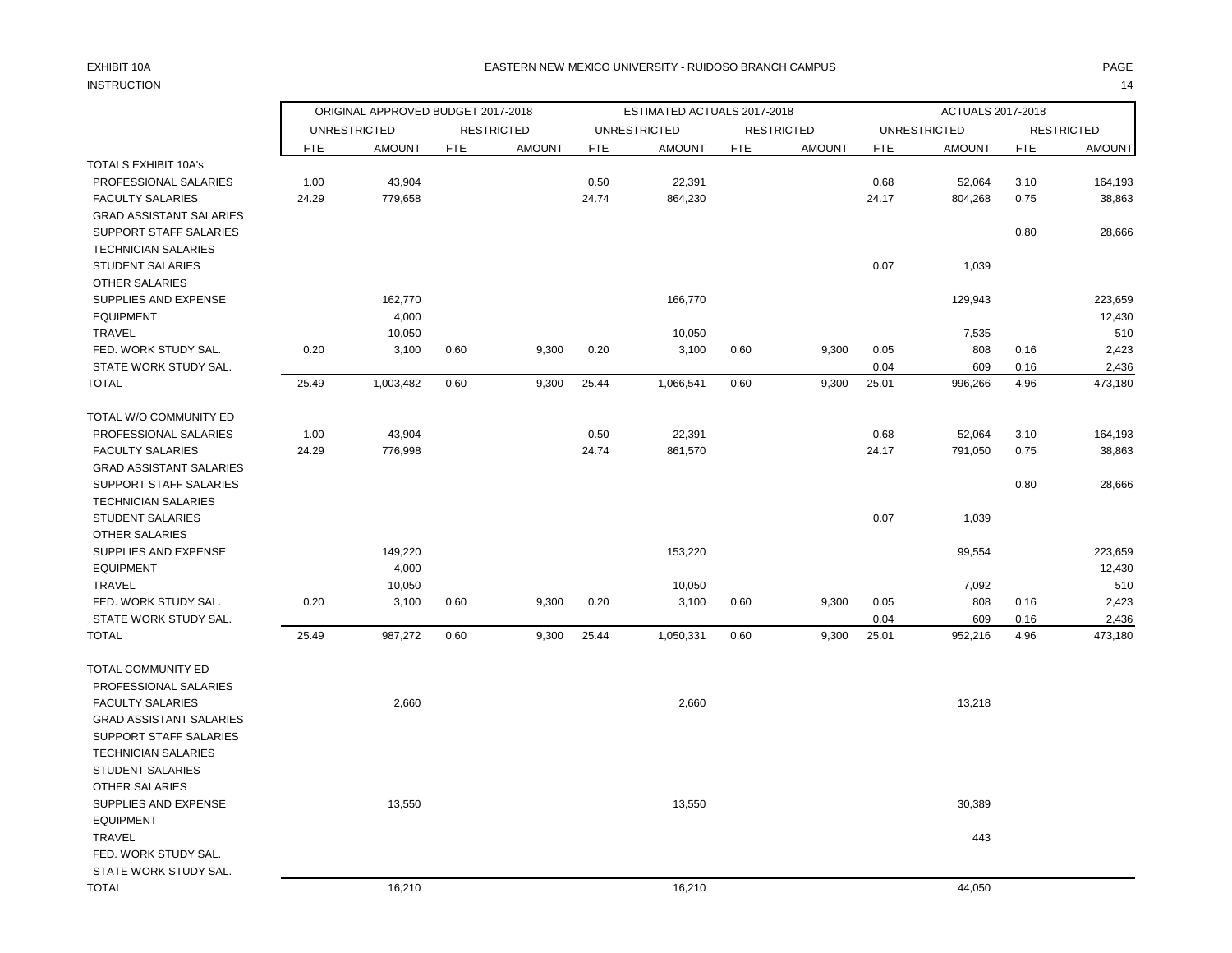## ACADEMIC SUPPORT THE RESERVED OF STRAIGHT AND STRAIGHT AND STRAIGHT AND STRAIGHT AND STRAIGHT AND STRAIGHT AND STRAIGHT AND STRAIGHT AND STRAIGHT AND STRAIGHT AND STRAIGHT AND STRAIGHT AND STRAIGHT AND STRAIGHT AND STRAIGH

### EXHIBIT 11 PAGE EASTERN NEW MEXICO UNIVERSITY - RUIDOSO BRANCH CAMPUS

|                                                                                                                                                                                                         |            | ORIGINAL APPROVED BUDGET 2017-2018              |            |                   |            | ESTIMATED ACTUALS 2017-2018                      |            |                   |            | <b>ACTUALS 2017-2018</b>                          |            |                   |
|---------------------------------------------------------------------------------------------------------------------------------------------------------------------------------------------------------|------------|-------------------------------------------------|------------|-------------------|------------|--------------------------------------------------|------------|-------------------|------------|---------------------------------------------------|------------|-------------------|
|                                                                                                                                                                                                         |            | <b>UNRESTRICTED</b>                             |            | <b>RESTRICTED</b> |            | <b>UNRESTRICTED</b>                              |            | <b>RESTRICTED</b> |            | <b>UNRESTRICTED</b>                               |            | <b>RESTRICTED</b> |
|                                                                                                                                                                                                         | <b>FTE</b> | <b>AMOUNT</b>                                   | <b>FTE</b> | <b>AMOUNT</b>     | <b>FTE</b> | <b>AMOUNT</b>                                    | <b>FTE</b> | <b>AMOUNT</b>     | <b>FTE</b> | <b>AMOUNT</b>                                     | <b>FTE</b> | <b>AMOUNT</b>     |
| <b>LIBRARIES</b><br>LIBRARY                                                                                                                                                                             | 1.56       | 71,763                                          | 0.69       | 10,800            | 1.56       | 72,200                                           | 0.69       | 10,800            | 1.14       | 66,150                                            | 0.27       | 4,233             |
| <b>TOTAL LIBRARIES</b>                                                                                                                                                                                  | 1.56       | 71,763                                          | 0.69       | 10,800            | 1.56       | 72,200                                           | 0.69       | 10,800            | 1.14       | 66,150                                            | 0.27       | 4,233             |
| ACADEMIC ADMINISTRATION                                                                                                                                                                                 |            |                                                 |            |                   |            |                                                  |            |                   |            |                                                   |            |                   |
| <b>ACADEMIC OFFICE</b>                                                                                                                                                                                  | 3.51       | 175,837                                         | 1.15       | 18,000            | 4.04       | 187,648                                          | 1.15       | 18,000            | 2.98       | 139,998                                           | 0.09       | 1,428             |
| TOTAL ACADEMIC ADMINISTRATION                                                                                                                                                                           | 3.51       | 175,837                                         | 1.15       | 18,000            | 4.04       | 187,648                                          | 1.15       | 18,000            | 2.98       | 139,998                                           | 0.09       | 1,428             |
| DIST COSTS (TEL, POST, PRINT, INT)<br><b>MISCELLANEOUS</b>                                                                                                                                              |            | 6,892<br>72                                     |            | 41,200            |            | 6,892<br>6,741                                   |            | 41,200            |            | 6,892                                             |            |                   |
| FEDERAL WORK STUDY<br><b>STATE WORK STUDY</b><br>PERFORMANCE AWARDS                                                                                                                                     |            |                                                 |            |                   |            |                                                  |            |                   |            |                                                   |            |                   |
| <b>RETIREMENT</b><br><b>SOCIAL SECURITY</b><br><b>GROUP INSURANCE</b><br><b>WORKER'S COMPENSATION</b><br>UNEMPLOYMENT COMPENSATION<br><b>RETIREE HEALTH</b><br><b>WAIVER OF TUITION</b><br>ANNUAL LEAVE |            | 23,204<br>12,769<br>32,244<br>98<br>83<br>3,338 |            |                   |            | 25,837<br>14,219<br>32,246<br>107<br>93<br>3,717 |            |                   |            | 23,989<br>11,784<br>33,009<br>159<br>3,452<br>813 |            |                   |
|                                                                                                                                                                                                         |            |                                                 |            |                   |            |                                                  |            |                   |            |                                                   |            |                   |
| <b>TOTAL ITEMS NOT IN 11A's</b>                                                                                                                                                                         |            | 78,700                                          |            | 41,200            |            | 89,852                                           |            | 41,200            |            | 80,098                                            |            |                   |
| <b>TOTAL ACADEMIC SUPPORT</b>                                                                                                                                                                           | 5.07       | 326,300                                         | 1.85       | 70,000            | 5.60       | 349,700                                          | 1.85       | 70,000            | 4.12       | 286,246                                           | 0.36       | 5,661             |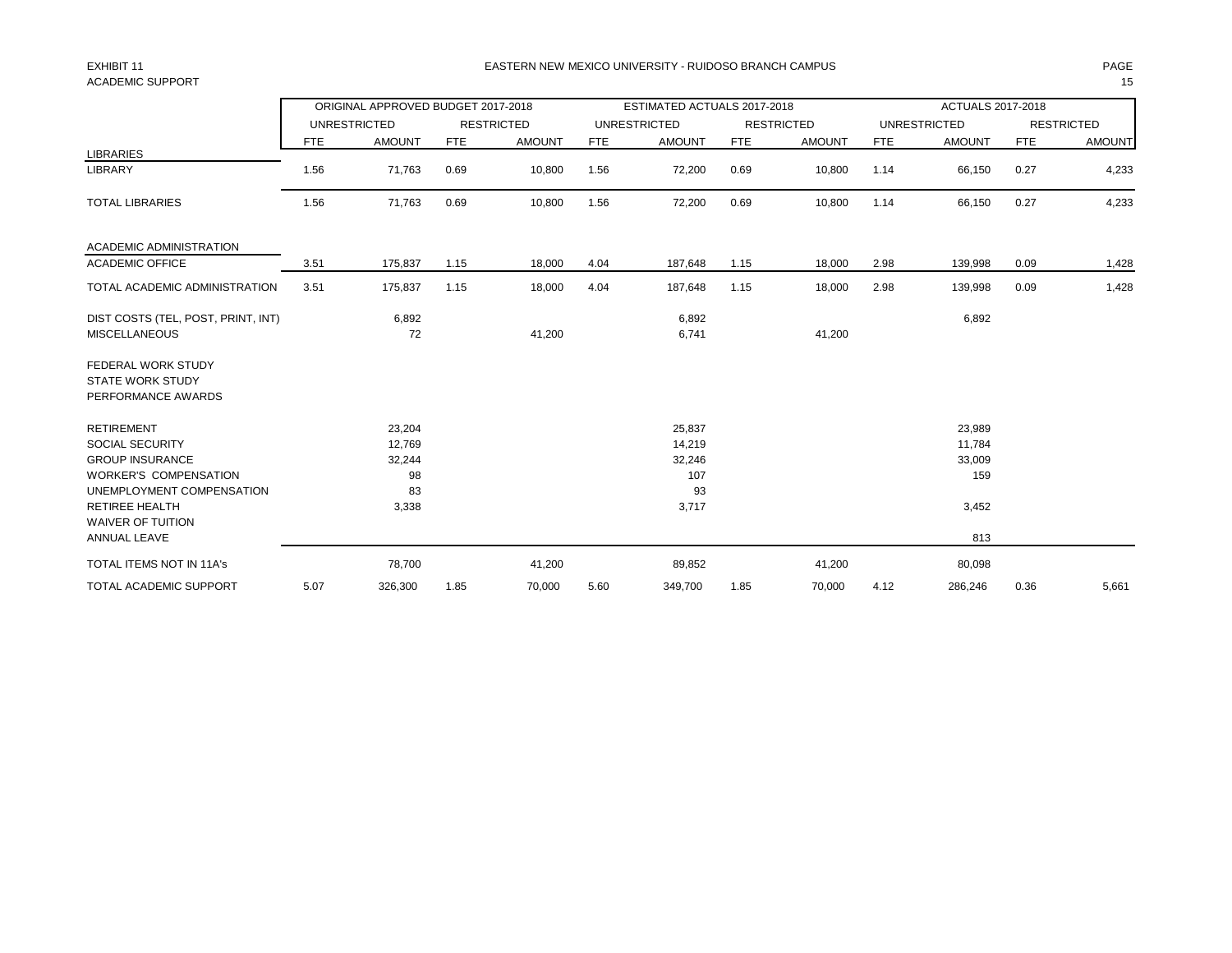### ACADEMIC SUPPORT 16 1

|                                |            | ORIGINAL APPROVED BUDGET 2017-2018 |            |                   |            | ESTIMATED ACTUALS 2017-2018 |            |                   |                     | ACTUALS 2017-2018 |            |                   |
|--------------------------------|------------|------------------------------------|------------|-------------------|------------|-----------------------------|------------|-------------------|---------------------|-------------------|------------|-------------------|
|                                |            | <b>UNRESTRICTED</b>                |            | <b>RESTRICTED</b> |            | <b>UNRESTRICTED</b>         |            | <b>RESTRICTED</b> | <b>UNRESTRICTED</b> |                   |            | <b>RESTRICTED</b> |
|                                | <b>FTE</b> | <b>AMOUNT</b>                      | <b>FTE</b> | <b>AMOUNT</b>     | <b>FTE</b> | <b>AMOUNT</b>               | <b>FTE</b> | <b>AMOUNT</b>     | <b>FTE</b>          | <b>AMOUNT</b>     | <b>FTE</b> | <b>AMOUNT</b>     |
| LIBRARY                        |            |                                    |            |                   |            |                             |            |                   |                     |                   |            |                   |
| PROFESSIONAL SALARIES          | 1.00       | 52,163                             |            |                   | 1.00       | 52,600                      |            |                   | 1.00                | 52,664            |            |                   |
| <b>FACULTY SALARIES</b>        |            |                                    |            |                   |            |                             |            |                   |                     |                   |            |                   |
| <b>GRAD ASSISTANT SALARIES</b> | 0.00       |                                    |            |                   | 0.00       |                             |            |                   | 0.00                |                   |            |                   |
| SUPPORT STAFF SALARIES         |            |                                    |            |                   |            |                             |            |                   |                     |                   |            |                   |
| <b>TECHNICIAN SALARIES</b>     |            |                                    |            |                   |            |                             |            |                   |                     |                   |            |                   |
| <b>STUDENT SALARIES</b>        | 0.33       | 5,100                              |            |                   | 0.33       | 5,100                       |            |                   | 0.06                | 911               |            |                   |
| OTHER SALARIES                 | 0.00       |                                    |            |                   | 0.00       |                             |            |                   | 0.00                |                   |            |                   |
| SUPPLIES AND EXPENSE           |            | 4,510                              |            |                   |            | 4,510                       |            |                   |                     | 4,580             |            |                   |
| <b>LIBRARY MATERIALS</b>       |            | 5,870                              |            |                   |            | 5,870                       |            |                   |                     | 6,317             |            |                   |
| <b>EQUIPMENT</b>               |            |                                    |            |                   |            |                             |            |                   |                     |                   |            |                   |
| TRAVEL                         |            | 520                                |            |                   |            | 520                         |            |                   |                     | 390               |            |                   |
| FED. WORK STUDY SAL.           | 0.23       | 3,600                              | 0.69       | 10,800            | 0.23       | 3,600                       | 0.69       | 10,800            | 0.06                | 917               | 0.18       | 2,752             |
| STATE WORK STUDY SAL.          | 0.00       |                                    | 0.00       | 0                 | 0.00       |                             | 0.00       | 0                 | 0.02                | 370               | 0.09       | 1,481             |
| <b>TOTAL LIBRARY</b>           | 1.56       | 71,763                             | 0.69       | 10,800            | 1.56       | 72,200                      | 0.69       | 10,800            | 1.14                | 66,150            | 0.27       | 4,233             |
| <b>ACADEMIC OFFICE</b>         |            |                                    |            |                   |            |                             |            |                   |                     |                   |            |                   |
| PROFESSIONAL SALARIES          | 2.00       | 108,525                            |            |                   | 2.00       | 108,525                     |            |                   | 2.00                | 109,569           |            |                   |
| <b>FACULTY SALARIES</b>        |            | $\mathbf 0$                        |            |                   |            | $\mathbf 0$                 |            |                   |                     |                   |            |                   |
| <b>GRAD ASSISTANT SALARIES</b> | 0.00       |                                    |            |                   | 0.00       |                             |            |                   | 0.00                |                   |            |                   |
| SUPPORT STAFF SALARIES         | 0.20       | 6,232                              |            |                   | 0.73       | 18,043                      |            |                   | 0.50                | 10,351            |            |                   |
| <b>TECHNICIAN SALARIES</b>     |            |                                    |            |                   |            |                             |            |                   |                     |                   |            |                   |
| <b>STUDENT SALARIES</b>        | 0.92       | 14,400                             |            |                   | 0.92       | 14,400                      |            |                   | 0.45                | 7,076             |            |                   |
| OTHER SALARIES                 | 0.00       |                                    |            |                   | 0.00       |                             |            |                   | 0.00                |                   |            |                   |
| SUPPLIES AND EXPENSE           |            | 25,680                             |            |                   |            | 25,680                      |            |                   |                     | 6,328             |            |                   |
| <b>EQUIPMENT</b>               |            |                                    |            |                   |            |                             |            |                   |                     |                   |            |                   |
| TRAVEL                         |            | 15,000                             |            |                   |            | 15,000                      |            |                   |                     | 6,317             |            |                   |
| FED. WORK STUDY SAL.           | 0.38       | 6,000                              | 1.15       | 18,000            | 0.38       | 6,000                       | 1.15       | 18,000            | 0.00                |                   | 0.00       | $\mathbf 0$       |
| STATE WORK STUDY SAL.          | 0.00       |                                    | 0.00       | $\mathbf 0$       | 0.00       |                             | 0.00       | $\mathbf 0$       | 0.02                | 357               | 0.09       | 1,428             |
| TOTAL ACADEMIC OFFICE          | 3.51       | 175,837                            | 1.15       | 18,000            | 4.04       | 187,648                     | 1.15       | 18,000            | 2.98                | 139,998           | 0.09       | 1,428             |
| PROFESSIONAL SALARIES          |            |                                    |            |                   |            |                             |            |                   |                     |                   |            |                   |
| <b>FACULTY SALARIES</b>        |            |                                    |            |                   |            |                             |            |                   |                     |                   |            |                   |
| <b>GRAD ASSISTANT SALARIES</b> | 0.00       |                                    |            |                   | 0.00       |                             |            |                   | 0.00                |                   |            |                   |
| SUPPORT STAFF SALARIES         |            |                                    |            |                   |            |                             |            |                   |                     |                   |            |                   |
| <b>TECHNICIAN SALARIES</b>     |            |                                    |            |                   |            |                             |            |                   |                     |                   |            |                   |
| <b>STUDENT SALARIES</b>        | 0.00       |                                    |            |                   | 0.00       |                             |            |                   | 0.00                |                   |            |                   |
| <b>OTHER SALARIES</b>          | 0.00       |                                    |            |                   | 0.00       |                             |            |                   | 0.00                |                   |            |                   |
| SUPPLIES AND EXPENSE           |            |                                    |            |                   |            |                             |            |                   |                     |                   |            |                   |
| <b>EQUIPMENT</b>               |            |                                    |            |                   |            |                             |            |                   |                     |                   |            |                   |
| TRAVEL                         |            |                                    |            |                   |            |                             |            |                   |                     |                   |            |                   |
| FED. WORK STUDY SAL.           | 0.00       |                                    | 0.00       | 0                 | 0.00       |                             | 0.00       |                   | 0.00                |                   | 0.00       | 0                 |
| STATE WORK STUDY SAL.          | 0.00       |                                    | 0.00       | $\mathbf 0$       | 0.00       |                             | 0.00       | $\mathbf 0$       | 0.00                |                   | 0.00       | $\mathbf 0$       |
| <b>TOTAL</b>                   | 0.00       | $\mathbf 0$                        | 0.00       | $\mathbf 0$       | 0.00       | $\mathbf 0$                 | 0.00       | $\Omega$          | 0.00                | $\mathbf 0$       | 0.00       | $\mathbf 0$       |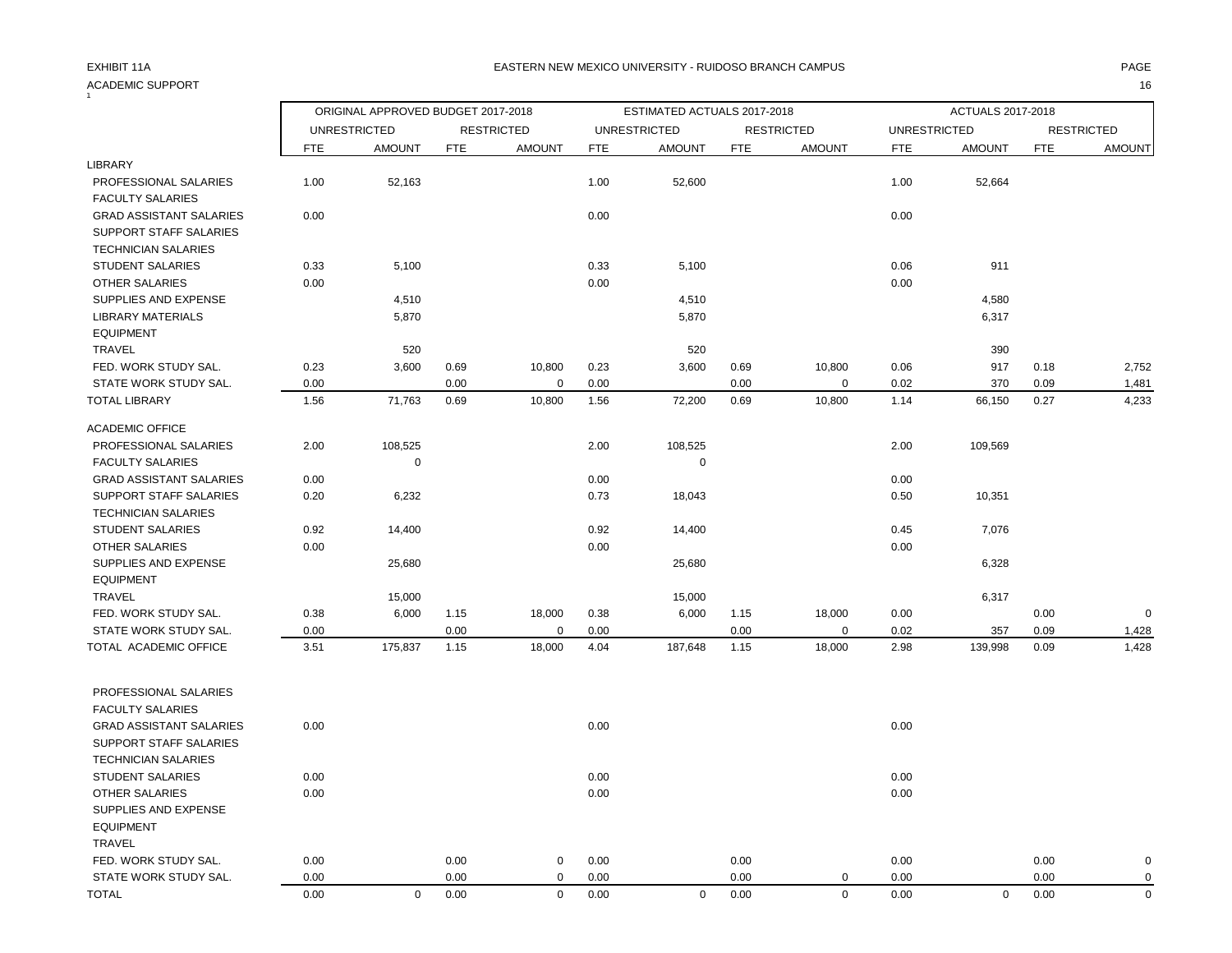# ACADEMIC SUPPORT And the contract of the contract of the contract of the contract of the contract of the contract of the contract of the contract of the contract of the contract of the contract of the contract of the contr

## EXHIBIT 11A PAGE EASTERN NEW MEXICO UNIVERSITY - RUIDOSO BRANCH CAMPUS

|                                |            | ORIGINAL APPROVED BUDGET 2017-2018 |            |                   |            | ESTIMATED ACTUALS 2017-2018 |            |                   |      | ACTUALS 2017-2018 |            |                   |
|--------------------------------|------------|------------------------------------|------------|-------------------|------------|-----------------------------|------------|-------------------|------|-------------------|------------|-------------------|
|                                |            | UNRESTRICTED                       |            | <b>RESTRICTED</b> |            | UNRESTRICTED                |            | <b>RESTRICTED</b> |      | UNRESTRICTED      |            | <b>RESTRICTED</b> |
|                                | <b>FTE</b> | <b>AMOUNT</b>                      | <b>FTE</b> | <b>AMOUNT</b>     | <b>FTE</b> | <b>AMOUNT</b>               | <b>FTE</b> | <b>AMOUNT</b>     | FTE  | <b>AMOUNT</b>     | <b>FTE</b> | <b>AMOUNT</b>     |
| <b>TOTAL EXHIBIT 11A's</b>     |            |                                    |            |                   |            |                             |            |                   |      |                   |            |                   |
| PROFESSIONAL SALARIES          | 3.00       | 160,688                            |            |                   | 3.00       | 161,125                     |            |                   | 3.00 | 162,233           |            |                   |
| <b>FACULTY SALARIES</b>        |            |                                    |            |                   |            |                             |            |                   |      |                   |            |                   |
| <b>GRAD ASSISTANT SALARIES</b> |            |                                    |            |                   |            |                             |            |                   |      |                   |            |                   |
| SUPPORT STAFF SALARIES         | 0.20       | 6,232                              |            |                   | 0.73       | 18,043                      |            |                   | 0.50 | 10,351            |            |                   |
| <b>TECHNICIAN SALARIES</b>     |            |                                    |            |                   |            |                             |            |                   |      |                   |            |                   |
| <b>STUDENT SALARIES</b>        | 1.25       | 19,500                             |            |                   | 1.25       | 19,500                      |            |                   | 0.51 | 7,987             |            |                   |
| <b>OTHER SALARIES</b>          |            |                                    |            |                   |            |                             |            |                   |      |                   |            |                   |
| SUPPLIES AND EXPENSE           |            | 36,060                             |            |                   |            | 36,060                      |            |                   |      | 17,225            |            |                   |
| <b>EQUIPMENT</b>               |            |                                    |            |                   |            |                             |            |                   |      |                   |            |                   |
| <b>TRAVEL</b>                  |            | 15,520                             |            |                   |            | 15,520                      |            |                   |      | 6,707             |            |                   |
| FED. WORK STUDY SAL.           | 0.62       | 9,600                              | 1.85       | 28,800            | 0.62       | 9,600                       | 1.85       | 28,800            | 0.06 | 917               | 0.18       | 2,752             |
| STATE WORK STUDY SAL.          |            |                                    |            |                   |            |                             |            |                   | 0.05 | 727               | 0.19       | 2,909             |
| <b>TOTAL</b>                   | 5.07       | 247,600                            | 1.85       | 28,800            | 5.60       | 259,848                     | 1.85       | 28,800            | 4.12 | 206,148           | 0.36       | 5,661             |

 PROFESSIONAL SALARIES FACULTY SALARIES GRAD ASSISTANT SALARIES SUPPORT STAFF SALARIES TECHNICIAN SALARIES STUDENT SALARIES OTHER SALARIES SUPPLIES AND EXPENSE EQUIPMENT TRAVEL FED. WORK STUDY SAL. STATE WORK STUDY SAL. TOTAL

 PROFESSIONAL SALARIES FACULTY SALARIES GRAD ASSISTANT SALARIES SUPPORT STAFF SALARIES TECHNICIAN SALARIES STUDENT SALARIES OTHER SALARIES SUPPLIES AND EXPENSE EQUIPMENT TRAVEL FED. WORK STUDY SAL. STATE WORK STUDY SAL. TOTAL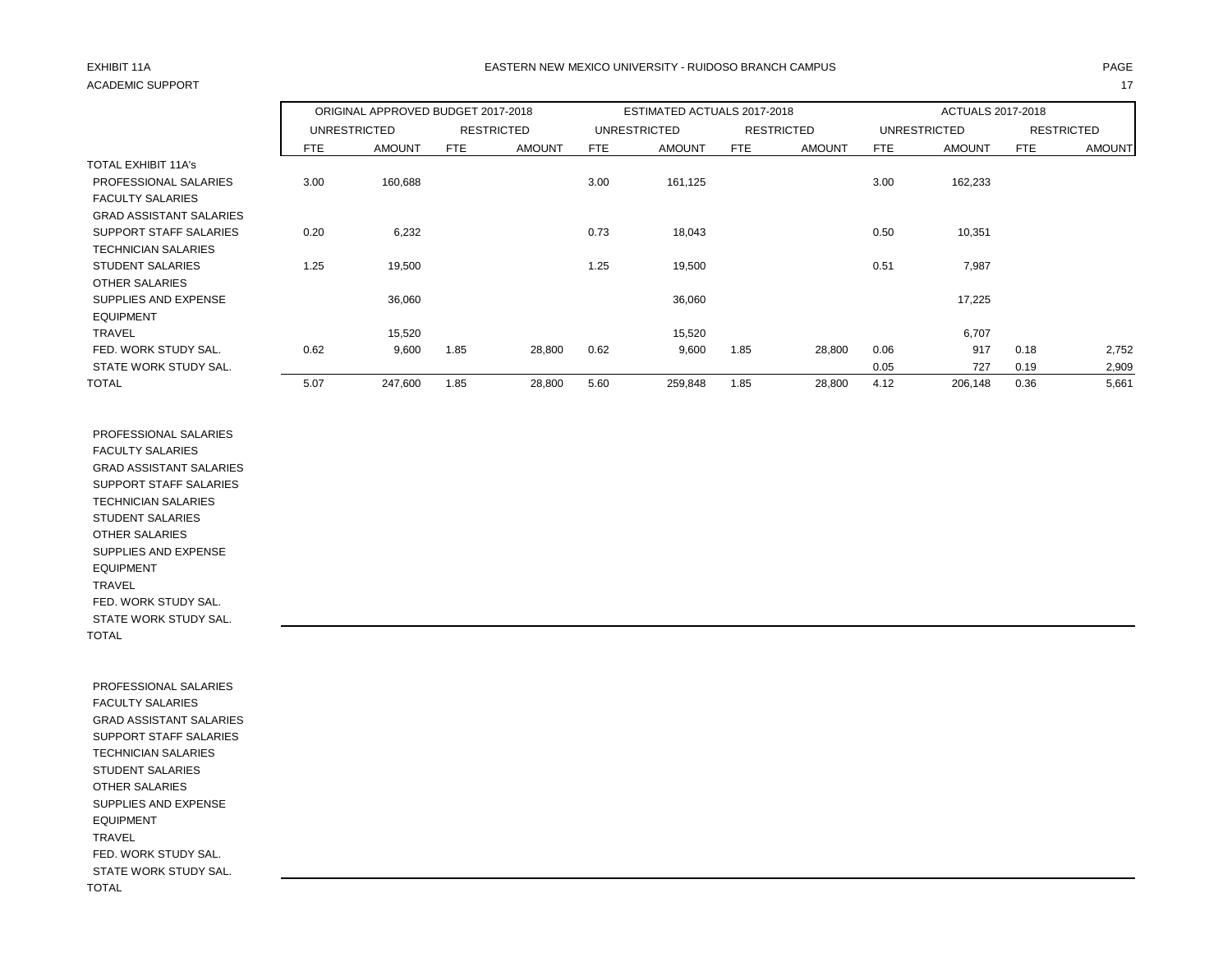# STUDENT SERVICES 18

### EXHIBIT 12 PAGE EASTERN NEW MEXICO UNIVERSITY - RUIDOSO BRANCH CAMPUS

|                               |            | ORIGINAL APPROVED BUDGET 2017-2018 |            |                   |            | ESTIMATED ACTUALS 2017-2018 |            |                   |      | ACTUALS 2017-2018   |      |                   |
|-------------------------------|------------|------------------------------------|------------|-------------------|------------|-----------------------------|------------|-------------------|------|---------------------|------|-------------------|
|                               |            | <b>UNRESTRICTED</b>                |            | <b>RESTRICTED</b> |            | <b>UNRESTRICTED</b>         |            | <b>RESTRICTED</b> |      | <b>UNRESTRICTED</b> |      | <b>RESTRICTED</b> |
|                               | <b>FTE</b> | <b>AMOUNT</b>                      | <b>FTE</b> | <b>AMOUNT</b>     | <b>FTE</b> | <b>AMOUNT</b>               | <b>FTE</b> | <b>AMOUNT</b>     | FTE  | <b>AMOUNT</b>       | FTE  | <b>AMOUNT</b>     |
| SUPPL'Y EDUCATIONAL SERVICES  |            |                                    |            |                   |            |                             |            |                   |      |                     |      |                   |
| <b>STUDENT SERVICES</b>       | 6.04       | 249,290                            | 1.20       | 18,750            | 7.52       | 273,937                     | 1.20       | 18,750            | 7.99 | 215,176             | 0.25 | 3,941             |
| TOTAL SUPPL'Y EDUC SERVICES   | 6.04       | 249,290                            | 1.20       | 18,750            | 7.52       | 273,937                     | 1.20       | 18,750            | 7.99 | 215,176             | 0.25 | 3,941             |
| DIST COSTS (TEL, POST, PRINT) |            | 44,303                             |            |                   |            | 44,303                      |            |                   |      | 44,303              |      |                   |
| <b>MISCELLANEOUS</b>          |            | 13                                 |            | 11,250            |            | 1,436                       |            | 11,250            |      |                     |      |                   |
| <b>RETIREMENT</b>             |            | 28,987                             |            |                   |            | 30,813                      |            |                   |      | 24,184              |      |                   |
| <b>SOCIAL SECURITY</b>        |            | 15,953                             |            |                   |            | 16,959                      |            |                   |      | 12,549              |      |                   |
| <b>GROUP INSURANCE</b>        |            | 21,569                             |            |                   |            | 21,569                      |            |                   |      | 18,317              |      |                   |
| <b>WORKER'S COMPENSATION</b>  |            | 110                                |            |                   |            | 123                         |            |                   |      | 139                 |      |                   |
| UNEMPLOYMENT COMPENSATION     |            | 104                                |            |                   |            | 111                         |            |                   |      |                     |      |                   |
| <b>RETIREE HEALTH</b>         |            | 4,171                              |            |                   |            | 4,434                       |            |                   |      | 3,479               |      |                   |
| <b>WAIVER OF TUITION</b>      |            |                                    |            |                   |            | 315                         |            |                   |      | 450                 |      |                   |
| ANNUAL LEAVE                  |            |                                    |            |                   |            |                             |            |                   |      | $-1,008$            |      |                   |
| TOTAL ITEMS NOT IN 12A's      |            | 115,210                            |            | 11,250            |            | 120,063                     |            | 11,250            |      | 102,413             |      |                   |
| TOTAL STUDENT SERVICES        | 6.04       | 364,500                            | 1.20       | 30,000            | 7.52       | 394,000                     | 1.20       | 30,000            | 7.99 | 317,589             | 0.25 | 3,941             |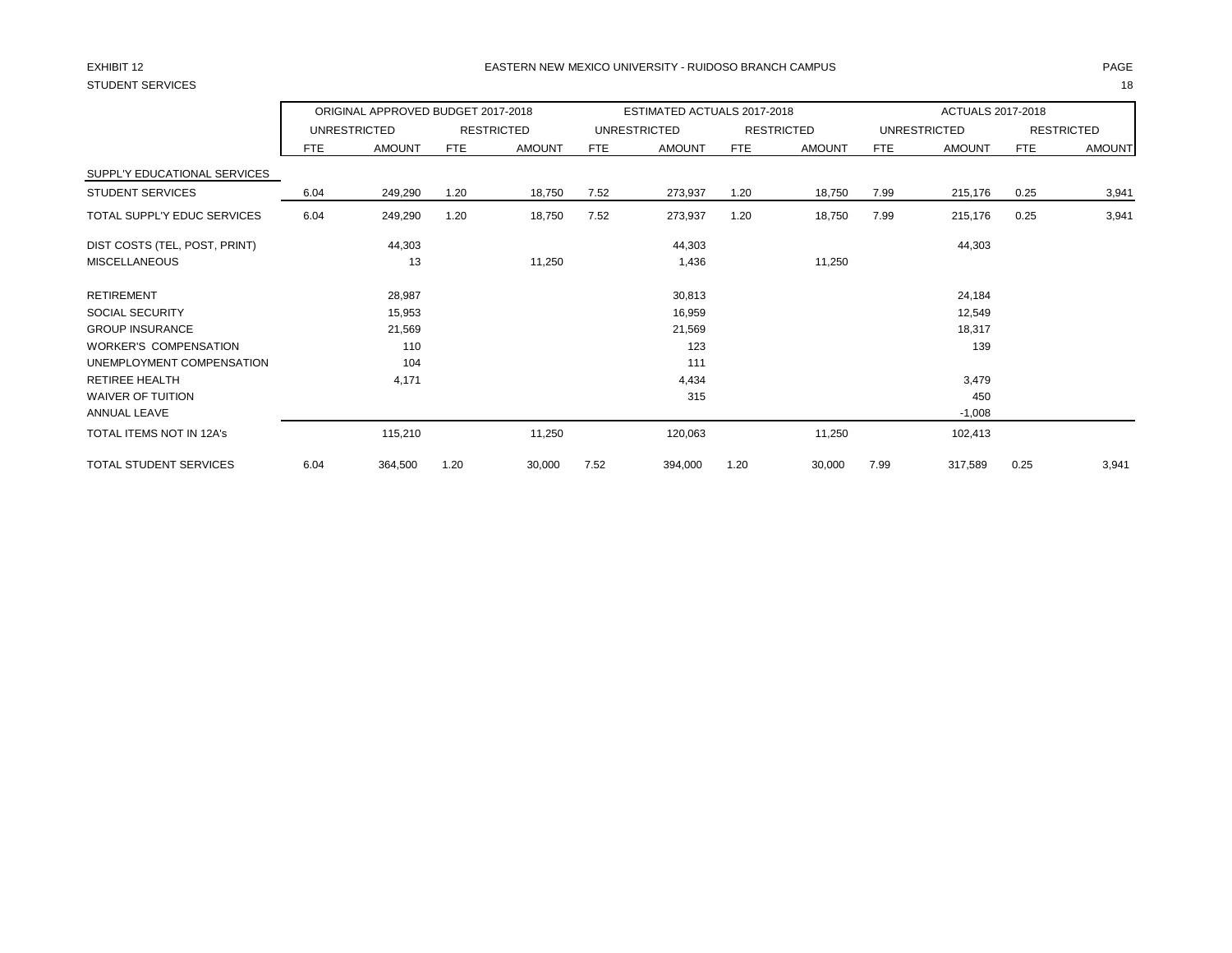# STUDENT SERVICES 19

### EXHIBIT 12A PAGE EASTERN NEW MEXICO UNIVERSITY - RUIDOSO BRANCH CAMPUS

|                                |            | ORIGINAL APPROVED BUDGET 2017-2018 |            |                   |            | ESTIMATED ACTUALS 2017-2018 |            |                   |            | <b>ACTUALS 2017-2018</b> |            |                   |
|--------------------------------|------------|------------------------------------|------------|-------------------|------------|-----------------------------|------------|-------------------|------------|--------------------------|------------|-------------------|
|                                |            | <b>UNRESTRICTED</b>                |            | <b>RESTRICTED</b> |            | <b>UNRESTRICTED</b>         |            | <b>RESTRICTED</b> |            | <b>UNRESTRICTED</b>      |            | <b>RESTRICTED</b> |
|                                | <b>FTE</b> | <b>AMOUNT</b>                      | <b>FTE</b> | <b>AMOUNT</b>     | <b>FTE</b> | <b>AMOUNT</b>               | <b>FTE</b> | <b>AMOUNT</b>     | <b>FTE</b> | <b>AMOUNT</b>            | <b>FTE</b> | <b>AMOUNT</b>     |
| <b>STUDENT SERVICES</b>        |            |                                    |            |                   |            |                             |            |                   |            |                          |            |                   |
| PROFESSIONAL SALARIES          | 4.50       | 190,818                            |            |                   | 5.00       | 197,580                     |            |                   | 5.50       | 151,182                  |            |                   |
| <b>FACULTY SALARIES</b>        |            |                                    |            |                   |            |                             |            |                   |            |                          |            |                   |
| <b>GRAD ASSISTANT SALARIES</b> | 0.00       |                                    |            |                   | 0.00       |                             |            |                   | 0.00       |                          |            |                   |
| <b>SUPPORT STAFF SALARIES</b>  | 0.75       | 17,722                             |            |                   | 1.00       | 24,107                      |            |                   | 1.50       | 23,833                   |            |                   |
| <b>TECHNICIAN SALARIES</b>     |            |                                    |            |                   |            |                             |            |                   |            |                          |            |                   |
| <b>STUDENT SALARIES</b>        | 0.38       | 6,000                              |            |                   | 1.12       | 17,500                      |            |                   | 0.74       | 11,584                   |            |                   |
| <b>OTHER SALARIES</b>          | 0.00       |                                    |            |                   | 0.00       |                             |            |                   | 0.18       | 2,878                    |            |                   |
| SUPPLIES AND EXPENSE           |            | 21,200                             |            |                   |            | 21,200                      |            |                   |            | 19,939                   |            |                   |
| <b>EQUIPMENT</b>               |            |                                    |            |                   |            |                             |            |                   |            |                          |            |                   |
| TRAVEL                         |            | 7,300                              |            |                   |            | 7,300                       |            |                   |            | 4,769                    |            |                   |
| FED. WORK STUDY SAL.           | 0.40       | 6,250                              | 1.20       | 18,750            | 0.40       | 6,250                       | 1.20       | 18,750            | 0.00       | 21                       | 0.00       | 62                |
| STATE WORK STUDY SAL.          | 0.00       |                                    | 0.00       | $\overline{0}$    | 0.00       |                             | 0.00       | 0                 | 0.06       | 970                      | 0.25       | 3,879             |
| TOTAL STUDENT SERVICES         | 6.04       | 249,290                            | 1.20       | 18,750            | 7.52       | 273,937                     | 1.20       | 18,750            | 7.99       | 215,176                  | 0.25       | 3,941             |
| PROFESSIONAL SALARIES          |            |                                    |            |                   |            |                             |            |                   |            |                          |            |                   |
| <b>FACULTY SALARIES</b>        |            |                                    |            |                   |            |                             |            |                   |            |                          |            |                   |
| <b>GRAD ASSISTANT SALARIES</b> | 0.00       |                                    |            |                   | 0.00       |                             |            |                   | 0.00       |                          |            |                   |
| SUPPORT STAFF SALARIES         |            |                                    |            |                   |            |                             |            |                   |            |                          |            |                   |
| <b>TECHNICIAN SALARIES</b>     |            |                                    |            |                   |            |                             |            |                   |            |                          |            |                   |
| <b>STUDENT SALARIES</b>        | 0.00       |                                    |            |                   | 0.00       |                             |            |                   | 0.00       |                          |            |                   |
| <b>OTHER SALARIES</b>          | 0.00       |                                    |            |                   | 0.00       |                             |            |                   | 0.00       |                          |            |                   |
| SUPPLIES AND EXPENSE           |            |                                    |            |                   |            |                             |            |                   |            |                          |            |                   |
| <b>EQUIPMENT</b>               |            |                                    |            |                   |            |                             |            |                   |            |                          |            |                   |
| <b>TRAVEL</b>                  |            |                                    |            |                   |            |                             |            |                   |            |                          |            |                   |
| FED. WORK STUDY SAL.           | 0.00       |                                    | 0.00       | $\mathbf 0$       | 0.00       |                             | 0.00       | 0                 | 0.00       |                          | 0.00       | $\mathbf 0$       |
| STATE WORK STUDY SAL.          | 0.00       |                                    | 0.00       | $\mathbf 0$       | 0.00       |                             | 0.00       | 0                 | 0.00       |                          | 0.00       | $\mathbf 0$       |
| <b>TOTAL</b>                   | 0.00       | $\mathbf 0$                        | 0.00       | $\mathbf 0$       | 0.00       | $\mathbf 0$                 | 0.00       | 0                 | 0.00       | $\mathbf 0$              | 0.00       | $\mathbf 0$       |
| PROFESSIONAL SALARIES          |            |                                    |            |                   |            |                             |            |                   |            |                          |            |                   |
| <b>FACULTY SALARIES</b>        |            |                                    |            |                   |            |                             |            |                   |            |                          |            |                   |
| <b>GRAD ASSISTANT SALARIES</b> | 0.00       |                                    |            |                   | 0.00       |                             |            |                   | 0.00       |                          |            |                   |
| <b>SUPPORT STAFF SALARIES</b>  |            |                                    |            |                   |            |                             |            |                   |            |                          |            |                   |
| <b>TECHNICIAN SALARIES</b>     |            |                                    |            |                   |            |                             |            |                   |            |                          |            |                   |
| <b>STUDENT SALARIES</b>        | 0.00       |                                    |            |                   | 0.00       |                             |            |                   | 0.00       |                          |            |                   |
| <b>OTHER SALARIES</b>          | 0.00       |                                    |            |                   | 0.00       |                             |            |                   | 0.00       |                          |            |                   |
| SUPPLIES AND EXPENSE           |            |                                    |            |                   |            |                             |            |                   |            |                          |            |                   |
| <b>EQUIPMENT</b>               |            |                                    |            |                   |            |                             |            |                   |            |                          |            |                   |
| <b>TRAVEL</b>                  |            |                                    |            |                   |            |                             |            |                   |            |                          |            |                   |
| FED. WORK STUDY SAL.           | 0.00       |                                    | 0.00       | $\mathbf 0$       | 0.00       |                             | 0.00       | 0                 | 0.00       |                          | 0.00       | $\mathbf 0$       |
| STATE WORK STUDY SAL.          | 0.00       |                                    | 0.00       | 0                 | 0.00       |                             | 0.00       | 0                 | 0.00       |                          | 0.00       | $\mathbf 0$       |

TOTAL 0.00 0 0.00 0 0.00 0 0.00 0 0.00 0 0.00 0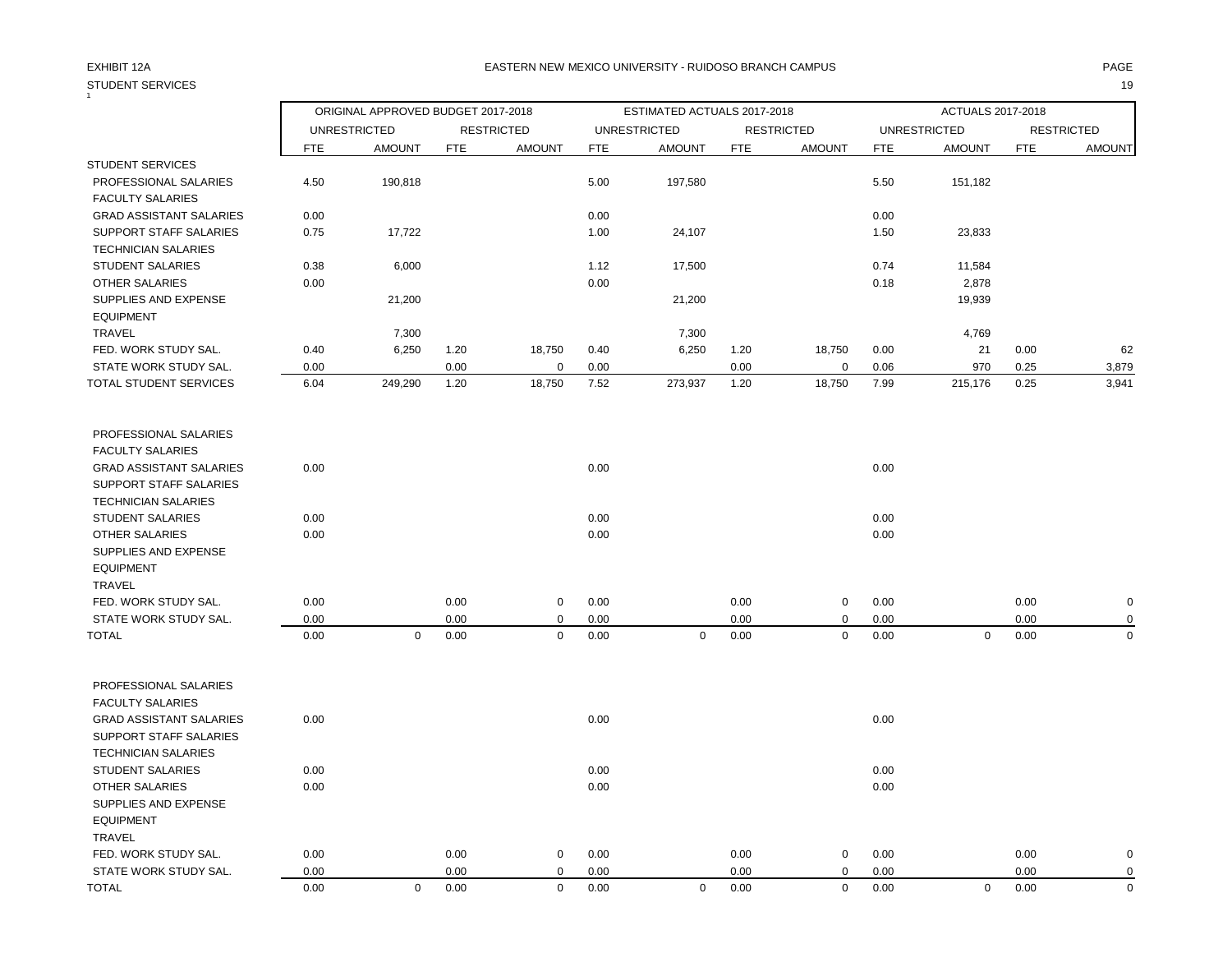# STUDENT SERVICES 20

## EXHIBIT 12A PAGE EASTERN NEW MEXICO UNIVERSITY - RUIDOSO BRANCH CAMPUS

|                                |      | ORIGINAL APPROVED BUDGET 2017-2018 |      |                   |      | ESTIMATED ACTUALS 2017-2018 |      |                   |      | ACTUALS 2017-2018   |      |                   |
|--------------------------------|------|------------------------------------|------|-------------------|------|-----------------------------|------|-------------------|------|---------------------|------|-------------------|
|                                |      | <b>UNRESTRICTED</b>                |      | <b>RESTRICTED</b> |      | <b>UNRESTRICTED</b>         |      | <b>RESTRICTED</b> |      | <b>UNRESTRICTED</b> |      | <b>RESTRICTED</b> |
|                                | FTE  | <b>AMOUNT</b>                      | FTE  | <b>AMOUNT</b>     | FTE. | <b>AMOUNT</b>               | FTE  | <b>AMOUNT</b>     | FTE  | <b>AMOUNT</b>       | FTE  | <b>AMOUNT</b>     |
| <b>TOTALS EXHIBIT 12A's</b>    |      |                                    |      |                   |      |                             |      |                   |      |                     |      |                   |
| PROFESSIONAL SALARIES          | 4.50 | 190,818                            |      |                   | 5.00 | 197,580                     |      |                   | 5.50 | 151,182             |      |                   |
| <b>FACULTY SALARIES</b>        |      |                                    |      |                   |      |                             |      |                   |      |                     |      |                   |
| <b>GRAD ASSISTANT SALARIES</b> |      |                                    |      |                   |      |                             |      |                   |      |                     |      |                   |
| SUPPORT STAFF SALARIES         | 0.75 | 17,722                             |      |                   | 1.00 | 24,107                      |      |                   | 1.50 | 23,833              |      |                   |
| TECHNICIAN SALARIES            |      |                                    |      |                   |      |                             |      |                   |      |                     |      |                   |
| <b>STUDENT SALARIES</b>        | 0.38 | 6,000                              |      |                   | 1.12 | 17,500                      |      |                   | 0.74 | 11,584              |      |                   |
| OTHER SALARIES                 |      |                                    |      |                   |      |                             |      |                   | 0.18 | 2,878               |      |                   |
| SUPPLIES AND EXPENSE           |      | 21,200                             |      |                   |      | 21,200                      |      |                   |      | 19,939              |      |                   |
| <b>EQUIPMENT</b>               |      |                                    |      |                   |      |                             |      |                   |      |                     |      |                   |
| <b>TRAVEL</b>                  |      | 7,300                              |      |                   |      | 7,300                       |      |                   |      | 4,769               |      |                   |
| FED. WORK STUDY SAL.           | 0.40 | 6,250                              | 1.20 | 18,750            | 0.40 | 6,250                       | 1.20 | 18,750            | 0.00 | 21                  | 0.00 | 62                |
| STATE WORK STUDY SAL.          |      |                                    |      |                   |      |                             |      |                   | 0.06 | 970                 | 0.25 | 3,879             |
| <b>TOTAL</b>                   | 6.04 | 249,290                            | 1.20 | 18,750            | 7.52 | 273,937                     | 1.20 | 18,750            | 7.99 | 215,176             | 0.25 | 3,941             |

 PROFESSIONAL SALARIES FACULTY SALARIES GRAD ASSISTANT SALARIES SUPPORT STAFF SALARIES TECHNICIAN SALARIES STUDENT SALARIES OTHER SALARIES SUPPLIES AND EXPENSE EQUIPMENT TRAVEL FED. WORK STUDY SAL. STATE WORK STUDY SAL. TOTAL

 PROFESSIONAL SALARIES FACULTY SALARIES GRAD ASSISTANT SALARIES SUPPORT STAFF SALARIES TECHNICIAN SALARIES STUDENT SALARIES OTHER SALARIES SUPPLIES AND EXPENSE EQUIPMENT TRAVEL FED. WORK STUDY SAL. STATE WORK STUDY SAL. TOTAL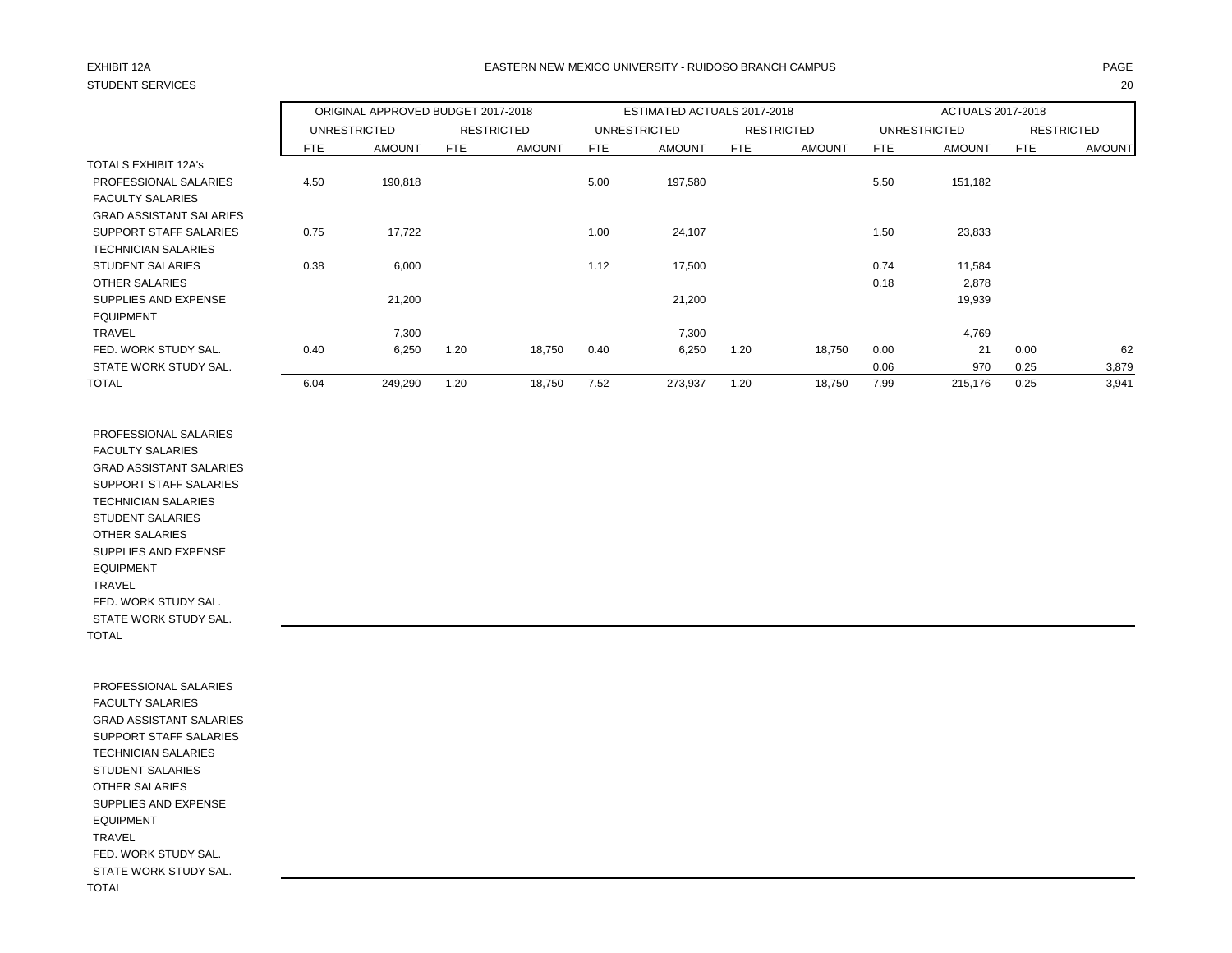## INSTITUTIONAL SUPPORT - PAGE 1 21

### EXHIBIT 13 PAGE EASTERN NEW MEXICO UNIVERSITY - RUIDOSO BRANCH CAMPUS

|                                 |            | ORIGINAL APPROVED BUDGET 2017-2018 |            |                   |            | ESTIMATED ACTUALS 2017-2018 |            |                   |            | ACTUALS 2017-2018   |            |                   |
|---------------------------------|------------|------------------------------------|------------|-------------------|------------|-----------------------------|------------|-------------------|------------|---------------------|------------|-------------------|
|                                 |            | <b>UNRESTRICTED</b>                |            | <b>RESTRICTED</b> |            | <b>UNRESTRICTED</b>         |            | <b>RESTRICTED</b> |            | <b>UNRESTRICTED</b> |            | <b>RESTRICTED</b> |
|                                 | <b>FTE</b> | <b>AMOUNT</b>                      | <b>FTE</b> | <b>AMOUNT</b>     | <b>FTE</b> | <b>AMOUNT</b>               | <b>FTE</b> | <b>AMOUNT</b>     | <b>FTE</b> | <b>AMOUNT</b>       | <b>FTE</b> | <b>AMOUNT</b>     |
| <b>EXECUTIVE MANAGEMENT</b>     |            |                                    |            |                   |            |                             |            |                   |            |                     |            |                   |
| PRESIDENT'S OFFICE              | 2.00       | 264,416                            |            |                   | 2.00       | 274,739                     |            |                   | 2.57       | 265,588             |            |                   |
| <b>LEGAL SERVICES</b>           |            | 4,000                              |            |                   |            | 4,000                       |            |                   |            | 1,528               |            |                   |
| <b>COLLEGE BOARD</b>            |            | 1,000                              |            |                   |            | 1,000                       |            |                   |            | 724                 |            |                   |
| TOTAL EXEC MGT                  | 2.00       | 269,416                            |            |                   | 2.00       | 279,739                     |            |                   | 2.57       | 267,840             |            |                   |
| <b>FISCAL OPERATIONS</b>        |            |                                    |            |                   |            |                             |            |                   |            |                     |            |                   |
| <b>BUSINESS OFFICE</b>          | 3.00       | 122,218                            |            |                   | 3.00       | 123,364                     |            |                   | 2.25       | 85,074              |            |                   |
| UNCOLLECTIBLE ACCOUNTS          |            | 25,100                             |            |                   |            | 25,100                      |            |                   |            |                     |            |                   |
| TOTAL FISCAL OPERATIONS         | 3.00       | 147,318                            |            |                   | 3.00       | 148,464                     |            |                   | 2.25       | 85,074              |            |                   |
| LOGISTICAL SERVICES             |            |                                    |            |                   |            |                             |            |                   |            |                     |            |                   |
| <b>INFORMATION TECHNOLOGY</b>   | 2.31       | 103,552                            |            |                   | 1.56       | 71,265                      |            |                   | 1.25       | 58,286              |            |                   |
| TOTAL LOGISTICAL SERVICES       | 2.31       | 103,552                            |            |                   | 1.56       | 71,265                      |            |                   | 1.25       | 58,286              |            |                   |
| <b>COMMUNITY RELATIONS</b>      |            |                                    |            |                   |            |                             |            |                   |            |                     |            |                   |
| PUBLIC RELATIONS/MARKETING      | 5.24       | 234,185                            |            |                   | 5.39       | 253,448                     |            |                   | 4.00       | 232,541             |            |                   |
| <b>DEVELOPMENT</b>              | 0.50       | 28,055                             |            |                   | 0.50       | 28,545                      |            |                   | 0.50       | 28,749              |            | 326               |
| TOTAL COMMUNITY RELATIONS       | 5.74       | 262,240                            |            |                   | 5.89       | 281,993                     |            |                   | 4.50       | 261,290             |            | 326               |
| DIST COSTS (TEL, POST, PRINT)   |            | 2,461                              |            |                   |            | 2,461                       |            |                   |            | 2,461               |            |                   |
| <b>MISCELLANEOUS</b>            |            | 74                                 |            | 100,000           |            | 14,715                      |            | 100,000           |            |                     |            |                   |
| OTHER FRINGE                    |            |                                    |            |                   |            |                             |            |                   |            |                     |            |                   |
| <b>RETIREMENT</b>               |            | 69,712                             |            |                   |            | 69,562                      |            |                   |            | 60,583              |            |                   |
| SOCIAL SECURITY                 |            | 38,367                             |            |                   |            | 38,286                      |            |                   |            | 31,363              |            |                   |
| <b>GROUP INSURANCE</b>          |            | 80,319                             |            |                   |            | 84,997                      |            |                   |            | 75,171              |            |                   |
| <b>WORKER'S COMPENSATION</b>    |            | 259                                |            |                   |            | 259                         |            |                   |            | 723                 |            |                   |
| UNEMPLOYMENT COMPENSATION       |            | 251                                |            |                   |            | 250                         |            |                   |            |                     |            |                   |
| <b>RETIREE HEALTH</b>           |            | 10,031                             |            |                   |            | 10,009                      |            |                   |            | 8,811               |            |                   |
| <b>WAIVER OF TUITION</b>        |            |                                    |            |                   |            |                             |            |                   |            | 180                 |            |                   |
| ANNUAL LEAVE                    |            |                                    |            |                   |            |                             |            |                   |            | $-14,883$           |            |                   |
| <b>TOTAL ITEMS NOT IN 13A's</b> |            | 201,474                            |            | 100,000           |            | 220,539                     |            | 100,000           |            | 164,409             |            |                   |
| SUPPORT CHARGED TO:             |            |                                    |            |                   |            |                             |            |                   |            |                     |            |                   |
| PORTALES MAIN CAMPUS            |            | 57,000                             |            |                   |            | 57,000                      |            |                   |            | 57,000              |            |                   |
| PORTALES MAIN CAMPUS--ITS       |            | 43,000                             |            |                   |            | 43,000                      |            |                   |            | 43,000              |            |                   |
| <b>TOTAL CHARGES</b>            |            | 100,000                            |            |                   |            | 100,000                     |            |                   |            | 100,000             |            |                   |
| TOTAL INSTITUTIONAL SUPPORT     | 13.04      | 1,084,000                          |            | 100,000           | 12.44      | 1,102,000                   |            | 100,000           | 10.57      | 936,899             |            | 326               |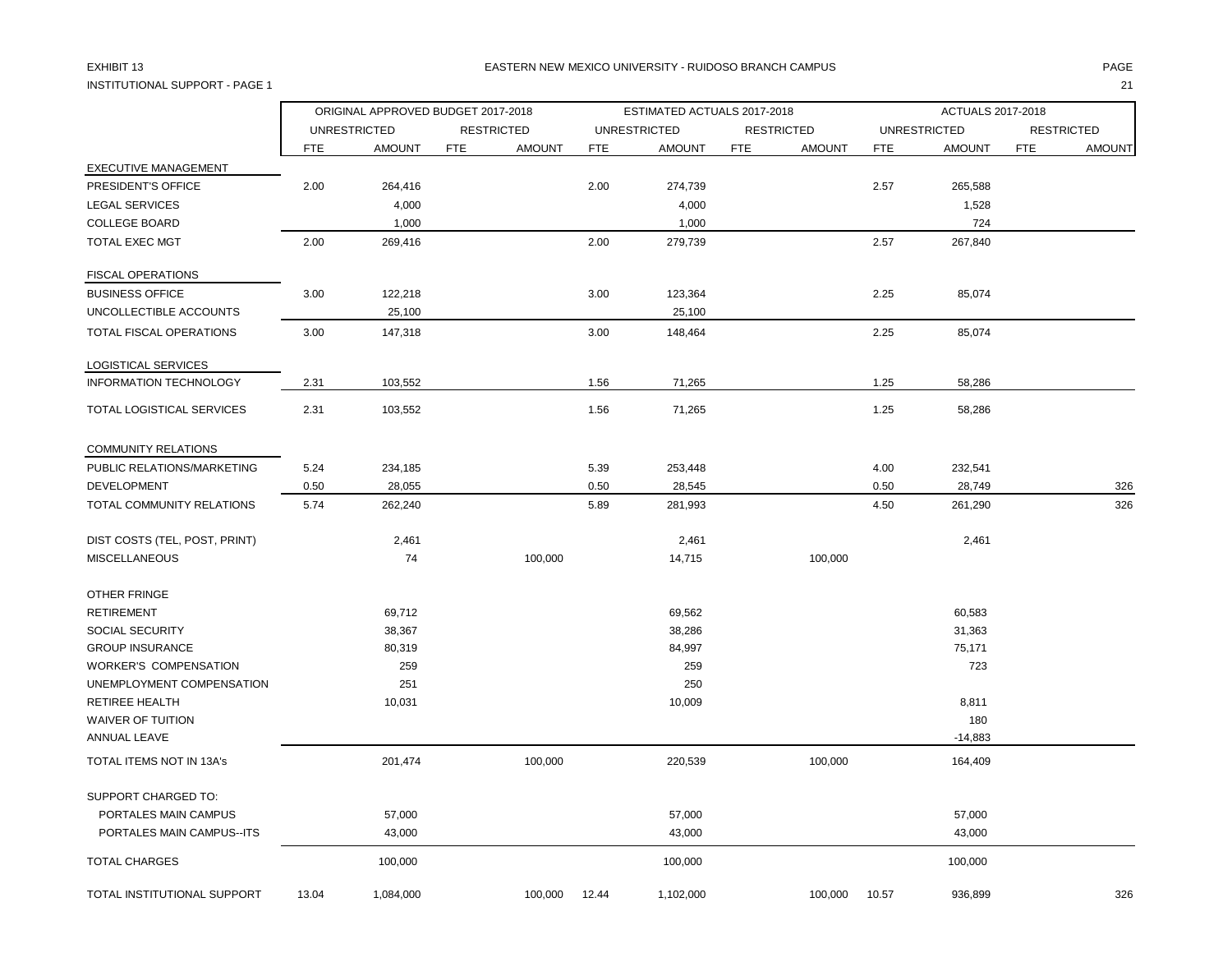## INSTITUTIONAL SUPPORT 22 1

### EXHIBIT 13A PAGE EASTERN NEW MEXICO UNIVERSITY - RUIDOSO BRANCH CAMPUS

|                                                           |              | ORIGINAL APPROVED BUDGET 2017-2018<br>ESTIMATED ACTUALS 2017-2018 |              |                            |              |                     |              |                   |              | ACTUALS 2017-2018   |              |                   |
|-----------------------------------------------------------|--------------|-------------------------------------------------------------------|--------------|----------------------------|--------------|---------------------|--------------|-------------------|--------------|---------------------|--------------|-------------------|
|                                                           |              | <b>UNRESTRICTED</b>                                               |              | <b>RESTRICTED</b>          |              | <b>UNRESTRICTED</b> |              | <b>RESTRICTED</b> |              | <b>UNRESTRICTED</b> |              | <b>RESTRICTED</b> |
|                                                           | <b>FTE</b>   | <b>AMOUNT</b>                                                     | <b>FTE</b>   | <b>AMOUNT</b>              | <b>FTE</b>   | <b>AMOUNT</b>       | <b>FTE</b>   | <b>AMOUNT</b>     | <b>FTE</b>   | <b>AMOUNT</b>       | <b>FTE</b>   | <b>AMOUNT</b>     |
| PRESIDENT'S OFFICE                                        |              |                                                                   |              |                            |              |                     |              |                   |              |                     |              |                   |
| PROFESSIONAL SALARIES                                     | 1.00         | 108,770                                                           |              |                            | 1.00         | 118,473             |              |                   | 1.50         | 136,788             |              |                   |
| <b>FACULTY SALARIES</b><br><b>GRAD ASSISTANT SALARIES</b> |              |                                                                   |              |                            |              |                     |              |                   |              |                     |              |                   |
| <b>SUPPORT STAFF SALARIES</b>                             | 0.00<br>1.00 | 30,971                                                            |              |                            | 0.00<br>1.00 |                     |              |                   | 0.00<br>1.00 |                     |              |                   |
|                                                           |              |                                                                   |              |                            |              | 31,591              |              |                   |              | 33,325              |              |                   |
| <b>TECHNICIAN SALARIES</b>                                | 0.00         |                                                                   |              |                            | 0.00         |                     |              |                   | 0.00         | 60                  |              |                   |
| <b>STUDENT SALARIES</b>                                   |              |                                                                   |              |                            |              |                     |              |                   |              |                     |              |                   |
| OTHER SALARIES                                            | 0.00         |                                                                   |              |                            | 0.00         |                     |              |                   | 0.07         | 1,095               |              |                   |
| SUPPLIES AND EXPENSE<br><b>EQUIPMENT</b>                  |              | 121,675                                                           |              |                            |              | 121,675             |              |                   |              | 90,658              |              |                   |
|                                                           |              |                                                                   |              |                            |              |                     |              |                   |              |                     |              |                   |
| <b>TRAVEL</b><br>FED. WORK STUDY SAL.                     | 0.00         | 3,000                                                             | 0.00         | $\mathsf 0$                | 0.00         | 3,000               | 0.00         | $\pmb{0}$         | 0.00         | 3,662               |              | $\pmb{0}$         |
|                                                           |              |                                                                   |              |                            |              |                     |              |                   |              |                     | 0.00         |                   |
| STATE WORK STUDY SAL.                                     | 0.00<br>2.00 |                                                                   | 0.00<br>0.00 | $\mathbf 0$<br>$\mathbf 0$ | 0.00<br>2.00 | 274,739             | 0.00<br>0.00 | 0<br>$\mathbf 0$  | 0.00<br>2.57 |                     | 0.00<br>0.00 | 0<br>$\mathbf 0$  |
| TOTAL PRESIDENT'S OFFICE                                  |              | 264,416                                                           |              |                            |              |                     |              |                   |              | 265,588             |              |                   |
| <b>BUSINESS OFFICE</b>                                    |              |                                                                   |              |                            |              |                     |              |                   |              |                     |              |                   |
| PROFESSIONAL SALARIES                                     | 1.00         | 53,729                                                            |              |                            | 1.00         | 53,729              |              |                   | 0.25         | 18,382              |              |                   |
| <b>FACULTY SALARIES</b>                                   |              |                                                                   |              |                            |              |                     |              |                   |              |                     |              |                   |
| <b>GRAD ASSISTANT SALARIES</b>                            | 0.00         |                                                                   |              |                            | 0.00         |                     |              |                   | 0.00         |                     |              |                   |
| SUPPORT STAFF SALARIES                                    | 2.00         | 57,179                                                            |              |                            | 2.00         | 58,325              |              |                   | 2.00         | 58,036              |              |                   |
| <b>TECHNICIAN SALARIES</b>                                |              |                                                                   |              |                            |              |                     |              |                   |              |                     |              |                   |
| <b>STUDENT SALARIES</b>                                   | 0.00         |                                                                   |              |                            | 0.00         |                     |              |                   | 0.00         |                     |              |                   |
| OTHER SALARIES                                            | 0.00         |                                                                   |              |                            | 0.00         |                     |              |                   | 0.00         |                     |              |                   |
| SUPPLIES AND EXPENSE                                      |              | 10,960                                                            |              |                            |              | 10,960              |              |                   |              | 8,428               |              |                   |
| <b>EQUIPMENT</b>                                          |              |                                                                   |              |                            |              |                     |              |                   |              |                     |              |                   |
| <b>TRAVEL</b>                                             |              | 350                                                               |              |                            |              | 350                 |              |                   |              | 228                 |              |                   |
| FED. WORK STUDY SAL.                                      | 0.00         |                                                                   | 0.00         | $\mathbf 0$                | 0.00         |                     | 0.00         | $\mathbf 0$       | 0.00         |                     | 0.00         | $\mathbf 0$       |
| STATE WORK STUDY SAL.                                     | 0.00         |                                                                   | 0.00         | $\mathbf 0$                | 0.00         |                     | 0.00         | $\pmb{0}$         | 0.00         |                     | 0.00         | 0                 |
| <b>TOTAL BUSINESS OFFICE</b>                              | 3.00         | 122,218                                                           | 0.00         | $\mathbf 0$                | 3.00         | 123,364             | 0.00         | $\pmb{0}$         | 2.25         | 85,074              | 0.00         | $\mathbf 0$       |
|                                                           |              |                                                                   |              |                            |              |                     |              |                   |              |                     |              |                   |
| <b>INFORMATION TECHNOLOGY</b>                             |              |                                                                   |              |                            |              |                     |              |                   |              |                     |              |                   |
| PROFESSIONAL SALARIES                                     | 1.00         | 53,475                                                            |              |                            | 0.25         | 20,626              |              |                   | 0.25         | 21,468              |              |                   |
| <b>FACULTY SALARIES</b>                                   |              |                                                                   |              |                            |              |                     |              |                   |              |                     |              |                   |
| <b>GRAD ASSISTANT SALARIES</b>                            | 0.00         |                                                                   |              |                            | 0.00         |                     |              |                   | 0.00         |                     |              |                   |
| SUPPORT STAFF SALARIES                                    |              |                                                                   |              |                            |              |                     |              |                   |              |                     |              |                   |
| <b>TECHNICIAN SALARIES</b>                                | 1.00         | 27,872                                                            |              |                            | 1.00         | 28,434              |              |                   | 1.00         | 28,421              |              |                   |
| <b>STUDENT SALARIES</b>                                   | 0.31         | 4,800                                                             |              |                            | 0.31         | 4,800               |              |                   | 0.00         |                     |              |                   |
| OTHER SALARIES                                            | 0.00         |                                                                   |              |                            | 0.00         |                     |              |                   | 0.00         |                     |              |                   |
| SUPPLIES AND EXPENSE                                      |              | 17,405                                                            |              |                            |              | 17,405              |              |                   |              | 8,397               |              |                   |
| <b>EQUIPMENT</b>                                          |              |                                                                   |              |                            |              |                     |              |                   |              |                     |              |                   |
| TRAVEL                                                    |              | $\mathbf 0$                                                       |              |                            |              | 0                   |              |                   |              |                     |              |                   |
| FED. WORK STUDY SAL.                                      | 0.00         |                                                                   | 0.00         | $\mathbf 0$                | 0.00         |                     | 0.00         | $\mathbf 0$       | 0.00         |                     | 0.00         | $\pmb{0}$         |
| STATE WORK STUDY SAL.                                     | 0.00         |                                                                   | 0.00         | $\mathbf 0$                | 0.00         |                     | 0.00         | $\pmb{0}$         | 0.00         |                     | 0.00         | $\mathbf 0$       |
| TOTAL INFORMATION TECHNOLOGY                              | 2.31         | 103.552                                                           | 0.00         | $\Omega$                   | 1.56         | 71.265              | 0.00         | $\mathbf 0$       | 1.25         | 58.286              | 0.00         | $\Omega$          |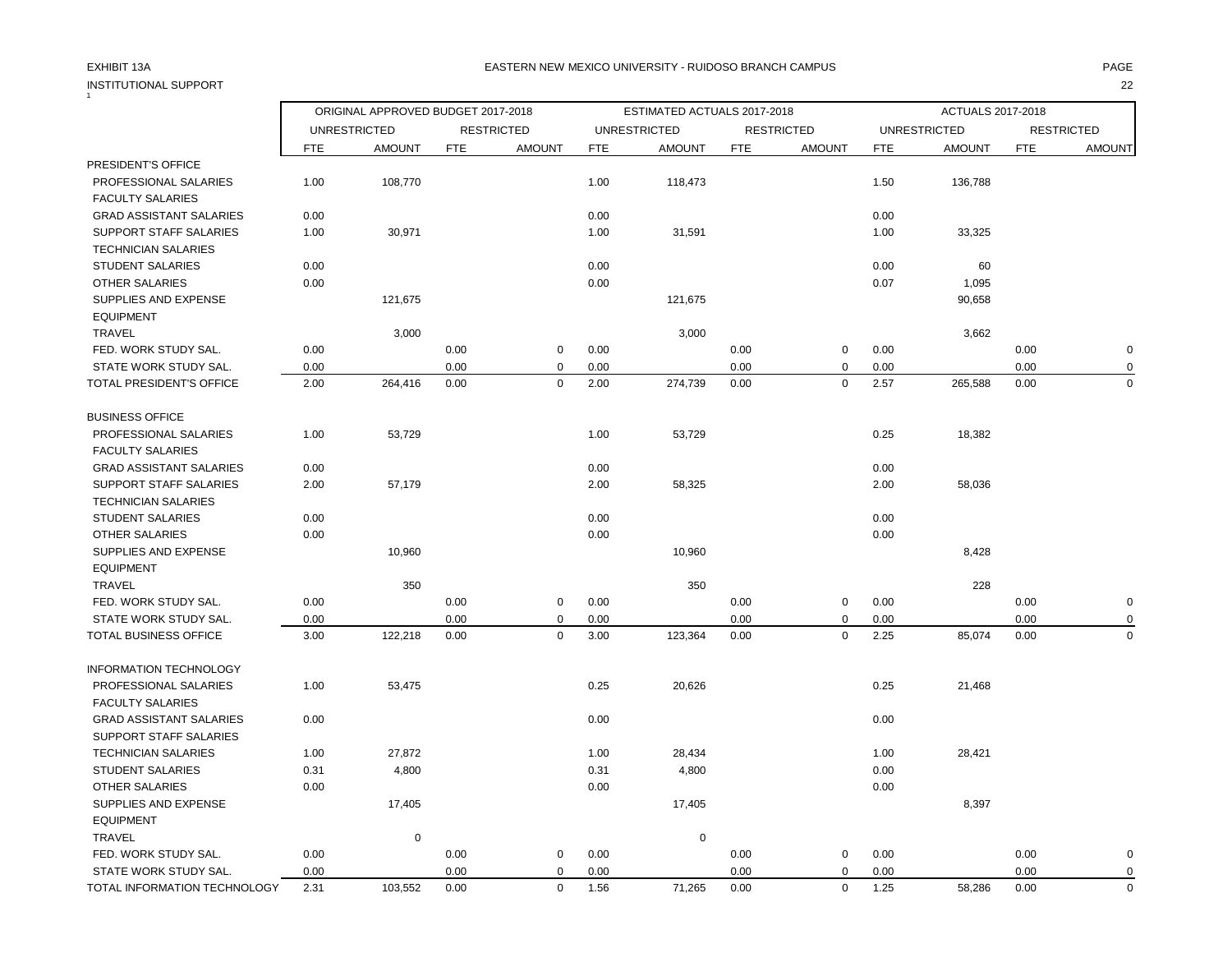| <b>INSTITUTIONAL SUPPORT</b>   |            |                                    |            |                   |            |                             |            |                   |            |                     |            | 23                |
|--------------------------------|------------|------------------------------------|------------|-------------------|------------|-----------------------------|------------|-------------------|------------|---------------------|------------|-------------------|
|                                |            | ORIGINAL APPROVED BUDGET 2017-2018 |            |                   |            | ESTIMATED ACTUALS 2017-2018 |            |                   |            | ACTUALS 2017-2018   |            |                   |
|                                |            | <b>UNRESTRICTED</b>                |            | <b>RESTRICTED</b> |            | <b>UNRESTRICTED</b>         |            | <b>RESTRICTED</b> |            | <b>UNRESTRICTED</b> |            | <b>RESTRICTED</b> |
|                                | <b>FTE</b> | <b>AMOUNT</b>                      | <b>FTE</b> | <b>AMOUNT</b>     | <b>FTE</b> | <b>AMOUNT</b>               | <b>FTE</b> | <b>AMOUNT</b>     | <b>FTE</b> | <b>AMOUNT</b>       | <b>FTE</b> | <b>AMOUNT</b>     |
| PUBLIC RELATIONS/MARKETING     |            |                                    |            |                   |            |                             |            |                   |            |                     |            |                   |
| PROFESSIONAL SALARIES          | 2.00       | 83,549                             |            |                   | 2.00       | 90,785                      |            |                   | 2.00       | 88,077              |            |                   |
| <b>FACULTY SALARIES</b>        |            |                                    |            |                   |            |                             |            |                   |            |                     |            |                   |
| <b>GRAD ASSISTANT SALARIES</b> | 0.00       |                                    |            |                   | 0.00       |                             |            |                   | 0.00       |                     |            |                   |
| <b>SUPPORT STAFF SALARIES</b>  | 2.50       | 61,501                             |            |                   | 2.65       | 73,528                      |            |                   | 2.00       | 51,102              |            |                   |
| <b>TECHNICIAN SALARIES</b>     |            |                                    |            |                   |            |                             |            |                   |            |                     |            |                   |
| <b>STUDENT SALARIES</b>        | 0.74       | 11,500                             |            |                   | 0.74       | 11,500                      |            |                   | 0.00       |                     |            |                   |
| <b>OTHER SALARIES</b>          | 0.00       |                                    |            |                   | 0.00       |                             |            |                   | 0.00       |                     |            |                   |
| SUPPLIES AND EXPENSE           |            | 77,635                             |            |                   |            | 77,635                      |            |                   |            | 91,128              |            |                   |
| <b>EQUIPMENT</b>               |            |                                    |            |                   |            |                             |            |                   |            |                     |            |                   |
| <b>TRAVEL</b>                  |            |                                    |            |                   |            |                             |            |                   |            | 2,234               |            |                   |
| FED. WORK STUDY SAL.           | 0.00       |                                    | 0.00       | $\mathbf 0$       | 0.00       |                             | 0.00       | 0                 | 0.00       |                     | 0.00       | $\mathbf 0$       |
| STATE WORK STUDY SAL.          | 0.00       |                                    | 0.00       | $\mathbf 0$       | 0.00       |                             | 0.00       | 0                 | 0.00       |                     | 0.00       | $\mathbf 0$       |
| TOTAL PUBLIC REL/MKT           | 5.24       | 234,185                            | 0.00       | $\mathbf 0$       | 5.39       | 253,448                     | 0.00       | 0                 | 4.00       | 232,541             | 0.00       | $\mathbf 0$       |
| UNCOLLECTIBLE ACCOUNTS         |            |                                    |            |                   |            |                             |            |                   |            |                     |            |                   |
| PROFESSIONAL SALARIES          |            |                                    |            |                   |            |                             |            |                   |            |                     |            |                   |
| <b>FACULTY SALARIES</b>        |            |                                    |            |                   |            |                             |            |                   |            |                     |            |                   |
| <b>GRAD ASSISTANT SALARIES</b> | 0.00       |                                    |            |                   | 0.00       |                             |            |                   | 0.00       |                     |            |                   |
| <b>SUPPORT STAFF SALARIES</b>  |            |                                    |            |                   |            |                             |            |                   |            |                     |            |                   |
| <b>TECHNICIAN SALARIES</b>     |            |                                    |            |                   |            |                             |            |                   |            |                     |            |                   |
| <b>STUDENT SALARIES</b>        | 0.00       |                                    |            |                   | 0.00       |                             |            |                   | 0.00       |                     |            |                   |
| <b>OTHER SALARIES</b>          | 0.00       |                                    |            |                   | 0.00       |                             |            |                   | 0.00       |                     |            |                   |
| SUPPLIES AND EXPENSE           |            | 25,100                             |            |                   |            | 25,100                      |            |                   |            |                     |            |                   |
| <b>EQUIPMENT</b>               |            |                                    |            |                   |            |                             |            |                   |            |                     |            |                   |
| <b>TRAVEL</b>                  |            |                                    |            |                   |            |                             |            |                   |            |                     |            |                   |
| FED. WORK STUDY SAL.           | 0.00       |                                    | 0.00       | 0                 | 0.00       |                             | 0.00       | 0                 | 0.00       |                     | 0.00       | $\mathbf 0$       |
| STATE WORK STUDY SAL.          | 0.00       |                                    | 0.00       | $\mathbf 0$       | 0.00       |                             | 0.00       | 0                 | 0.00       |                     | 0.00       | 0                 |
| TOTAL UNCOLL ACCTS             | 0.00       | 25,100                             | 0.00       | $\mathbf 0$       | 0.00       | 25,100                      | 0.00       | $\mathbf 0$       | 0.00       | $\mathbf 0$         | 0.00       | $\mathbf 0$       |
| <b>LEGAL SERVICES</b>          |            |                                    |            |                   |            |                             |            |                   |            |                     |            |                   |
| PROFESSIONAL SALARIES          |            |                                    |            |                   |            |                             |            |                   |            |                     |            |                   |
| <b>FACULTY SALARIES</b>        |            |                                    |            |                   |            |                             |            |                   |            |                     |            |                   |
| <b>GRAD ASSISTANT SALARIES</b> | 0.00       |                                    |            |                   | 0.00       |                             |            |                   | 0.00       |                     |            |                   |
| <b>SUPPORT STAFF SALARIES</b>  |            |                                    |            |                   |            |                             |            |                   |            |                     |            |                   |
| <b>TECHNICIAN SALARIES</b>     |            |                                    |            |                   |            |                             |            |                   |            |                     |            |                   |
| <b>STUDENT SALARIES</b>        | 0.00       |                                    |            |                   | 0.00       |                             |            |                   | 0.00       |                     |            |                   |
| <b>OTHER SALARIES</b>          | 0.00       |                                    |            |                   | 0.00       |                             |            |                   | 0.00       |                     |            |                   |
| SUPPLIES AND EXPENSE           |            | 4,000                              |            |                   |            | 4,000                       |            |                   |            | 1,528               |            |                   |
| <b>EQUIPMENT</b>               |            |                                    |            |                   |            |                             |            |                   |            |                     |            |                   |
| <b>TRAVEL</b>                  |            |                                    |            |                   |            |                             |            |                   |            |                     |            |                   |
| FED. WORK STUDY SAL.           | 0.00       |                                    | 0.00       | 0                 | 0.00       |                             | 0.00       | 0                 | 0.00       |                     | 0.00       | $\pmb{0}$         |
| STATE WORK STUDY SAL.          | 0.00       |                                    | 0.00       | $\mathbf 0$       | 0.00       |                             | 0.00       | $\mathbf 0$       | 0.00       |                     | 0.00       | $\mathbf 0$       |

TOTAL LEGAL SERVICES 0.00 4,000 0.00 0 0.00 4,000 0.00 0 0.00 1,528 0.00 0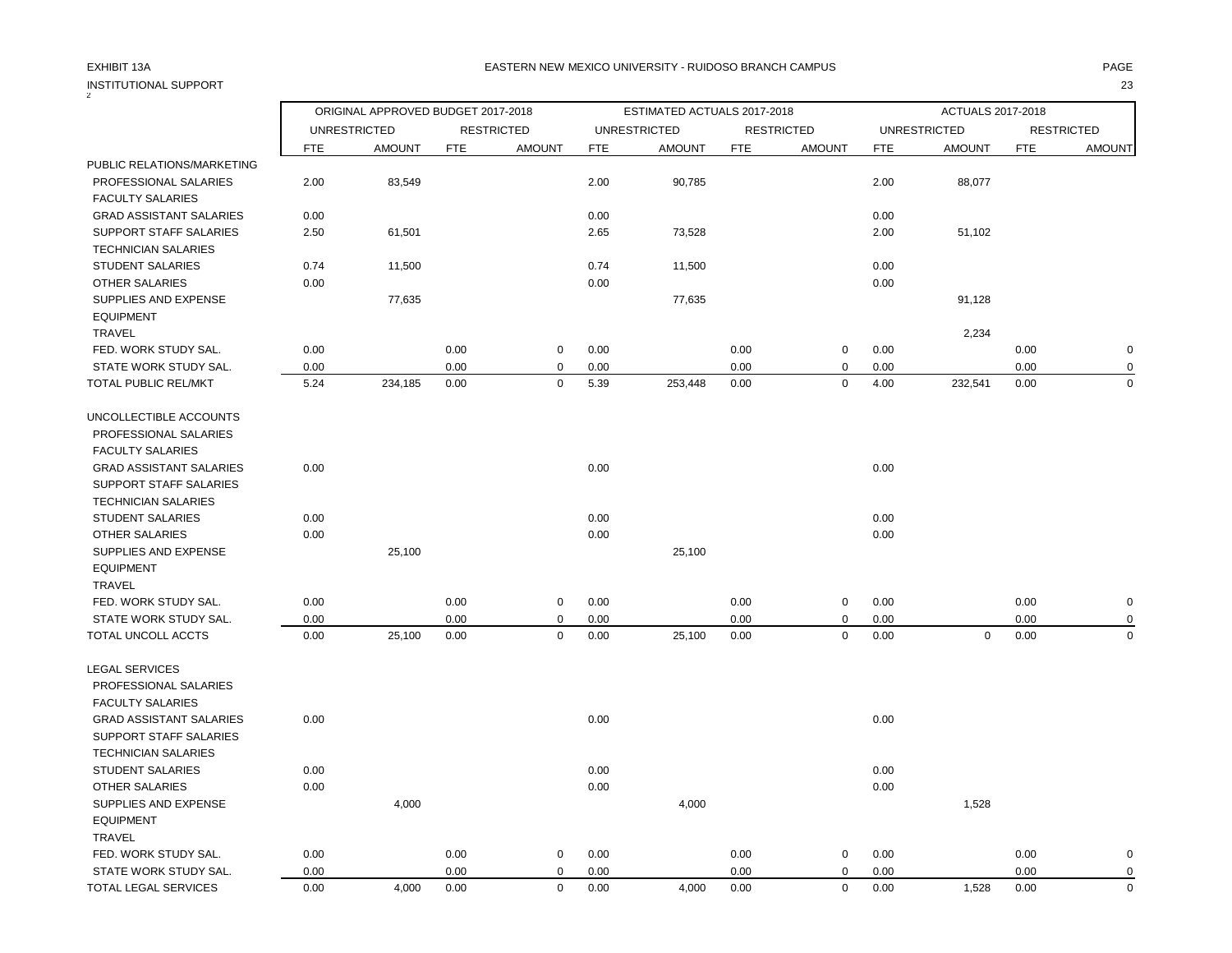# INSTITUTIONAL SUPPORT 24

3

### EXHIBIT 13A PAGE EASTERN NEW MEXICO UNIVERSITY - RUIDOSO BRANCH CAMPUS

|                                                          |            | ORIGINAL APPROVED BUDGET 2017-2018 |            |                   |            | ESTIMATED ACTUALS 2017-2018 |            |                   |            | ACTUALS 2017-2018   |            |                   |
|----------------------------------------------------------|------------|------------------------------------|------------|-------------------|------------|-----------------------------|------------|-------------------|------------|---------------------|------------|-------------------|
|                                                          |            | <b>UNRESTRICTED</b>                |            | <b>RESTRICTED</b> |            | <b>UNRESTRICTED</b>         |            | <b>RESTRICTED</b> |            | <b>UNRESTRICTED</b> |            | <b>RESTRICTED</b> |
|                                                          | <b>FTE</b> | <b>AMOUNT</b>                      | <b>FTE</b> | <b>AMOUNT</b>     | <b>FTE</b> | <b>AMOUNT</b>               | <b>FTE</b> | <b>AMOUNT</b>     | <b>FTE</b> | <b>AMOUNT</b>       | <b>FTE</b> | AMOUNT            |
| <b>COLLEGE BOARD</b>                                     |            |                                    |            |                   |            |                             |            |                   |            |                     |            |                   |
| PROFESSIONAL SALARIES                                    |            |                                    |            |                   |            |                             |            |                   |            |                     |            |                   |
| <b>FACULTY SALARIES</b>                                  |            |                                    |            |                   |            |                             |            |                   |            |                     |            |                   |
| <b>GRAD ASSISTANT SALARIES</b>                           | 0.00       |                                    |            |                   | 0.00       |                             |            |                   | 0.00       |                     |            |                   |
| SUPPORT STAFF SALARIES                                   |            |                                    |            |                   |            |                             |            |                   |            |                     |            |                   |
| <b>TECHNICIAN SALARIES</b>                               |            |                                    |            |                   |            |                             |            |                   |            |                     |            |                   |
| <b>STUDENT SALARIES</b>                                  | 0.00       |                                    |            |                   | 0.00       |                             |            |                   | 0.00       |                     |            |                   |
| <b>OTHER SALARIES</b><br>SUPPLIES AND EXPENSE            | 0.00       | 1,000                              |            |                   | 0.00       | 1,000                       |            |                   | 0.00       | 724                 |            |                   |
| <b>EQUIPMENT</b>                                         |            |                                    |            |                   |            |                             |            |                   |            |                     |            |                   |
| TRAVEL                                                   |            |                                    |            |                   |            |                             |            |                   |            |                     |            |                   |
| FED. WORK STUDY SAL.                                     | 0.00       |                                    | 0.00       | $\mathbf 0$       | 0.00       |                             | 0.00       | $\mathbf 0$       | 0.00       |                     | 0.00       | $\mathbf 0$       |
| STATE WORK STUDY SAL.                                    | 0.00       |                                    | 0.00       | $\mathbf 0$       | 0.00       |                             | 0.00       | $\mathbf 0$       | 0.00       |                     | 0.00       | $\mathbf 0$       |
| TOTAL COLLEGE BOARD                                      | 0.00       | 1,000                              | 0.00       | $\mathbf 0$       | 0.00       | 1,000                       | 0.00       | $\mathbf 0$       | 0.00       | 724                 | 0.00       | $\mathbf 0$       |
|                                                          |            |                                    |            |                   |            |                             |            |                   |            |                     |            |                   |
| <b>DEVELOPMENT</b>                                       |            |                                    |            |                   |            |                             |            |                   |            |                     |            |                   |
| PROFESSIONAL SALARIES                                    | 0.50       | 24,480                             |            |                   | 0.50       | 24,970                      |            |                   | 0.50       | 24,715              |            |                   |
| <b>FACULTY SALARIES</b>                                  |            |                                    |            |                   |            |                             |            |                   |            |                     |            |                   |
| <b>GRAD ASSISTANT SALARIES</b><br>SUPPORT STAFF SALARIES | 0.00       |                                    |            |                   | 0.00       |                             |            |                   | 0.00       |                     |            |                   |
| <b>TECHNICIAN SALARIES</b>                               |            |                                    |            |                   |            |                             |            |                   |            |                     |            |                   |
| <b>STUDENT SALARIES</b>                                  | 0.00       |                                    |            |                   | 0.00       |                             |            |                   | 0.00       |                     |            |                   |
| <b>OTHER SALARIES</b>                                    | 0.00       |                                    |            |                   | 0.00       |                             |            |                   | 0.00       |                     |            |                   |
| SUPPLIES AND EXPENSE                                     |            | 2,950                              |            |                   |            | 2,950                       |            |                   |            | 3,248               |            | 326               |
| <b>EQUIPMENT</b>                                         |            |                                    |            |                   |            |                             |            |                   |            |                     |            |                   |
| TRAVEL                                                   |            | 625                                |            |                   |            | 625                         |            |                   |            | 786                 |            |                   |
| FED. WORK STUDY SAL.                                     | 0.00       | $\mathbf 0$                        | 0.00       | $\mathbf 0$       | 0.00       | $\mathbf 0$                 | 0.00       | $\pmb{0}$         | 0.00       |                     | 0.00       | $\pmb{0}$         |
| STATE WORK STUDY SAL.                                    | 0.00       |                                    | 0.00       | 0                 | 0.00       |                             | 0.00       | 0                 | 0.00       |                     | 0.00       | $\mathbf 0$       |
| <b>TOTAL DEVELOPMENT</b>                                 | 0.50       | 28,055                             | 0.00       | $\mathbf 0$       | 0.50       | 28,545                      | 0.00       | $\pmb{0}$         | 0.50       | 28,749              | 0.00       | 326               |
|                                                          |            |                                    |            |                   |            |                             |            |                   |            |                     |            |                   |
| PROFESSIONAL SALARIES                                    |            |                                    |            |                   |            |                             |            |                   |            |                     |            |                   |
| <b>FACULTY SALARIES</b>                                  |            |                                    |            |                   |            |                             |            |                   |            |                     |            |                   |
| <b>GRAD ASSISTANT SALARIES</b><br>SUPPORT STAFF SALARIES | 0.00       |                                    |            |                   | 0.00       |                             |            |                   | 0.00       |                     |            |                   |
| <b>TECHNICIAN SALARIES</b>                               |            |                                    |            |                   |            |                             |            |                   |            |                     |            |                   |
| <b>STUDENT SALARIES</b>                                  | 0.00       |                                    |            |                   | 0.00       |                             |            |                   | 0.00       |                     |            |                   |
| <b>OTHER SALARIES</b>                                    | 0.00       |                                    |            |                   | 0.00       |                             |            |                   | 0.00       |                     |            |                   |
| SUPPLIES AND EXPENSE                                     |            |                                    |            |                   |            |                             |            |                   |            |                     |            |                   |
| <b>EQUIPMENT</b>                                         |            |                                    |            |                   |            |                             |            |                   |            |                     |            |                   |
| <b>TRAVEL</b>                                            |            |                                    |            |                   |            |                             |            |                   |            |                     |            |                   |
| FED. WORK STUDY SAL.                                     | 0.00       |                                    | 0.00       | $\mathbf 0$       | 0.00       |                             | 0.00       | $\mathbf 0$       | 0.00       |                     | 0.00       | $\mathbf 0$       |
| STATE WORK STUDY SAL.                                    | 0.00       |                                    | 0.00       | 0                 | 0.00       |                             | 0.00       | $\mathbf 0$       | 0.00       |                     | 0.00       | 0                 |
| TOTAL                                                    | 0.00       | $\mathbf 0$                        | 0.00       | $\mathbf 0$       | 0.00       | $\mathbf 0$                 | 0.00       | $\mathbf 0$       | 0.00       | $\Omega$            | 0.00       | $\Omega$          |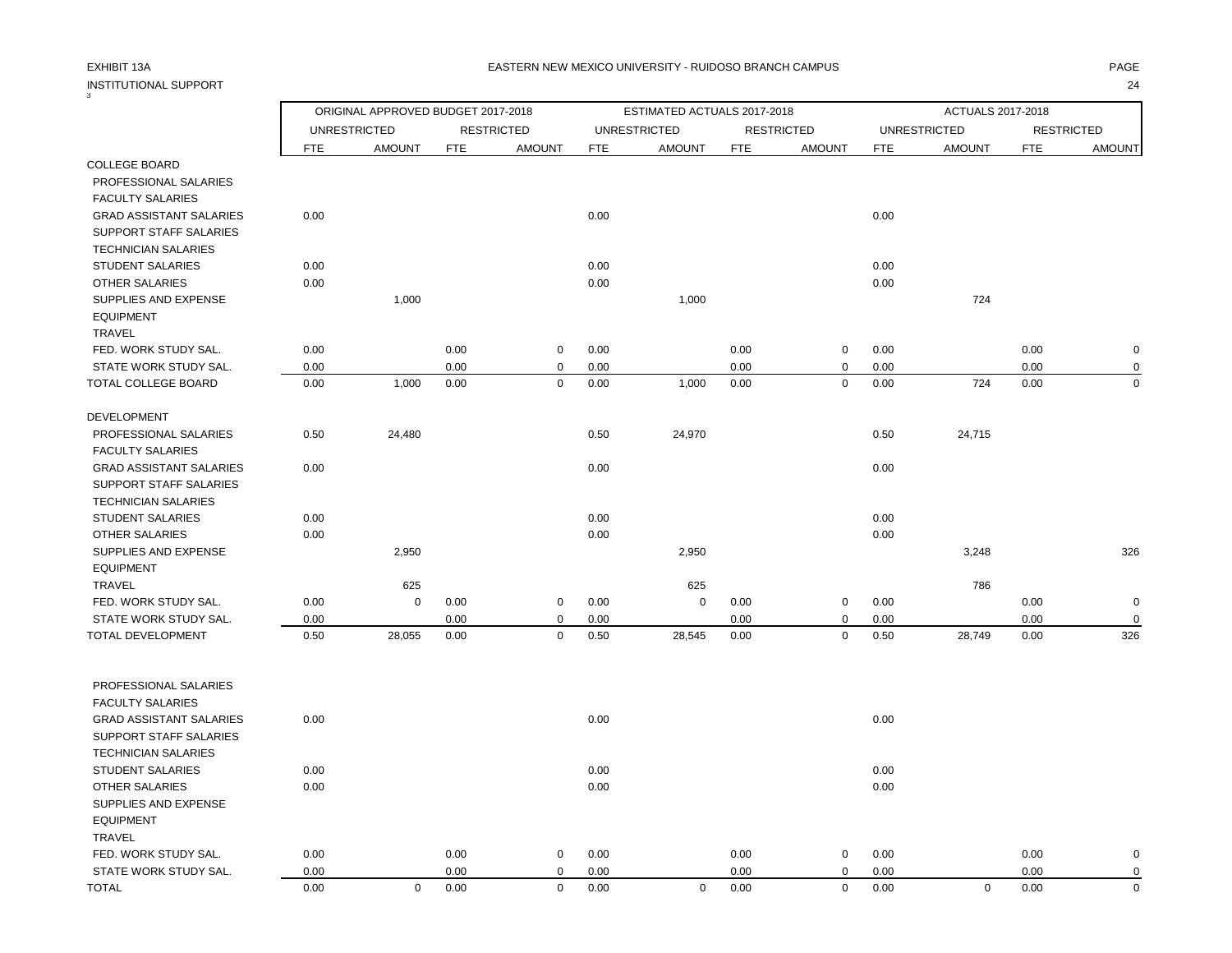## INSTITUTIONAL SUPPORT 25

## EXHIBIT 13A PAGE EASTERN NEW MEXICO UNIVERSITY - RUIDOSO BRANCH CAMPUS

|                                |       | ORIGINAL APPROVED BUDGET 2017-2018 |                   |               |       | ESTIMATED ACTUALS 2017-2018 |     |                   |       | ACTUALS 2017-2018   |     |                   |
|--------------------------------|-------|------------------------------------|-------------------|---------------|-------|-----------------------------|-----|-------------------|-------|---------------------|-----|-------------------|
|                                |       | <b>UNRESTRICTED</b>                | <b>RESTRICTED</b> |               |       | UNRESTRICTED                |     | <b>RESTRICTED</b> |       | <b>UNRESTRICTED</b> |     | <b>RESTRICTED</b> |
|                                | FTE   | <b>AMOUNT</b>                      | FTE               | <b>AMOUNT</b> | FTE.  | <b>AMOUNT</b>               | FTE | <b>AMOUNT</b>     | FTE   | <b>AMOUNT</b>       | FTE | <b>AMOUNT</b>     |
| <b>TOTALS EXHIBIT 13A's</b>    |       |                                    |                   |               |       |                             |     |                   |       |                     |     |                   |
| PROFESSIONAL SALARIES          | 5.50  | 324,003                            |                   |               | 4.75  | 308,583                     |     |                   | 4.50  | 289,430             |     |                   |
| <b>FACULTY SALARIES</b>        |       |                                    |                   |               |       |                             |     |                   |       |                     |     |                   |
| <b>GRAD ASSISTANT SALARIES</b> |       |                                    |                   |               |       |                             |     |                   |       |                     |     |                   |
| <b>SUPPORT STAFF SALARIES</b>  | 5.50  | 149,651                            |                   |               | 5.65  | 163,444                     |     |                   | 5.00  | 142,463             |     |                   |
| <b>TECHNICIAN SALARIES</b>     | 1.00  | 27,872                             |                   |               | 1.00  | 28,434                      |     |                   | 1.00  | 28,421              |     |                   |
| <b>STUDENT SALARIES</b>        | 1.04  | 16,300                             |                   |               | 1.04  | 16,300                      |     |                   | 0.00  | 60                  |     |                   |
| <b>OTHER SALARIES</b>          |       |                                    |                   |               |       |                             |     |                   | 0.07  | 1,095               |     |                   |
| SUPPLIES AND EXPENSE           |       | 260,725                            |                   |               |       | 260,725                     |     |                   |       | 204,111             |     | 326               |
| <b>EQUIPMENT</b>               |       |                                    |                   |               |       |                             |     |                   |       |                     |     |                   |
| <b>TRAVEL</b>                  |       | 3,975                              |                   |               |       | 3,975                       |     |                   |       | 6,910               |     |                   |
| FED. WORK STUDY SAL.           |       |                                    |                   |               |       |                             |     |                   |       |                     |     |                   |
| STATE WORK STUDY SAL.          |       |                                    |                   |               |       |                             |     |                   |       |                     |     |                   |
| <b>TOTAL</b>                   | 13.04 | 782,526                            |                   |               | 12.44 | 781,461                     |     |                   | 10.57 | 672,490             |     | 326               |

 PROFESSIONAL SALARIES FACULTY SALARIES GRAD ASSISTANT SALARIES SUPPORT STAFF SALARIES TECHNICIAN SALARIES STUDENT SALARIES OTHER SALARIES SUPPLIES AND EXPENSE EQUIPMENT TRAVEL FED. WORK STUDY SAL. STATE WORK STUDY SAL. TOTAL

 PROFESSIONAL SALARIES FACULTY SALARIES GRAD ASSISTANT SALARIES SUPPORT STAFF SALARIES TECHNICIAN SALARIES STUDENT SALARIES OTHER SALARIES SUPPLIES AND EXPENSE EQUIPMENT TRAVEL FED. WORK STUDY SAL. STATE WORK STUDY SAL. TOTAL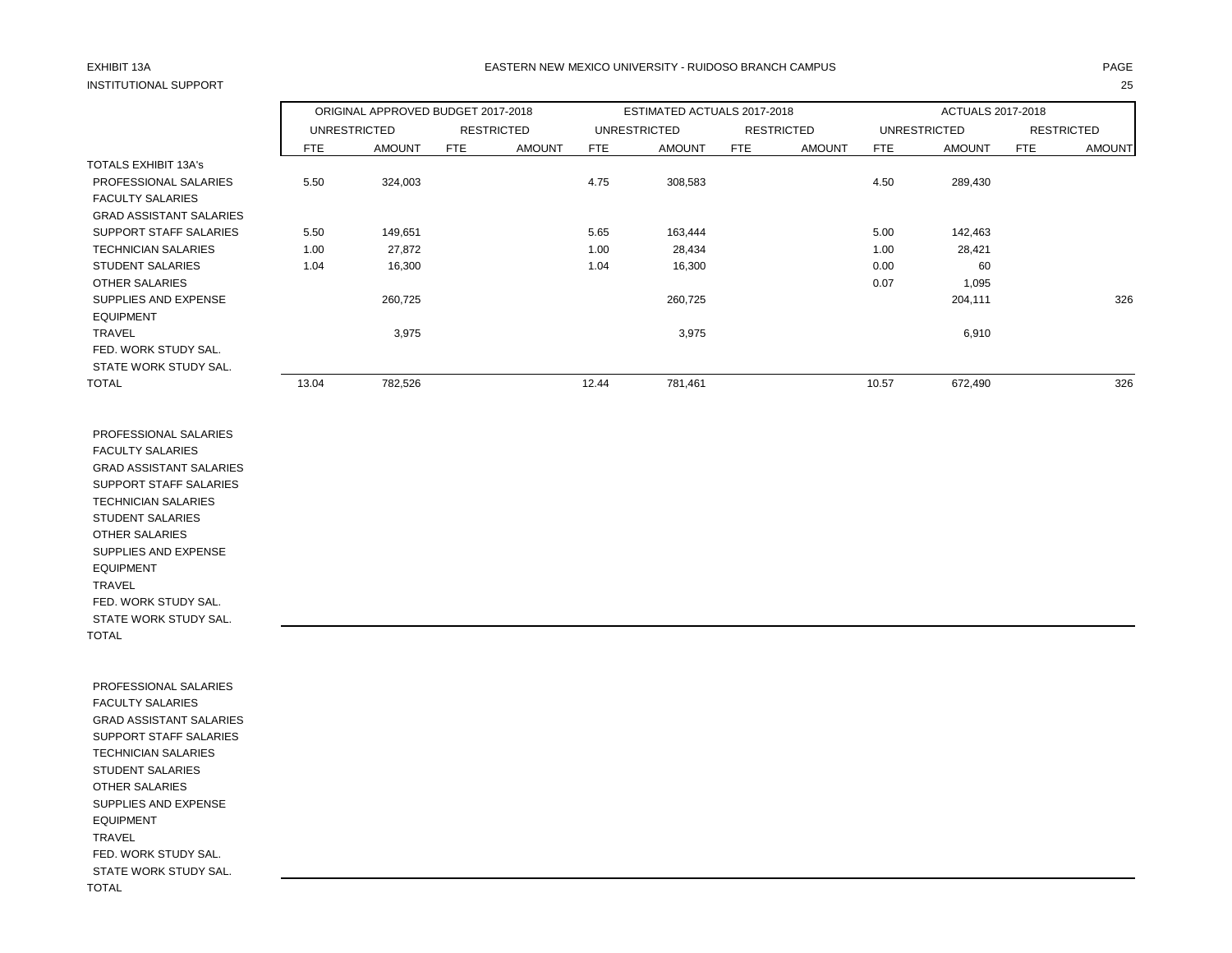## OPERATION AND MAINTENANCE OF PLANT 26

|                                    |            | ORIGINAL APPROVED BUDGET 2017-2018 |            |                   |            | ESTIMATED ACTUALS 2017-2018 |            |                   |            | ACTUALS 2017-2018   |            |                   |
|------------------------------------|------------|------------------------------------|------------|-------------------|------------|-----------------------------|------------|-------------------|------------|---------------------|------------|-------------------|
|                                    |            | <b>UNRESTRICTED</b>                |            | <b>RESTRICTED</b> |            | <b>UNRESTRICTED</b>         |            | <b>RESTRICTED</b> |            | <b>UNRESTRICTED</b> |            | <b>RESTRICTED</b> |
| <b>PLANT OPERATIONS &amp; MAIN</b> | <b>FTE</b> | <b>AMOUNT</b>                      | <b>FTE</b> | <b>AMOUNT</b>     | <b>FTE</b> | <b>AMOUNT</b>               | <b>FTE</b> | <b>AMOUNT</b>     | <b>FTE</b> | <b>AMOUNT</b>       | <b>FTE</b> | <b>AMOUNT</b>     |
| PHYSICAL PLANT SERVICES            | 4.00       | 133,188                            |            |                   | 3.75       | 129,769                     |            |                   | 3.00       | 120,996             |            |                   |
| TOTAL PLANT OPER & MAIN            | 4.00       | 133,188                            |            |                   | 3.75       | 129,769                     |            |                   | 3.00       | 120,996             |            |                   |
| DIST COSTS (TEL, POST, PRINT)      |            | 492                                |            |                   |            | 492                         |            |                   |            | 492                 |            |                   |
| <b>MISCELLANEOUS</b>               |            | 15                                 |            | 5,000             |            | 4,229                       |            | 5,000             |            |                     |            |                   |
| <b>RETIREMENT</b>                  |            | 14,698                             |            |                   |            | 14,222                      |            |                   |            | 13,581              |            |                   |
| SOCIAL SECURITY                    |            | 8,088                              |            |                   |            | 7,827                       |            |                   |            | 6,507               |            |                   |
| <b>GROUP INSURANCE</b>             |            | 20,803                             |            |                   |            | 20,818                      |            |                   |            | 21,051              |            |                   |
| <b>WORKER'S COMPENSATION</b>       |            | 53                                 |            |                   |            | 51                          |            |                   |            | 86                  |            |                   |
| UNEMPLOYMENT COMPENSATION          |            | 53                                 |            |                   |            | 51                          |            |                   |            |                     |            |                   |
| <b>RETIREE HEALTH</b>              |            | 2,115                              |            |                   |            | 2,046                       |            |                   |            | 1,954               |            |                   |
| <b>WAIVER OF TUITION</b>           |            |                                    |            |                   |            |                             |            |                   |            |                     |            |                   |
| ANNUAL LEAVE                       |            |                                    |            |                   |            |                             |            |                   |            | 454                 |            |                   |
| <b>FUEL</b>                        |            | 7,000                              |            |                   |            | 7,000                       |            |                   |            | 7,338               |            |                   |
| <b>ELECTRICITY</b>                 |            | 18,500                             |            |                   |            | 18,500                      |            |                   |            | 13,498              |            |                   |
| WATER                              |            | 4,000                              |            |                   |            | 4,000                       |            |                   |            | 4,051               |            |                   |
| SEWER                              |            |                                    |            |                   |            |                             |            |                   |            |                     |            |                   |
| <b>GARBAGE DISPOSAL</b>            |            |                                    |            |                   |            |                             |            |                   |            |                     |            |                   |
| <b>INSURANCE--RISK MGT</b>         |            | 8,395                              |            |                   |            | 8,395                       |            |                   |            | 8,384               |            |                   |
| TOTAL ITEMS NOT IN 14A's           |            | 84,212                             |            | 5,000             |            | 87,631                      |            | 5,000             |            | 77,396              |            |                   |
| TOTAL PLANT O & M                  | 4.00       | 217,400                            |            | 5,000             | 3.75       | 217,400                     |            | 5,000             | 3.00       | 198,392             |            |                   |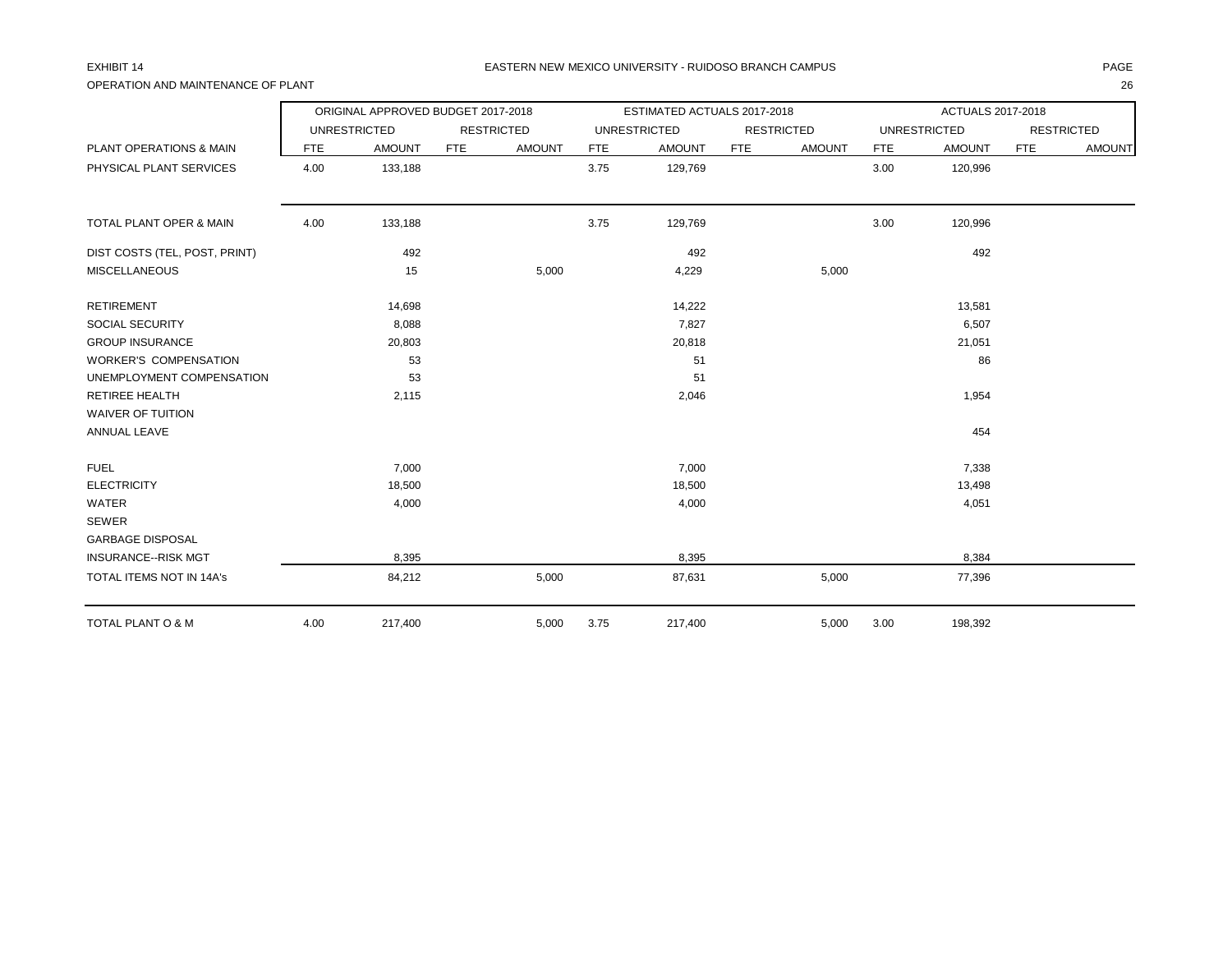# OPERATION & MAINTENANCE OF PLANT 27

### EXHIBIT 14A PAGE EASTERN NEW MEXICO UNIVERSITY - RUIDOSO BRANCH CAMPUS

|                                                                                    |              | ORIGINAL APPROVED BUDGET 2017-2018 |              |                   |              | ESTIMATED ACTUALS 2017-2018 |              |                          |              | ACTUALS 2017-2018   |              |                         |
|------------------------------------------------------------------------------------|--------------|------------------------------------|--------------|-------------------|--------------|-----------------------------|--------------|--------------------------|--------------|---------------------|--------------|-------------------------|
|                                                                                    |              | <b>UNRESTRICTED</b>                |              | <b>RESTRICTED</b> |              | <b>UNRESTRICTED</b>         |              | <b>RESTRICTED</b>        |              | <b>UNRESTRICTED</b> |              | <b>RESTRICTED</b>       |
|                                                                                    | <b>FTE</b>   | <b>AMOUNT</b>                      | <b>FTE</b>   | <b>AMOUNT</b>     | <b>FTE</b>   | <b>AMOUNT</b>               | <b>FTE</b>   | <b>AMOUNT</b>            | <b>FTE</b>   | <b>AMOUNT</b>       | <b>FTE</b>   | <b>AMOUNT</b>           |
| PHYSICAL PLANT SERVICES                                                            |              |                                    |              |                   |              |                             |              |                          |              |                     |              |                         |
| PROFESSIONAL SALARIES<br><b>FACULTY SALARIES</b><br><b>GRAD ASSISTANT SALARIES</b> | 1.00         | 36,524                             |              |                   | 1.00         | 37,254                      |              |                          | 1.00         | 40,875              |              |                         |
| SUPPORT STAFF SALARIES                                                             | 0.00         | $\pmb{0}$                          |              |                   | 0.00         | $\mathbf 0$                 |              |                          |              |                     |              |                         |
| <b>TECHNICIAN SALARIES</b><br><b>STUDENT SALARIES</b>                              | 3.00         | 69,209                             |              |                   | 2.75         | 65,060                      |              |                          | 2.00         | 56,479              |              |                         |
| <b>OTHER SALARIES</b>                                                              | 0.00         |                                    |              |                   | 0.00         |                             |              |                          | 0.00         |                     |              |                         |
| SUPPLIES AND EXPENSE<br><b>EQUIPMENT</b>                                           |              | 27,005                             |              |                   |              | 27,005                      |              |                          |              | 23,597              |              |                         |
| <b>TRAVEL</b>                                                                      |              | 450                                |              |                   |              | 450                         |              |                          |              | 45                  |              |                         |
| FED. WORK STUDY SAL.                                                               | 0.00         |                                    | 0.00         | $\mathbf 0$       | 0.00         |                             | 0.00         | $\mathsf 0$              | 0.00         |                     | 0.00         | $\mathbf 0$             |
| STATE WORK STUDY SAL.<br>TOTAL PHY PLNT SERVICES                                   | 0.00<br>4.00 | 133,188                            | 0.00<br>0.00 | 0<br>$\mathbf 0$  | 0.00<br>3.75 | 129,769                     | 0.00<br>0.00 | $\mathsf 0$<br>$\pmb{0}$ | 0.00<br>3.00 | 120,996             | 0.00<br>0.00 | $\mathbf 0$<br>$\Omega$ |
|                                                                                    |              |                                    |              |                   |              |                             |              |                          |              |                     |              |                         |
| PROFESSIONAL SALARIES                                                              |              |                                    |              |                   |              |                             |              |                          |              |                     |              |                         |
| <b>FACULTY SALARIES</b><br><b>GRAD ASSISTANT SALARIES</b>                          | 0.00         |                                    |              |                   | 0.00         |                             |              |                          | 0.00         |                     |              |                         |
| SUPPORT STAFF SALARIES                                                             |              |                                    |              |                   |              |                             |              |                          |              |                     |              |                         |
| <b>TECHNICIAN SALARIES</b>                                                         |              |                                    |              |                   |              |                             |              |                          |              |                     |              |                         |
| <b>STUDENT SALARIES</b>                                                            | 0.00         |                                    |              |                   | 0.00         |                             |              |                          | 0.00         |                     |              |                         |
| OTHER SALARIES                                                                     | 0.00         |                                    |              |                   | 0.00         |                             |              |                          | 0.00         |                     |              |                         |
| SUPPLIES AND EXPENSE                                                               |              | $\mathbf 0$                        |              |                   |              | $\mathbf 0$                 |              |                          |              | $\mathbf 0$         |              |                         |
| <b>EQUIPMENT</b>                                                                   |              |                                    |              |                   |              |                             |              |                          |              |                     |              |                         |
| TRAVEL                                                                             |              |                                    |              |                   |              |                             |              |                          |              |                     |              |                         |
| FED. WORK STUDY SAL.                                                               | 0.00         |                                    | 0.00         | $\mathbf 0$       | 0.00         |                             | 0.00         | $\mathsf 0$              | 0.00         |                     | 0.00         | $\mathbf 0$             |
| STATE WORK STUDY SAL.                                                              | 0.00         |                                    | 0.00         | $\mathbf 0$       | 0.00         |                             | 0.00         | 0                        | 0.00         |                     | 0.00         | $\Omega$                |
| TOTAL WHITE MOUNT ANNEX                                                            | 0.00         | $\mathbf 0$                        | 0.00         | $\mathbf 0$       | 0.00         | $\mathbf 0$                 | 0.00         | $\mathbf 0$              | 0.00         | $\mathsf 0$         | 0.00         | $\Omega$                |
| PROFESSIONAL SALARIES                                                              |              |                                    |              |                   |              |                             |              |                          |              |                     |              |                         |
| <b>FACULTY SALARIES</b>                                                            |              |                                    |              |                   |              |                             |              |                          |              |                     |              |                         |
| <b>GRAD ASSISTANT SALARIES</b>                                                     | 0.00         |                                    |              |                   | 0.00         |                             |              |                          | 0.00         |                     |              |                         |
| <b>SUPPORT STAFF SALARIES</b>                                                      |              |                                    |              |                   |              |                             |              |                          |              |                     |              |                         |
| <b>TECHNICIAN SALARIES</b>                                                         |              |                                    |              |                   |              |                             |              |                          |              |                     |              |                         |
| <b>STUDENT SALARIES</b>                                                            | 0.00         |                                    |              |                   | 0.00         |                             |              |                          | 0.00         |                     |              |                         |
| <b>OTHER SALARIES</b>                                                              | 0.00         |                                    |              |                   | 0.00         |                             |              |                          | 0.00         |                     |              |                         |
| SUPPLIES AND EXPENSE                                                               |              |                                    |              |                   |              |                             |              |                          |              |                     |              |                         |
| <b>EQUIPMENT</b>                                                                   |              |                                    |              |                   |              |                             |              |                          |              |                     |              |                         |
| TRAVEL                                                                             |              |                                    |              |                   |              |                             |              |                          |              |                     |              |                         |
| FED. WORK STUDY SAL.                                                               | 0.00         |                                    | 0.00         | 0                 | 0.00         |                             | 0.00         | 0                        | 0.00         |                     | 0.00         | 0                       |
| STATE WORK STUDY SAL.                                                              | 0.00         |                                    | 0.00         | 0                 | 0.00         |                             | 0.00         | $\mathbf 0$              | 0.00         |                     | 0.00         | 0                       |
| <b>TOTAL</b>                                                                       | 0.00         | $\mathbf 0$                        | 0.00         | $\mathbf 0$       | 0.00         | $\mathbf 0$                 | 0.00         | $\mathbf 0$              | 0.00         | $\mathbf 0$         | 0.00         | $\mathbf 0$             |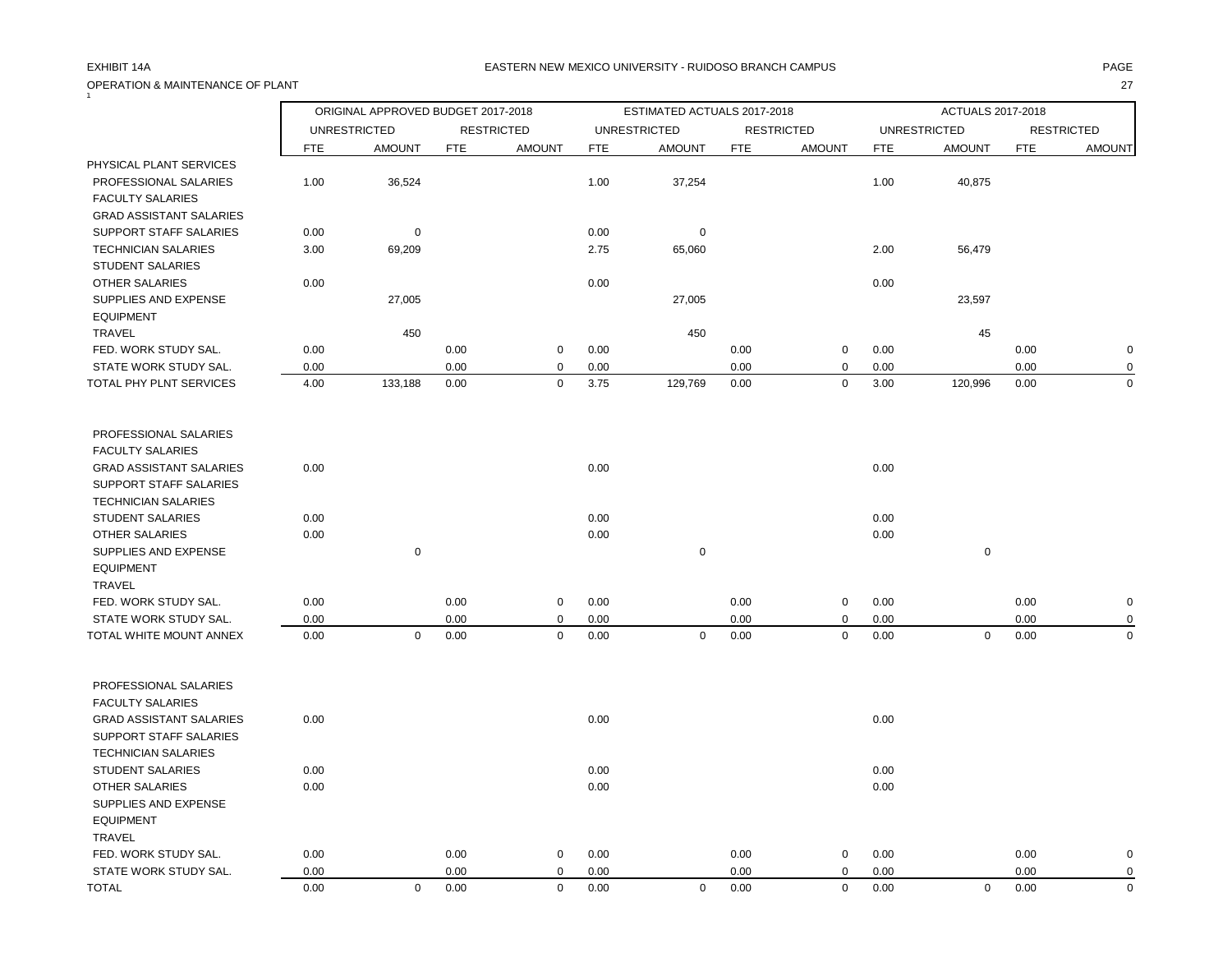## OPERATION & MAINTENANCE OF PLANT 28

### EXHIBIT 14A PAGE EASTERN NEW MEXICO UNIVERSITY - RUIDOSO BRANCH CAMPUS

|                                |      | ORIGINAL APPROVED BUDGET 2017-2018<br><b>UNRESTRICTED</b><br><b>RESTRICTED</b> |     |               |      | ESTIMATED ACTUALS 2017-2018 |            |                   |      | ACTUALS 2017-2018   |            |                   |
|--------------------------------|------|--------------------------------------------------------------------------------|-----|---------------|------|-----------------------------|------------|-------------------|------|---------------------|------------|-------------------|
|                                |      |                                                                                |     |               |      | <b>UNRESTRICTED</b>         |            | <b>RESTRICTED</b> |      | <b>UNRESTRICTED</b> |            | <b>RESTRICTED</b> |
|                                | FTE  | <b>AMOUNT</b>                                                                  | FTE | <b>AMOUNT</b> | FTE  | <b>AMOUNT</b>               | <b>FTE</b> | <b>AMOUNT</b>     | FTE  | <b>AMOUNT</b>       | <b>FTE</b> | <b>AMOUNT</b>     |
| <b>TOTALS EXHIBIT 14A's</b>    |      |                                                                                |     |               |      |                             |            |                   |      |                     |            |                   |
| PROFESSIONAL SALARIES          | 1.00 | 36,524                                                                         |     |               | 1.00 | 37,254                      |            |                   | 1.00 | 40,875              |            |                   |
| <b>FACULTY SALARIES</b>        |      |                                                                                |     |               |      |                             |            |                   |      |                     |            |                   |
| <b>GRAD ASSISTANT SALARIES</b> |      |                                                                                |     |               |      |                             |            |                   |      |                     |            |                   |
| SUPPORT STAFF SALARIES         |      |                                                                                |     |               |      |                             |            |                   |      |                     |            |                   |
| <b>TECHNICIAN SALARIES</b>     | 3.00 | 69,209                                                                         |     |               | 2.75 | 65,060                      |            |                   | 2.00 | 56,479              |            |                   |
| <b>STUDENT SALARIES</b>        |      |                                                                                |     |               |      |                             |            |                   |      |                     |            |                   |
| <b>OTHER SALARIES</b>          |      |                                                                                |     |               |      |                             |            |                   |      |                     |            |                   |
| SUPPLIES AND EXPENSE           |      | 27,005                                                                         |     |               |      | 27,005                      |            |                   |      | 23,597              |            |                   |
| <b>EQUIPMENT</b>               |      |                                                                                |     |               |      |                             |            |                   |      |                     |            |                   |
| <b>TRAVEL</b>                  |      | 450                                                                            |     |               |      | 450                         |            |                   |      | 45                  |            |                   |
| FED. WORK STUDY SAL.           |      |                                                                                |     |               |      |                             |            |                   |      |                     |            |                   |
| STATE WORK STUDY SAL.          |      |                                                                                |     |               |      |                             |            |                   |      |                     |            |                   |
| <b>TOTAL 14A's</b>             | 4.00 | 133,188                                                                        |     |               | 3.75 | 129,769                     |            |                   | 3.00 | 120,996             |            |                   |

 PROFESSIONAL SALARIES FACULTY SALARIES GRAD ASSISTANT SALARIES SUPPORT STAFF SALARIES TECHNICIAN SALARIES STUDENT SALARIES OTHER SALARIES SUPPLIES AND EXPENSE EQUIPMENT TRAVEL FED. WORK STUDY SAL. STATE WORK STUDY SAL. TOTAL

 PROFESSIONAL SALARIES FACULTY SALARIES GRAD ASSISTANT SALARIES SUPPORT STAFF SALARIES TECHNICIAN SALARIES STUDENT SALARIES OTHER SALARIES SUPPLIES AND EXPENSE EQUIPMENT TRAVEL FED. WORK STUDY SAL. STATE WORK STUDY SAL. TOTAL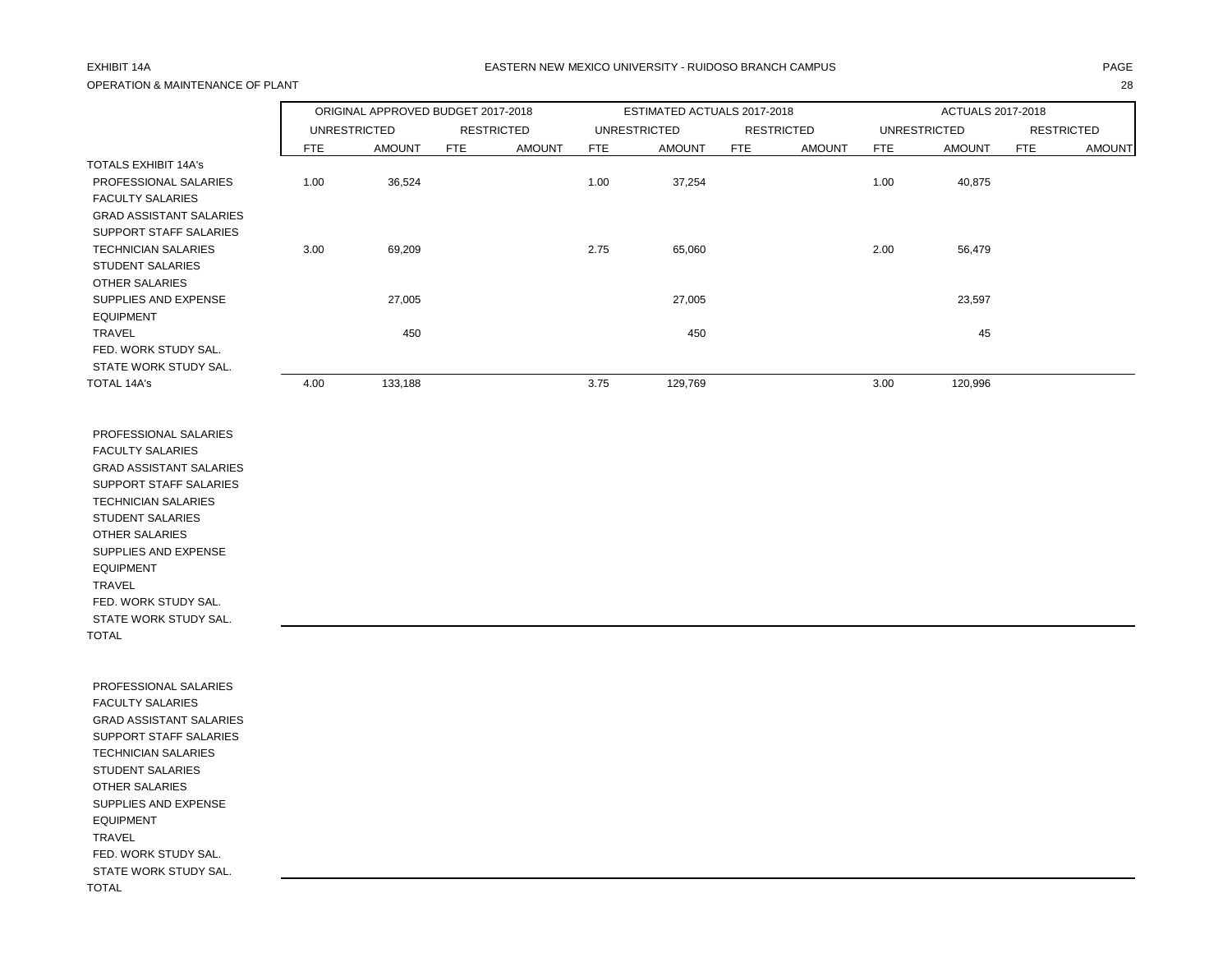# STUDENT SOCIAL & CULTURAL 29

ORIGINAL APPROVED BUDGET 2017-2018 ESTIMATED ACTUALS 2017-2018 ACTUALS 2017-2018

|                                                | <b>UNRESTRICTED</b> |               |            | <b>RESTRICTED</b> |            | <b>UNRESTRICTED</b> | <b>RESTRICTED</b> |               |            | <b>UNRESTRICTED</b> |            | <b>RESTRICTED</b> |
|------------------------------------------------|---------------------|---------------|------------|-------------------|------------|---------------------|-------------------|---------------|------------|---------------------|------------|-------------------|
|                                                | <b>FTE</b>          | <b>AMOUNT</b> | <b>FTE</b> | <b>AMOUNT</b>     | <b>FTE</b> | <b>AMOUNT</b>       | <b>FTE</b>        | <b>AMOUNT</b> | <b>FTE</b> | <b>AMOUNT</b>       | <b>FTE</b> | <b>AMOUNT</b>     |
| <b>REVENUE</b><br><b>STUDENT FEES</b>          |                     |               |            |                   |            | **NOT APPLICABLE**  |                   |               |            |                     |            |                   |
| FEDERAL GRANTS                                 |                     |               |            |                   |            |                     |                   |               |            |                     |            |                   |
| <b>STATE GRANTS</b>                            |                     |               |            |                   |            |                     |                   |               |            |                     |            |                   |
| PRIVATE GIFTS                                  |                     |               |            |                   |            |                     |                   |               |            |                     |            |                   |
| SALES AND SERVICES                             |                     |               |            |                   |            |                     |                   |               |            |                     |            |                   |
| OTHER SOURCES                                  |                     |               |            |                   |            |                     |                   |               |            |                     |            |                   |
| <b>TOTAL REVENUE</b>                           |                     |               |            |                   |            |                     |                   |               |            |                     |            |                   |
| <b>BEGINNING BALANCE</b>                       |                     |               |            |                   |            |                     |                   |               |            |                     |            |                   |
| <b>TOTAL AVAILABLE</b>                         |                     |               |            |                   |            |                     |                   |               |            |                     |            |                   |
| <b>EXPENDITURES</b>                            |                     |               |            |                   |            |                     |                   |               |            |                     |            |                   |
| PROFESSIONAL SALARIES                          |                     |               |            |                   |            |                     |                   |               |            |                     |            |                   |
| <b>GRAD ASS'T SALARIES</b>                     |                     |               |            |                   |            |                     |                   |               |            |                     |            |                   |
| SUPPORT STAFF SALARIES                         |                     |               |            |                   |            |                     |                   |               |            |                     |            |                   |
| <b>TECHNICIAN SALARIES</b>                     |                     |               |            |                   |            |                     |                   |               |            |                     |            |                   |
| STUDENT SALARIES                               |                     |               |            |                   |            |                     |                   |               |            |                     |            |                   |
| OTHER SALARIES                                 |                     |               |            |                   |            |                     |                   |               |            |                     |            |                   |
| SUPPLIES AND EXPENSE                           |                     |               |            |                   |            |                     |                   |               |            |                     |            |                   |
| TRAVEL                                         |                     |               |            |                   |            |                     |                   |               |            |                     |            |                   |
| <b>EQUIPMENT</b>                               |                     |               |            |                   |            |                     |                   |               |            |                     |            |                   |
| MISCELLANEOUS                                  |                     |               |            |                   |            |                     |                   |               |            |                     |            |                   |
| <b>GRANTS IN AID</b>                           |                     |               |            |                   |            |                     |                   |               |            |                     |            |                   |
| FEDERAL WORK STUDY                             |                     |               |            |                   |            |                     |                   |               |            |                     |            |                   |
| STATE WORK STUDY                               |                     |               |            |                   |            |                     |                   |               |            |                     |            |                   |
| <b>RETIREMENT</b>                              |                     |               |            |                   |            |                     |                   |               |            |                     |            |                   |
| <b>SOCIAL SECURITY</b>                         |                     |               |            |                   |            |                     |                   |               |            |                     |            |                   |
| <b>GROUP INSURANCE</b>                         |                     |               |            |                   |            |                     |                   |               |            |                     |            |                   |
| WORKER'S COMPENSATION                          |                     |               |            |                   |            |                     |                   |               |            |                     |            |                   |
| UNEMPLOYMENT COMPENSATION                      |                     |               |            |                   |            |                     |                   |               |            |                     |            |                   |
| <b>RETIREE HEALTH</b><br>WAIVER OF TUITION     |                     |               |            |                   |            |                     |                   |               |            |                     |            |                   |
| ANNUAL LEAVE                                   |                     |               |            |                   |            |                     |                   |               |            |                     |            |                   |
|                                                |                     |               |            |                   |            |                     |                   |               |            |                     |            |                   |
| TOTAL EXPENDITURES<br>TRANSFER TO (FROM) I & G |                     |               |            |                   |            |                     |                   |               |            |                     |            |                   |
| <b>ENDING BALANCE</b>                          |                     |               |            |                   |            |                     |                   |               |            |                     |            |                   |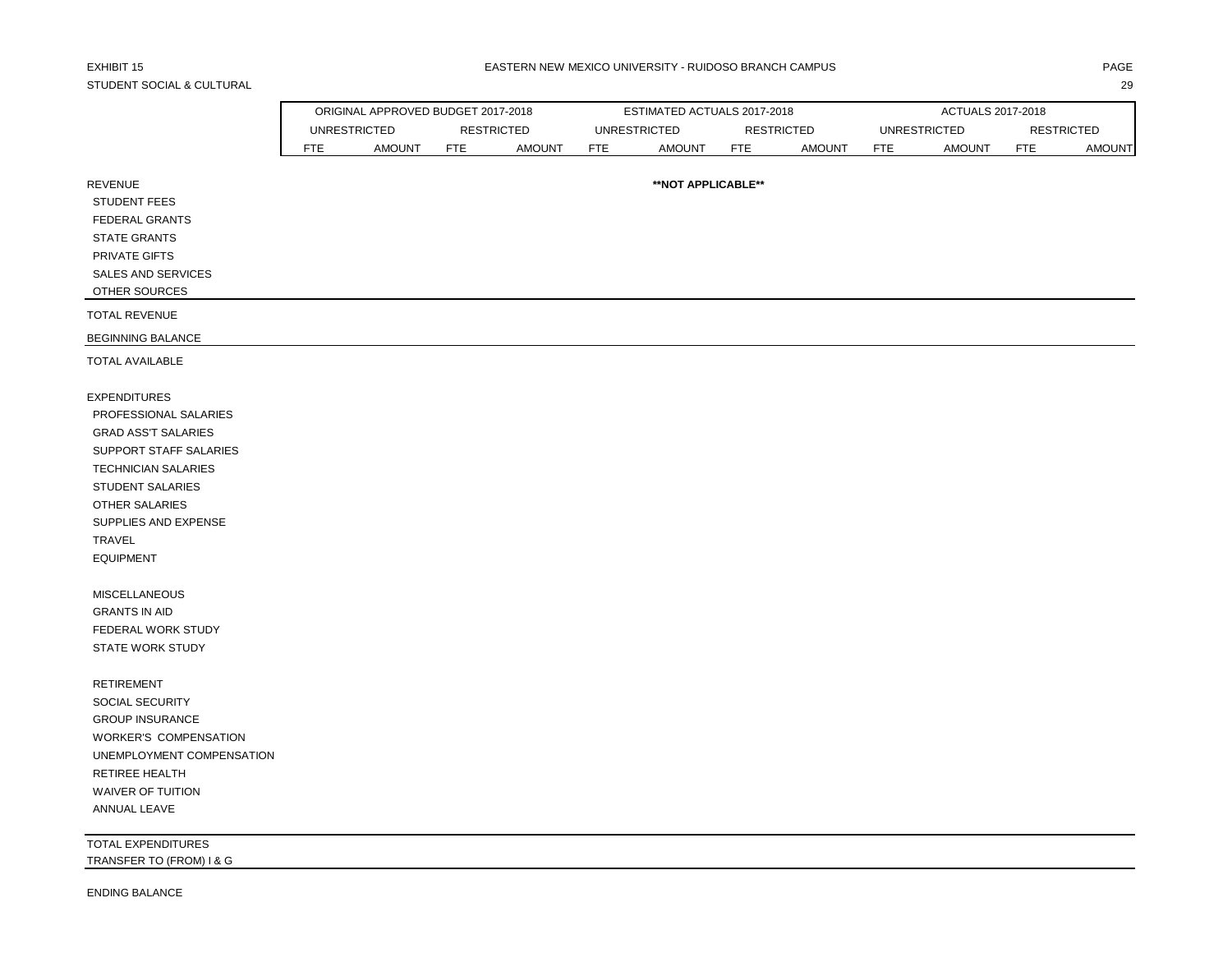# RESEARCH 2008 and 2008 and 2008 and 2008 and 2008 and 2008 and 2008 and 2008 and 2008 and 2008 and 2008 and 200

### EXHIBIT 16 PAGE PAGE AND THE SEASTERN NEW MEXICO UNIVERSITY - RUIDOSO BRANCH CAMPUS AND THE SEASTERN ONLY ANGE

|                              |            | ORIGINAL APPROVED BUDGET 2017-2018 |                   |               |            | ESTIMATED ACTUALS 2017-2018 |                   |               |            | ACTUALS 2017-2018   |                   |               |
|------------------------------|------------|------------------------------------|-------------------|---------------|------------|-----------------------------|-------------------|---------------|------------|---------------------|-------------------|---------------|
|                              |            | <b>UNRESTRICTED</b>                | <b>RESTRICTED</b> |               |            | <b>UNRESTRICTED</b>         | <b>RESTRICTED</b> |               |            | <b>UNRESTRICTED</b> | <b>RESTRICTED</b> |               |
|                              | <b>FTE</b> | <b>AMOUNT</b>                      | <b>FTE</b>        | <b>AMOUNT</b> | <b>FTE</b> | <b>AMOUNT</b>               | <b>FTE</b>        | <b>AMOUNT</b> | <b>FTE</b> | <b>AMOUNT</b>       | <b>FTE</b>        | <b>AMOUNT</b> |
| <b>REVENUE</b>               |            |                                    |                   |               |            | **NOT APPLICABLE**          |                   |               |            |                     |                   |               |
| <b>STUDENT FEES</b>          |            |                                    |                   |               |            |                             |                   |               |            |                     |                   |               |
| <b>FEDERAL GRANTS</b>        |            |                                    |                   |               |            |                             |                   |               |            |                     |                   |               |
| <b>STATE GRANTS</b>          |            |                                    |                   |               |            |                             |                   |               |            |                     |                   |               |
| PRIVATE GIFTS                |            |                                    |                   |               |            |                             |                   |               |            |                     |                   |               |
| SALES AND SERVICES           |            |                                    |                   |               |            |                             |                   |               |            |                     |                   |               |
| OTHER SOURCES                |            |                                    |                   |               |            |                             |                   |               |            |                     |                   |               |
| <b>TOTAL REVENUE</b>         |            |                                    |                   |               |            |                             |                   |               |            |                     |                   |               |
| BEGINNING BALANCE            |            |                                    |                   |               |            |                             |                   |               |            |                     |                   |               |
| <b>TOTAL AVAILABLE</b>       |            |                                    |                   |               |            |                             |                   |               |            |                     |                   |               |
| <b>EXPENDITURES</b>          |            |                                    |                   |               |            |                             |                   |               |            |                     |                   |               |
| PROFESSIONAL SALARIES        |            |                                    |                   |               |            |                             |                   |               |            |                     |                   |               |
| <b>GRAD ASS'T SALARIES</b>   |            |                                    |                   |               |            |                             |                   |               |            |                     |                   |               |
| SUPPORT STAFF SALARIES       |            |                                    |                   |               |            |                             |                   |               |            |                     |                   |               |
| TECHNICIAN SALARIES          |            |                                    |                   |               |            |                             |                   |               |            |                     |                   |               |
| <b>STUDENT SALARIES</b>      |            |                                    |                   |               |            |                             |                   |               |            |                     |                   |               |
| OTHER SALARIES               |            |                                    |                   |               |            |                             |                   |               |            |                     |                   |               |
| SUPPLIES AND EXPENSE         |            |                                    |                   |               |            |                             |                   |               |            |                     |                   |               |
| TRAVEL                       |            |                                    |                   |               |            |                             |                   |               |            |                     |                   |               |
| <b>EQUIPMENT</b>             |            |                                    |                   |               |            |                             |                   |               |            |                     |                   |               |
| <b>MISCELLANEOUS</b>         |            |                                    |                   |               |            |                             |                   |               |            |                     |                   |               |
| <b>GRANTS IN AID</b>         |            |                                    |                   |               |            |                             |                   |               |            |                     |                   |               |
| FEDERAL WORK STUDY           |            |                                    |                   |               |            |                             |                   |               |            |                     |                   |               |
| <b>STATE WORK STUDY</b>      |            |                                    |                   |               |            |                             |                   |               |            |                     |                   |               |
| PERFORMANCE AWARDS           |            |                                    |                   |               |            |                             |                   |               |            |                     |                   |               |
| <b>RETIREMENT</b>            |            |                                    |                   |               |            |                             |                   |               |            |                     |                   |               |
| SOCIAL SECURITY              |            |                                    |                   |               |            |                             |                   |               |            |                     |                   |               |
| <b>GROUP INSURANCE</b>       |            |                                    |                   |               |            |                             |                   |               |            |                     |                   |               |
| <b>WORKER'S COMPENSATION</b> |            |                                    |                   |               |            |                             |                   |               |            |                     |                   |               |
| UNEMPLOYMENT COMPENSATION    |            |                                    |                   |               |            |                             |                   |               |            |                     |                   |               |
| RETIREE HEALTH               |            |                                    |                   |               |            |                             |                   |               |            |                     |                   |               |
| <b>WAIVER OF TUITION</b>     |            |                                    |                   |               |            |                             |                   |               |            |                     |                   |               |
| ANNUAL LEAVE                 |            |                                    |                   |               |            |                             |                   |               |            |                     |                   |               |
| TOTAL EXPENDITURES           |            |                                    |                   |               |            |                             |                   |               |            |                     |                   |               |
| TRANSFER TO (FROM) I & G     |            |                                    |                   |               |            |                             |                   |               |            |                     |                   |               |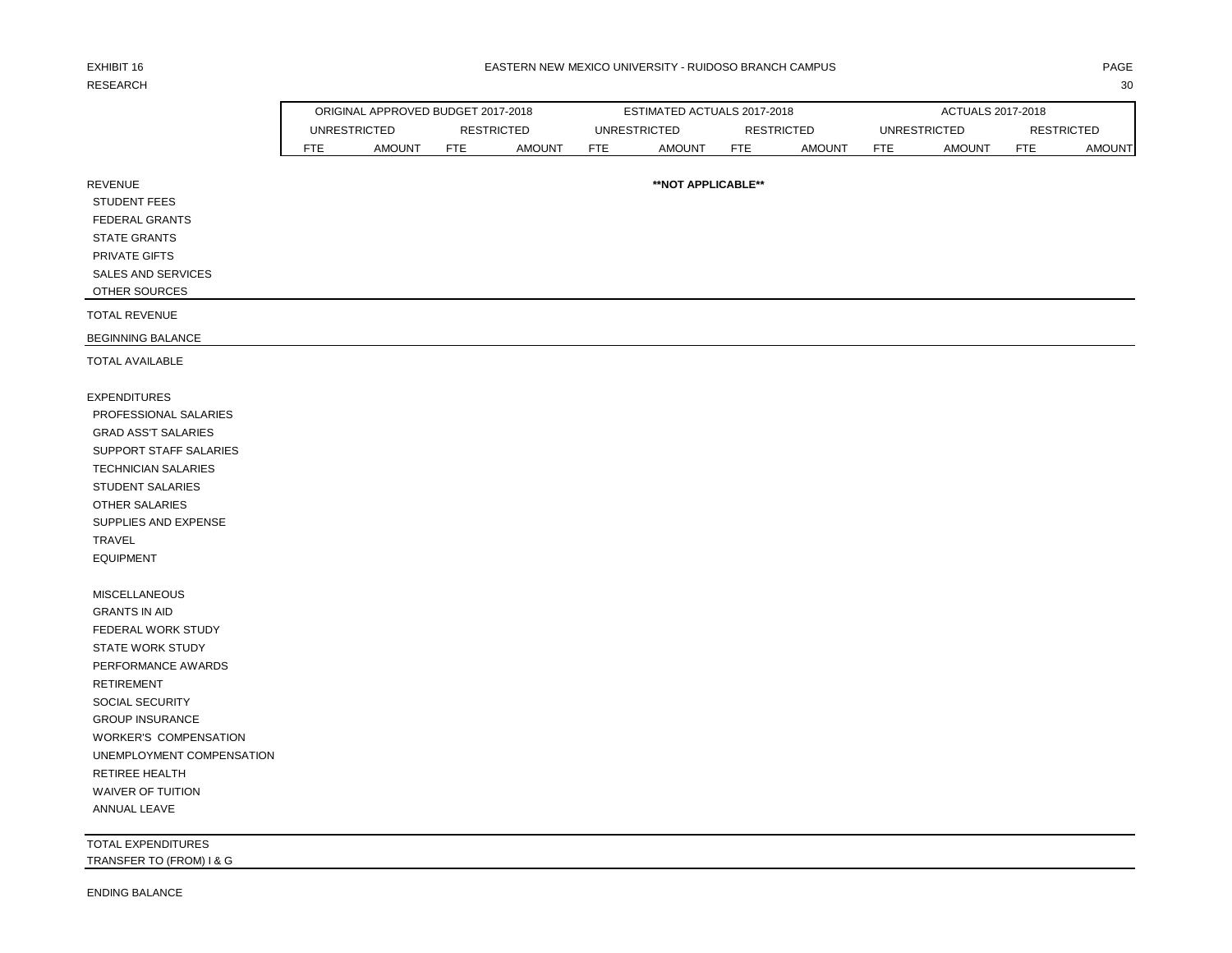## PUBLIC SERVICE And the state of the state of the state of the state of the state of the state of the state of the state of the state of the state of the state of the state of the state of the state of the state of the stat

|                                          | ORIGINAL APPROVED BUDGET 2017-2018 |               |            |                   |                     | ESTIMATED ACTUALS 2017-2018 |            |                   |                     | ACTUALS 2017-2018 |            |                   |
|------------------------------------------|------------------------------------|---------------|------------|-------------------|---------------------|-----------------------------|------------|-------------------|---------------------|-------------------|------------|-------------------|
|                                          | <b>UNRESTRICTED</b>                |               |            | <b>RESTRICTED</b> | <b>UNRESTRICTED</b> |                             |            | <b>RESTRICTED</b> | <b>UNRESTRICTED</b> |                   |            | <b>RESTRICTED</b> |
|                                          | <b>FTE</b>                         | <b>AMOUNT</b> | <b>FTE</b> | <b>AMOUNT</b>     | FTE                 | <b>AMOUNT</b>               | <b>FTE</b> | <b>AMOUNT</b>     | <b>FTE</b>          | <b>AMOUNT</b>     | <b>FTE</b> | <b>AMOUNT</b>     |
| <b>REVENUE</b>                           |                                    |               |            |                   |                     |                             |            |                   |                     |                   |            |                   |
| STATE APPROPRIATION--ABE                 |                                    |               |            |                   |                     |                             |            |                   |                     |                   |            |                   |
| <b>STUDENT FEES</b>                      |                                    |               |            |                   |                     |                             |            |                   |                     |                   |            |                   |
| FEDERAL GRANTS                           |                                    |               |            | 840,000           |                     |                             |            | 890,000           |                     |                   |            | 821,825           |
| <b>TAX LEVY</b>                          |                                    |               |            |                   |                     |                             |            |                   |                     |                   |            |                   |
| STATE GRANTS/CONTRACTS                   |                                    |               |            | 150,000           |                     |                             |            | 200,000           |                     |                   |            | 115,234           |
| <b>TUITION &amp; FEES</b>                |                                    |               |            |                   |                     |                             |            |                   |                     |                   |            |                   |
| PRIVATE GRANTS                           |                                    |               |            | 10,000            |                     |                             |            | 10,000            |                     |                   |            | 38,993            |
| <b>SALES AND SERVICES</b>                |                                    |               |            |                   |                     |                             |            |                   |                     |                   |            |                   |
| OTHER SOURCES                            |                                    |               |            |                   |                     |                             |            |                   |                     |                   |            |                   |
| <b>TOTAL REVENUE</b>                     |                                    |               |            | 1,000,000         |                     |                             |            | 1,100,000         |                     |                   |            | 976,052           |
| <b>BEGINNING BALANCE</b>                 |                                    | 4,653         |            |                   |                     | 42,162                      |            |                   |                     | 42,162            |            |                   |
| <b>TOTAL AVAILABLE</b>                   |                                    | 4,653         |            | 1,000,000         |                     | 42,162                      |            | 1,100,000         |                     | 42,162            |            | 976,052           |
| <b>EXPENDITURES</b>                      |                                    |               |            |                   |                     |                             |            |                   |                     |                   |            |                   |
| PROFESSIONAL SALARIES                    |                                    |               |            |                   |                     |                             |            |                   |                     |                   | 12.67      | 475,586           |
| <b>FACULTY SALARIES</b>                  |                                    |               |            |                   |                     |                             |            |                   |                     |                   | 0.78       | 39,834            |
| <b>GRAD ASS'T SALARIES</b>               |                                    |               |            |                   |                     |                             |            |                   |                     |                   |            |                   |
| SUPPORT STAFF SALARIES                   |                                    |               |            |                   |                     |                             |            |                   |                     |                   | 1.11       | 34,137            |
| <b>TECHNICIAN SALARIES</b>               |                                    |               |            |                   |                     |                             |            |                   |                     |                   |            |                   |
| STUDENT SALARIES                         |                                    |               |            |                   |                     |                             |            |                   |                     |                   | 0.09       | 1,444             |
| <b>OTHER SALARIES</b>                    |                                    |               |            |                   |                     |                             |            |                   |                     |                   |            | 25,000            |
| SUPPLIES AND EXPENSE                     |                                    |               |            |                   |                     | 20,000                      |            |                   |                     | 1,279             |            | 174,436           |
| <b>TRAVEL</b>                            |                                    |               |            |                   |                     |                             |            |                   |                     |                   |            | 36,639            |
| <b>EQUIPMENT</b>                         |                                    |               |            |                   |                     |                             |            |                   |                     |                   |            |                   |
| <b>UTILITIES</b>                         |                                    |               |            |                   |                     |                             |            |                   |                     |                   |            | 4,383             |
| <b>MISCELLANEOUS</b>                     |                                    |               |            | 1,000,000         |                     |                             |            | 1,100,000         |                     |                   |            |                   |
| <b>GRANTS IN AID</b>                     |                                    |               |            |                   |                     |                             |            |                   |                     |                   |            |                   |
| FEDERAL WORK STUDY                       |                                    |               |            |                   |                     |                             |            |                   |                     |                   | 0.00       | 64                |
| <b>STATE WORK STUDY</b>                  |                                    |               |            |                   |                     |                             |            |                   |                     |                   |            |                   |
| PEFORMANCE AWARDS                        |                                    |               |            |                   |                     |                             |            |                   |                     |                   |            |                   |
| <b>RETIREMENT</b>                        |                                    |               |            |                   |                     |                             |            |                   |                     |                   |            | 79,395            |
| SOCIAL SECURITY                          |                                    |               |            |                   |                     |                             |            |                   |                     |                   |            | 41,984            |
| <b>GROUP INSURANCE</b>                   |                                    |               |            |                   |                     |                             |            |                   |                     |                   |            | 51,095            |
| <b>WORKER'S COMPENSATION</b>             |                                    |               |            |                   |                     |                             |            |                   |                     |                   |            | 468               |
| UNEMPLOYMENT COMPENSATION                |                                    |               |            |                   |                     |                             |            |                   |                     |                   |            |                   |
| <b>RETIREE HEALTH</b>                    |                                    |               |            |                   |                     |                             |            |                   |                     |                   |            | 11,587            |
| <b>WAIVER OF TUITION</b><br>ANNUAL LEAVE |                                    |               |            |                   |                     |                             |            |                   |                     |                   |            |                   |
| <b>TOTAL EXPENDITURES</b>                |                                    |               |            | 1,000,000         |                     | 20,000                      |            | 1,100,000         |                     | 1,279             | 14.66      | 976,052           |
| TRANSFER TO (FROM) I & G                 |                                    |               |            |                   |                     |                             |            |                   |                     |                   |            |                   |
| <b>ENDING BALANCE</b>                    |                                    | 4,653         |            |                   |                     | 22,162                      |            |                   |                     | 40,883            |            |                   |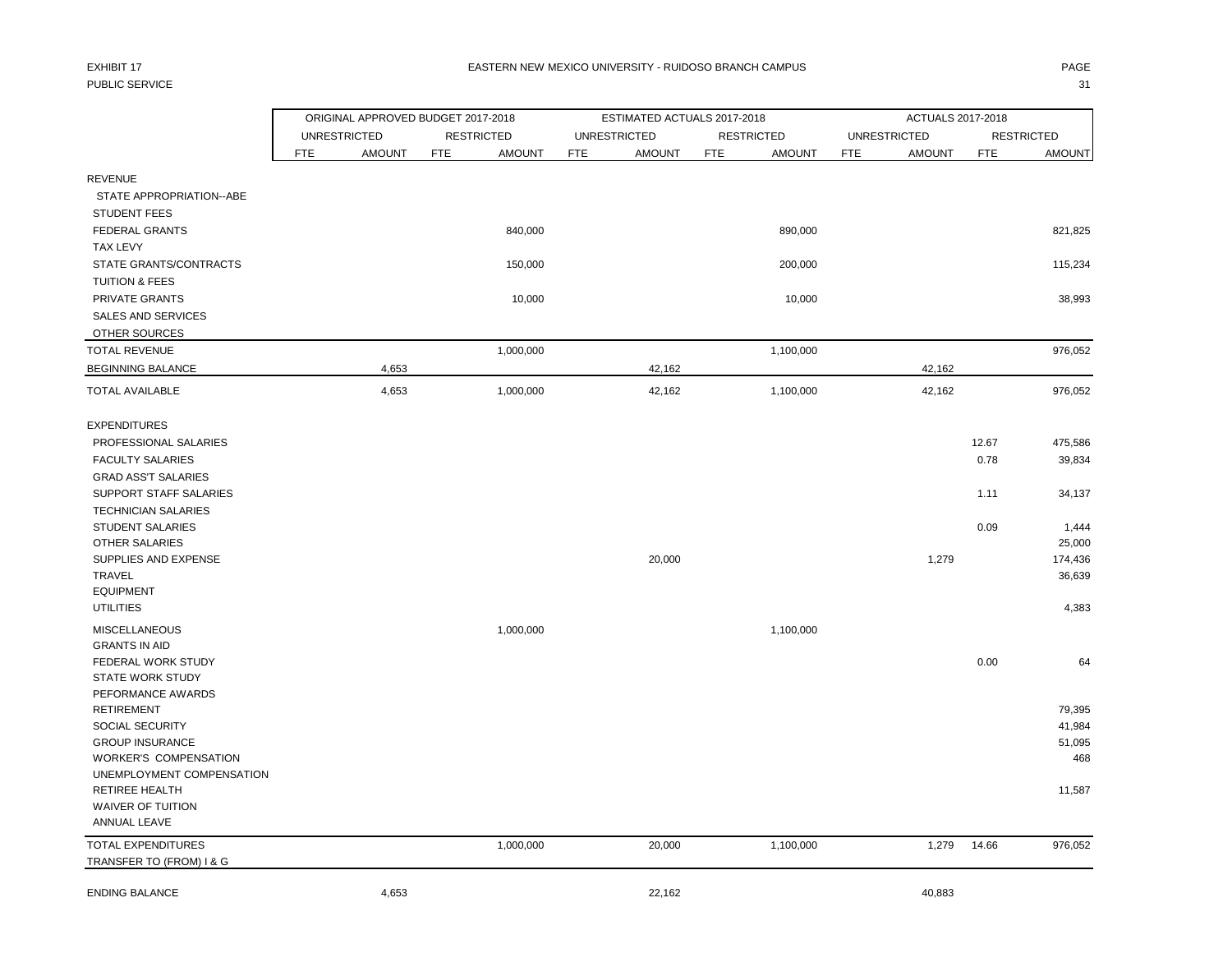# INTERNAL SERVICE 32

### EXHIBIT 18 PAGE EASTERN NEW MEXICO UNIVERSITY - RUIDOSO BRANCH CAMPUS

|                              |                     | ORIGINAL APPROVED BUDGET 2017-2018 |            |                   |            | ESTIMATED ACTUALS 2017-2018 |            |                   |            | ACTUALS 2017-2018   |            |                   |
|------------------------------|---------------------|------------------------------------|------------|-------------------|------------|-----------------------------|------------|-------------------|------------|---------------------|------------|-------------------|
|                              | <b>UNRESTRICTED</b> |                                    |            | <b>RESTRICTED</b> |            | <b>UNRESTRICTED</b>         |            | <b>RESTRICTED</b> |            | <b>UNRESTRICTED</b> |            | <b>RESTRICTED</b> |
|                              | FTE                 | <b>AMOUNT</b>                      | <b>FTE</b> | <b>AMOUNT</b>     | <b>FTE</b> | <b>AMOUNT</b>               | <b>FTE</b> | <b>AMOUNT</b>     | <b>FTE</b> | <b>AMOUNT</b>       | <b>FTE</b> | <b>AMOUNT</b>     |
| <b>REVENUE</b>               |                     |                                    |            |                   |            |                             |            |                   |            |                     |            |                   |
| <b>STUDENT FEES</b>          |                     |                                    |            |                   |            |                             |            |                   |            |                     |            |                   |
| <b>FEDERAL GRANTS</b>        |                     |                                    |            |                   |            |                             |            |                   |            |                     |            |                   |
| <b>STATE GRANTS</b>          |                     |                                    |            |                   |            |                             |            |                   |            |                     |            |                   |
| PRIVATE GIFTS                |                     |                                    |            |                   |            |                             |            |                   |            |                     |            |                   |
| <b>SALES AND SERVICES</b>    |                     |                                    |            |                   |            |                             |            |                   |            |                     |            |                   |
| OTHER SOURCES                |                     |                                    |            |                   |            |                             |            |                   |            |                     |            |                   |
| <b>TOTAL REVENUE</b>         |                     |                                    |            |                   |            |                             |            |                   |            |                     |            |                   |
| <b>BEGINNING BALANCE</b>     |                     | 43,658                             |            |                   |            | 60,170                      |            |                   |            | 60,170              |            |                   |
| <b>TOTAL AVAILABLE</b>       |                     | 43,658                             |            |                   |            | 60,170                      |            |                   |            | 60,170              |            |                   |
| <b>EXPENDITURES</b>          |                     |                                    |            |                   |            |                             |            |                   |            |                     |            |                   |
| PROFESSIONAL SALARIES        |                     |                                    |            |                   |            |                             |            |                   |            |                     |            |                   |
| <b>GRAD ASS'T SALARIES</b>   |                     |                                    |            |                   |            |                             |            |                   |            |                     |            |                   |
| SUPPORT STAFF SALARIES       |                     |                                    |            |                   |            |                             |            |                   |            |                     |            |                   |
| <b>TECHNICIAN SALARIES</b>   |                     |                                    |            |                   |            |                             |            |                   |            |                     |            |                   |
| <b>STUDENT SALARIES</b>      |                     |                                    |            |                   |            |                             |            |                   |            |                     |            |                   |
| OTHER SALARIES               |                     |                                    |            |                   |            |                             |            |                   |            |                     |            |                   |
| SUPPLIES AND EXPENSE         |                     | 103,450                            |            |                   |            | 103,450                     |            |                   |            | 74,268              |            |                   |
| TRAVEL                       |                     |                                    |            |                   |            |                             |            |                   |            |                     |            |                   |
| <b>EQUIPMENT</b>             |                     |                                    |            |                   |            |                             |            |                   |            |                     |            |                   |
| PURCHASE OF MERCHANDISE      |                     |                                    |            |                   |            |                             |            |                   |            |                     |            |                   |
|                              |                     |                                    |            |                   |            |                             |            |                   |            |                     |            |                   |
| <b>MISCELLANEOUS</b>         |                     |                                    |            |                   |            |                             |            |                   |            |                     |            |                   |
| <b>GRANTS IN AID</b>         |                     |                                    |            |                   |            |                             |            |                   |            |                     |            |                   |
| FEDERAL WORK STUDY           |                     |                                    |            |                   |            |                             |            |                   |            |                     |            |                   |
| STATE WORK STUDY             |                     |                                    |            |                   |            |                             |            |                   |            |                     |            |                   |
| PERFORMANCE AWARDS           |                     |                                    |            |                   |            |                             |            |                   |            |                     |            |                   |
| <b>RETIREMENT</b>            |                     |                                    |            |                   |            |                             |            |                   |            |                     |            |                   |
| SOCIAL SECURITY              |                     |                                    |            |                   |            |                             |            |                   |            |                     |            |                   |
| <b>GROUP INSURANCE</b>       |                     |                                    |            |                   |            |                             |            |                   |            |                     |            |                   |
| <b>WORKER'S COMPENSATION</b> |                     |                                    |            |                   |            |                             |            |                   |            |                     |            |                   |
| UNEMPLOYMENT COMPENSATION    |                     |                                    |            |                   |            |                             |            |                   |            |                     |            |                   |
| <b>RETIREE HEALTH</b>        |                     |                                    |            |                   |            |                             |            |                   |            |                     |            |                   |
| <b>WAIVER OF TUITION</b>     |                     |                                    |            |                   |            |                             |            |                   |            |                     |            |                   |
| ANNUAL LEAVE                 |                     |                                    |            |                   |            |                             |            |                   |            |                     |            |                   |
| TOTAL EXPENDITURES           |                     | 103,450                            |            |                   |            | 103,450                     |            |                   |            | 74,268              |            |                   |
| <b>COST DISTRIBUTED TO:</b>  |                     |                                    |            |                   |            |                             |            |                   |            |                     |            |                   |
| 1&G                          |                     | (98, 450)                          |            |                   |            | (98, 450)                   |            |                   |            | (98, 451)           |            |                   |
| <b>COST RECOVERY</b>         |                     | (5,000)                            |            |                   |            | (5,000)                     |            |                   |            | (3,805)             |            |                   |
| TOTAL DISTRIBUTED            |                     | (103, 450)                         |            |                   |            | (103, 450)                  |            |                   |            | (102, 256)          |            |                   |
| NET EXPENDITURES             |                     |                                    |            |                   |            |                             |            |                   |            | $-27,988$           |            |                   |
| TRANSFER TO (FROM) I & G     |                     |                                    |            |                   |            |                             |            |                   |            |                     |            |                   |
| <b>ENDING BALANCE</b>        |                     | 43,658                             |            |                   |            | 60,170                      |            |                   |            | 88,158              |            |                   |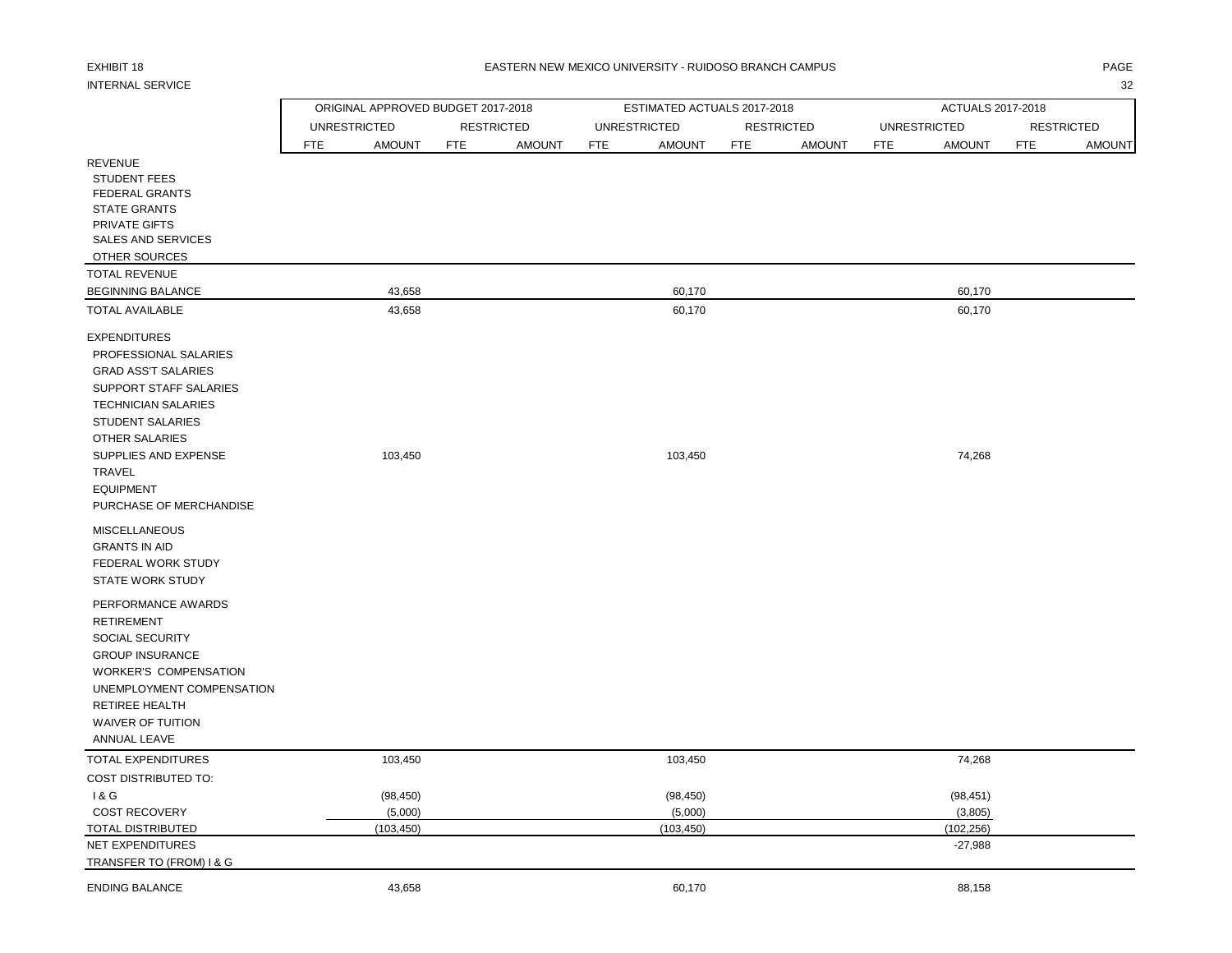STUDENT AID GRANTS & STIPENDS 33

|                              |                     | ORIGINAL APPROVED BUDGET 2017-2018 |                   |                    |            | ESTIMATED ACTUALS 2017-2018 |            |                    |            | ACTUALS 2017-2018   |                   |                    |
|------------------------------|---------------------|------------------------------------|-------------------|--------------------|------------|-----------------------------|------------|--------------------|------------|---------------------|-------------------|--------------------|
|                              | <b>UNRESTRICTED</b> |                                    | <b>RESTRICTED</b> |                    |            | <b>UNRESTRICTED</b>         |            | <b>RESTRICTED</b>  |            | <b>UNRESTRICTED</b> | <b>RESTRICTED</b> |                    |
|                              | <b>FTE</b>          | <b>AMOUNT</b>                      | <b>FTE</b>        | <b>AMOUNT</b>      | <b>FTE</b> | <b>AMOUNT</b>               | <b>FTE</b> | <b>AMOUNT</b>      | <b>FTE</b> | <b>AMOUNT</b>       | <b>FTE</b>        | <b>AMOUNT</b>      |
| <b>REVENUE</b>               |                     |                                    |                   |                    |            |                             |            |                    |            |                     |                   |                    |
| FEDERAL                      |                     |                                    |                   |                    |            |                             |            |                    |            |                     |                   |                    |
| <b>FWS</b>                   |                     | $\pmb{0}$                          |                   | 7,500              |            | $\pmb{0}$                   |            | 7,500              |            | $\pmb{0}$           |                   | 11,032             |
| <b>SEOG</b>                  |                     |                                    |                   | 22,400             |            |                             |            | 22,400             |            |                     |                   | 22,391             |
| DIRECT STUDENT LOAN PRG      |                     |                                    |                   | 125,000            |            |                             |            | 125,000            |            |                     |                   | 126,207            |
| PELL<br><b>TOTAL FEDERAL</b> |                     | $\mathbf 0$                        |                   | 523,000<br>677,900 |            | $\mathbf 0$                 |            | 523,000<br>677,900 |            | $\mathbf 0$         |                   | 499,090<br>658,720 |
|                              |                     |                                    |                   |                    |            |                             |            |                    |            |                     |                   |                    |
| <b>STATE</b>                 |                     |                                    |                   |                    |            |                             |            |                    |            |                     |                   |                    |
| <b>LEGISLATIVE ENDOWED</b>   |                     | 1,200                              |                   |                    |            | 1,200                       |            |                    |            | 956                 |                   |                    |
| <b>SSIG</b>                  |                     |                                    |                   | 31,040             |            |                             |            | 31,040             |            |                     |                   | 26,364             |
| <b>SUCCESS</b>               |                     | 25,000                             |                   |                    |            | 25,000                      |            |                    |            | 12,090              |                   |                    |
| PATHWAY SCS/CAG              |                     | 5,000                              |                   |                    |            | 5,000                       |            | 29,480             |            |                     |                   | 7,369              |
| <b>STATE WORK STUDY</b>      |                     |                                    |                   | 45,305             |            |                             |            | 15,825             |            |                     |                   |                    |
| <b>TOTAL STATE</b>           |                     | 31,200                             |                   | 76,345             |            | 31,200                      |            | 76,345             |            | 13,046              |                   | 33,733             |
| <b>PRIVATE GIFTS</b>         |                     |                                    |                   |                    |            |                             |            |                    |            |                     |                   |                    |
| <b>SCHOLARSHIPS</b>          |                     |                                    |                   | 25,000             |            |                             |            | 25,000             |            |                     |                   | 9,775              |
| TOTAL PRIVATE GIFTS          |                     | $\mathbf 0$                        |                   | 25,000             |            | $\mathbf 0$                 |            | 25,000             |            | $\mathbf 0$         |                   | 9,775              |
| <b>OTHER</b>                 |                     | $\pmb{0}$                          |                   | 20,755             |            |                             |            | 20,755             |            | 595                 |                   | 32,550             |
| <b>TOTAL REVENUE</b>         |                     | 31,200                             |                   | 800,000            |            | 31,200                      |            | 800,000            |            | 13,641              |                   | 734,778            |
| <b>BEGINNING BALANCE</b>     |                     | 168,796                            |                   |                    |            | 177,318                     |            |                    |            | 177,318             |                   |                    |
| <b>TOTAL AVAILABLE</b>       |                     | 199,996                            |                   | 800,000            |            | 208,518                     |            | 800,000            |            | 190,959             |                   | 734,778            |
| <b>EXPENDITURES</b>          |                     |                                    |                   |                    |            |                             |            |                    |            |                     |                   |                    |
| <b>FEDERAL</b>               |                     |                                    |                   |                    |            |                             |            |                    |            |                     |                   |                    |
| <b>FWS</b>                   |                     |                                    |                   | 7,500              |            |                             | 0.48       | 7,500              |            |                     | 0.71              | 11,032             |
| <b>SEOG</b>                  |                     | 8,713                              |                   | 22,400             |            | 8,713                       |            | 22,400             |            | 10,625              |                   | 22,391             |
| DIRECT STUDENT LOAN PRG      |                     |                                    |                   | 125,000            |            |                             |            | 125,000            |            |                     |                   | 126,207            |
| PELL                         |                     |                                    |                   | 523,000            |            |                             |            | 523,000            |            |                     |                   | 499,090            |
| <b>TOTAL FEDERAL</b>         |                     | 8,713                              |                   | 677,900            |            | 8,713                       |            | 677,900            |            | 10,625              |                   | 658,720            |
| <b>STATE</b>                 |                     |                                    |                   |                    |            |                             |            |                    |            |                     |                   |                    |
| LEGISLATIVE ENDOWED          |                     | 1,200                              |                   |                    |            | 1,200                       |            |                    |            | 956                 |                   |                    |
| STATE SCHOLARSHIPS--3%       |                     | 23,287                             |                   |                    |            | 23,287                      |            |                    |            | 16,504              |                   |                    |
| <b>SSIG</b>                  |                     |                                    |                   | 31,040             |            |                             |            | 31,040             |            |                     |                   | 26,364             |
| <b>SUCCESS</b>               |                     | 25,000                             |                   |                    |            | 25,000                      |            |                    |            | 12,090              |                   |                    |
| PATHWAY SCH/CAG              |                     | 5,000                              |                   |                    |            | 5,000                       |            | 29,480             |            |                     |                   | 7,369              |
| <b>STATE WORK STUDY</b>      |                     |                                    |                   | 45,305             | 0.20       | 3,165                       | 1.01       | 15,825             | 0.00       |                     | 0.00              |                    |
| <b>TOTAL STATE</b>           |                     | 54,487                             |                   | 76,345             |            | 57,652                      |            | 76,345             |            | 29,550              |                   | 33,733             |
| PRIVATE GIFTS                |                     |                                    |                   |                    |            |                             |            |                    |            |                     |                   |                    |
| <b>SCHOLARSHIPS</b>          |                     |                                    |                   | 25,000             |            |                             |            | 25,000             |            |                     |                   | 9,775              |
| TOTAL PRIVATE GIFTS          |                     | $\mathsf 0$                        |                   | 25,000             |            | $\mathsf 0$                 |            | 25,000             |            | $\mathsf 0$         |                   | 9,775              |
| <b>OTHER</b>                 |                     | 4,000                              |                   | 20,755             |            | 835                         |            | 20,755             |            | 4,440               |                   | 32,550             |
| <b>TOTAL EXPENDITURES</b>    |                     | 67,200                             |                   | 800,000            |            | 67,200                      |            | 800,000            |            | 44,615              |                   | 734,778            |
| TRANSFER TO (FROM) I & G     |                     | (36,000)                           |                   |                    |            | (36,000)                    |            |                    |            | (36,000)            |                   |                    |
| <b>ENDING BALANCE</b>        |                     | 168,796                            |                   | $\mathbf 0$        |            | 177,318                     |            | $\mathbf 0$        |            | 182,344             |                   | $\mathbf 0$        |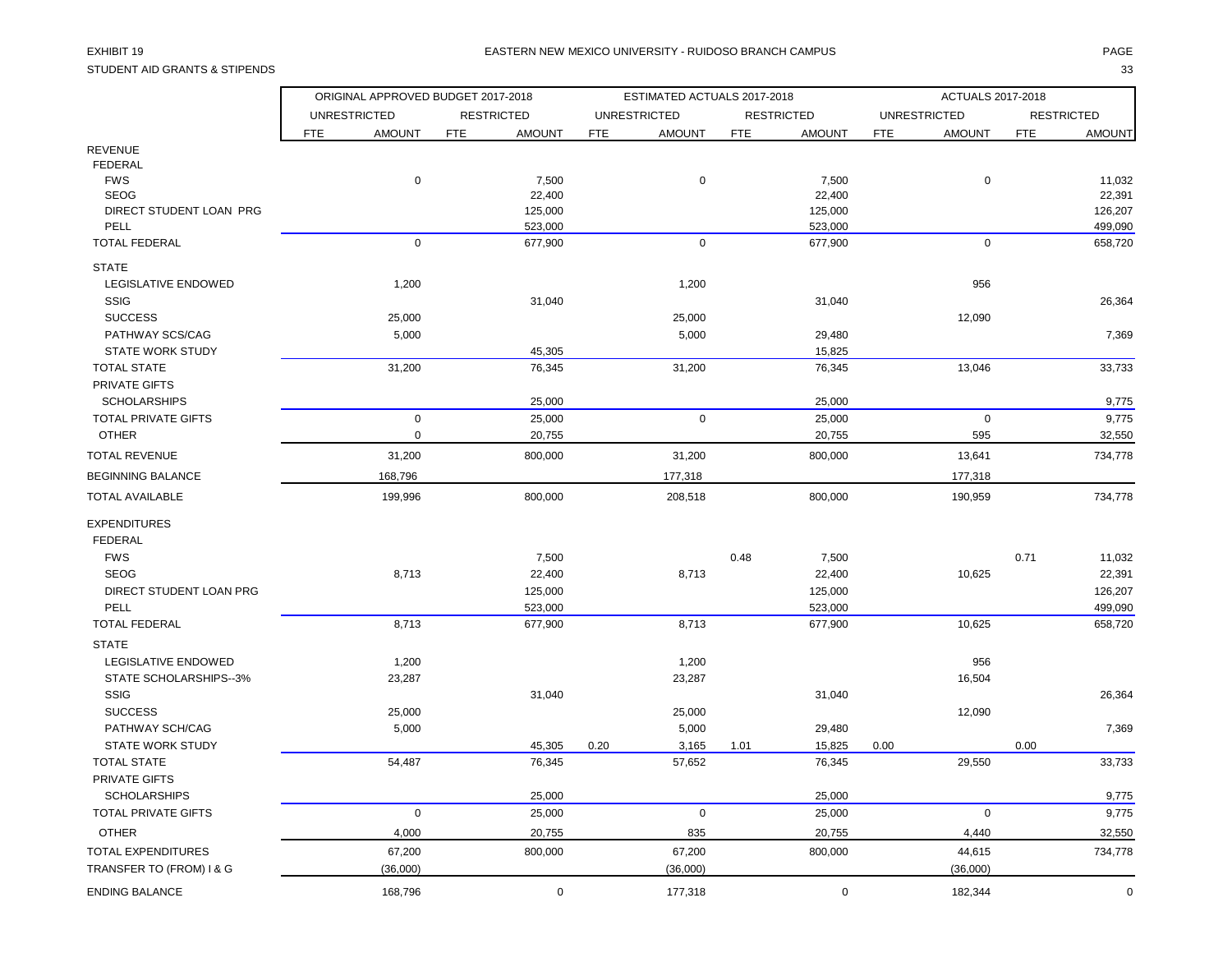## AUXILIARIES 34

### EXHIBIT 20 PAGE PAGE IN THE SEASTERN NEW MEXICO UNIVERSITY - RUIDOSO BRANCH CAMPUS AND THE SEASTERN ONLY ANGE

ORIGINAL APPROVED BUDGET 2017-2018 ESTIMATED ACTUALS 2017-2018 ACTUALS 2017-2018 UNRESTRICTED RESTRICTED UNRESTRICTED RESTRICTED UNRESTRICTED RESTRICTED

|                                                                                                                                                                                                                                                     | <b>FTE</b> | <b>AMOUNT</b> | <b>FTE</b> | <b>AMOUNT</b> | <b>FTE</b> | <b>AMOUNT</b> | <b>FTE</b> | <b>AMOUNT</b> | <b>FTE</b> | <b>AMOUNT</b> | <b>FTE</b> | <b>AMOUNT</b> |
|-----------------------------------------------------------------------------------------------------------------------------------------------------------------------------------------------------------------------------------------------------|------------|---------------|------------|---------------|------------|---------------|------------|---------------|------------|---------------|------------|---------------|
| <b>REVENUE</b><br><b>STATE APPROPRIATION</b><br><b>STUDENT FEES</b><br><b>FEDERAL GRANTS</b><br><b>STATE GRANTS</b><br>PRIVATE GIFTS<br>SALES AND SERVICES<br>OTHER SOURCES                                                                         |            |               |            |               |            |               |            |               |            |               |            |               |
| <b>TOTAL REVENUE</b>                                                                                                                                                                                                                                |            |               |            |               |            |               |            |               |            |               |            |               |
| <b>BEGINNING BALANCE</b>                                                                                                                                                                                                                            |            | 25            |            |               |            | 12,459        |            |               |            | 12,459        |            |               |
| <b>TOTAL AVAILABLE</b>                                                                                                                                                                                                                              |            | 25            |            | $\sim$        |            | 12,459        |            | ÷.            |            | 12,459        |            |               |
| <b>EXPENDITURES</b><br>PROFESSIONAL SALARIES<br><b>GRAD ASS'T SALARIES</b><br>SUPPORT STAFF SALARIES<br><b>TECHNICIAN SALARIES</b><br><b>STUDENT SALARIES</b><br><b>OTHER SALARIES</b><br>SUPPLIES AND EXPENSE<br><b>TRAVEL</b><br><b>EQUIPMENT</b> |            |               |            |               |            | 10,000        |            |               |            | 8,632         |            |               |
| PURCHASE OF MERCHANDISE                                                                                                                                                                                                                             |            |               |            |               |            |               |            |               |            |               |            |               |
| <b>MISCELLANEOUS</b>                                                                                                                                                                                                                                |            |               |            |               |            |               |            |               |            |               |            |               |
| FEDERAL WORK STUDY<br><b>STATE WORK STUDY</b>                                                                                                                                                                                                       |            |               |            |               |            |               |            |               |            |               |            |               |
| OTHER FRINGES<br><b>RETIREMENT</b><br>SOCIAL SECURITY<br><b>GROUP INSURANCE</b><br><b>WORKER'S COMPENSATION</b><br>UNEMPLOYMENT COMPENSATION<br><b>RETIREE HEALTH</b><br><b>WAIVER OF TUITION</b><br>ANNUAL LEAVE                                   |            |               |            |               |            |               |            |               |            |               |            |               |
| <b>FUEL</b><br><b>ELECTRICITY</b><br><b>WATER</b><br>CHARGE-INSTITUTIONAL SUPPORT<br>CHARGE-PHYSICAL PLANT                                                                                                                                          |            |               |            |               |            |               |            |               |            |               |            |               |
| <b>TOTAL EXPENDITURES</b>                                                                                                                                                                                                                           |            |               |            |               |            | 10,000        |            |               |            | 8,632         |            |               |

## TRANSFER TO (FROM) MINOR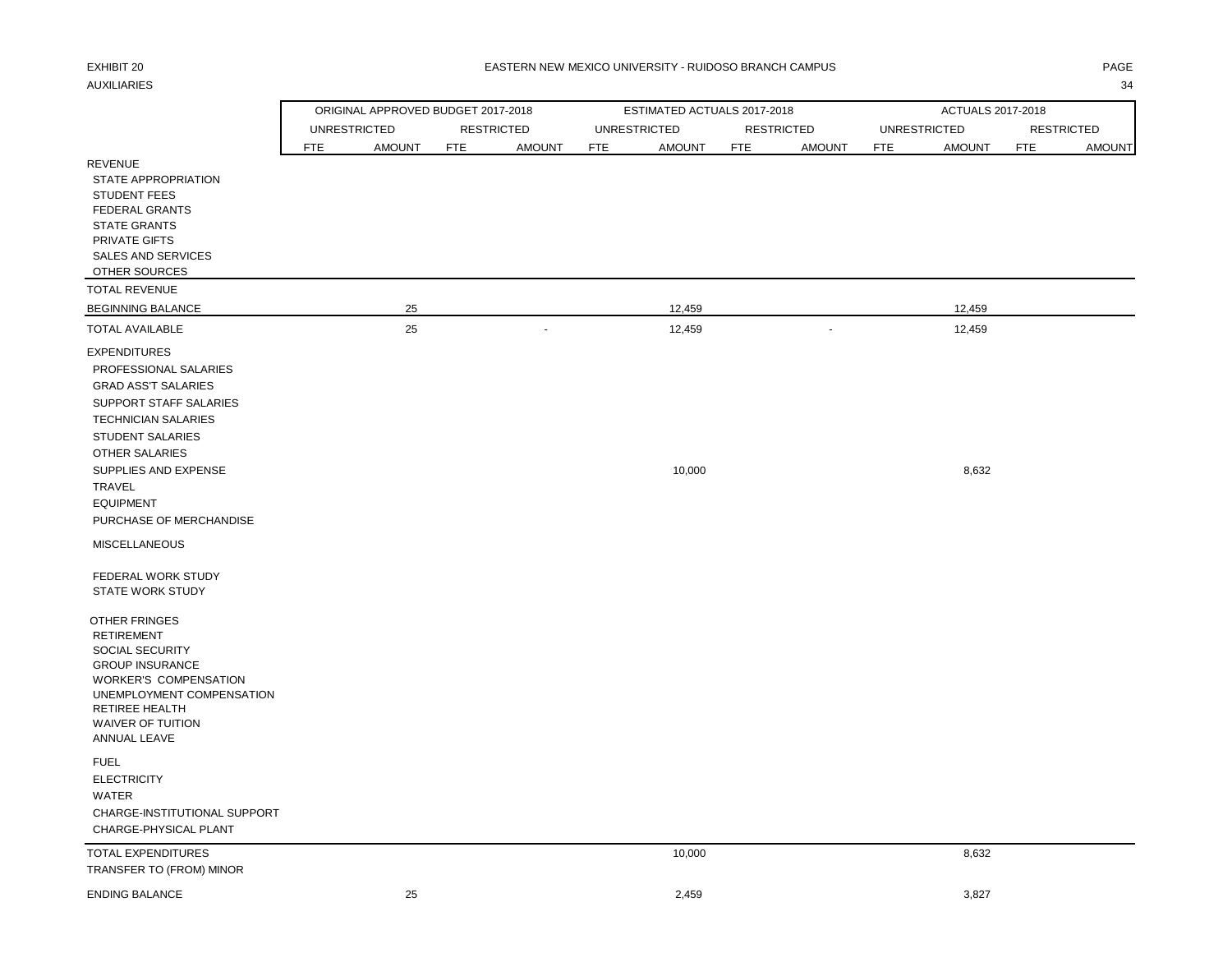| EXHIBIT 21<br><b>INTERCOLLEGIATE ATHLETICS</b><br><b>SUMMARY</b>                                                                                                                                                                                                                                                                        |                     |                                    |            |                   |            | EASTERN NEW MEXICO UNIVERSITY - RUIDOSO BRANCH CAMPUS |            |                   |     |                     |                   | PAGE<br>35    |
|-----------------------------------------------------------------------------------------------------------------------------------------------------------------------------------------------------------------------------------------------------------------------------------------------------------------------------------------|---------------------|------------------------------------|------------|-------------------|------------|-------------------------------------------------------|------------|-------------------|-----|---------------------|-------------------|---------------|
|                                                                                                                                                                                                                                                                                                                                         |                     | ORIGINAL APPROVED BUDGET 2017-2018 |            |                   |            | ESTIMATED ACTUALS 2017-2018                           |            |                   |     | ACTUALS 2017-2018   |                   |               |
|                                                                                                                                                                                                                                                                                                                                         | <b>UNRESTRICTED</b> |                                    |            | <b>RESTRICTED</b> |            | <b>UNRESTRICTED</b>                                   |            | <b>RESTRICTED</b> |     | <b>UNRESTRICTED</b> | <b>RESTRICTED</b> |               |
|                                                                                                                                                                                                                                                                                                                                         | <b>FTE</b>          | <b>AMOUNT</b>                      | <b>FTE</b> | <b>AMOUNT</b>     | <b>FTE</b> | <b>AMOUNT</b>                                         | <b>FTE</b> | <b>AMOUNT</b>     | FTE | <b>AMOUNT</b>       | <b>FTE</b>        | <b>AMOUNT</b> |
| <b>REVENUE</b><br>STATE APPROPRIATION<br><b>STUDENT FEES</b><br><b>FEDERAL GRANTS</b><br><b>STATE GRANTS</b><br>PRIVATE GIFTS<br>SALES AND SERVICES<br>OTHER SOURCES                                                                                                                                                                    |                     |                                    |            |                   |            | **NOT APPLICABLE**                                    |            |                   |     |                     |                   |               |
| <b>TOTAL REVENUE</b>                                                                                                                                                                                                                                                                                                                    |                     |                                    |            |                   |            |                                                       |            |                   |     |                     |                   |               |
| <b>BEGINNING BALANCE</b>                                                                                                                                                                                                                                                                                                                |                     |                                    |            |                   |            |                                                       |            |                   |     |                     |                   |               |
| <b>TOTAL AVAILABLE</b>                                                                                                                                                                                                                                                                                                                  |                     |                                    |            |                   |            |                                                       |            |                   |     |                     |                   |               |
| <b>EXPENDITURES</b><br>PROFESSIONAL/COACHES SALARIES<br><b>GRAD ASS'T SALARIES</b><br>SUPPORT STAFF SALARIES<br><b>TECHNICIAN SALARIES</b><br>STUDENT SALARIES<br>OTHER SALARIES<br>SUPPLIES AND EXPENSE<br>TRAVEL<br><b>EQUIPMENT</b><br><b>UTILTIES</b>                                                                               |                     |                                    |            |                   |            |                                                       |            |                   |     |                     |                   |               |
| <b>MISCELLANEOUS</b><br><b>GRANTS IN AID</b><br>FEDERAL WORK STUDY<br><b>STATE WORK STUDY</b><br>PERFORMANCE AWARDS<br><b>RETIREMENT</b><br><b>SOCIAL SECURITY</b><br><b>GROUP INSURANCE</b><br>WORKER'S COMPENSATION<br>UNEMPLOYMENT COMPENSATION<br>RETIREE HEALTH<br>WAIVER OF TUITION<br>ANNUAL LEAVE<br>CHARGE-INSTUTIONAL SUPPORT |                     |                                    |            |                   |            |                                                       |            |                   |     |                     |                   |               |
| CHARGE-PHYSICAL PLANT                                                                                                                                                                                                                                                                                                                   |                     |                                    |            |                   |            |                                                       |            |                   |     |                     |                   |               |
| TOTAL EXPENDITURES<br>TRANSFER TO (FROM) I & G                                                                                                                                                                                                                                                                                          |                     |                                    |            |                   |            |                                                       |            |                   |     |                     |                   |               |

ENDING BALANCE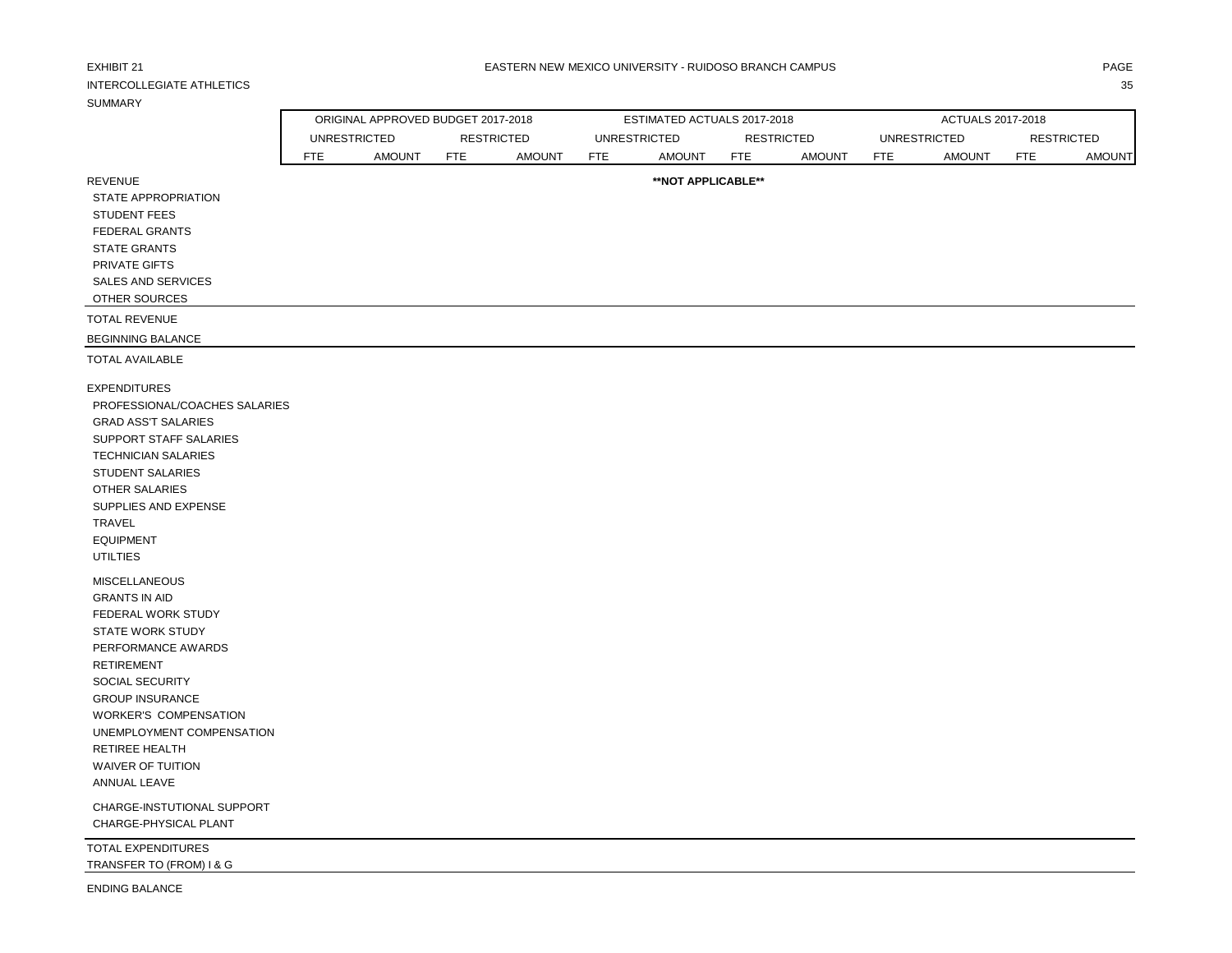## PLANT FUNDS CAPITAL OUTLAY 36

|                                                                                  | ORIGINAL APPROVED BUDGET 2017-2018 |                             | ESTIMATED ACTUALS 2017-2018 |                             | ACTUALS 2017-2018           |                             |
|----------------------------------------------------------------------------------|------------------------------------|-----------------------------|-----------------------------|-----------------------------|-----------------------------|-----------------------------|
|                                                                                  | <b>UNRESTRICTED</b>                | <b>RESTRICTED</b>           | <b>UNRESTRICTED</b>         | <b>RESTRICTED</b>           | <b>UNRESTRICTED</b>         | <b>RESTRICTED</b>           |
|                                                                                  | FTE<br><b>AMOUNT</b>               | <b>FTE</b><br><b>AMOUNT</b> | <b>FTE</b><br><b>AMOUNT</b> | <b>FTE</b><br><b>AMOUNT</b> | <b>FTE</b><br><b>AMOUNT</b> | <b>FTE</b><br><b>AMOUNT</b> |
| <b>ALLOCATED</b><br><b>REVENUES</b><br>FEDERAL<br><b>STATE</b>                   | 700,000                            |                             | 800,000                     |                             | 436,743                     |                             |
| <b>INTEREST ON INVESTMENTS</b><br><b>OTHER</b>                                   |                                    |                             |                             |                             |                             |                             |
| <b>TOTAL REVENUE</b>                                                             | 700,000                            | $\mathsf 0$                 | 800,000                     | $\mathsf{O}\xspace$         | 436,743                     | $\mathbf 0$                 |
| <b>BEGINNING BALANCE</b>                                                         |                                    |                             |                             |                             |                             |                             |
| <b>TOTAL AVAILABLE</b>                                                           | 700,000                            | $\mathbf 0$                 | 800,000                     | $\mathbf 0$                 | 436,743                     | $\mathbf 0$                 |
| <b>EXPENDITURES</b><br><b>MAJOR PROJECTS</b><br>MINOR CAPITAL OUTLAY             | 700,000                            |                             | 800,000                     |                             | 547,646                     |                             |
| <b>TOTAL EXPENDITURES</b>                                                        | 700,000                            | $\mathsf 0$                 | 800,000                     | $\mathsf 0$                 | 547,646                     | $\mathbf 0$                 |
| TRANSFERS-MINOR                                                                  |                                    |                             |                             |                             | (110, 903)                  |                             |
| ENDING BALANCE, ALLOCATED                                                        | $\pmb{0}$                          | $\mathsf 0$                 | $\mathbf 0$                 | $\mathbf 0$                 | $\pmb{0}$                   | $\mathbf 0$                 |
| UNALLOCATED<br><b>REVENUES</b><br><b>INTEREST ON INVESTMENTS</b><br><b>OTHER</b> |                                    |                             |                             |                             | 750                         |                             |
| <b>TOTAL REVENUE</b>                                                             | $\mathbf 0$                        | $\mathsf 0$                 | $\pmb{0}$                   | $\mathsf{O}\xspace$         | 750                         | $\mathbf 0$                 |
| <b>BEGINNING BALANCE</b>                                                         | 1,853,210                          |                             | 1,777,510                   |                             | 1,777,510                   |                             |
| <b>TOTAL AVAILABLE</b>                                                           | 1,853,210                          | $\mathsf 0$                 | 1,777,510                   | $\mathbf 0$                 | 1,778,260                   | $\mathbf 0$                 |
| <b>EXPENDITURES</b><br>ERR<br>MINOR CAPITAL OUTLAY                               | 39,900<br>50,000                   |                             | 15,000<br>35,000            |                             | 60,574<br>19,895            |                             |
| TOTAL EXPENDITURES                                                               | 89,900                             | $\mathsf{O}\xspace$         | 50,000                      | $\mathsf{O}\xspace$         | 80,469                      | $\mathsf{O}\xspace$         |
| TRANSFERS TO (FROM)<br><b>INSTRUCTION &amp; GENERAL</b><br>(MAJOR)               |                                    |                             |                             |                             | 110,903                     |                             |
| <b>MINOR</b>                                                                     |                                    |                             | (650,000)                   |                             | (650,000)                   |                             |
| PLANT EQUIPMENT<br><b>TOTAL TRANSFERS</b>                                        | (10,000)<br>(10,000)               |                             | (10,000)<br>(660,000)       |                             | (10,000)<br>(549,097)       |                             |
| ENDING BALANCE, UNALLOCATED                                                      | 1,773,310                          | $\mathbf 0$                 | 2,387,510                   | $\mathbf 0$                 | 2,246,888                   | $\mathbf 0$                 |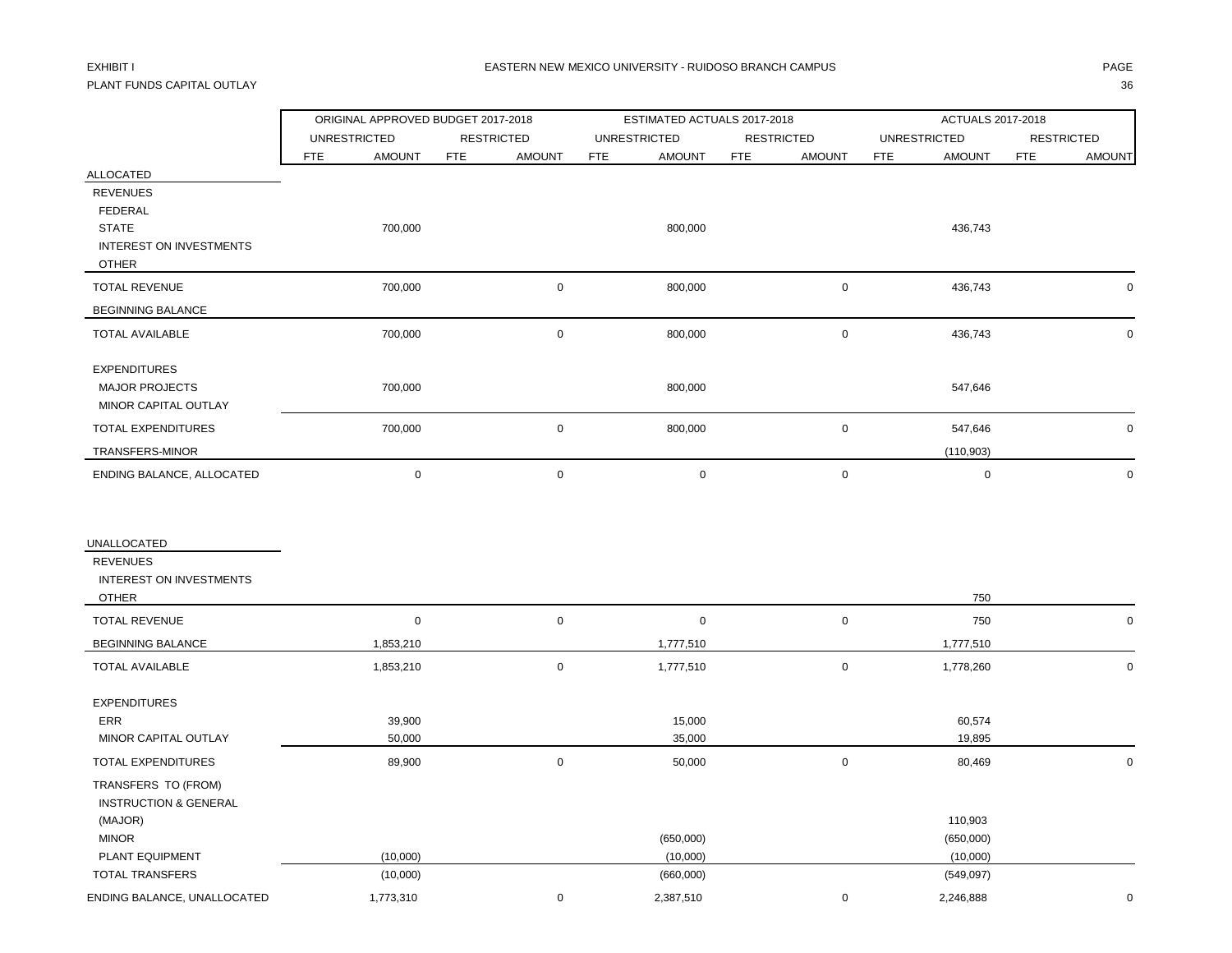## RENEWALS & REPLACEMENTS 37

|                                                                                                                                                     |                     | ORIGINAL APPROVED BUDGET 2017-2018 |                   |               |            | ESTIMATED ACTUALS 2017-2018 |            |                   | ACTUALS 2017-2018   |               |                   |               |  |
|-----------------------------------------------------------------------------------------------------------------------------------------------------|---------------------|------------------------------------|-------------------|---------------|------------|-----------------------------|------------|-------------------|---------------------|---------------|-------------------|---------------|--|
|                                                                                                                                                     | <b>UNRESTRICTED</b> |                                    | <b>RESTRICTED</b> |               |            | <b>UNRESTRICTED</b>         |            | <b>RESTRICTED</b> | <b>UNRESTRICTED</b> |               | <b>RESTRICTED</b> |               |  |
|                                                                                                                                                     | <b>FTE</b>          | <b>AMOUNT</b>                      | <b>FTE</b>        | <b>AMOUNT</b> | <b>FTE</b> | <b>AMOUNT</b>               | <b>FTE</b> | <b>AMOUNT</b>     | <b>FTE</b>          | <b>AMOUNT</b> | <b>FTE</b>        | <b>AMOUNT</b> |  |
| <b>REVENUES</b><br><b>INTEREST ON INVESTMENTS</b><br><b>BOND ISSUES</b><br>FUNDS REQUIRED BY INDENTURES                                             |                     |                                    |                   |               |            |                             |            |                   |                     |               |                   |               |  |
| <b>OTHER</b><br><b>TOTAL REVENUE</b>                                                                                                                |                     | 0                                  |                   | $\mathbf 0$   |            | 0                           |            | 0                 |                     | $\mathbf 0$   |                   | $\mathbf 0$   |  |
| <b>BEGINNING BALANCE</b>                                                                                                                            |                     | 701,955                            |                   |               |            | 851,955                     |            |                   |                     | 851,955       |                   |               |  |
| <b>TOTAL AVAILABLE</b>                                                                                                                              |                     | 701,955                            |                   | $\mathbf 0$   |            | 851,955                     |            | 0                 |                     | 851,955       |                   | $\mathbf 0$   |  |
| <b>EXPENDITURES</b><br>FUNDS FOR BUILDING RENEWAL<br><b>TOTAL EXPENDITURES</b>                                                                      |                     | 50,000<br>50,000                   |                   | $\mathbf 0$   |            | 250,000<br>250,000          |            | 0                 |                     | $\mathbf 0$   |                   | 0             |  |
| <b>TRANSFERS</b><br><b>INTERNAL SERVICE</b><br><b>AUXILIARIES</b><br>INSTRUCTIONAL & GENERAL BR&R<br>UNEXPENDED PLANT<br>RETIREMENT OF INDEBTEDNESS |                     | (35,000)                           |                   |               |            | (35,000)                    |            |                   |                     | (35,000)      |                   |               |  |
| <b>TOTAL TRANSFERS</b>                                                                                                                              |                     | (35,000)                           |                   | $\mathbf 0$   |            | (35,000)                    |            | 0                 |                     | (35,000)      |                   | 0             |  |
| <b>ENDING BALANCE</b>                                                                                                                               |                     | 686,955                            |                   | $\mathbf 0$   |            | 636,955                     |            | $\mathbf 0$       |                     | 886,955       |                   | $\mathbf 0$   |  |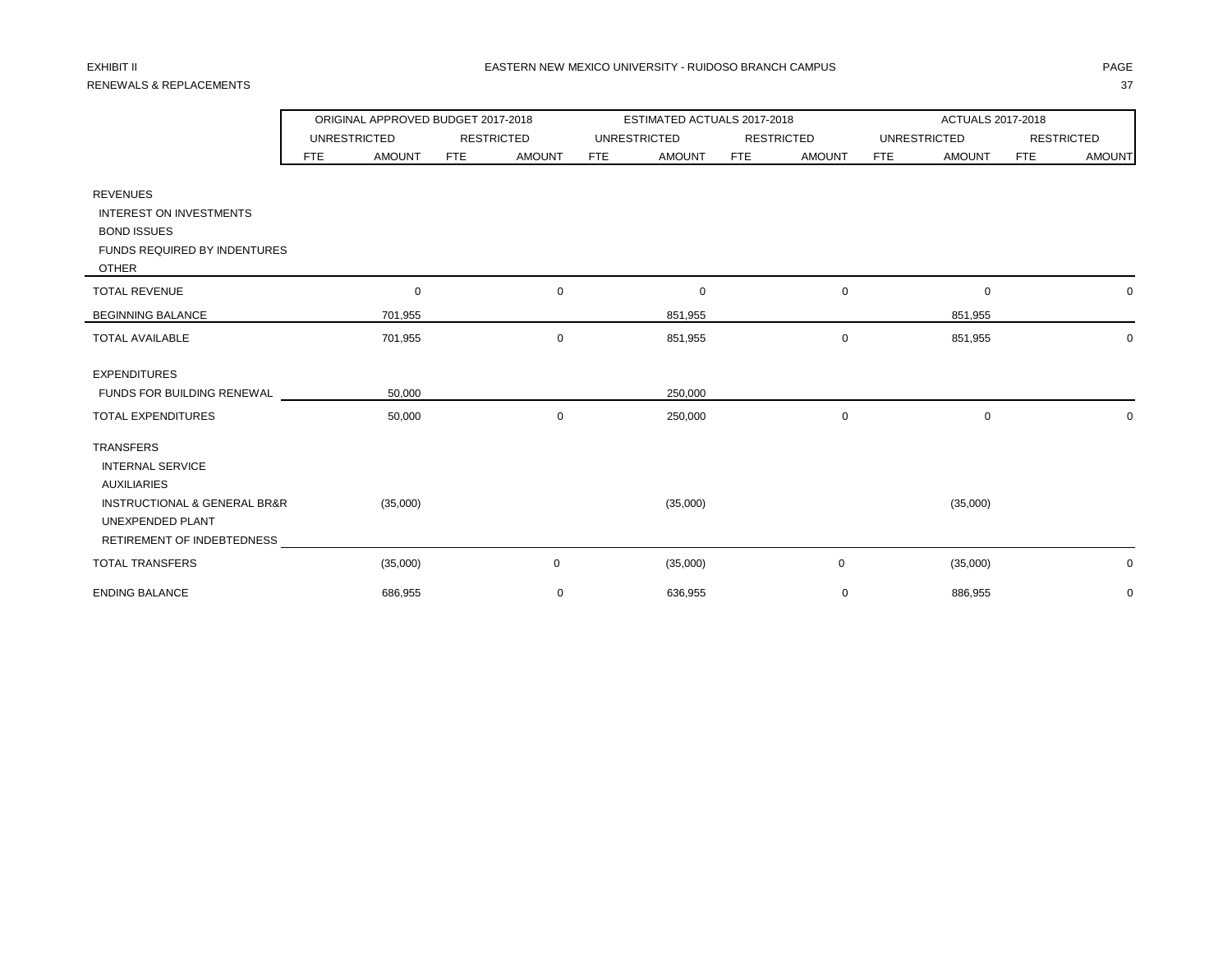## RETIREMENT OF INDEBTEDNESS 38

### EXHIBIT III CHANGE DAN MEXICO UNIVERSITY - RUIDOSO BRANCH CAMPUS CHANGE DAN MEXICO UNIVERSITY - RUIDOSO BRANCH CAMPUS

|                                                                                  |            | ORIGINAL APPROVED BUDGET 2017-2018 |                   |               |                     | ESTIMATED ACTUALS 2017-2018 |                   |               | ACTUALS 2017-2018           |             |                   |  |  |
|----------------------------------------------------------------------------------|------------|------------------------------------|-------------------|---------------|---------------------|-----------------------------|-------------------|---------------|-----------------------------|-------------|-------------------|--|--|
|                                                                                  |            | <b>UNRESTRICTED</b>                | <b>RESTRICTED</b> |               | <b>UNRESTRICTED</b> |                             | <b>RESTRICTED</b> |               | <b>UNRESTRICTED</b>         |             | <b>RESTRICTED</b> |  |  |
|                                                                                  | <b>FTE</b> | <b>AMOUNT</b>                      | <b>FTE</b>        | <b>AMOUNT</b> | FTE                 | <b>AMOUNT</b>               | <b>FTE</b>        | <b>AMOUNT</b> | <b>AMOUNT</b><br><b>FTE</b> | <b>FTE</b>  | <b>AMOUNT</b>     |  |  |
| <b>REVENUES</b>                                                                  |            |                                    |                   |               |                     | **NOT APPLICABLE**          |                   |               |                             |             |                   |  |  |
| REQUIRED STUDENT FEES                                                            |            |                                    |                   |               |                     |                             |                   |               |                             |             |                   |  |  |
| <b>INTEREST INCOME</b>                                                           |            |                                    |                   |               |                     |                             |                   |               |                             |             |                   |  |  |
| OTHER (ITEMIZED BY SOURCE)                                                       |            |                                    |                   |               |                     |                             |                   |               |                             |             |                   |  |  |
| ROSWELL PAYMENT                                                                  |            | $\mathbf 0$                        |                   |               |                     | $\mathbf 0$                 |                   |               |                             | 0           |                   |  |  |
| <b>TOTAL REVENUE</b>                                                             |            | $\mathbf 0$                        |                   | $\mathbf 0$   |                     | $\mathbf 0$                 |                   | $\mathbf 0$   |                             | $\mathbf 0$ | $\mathbf 0$       |  |  |
| <b>BEGINNING BALANCE</b><br>RESERVES FOR PRINIPAL & INTEREST                     |            |                                    |                   |               |                     |                             |                   |               |                             |             |                   |  |  |
| OTHER BALANCES                                                                   |            |                                    |                   |               |                     |                             |                   |               |                             | 0           |                   |  |  |
| TOTAL BEGINNING BALANCES                                                         |            | $\mathbf 0$                        |                   | $\mathbf 0$   |                     | $\mathbf 0$                 |                   | $\mathbf 0$   |                             | $\mathbf 0$ | 0                 |  |  |
| <b>TOTAL AVAILABLE</b>                                                           |            | $\mathbf 0$                        |                   | $\mathbf 0$   |                     | $\mathbf 0$                 |                   | 0             |                             | $\mathbf 0$ | $\mathbf 0$       |  |  |
| <b>EXPENDITURES</b><br>RETIREMENT OF PRINCIPAL<br>PAYMENT OF INTEREST            |            |                                    |                   |               |                     |                             |                   |               |                             |             |                   |  |  |
| SERVICE CHARGES/ISSUING COST<br>LEASE/PURCHASE AGREEMENTS<br><b>ENERGY LEASE</b> |            |                                    |                   |               |                     |                             |                   |               |                             |             |                   |  |  |
| <b>TOTAL EXPENDITURES</b>                                                        |            | $\mathbf 0$                        |                   | $\mathbf 0$   |                     | $\mathbf 0$                 |                   | 0             |                             | $\mathbf 0$ | $\mathbf 0$       |  |  |
| TRANSFERS TO (FROM) I & G                                                        |            |                                    |                   |               |                     |                             |                   |               |                             |             |                   |  |  |
| <b>ENDING BALANCE</b>                                                            |            | 0                                  |                   | $\mathbf 0$   |                     | $\mathbf 0$                 |                   | 0             |                             | 0           | $\mathbf 0$       |  |  |

ACCUMULATION FOR PRINC & INT OTHER - UNRESTRICTED

TOTAL BALANCES

ACCUM FOR P & I 6/30 TOTAL PRINCIPAL OUTSTANDING 6/30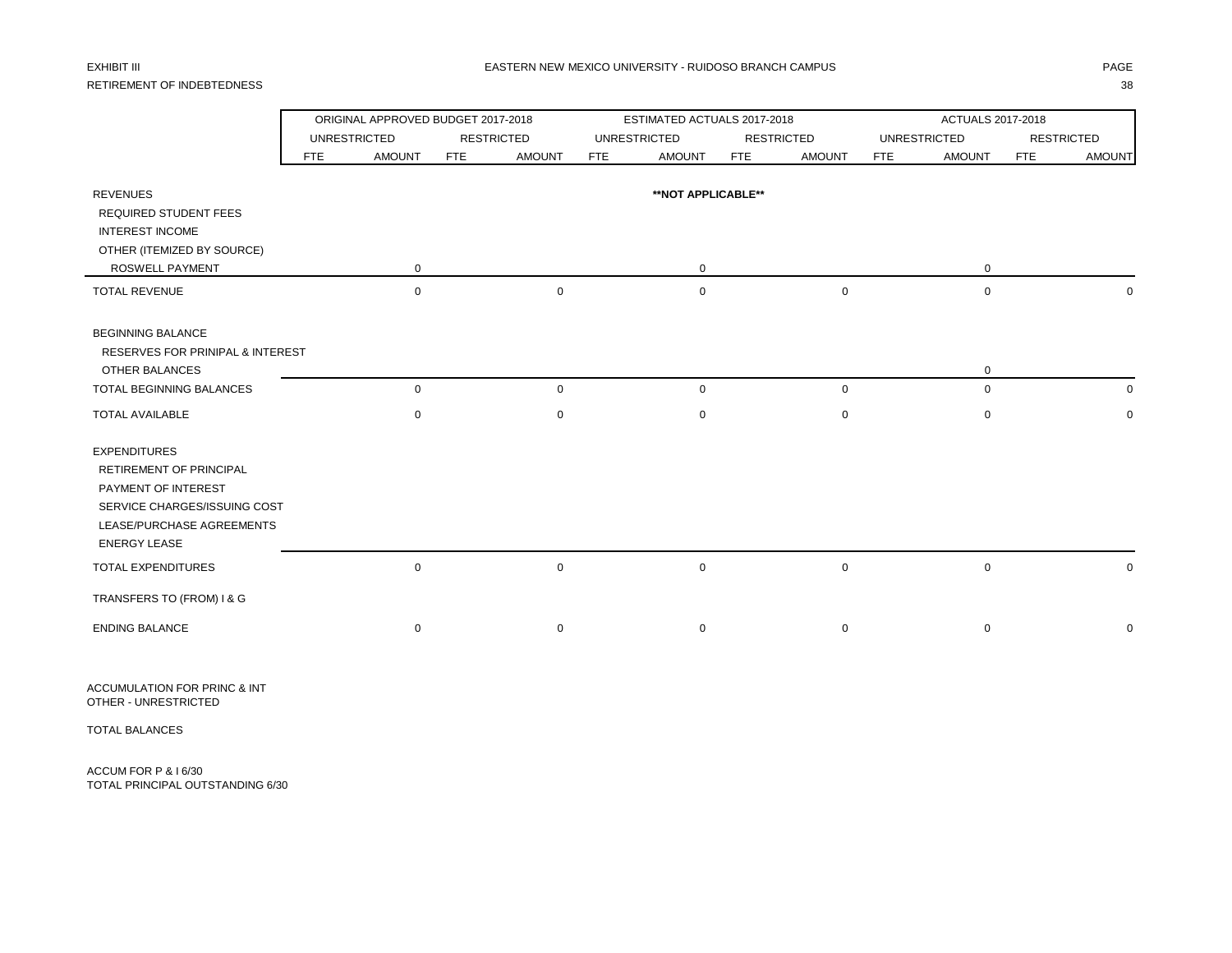## SUMMARY CURRENT FUNDS REVENUE 39

PAGE 1

ORIGINAL APPROVED BUDGET 2017-2018 ESTIMATED ACTUALS 2017-2018 ACTUALS 2017-2018

|                                  |            | <b>UNRESTRICTED</b> |            | <b>RESTRICTED</b> |            | <b>UNRESTRICTED</b> |            | <b>RESTRICTED</b> |            | <b>UNRESTRICTED</b> |            | <b>RESTRICTED</b> |
|----------------------------------|------------|---------------------|------------|-------------------|------------|---------------------|------------|-------------------|------------|---------------------|------------|-------------------|
|                                  | <b>FTE</b> | <b>AMOUNT</b>       | <b>FTE</b> | <b>AMOUNT</b>     | <b>FTE</b> | <b>AMOUNT</b>       | <b>FTE</b> | <b>AMOUNT</b>     | <b>FTE</b> | <b>AMOUNT</b>       | <b>FTE</b> | <b>AMOUNT</b>     |
| TUITION AND FEES                 |            |                     |            |                   |            |                     |            |                   |            |                     |            |                   |
| <b>INSTRUCTION &amp; GENERAL</b> |            | 393,600             |            |                   |            | 439,803             |            |                   |            | 457,434             |            |                   |
| STUDENT SOCIAL & CULTURAL        |            |                     |            |                   |            |                     |            |                   |            |                     |            |                   |
| <b>RESEARCH</b>                  |            |                     |            |                   |            |                     |            |                   |            |                     |            |                   |
| PUBLIC SERVICE                   |            |                     |            |                   |            |                     |            |                   |            |                     |            |                   |
| <b>INTERNAL SERVICE</b>          |            |                     |            |                   |            |                     |            |                   |            |                     |            |                   |
| <b>STUDENT AID</b>               |            |                     |            |                   |            |                     |            |                   |            |                     |            |                   |
| <b>AUXILIARIES</b>               |            |                     |            |                   |            |                     |            |                   |            |                     |            |                   |
| INTERCOLLEGIATE ATHLETICS        |            |                     |            |                   |            |                     |            |                   |            |                     |            |                   |
| <b>TOTAL</b>                     |            | 393,600             |            |                   |            | 439,803             |            |                   |            | 457,434             |            |                   |
| STATE APPROPRIATIONS             |            |                     |            |                   |            |                     |            |                   |            |                     |            |                   |
| <b>INSTRUCTION &amp; GENERAL</b> |            | 1,936,100           |            |                   |            | 1,952,497           |            |                   |            | 1,952,497           |            |                   |
| STUDENT SOCIAL & CULTURAL        |            |                     |            |                   |            |                     |            |                   |            |                     |            |                   |
| <b>RESEARCH</b>                  |            |                     |            |                   |            |                     |            |                   |            |                     |            |                   |
| <b>PUBLIC SERVICE</b>            |            |                     |            |                   |            |                     |            |                   |            |                     |            |                   |
| <b>INTERNAL SERVICE</b>          |            |                     |            |                   |            |                     |            |                   |            |                     |            |                   |
| <b>STUDENT AID</b>               |            |                     |            |                   |            |                     |            |                   |            |                     |            |                   |
| <b>AUXILIARIES</b>               |            |                     |            |                   |            |                     |            |                   |            |                     |            |                   |
| INTERCOLLEGIATE ATHLETICS        |            |                     |            |                   |            |                     |            |                   |            |                     |            |                   |
| <b>TOTAL</b>                     |            | 1,936,100           |            |                   |            | 1,952,497           |            |                   |            | 1,952,497           |            |                   |
| <b>FEDERAL GRANTS</b>            |            |                     |            |                   |            |                     |            |                   |            |                     |            |                   |
| <b>INSTRUCTION &amp; GENERAL</b> |            |                     |            | 1,000,000         |            |                     |            | 900,000           |            |                     |            | 528,173           |
| STUDENT SOCIAL & CULTURAL        |            |                     |            |                   |            |                     |            |                   |            |                     |            |                   |
| <b>RESEARCH</b>                  |            |                     |            |                   |            |                     |            |                   |            |                     |            |                   |
| PUBLIC SERVICE                   |            |                     |            | 840,000           |            |                     |            | 890,000           |            |                     |            | 821,825           |
| <b>INTERNAL SERVICE</b>          |            |                     |            |                   |            |                     |            |                   |            |                     |            |                   |
| <b>STUDENT AID</b>               |            |                     |            | 677,900           |            |                     |            | 677,900           |            |                     |            | 658,720           |
| <b>AUXILIARIES</b>               |            |                     |            |                   |            |                     |            |                   |            |                     |            |                   |
| <b>INTERCOLLEGIATE ATHLETICS</b> |            |                     |            |                   |            |                     |            |                   |            |                     |            |                   |
| <b>TOTAL</b>                     |            |                     |            | 2.547000          |            |                     |            | 2.46700           |            |                     |            | 2002740           |

| TOTAL                            |        | 2,517,900 |        | 2,467,900 |        | 2,008,718 |
|----------------------------------|--------|-----------|--------|-----------|--------|-----------|
| <b>STATE GRANTS</b>              |        |           |        |           |        |           |
| <b>INSTRUCTION &amp; GENERAL</b> |        | 150,000   |        | 150,000   |        | 11,073    |
| STUDENT SOCIAL & CULTURAL        |        |           |        |           |        |           |
| RESEARCH                         |        |           |        |           |        |           |
| <b>PUBLIC SERVICE</b>            |        | 150,000   |        | 200,000   |        | 115,234   |
| <b>INTERNAL SERVICE</b>          |        |           |        |           |        |           |
| <b>STUDENT AID</b>               | 31,200 | 76,345    | 31,200 | 76,345    | 13,046 | 33,733    |
| <b>AUXILIARIES</b>               |        |           |        |           |        |           |
| INTERCOLLEGIATE ATHLETICS        |        |           |        |           |        |           |
| TOTAL                            | 31,200 | 376,345   | 31,200 | 426,345   | 13,046 | 160,040   |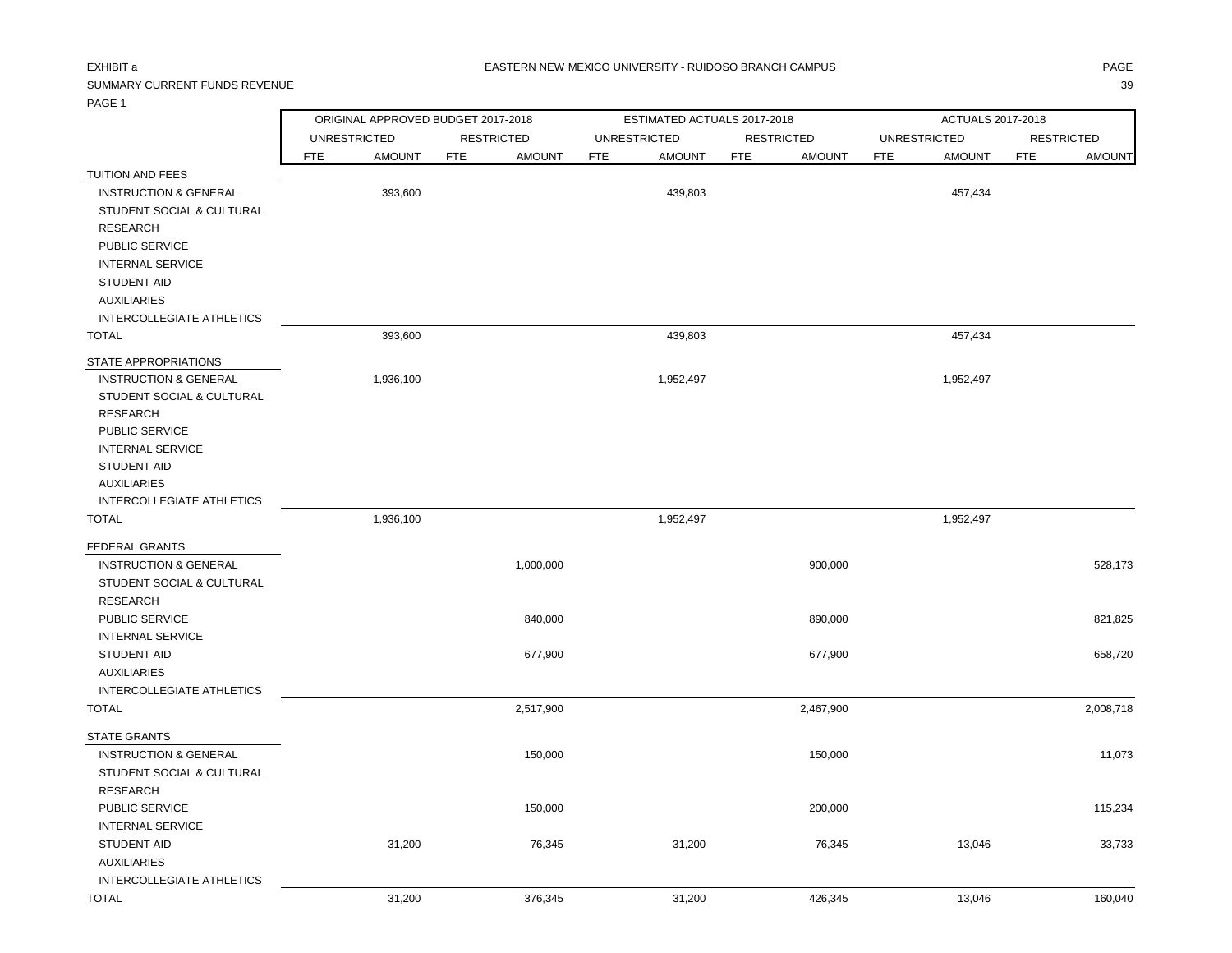### EXHIBIT a PAGE AND THE SERVICE OF THE SERVICE OF THE SERVICE OF THE SERVICE OF THE SERVICE OF THE SERVICE OF TH

## SUMMARY CURRENT FUNDS REVENUE 40

PAGE 2

|                                  |            | ORIGINAL APPROVED BUDGET 2017-2018 |            |                   |            | ESTIMATED ACTUALS 2017-2018 |            |                   | ACTUALS 2017-2018 |                     |            |                   |
|----------------------------------|------------|------------------------------------|------------|-------------------|------------|-----------------------------|------------|-------------------|-------------------|---------------------|------------|-------------------|
|                                  |            | <b>UNRESTRICTED</b>                |            | <b>RESTRICTED</b> |            | <b>UNRESTRICTED</b>         |            | <b>RESTRICTED</b> |                   | <b>UNRESTRICTED</b> |            | <b>RESTRICTED</b> |
|                                  | <b>FTE</b> | <b>AMOUNT</b>                      | <b>FTE</b> | <b>AMOUNT</b>     | <b>FTE</b> | <b>AMOUNT</b>               | <b>FTE</b> | <b>AMOUNT</b>     | <b>FTE</b>        | <b>AMOUNT</b>       | <b>FTE</b> | <b>AMOUNT</b>     |
| PRIVATE GIFTS                    |            |                                    |            |                   |            |                             |            |                   |                   |                     |            |                   |
| <b>INSTRUCTION &amp; GENERAL</b> |            |                                    |            | 100,000           |            |                             |            | 100,000           |                   |                     |            | 526               |
| STUDENT SOCIAL & CULTURAL        |            |                                    |            |                   |            |                             |            |                   |                   |                     |            |                   |
| <b>RESEARCH</b>                  |            |                                    |            |                   |            |                             |            |                   |                   |                     |            |                   |
| PUBLIC SERVICE                   |            |                                    |            | 10,000            |            |                             |            | 10,000            |                   |                     |            | 38,993            |
| <b>INTERNAL SERVICE</b>          |            |                                    |            |                   |            |                             |            |                   |                   |                     |            |                   |
| <b>STUDENT AID</b>               |            |                                    |            | 25,000            |            |                             |            | 25,000            |                   |                     |            | 9,775             |
| <b>AUXILIARIES</b>               |            |                                    |            |                   |            |                             |            |                   |                   |                     |            |                   |
| INTERCOLLEGIATE ATHLETICS        |            |                                    |            |                   |            |                             |            |                   |                   |                     |            |                   |
| <b>TOTAL</b>                     |            |                                    |            | 135,000           |            |                             |            | 135,000           |                   |                     |            | 49,294            |
| LAND AND PERMANENT FUND          |            |                                    |            |                   |            |                             |            |                   |                   |                     |            |                   |
| <b>INSTRUCTION &amp; GENERAL</b> |            |                                    |            |                   |            |                             |            |                   |                   |                     |            |                   |
| STUDENT SOCIAL & CULTURAL        |            |                                    |            |                   |            |                             |            |                   |                   |                     |            |                   |
| <b>RESEARCH</b>                  |            |                                    |            |                   |            |                             |            |                   |                   |                     |            |                   |
| PUBLIC SERVICE                   |            |                                    |            |                   |            |                             |            |                   |                   |                     |            |                   |
| <b>INTERNAL SERVICE</b>          |            |                                    |            |                   |            |                             |            |                   |                   |                     |            |                   |
| <b>STUDENT AID</b>               |            |                                    |            |                   |            |                             |            |                   |                   |                     |            |                   |
| <b>AUXILIARIES</b>               |            |                                    |            |                   |            |                             |            |                   |                   |                     |            |                   |
| INTERCOLLEGIATE ATHLETICS        |            |                                    |            |                   |            |                             |            |                   |                   |                     |            |                   |
| <b>TOTAL</b>                     |            |                                    |            |                   |            |                             |            |                   |                   |                     |            |                   |
| TAX LEVY                         |            |                                    |            |                   |            |                             |            |                   |                   |                     |            |                   |
| <b>INSTRUCTION &amp; GENERAL</b> |            | 1,115,000                          |            |                   |            | 1,115,000                   |            |                   |                   | 1,242,980           |            |                   |
| STUDENT SOCIAL & CULTURAL        |            |                                    |            |                   |            |                             |            |                   |                   |                     |            |                   |
| <b>RESEARCH</b>                  |            |                                    |            |                   |            |                             |            |                   |                   |                     |            |                   |
| PUBLIC SERVICE                   |            |                                    |            |                   |            |                             |            |                   |                   |                     |            |                   |
| <b>INTERNAL SERVICE</b>          |            |                                    |            |                   |            |                             |            |                   |                   |                     |            |                   |
| STUDENT AID                      |            |                                    |            |                   |            |                             |            |                   |                   |                     |            |                   |
| <b>AUXILIARIES</b>               |            |                                    |            |                   |            |                             |            |                   |                   |                     |            |                   |
| INTERCOLLEGIATE ATHLETICS        |            |                                    |            |                   |            |                             |            |                   |                   |                     |            |                   |
| <b>TOTAL</b>                     |            | 1,115,000                          |            |                   |            | 1,115,000                   |            |                   |                   | 1,242,980           |            |                   |
| SALES AND SERVICES               |            |                                    |            |                   |            |                             |            |                   |                   |                     |            |                   |
| <b>INSTRUCTION &amp; GENERAL</b> |            |                                    |            |                   |            |                             |            |                   |                   |                     |            |                   |
| STUDENT SOCIAL & CULTURAL        |            |                                    |            |                   |            |                             |            |                   |                   |                     |            |                   |
| <b>RESEARCH</b>                  |            |                                    |            |                   |            |                             |            |                   |                   |                     |            |                   |
| PUBLIC SERVICE                   |            |                                    |            |                   |            |                             |            |                   |                   |                     |            |                   |
| <b>INTERNAL SERVICE</b>          |            |                                    |            |                   |            |                             |            |                   |                   |                     |            |                   |
| <b>STUDENT AID</b>               |            |                                    |            |                   |            |                             |            |                   |                   |                     |            |                   |
| <b>AUXILIARIES</b>               |            |                                    |            |                   |            |                             |            |                   |                   |                     |            |                   |
| INTERCOLLEGIATE ATHLETICS        |            |                                    |            |                   |            |                             |            |                   |                   |                     |            |                   |
| <b>TOTAL</b>                     |            |                                    |            |                   |            |                             |            |                   |                   |                     |            |                   |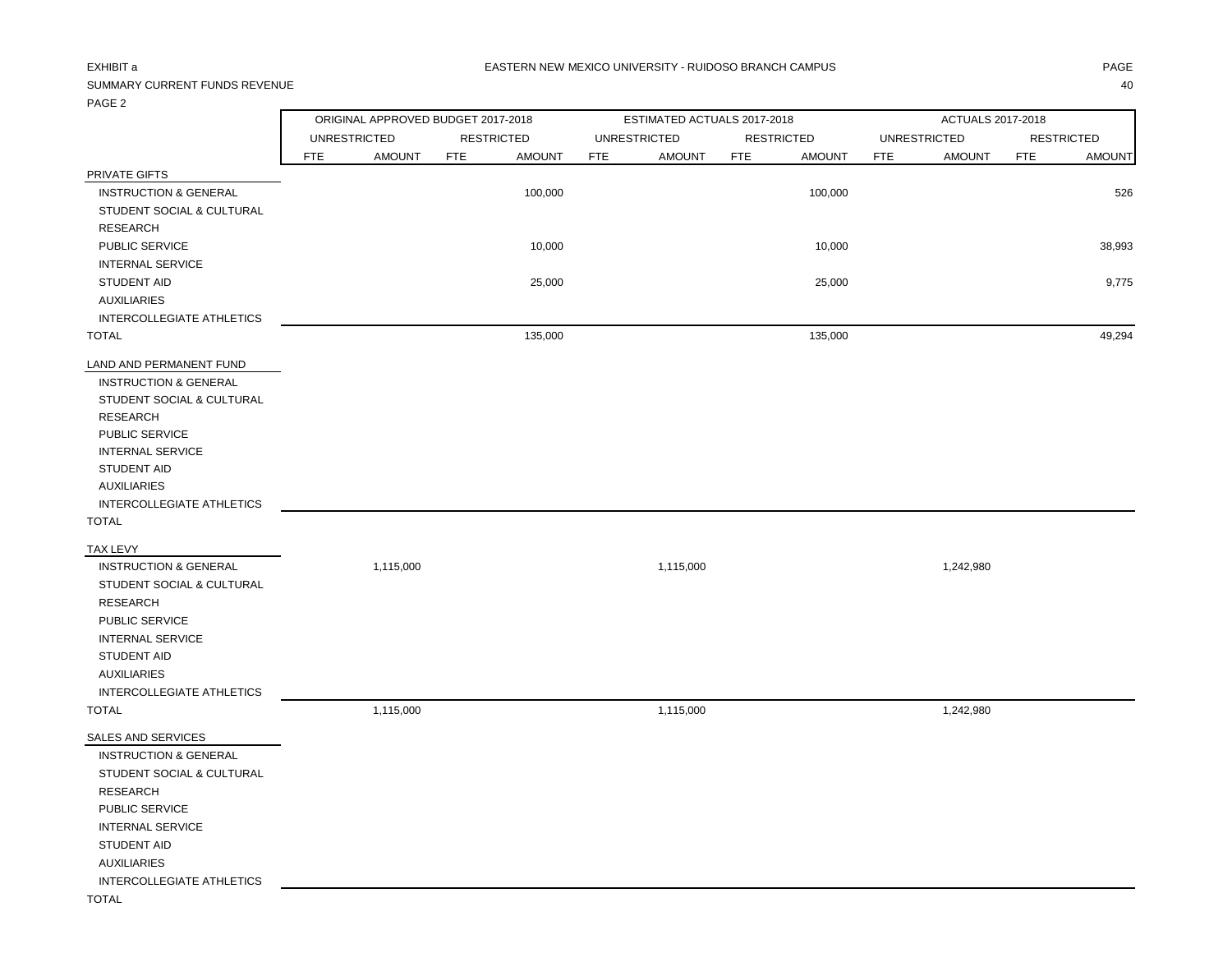## SUMMARY CURRENT FUNDS REVENUE 41

PAGE 3

| 170LJ                                |                     | ORIGINAL APPROVED BUDGET 2017-2018 |                   |               |            | ESTIMATED ACTUALS 2017-2018 |            |                   | ACTUALS 2017-2018 |                     |                   |               |  |
|--------------------------------------|---------------------|------------------------------------|-------------------|---------------|------------|-----------------------------|------------|-------------------|-------------------|---------------------|-------------------|---------------|--|
|                                      | <b>UNRESTRICTED</b> |                                    | <b>RESTRICTED</b> |               |            | <b>UNRESTRICTED</b>         |            | <b>RESTRICTED</b> |                   | <b>UNRESTRICTED</b> | <b>RESTRICTED</b> |               |  |
|                                      | <b>FTE</b>          | <b>AMOUNT</b>                      | <b>FTE</b>        | <b>AMOUNT</b> | <b>FTE</b> | <b>AMOUNT</b>               | <b>FTE</b> | <b>AMOUNT</b>     | <b>FTE</b>        | <b>AMOUNT</b>       | <b>FTE</b>        | <b>AMOUNT</b> |  |
| <b>OTHER SOURCES</b>                 |                     |                                    |                   |               |            |                             |            |                   |                   |                     |                   |               |  |
| <b>INSTRUCTION &amp; GENERAL</b>     |                     | 22,400                             |                   |               |            | 37,600                      |            |                   |                   | 79,605              |                   |               |  |
| <b>STUDENT SOCIAL &amp; CULTURAL</b> |                     |                                    |                   |               |            |                             |            |                   |                   |                     |                   |               |  |
| <b>RESEARCH</b>                      |                     |                                    |                   |               |            |                             |            |                   |                   |                     |                   |               |  |
| PUBLIC SERVICE                       |                     |                                    |                   |               |            |                             |            |                   |                   |                     |                   |               |  |
| <b>INTERNAL SERVICE</b>              |                     |                                    |                   |               |            |                             |            |                   |                   |                     |                   |               |  |
| <b>STUDENT AID</b>                   |                     |                                    |                   | 20,755        |            |                             |            | 20,755            |                   | 595                 |                   | 32,550        |  |
| <b>AUXILIARIES</b>                   |                     |                                    |                   |               |            |                             |            |                   |                   |                     |                   |               |  |
| INTERCOLLEGIATE ATHLETICS            |                     |                                    |                   |               |            |                             |            |                   |                   |                     |                   |               |  |
| <b>TOTAL</b>                         |                     | 22,400                             |                   | 20,755        |            | 37,600                      |            | 20,755            |                   | 80,200              |                   | 32,550        |  |
| TOTAL CURRENT FUNDS REVENUE          |                     |                                    |                   |               |            |                             |            |                   |                   |                     |                   |               |  |
| <b>TUITION AND FEES</b>              |                     | 393,600                            |                   |               |            | 439,803                     |            |                   |                   | 457,434             |                   |               |  |
| <b>STATE APPROPRIATION</b>           |                     | 1,936,100                          |                   |               |            | 1,952,497                   |            |                   |                   | 1,952,497           |                   |               |  |
| <b>FEDERAL GRANTS</b>                |                     |                                    |                   | 2,517,900     |            |                             |            | 2,467,900         |                   |                     |                   | 2,008,718     |  |
| <b>STATE GRANTS</b>                  |                     | 31,200                             |                   | 376,345       |            | 31,200                      |            | 426,345           |                   | 13,046              |                   | 160,040       |  |
| <b>PRIVATE GIFTS</b>                 |                     |                                    |                   | 135,000       |            |                             |            | 135,000           |                   |                     |                   | 49,294        |  |
| <b>LAND AND PERMANENT FUND</b>       |                     |                                    |                   |               |            |                             |            |                   |                   |                     |                   |               |  |
| <b>TAX LEVY</b>                      |                     | 1,115,000                          |                   |               |            | 1,115,000                   |            |                   |                   | 1,242,980           |                   |               |  |
| SALES AND SERVICES                   |                     |                                    |                   |               |            |                             |            |                   |                   |                     |                   |               |  |
| OTHER SOURCES                        |                     | 22,400                             |                   | 20,755        |            | 37,600                      |            | 20,755            |                   | 80,200              |                   | 32,550        |  |
| <b>TOTAL</b>                         |                     | 3,498,300                          |                   | 3,050,000     |            | 3,576,100                   |            | 3,050,000         |                   | 3,746,157           |                   | 2,250,602     |  |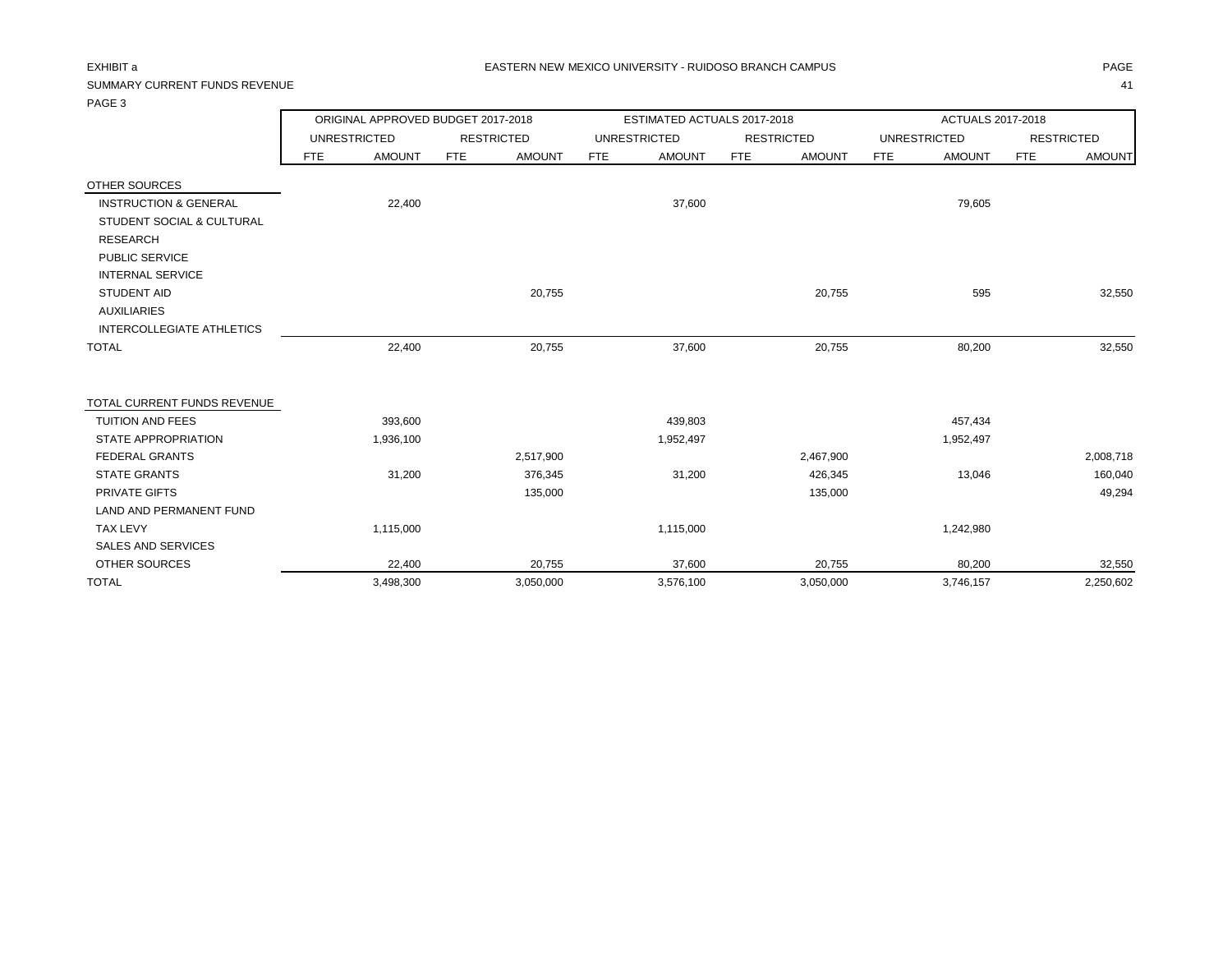## PAGE 1

| .                                |                                                                                |               |            |               |            |                             |            |                   |            |                     |            |                   |
|----------------------------------|--------------------------------------------------------------------------------|---------------|------------|---------------|------------|-----------------------------|------------|-------------------|------------|---------------------|------------|-------------------|
|                                  | ORIGINAL APPROVED BUDGET 2017-2018<br><b>UNRESTRICTED</b><br><b>RESTRICTED</b> |               |            |               |            | ESTIMATED ACTUALS 2017-2018 |            |                   |            | ACTUALS 2017-2018   |            |                   |
|                                  |                                                                                |               |            |               |            | <b>UNRESTRICTED</b>         |            | <b>RESTRICTED</b> |            | <b>UNRESTRICTED</b> |            | <b>RESTRICTED</b> |
|                                  | <b>FTE</b>                                                                     | <b>AMOUNT</b> | <b>FTE</b> | <b>AMOUNT</b> | <b>FTE</b> | <b>AMOUNT</b>               | <b>FTE</b> | <b>AMOUNT</b>     | <b>FTE</b> | <b>AMOUNT</b>       | <b>FTE</b> | <b>AMOUNT</b>     |
| PROFESSIONAL SALARIES            |                                                                                |               |            |               |            |                             |            |                   |            |                     |            |                   |
| <b>INSTRUCTION</b>               | 1.00                                                                           | 43,904        |            |               | 0.50       | 22,391                      |            |                   | 0.68       | 52,064              | 3.10       | 164,193           |
| <b>ACADEMIC SUPPORT</b>          | 3.00                                                                           | 160,688       |            |               | 3.00       | 161,125                     |            |                   | 3.00       | 162,233             |            |                   |
| <b>STUDENT SERVICES</b>          | 4.50                                                                           | 190,818       |            |               | 5.00       | 197,580                     |            |                   | 5.50       | 151,182             |            |                   |
| <b>INSTITUTIONAL SUPPORT</b>     | 5.50                                                                           | 324,003       |            |               | 4.75       | 308,583                     |            |                   | 4.50       | 289,430             |            |                   |
| PHYSICAL PLANT                   | 1.00                                                                           | 36,524        |            |               | 1.00       | 37,254                      |            |                   | 1.00       | 40,875              |            |                   |
| STUDENT SOCIAL & CULTURAL        |                                                                                |               |            |               |            |                             |            |                   |            |                     |            |                   |
| <b>RESEARCH</b>                  |                                                                                |               |            |               |            |                             |            |                   |            |                     |            |                   |
| <b>PUBLIC SERVICE</b>            |                                                                                |               |            |               |            |                             |            |                   |            |                     | 12.67      | 475,586           |
| <b>INTERNAL SERVICE</b>          |                                                                                |               |            |               |            |                             |            |                   |            |                     |            |                   |
| <b>AUXILIARIES</b>               |                                                                                |               |            |               |            |                             |            |                   |            |                     |            |                   |
| INTERCOLLEGIATE ATHLETICS        |                                                                                |               |            |               |            |                             |            |                   |            |                     |            |                   |
| TOTAL                            | 15.00                                                                          | 755,937       |            |               | 14.25      | 726,933                     |            |                   | 14.68      | 695,784             | 15.77      | 639,779           |
| <b>FACULTY SALARIES</b>          |                                                                                |               |            |               |            |                             |            |                   |            |                     |            |                   |
| <b>INSTRUCTION</b>               | 24.29                                                                          | 779,658       |            |               | 24.74      | 864,230                     |            |                   | 24.17      | 804,268             | 0.75       | 38,863            |
| <b>ACADEMIC SUPPORT</b>          |                                                                                |               |            |               |            |                             |            |                   |            |                     |            |                   |
| <b>STUDENT SERVICES</b>          |                                                                                |               |            |               |            |                             |            |                   |            |                     |            |                   |
| <b>INSTITUTIONAL SUPPORT</b>     |                                                                                |               |            |               |            |                             |            |                   |            |                     |            |                   |
| PHYSICAL PLANT                   |                                                                                |               |            |               |            |                             |            |                   |            |                     |            |                   |
| STUDENT SOCIAL & CULTURAL        |                                                                                |               |            |               |            |                             |            |                   |            |                     |            |                   |
| <b>RESEARCH</b>                  |                                                                                |               |            |               |            |                             |            |                   |            |                     |            |                   |
| <b>PUBLIC SERVICE</b>            |                                                                                |               |            |               |            |                             |            |                   |            |                     | 0.78       | 39,834            |
| <b>INTERNAL SERVICE</b>          |                                                                                |               |            |               |            |                             |            |                   |            |                     |            |                   |
| <b>AUXILIARIES</b>               |                                                                                |               |            |               |            |                             |            |                   |            |                     |            |                   |
| <b>INTERCOLLEGIATE ATHLETICS</b> |                                                                                |               |            |               |            |                             |            |                   |            |                     |            |                   |
| TOTAL                            | 24.29                                                                          | 779,658       |            |               | 24.74      | 864,230                     |            |                   | 24.17      | 804,268             | 1.53       | 78,697            |
| GRADUATE ASSISTANT SALARIES      |                                                                                |               |            |               |            |                             |            |                   |            |                     |            |                   |
| <b>INSTRUCTION</b>               |                                                                                |               |            |               |            |                             |            |                   |            |                     |            |                   |
| <b>ACADEMIC SUPPORT</b>          |                                                                                |               |            |               |            |                             |            |                   |            |                     |            |                   |
| <b>STUDENT SERVICES</b>          |                                                                                |               |            |               |            |                             |            |                   |            |                     |            |                   |
| INSTITUTIONAL SUPPORT            |                                                                                |               |            |               |            |                             |            |                   |            |                     |            |                   |
| PHYSICAL PLANT                   |                                                                                |               |            |               |            |                             |            |                   |            |                     |            |                   |
| STUDENT SOCIAL & CULTURAL        |                                                                                |               |            |               |            |                             |            |                   |            |                     |            |                   |
| <b>RESEARCH</b>                  |                                                                                |               |            |               |            |                             |            |                   |            |                     |            |                   |
| PUBLIC SERVICE                   |                                                                                |               |            |               |            |                             |            |                   |            |                     |            |                   |
| <b>INTERNAL SERVICE</b>          |                                                                                |               |            |               |            |                             |            |                   |            |                     |            |                   |
| <b>AUXILIARIES</b>               |                                                                                |               |            |               |            |                             |            |                   |            |                     |            |                   |
| <b>INTERCOLLEGIATE ATHLETICS</b> |                                                                                |               |            |               |            |                             |            |                   |            |                     |            |                   |
|                                  |                                                                                |               |            |               |            |                             |            |                   |            |                     |            |                   |

TOTAL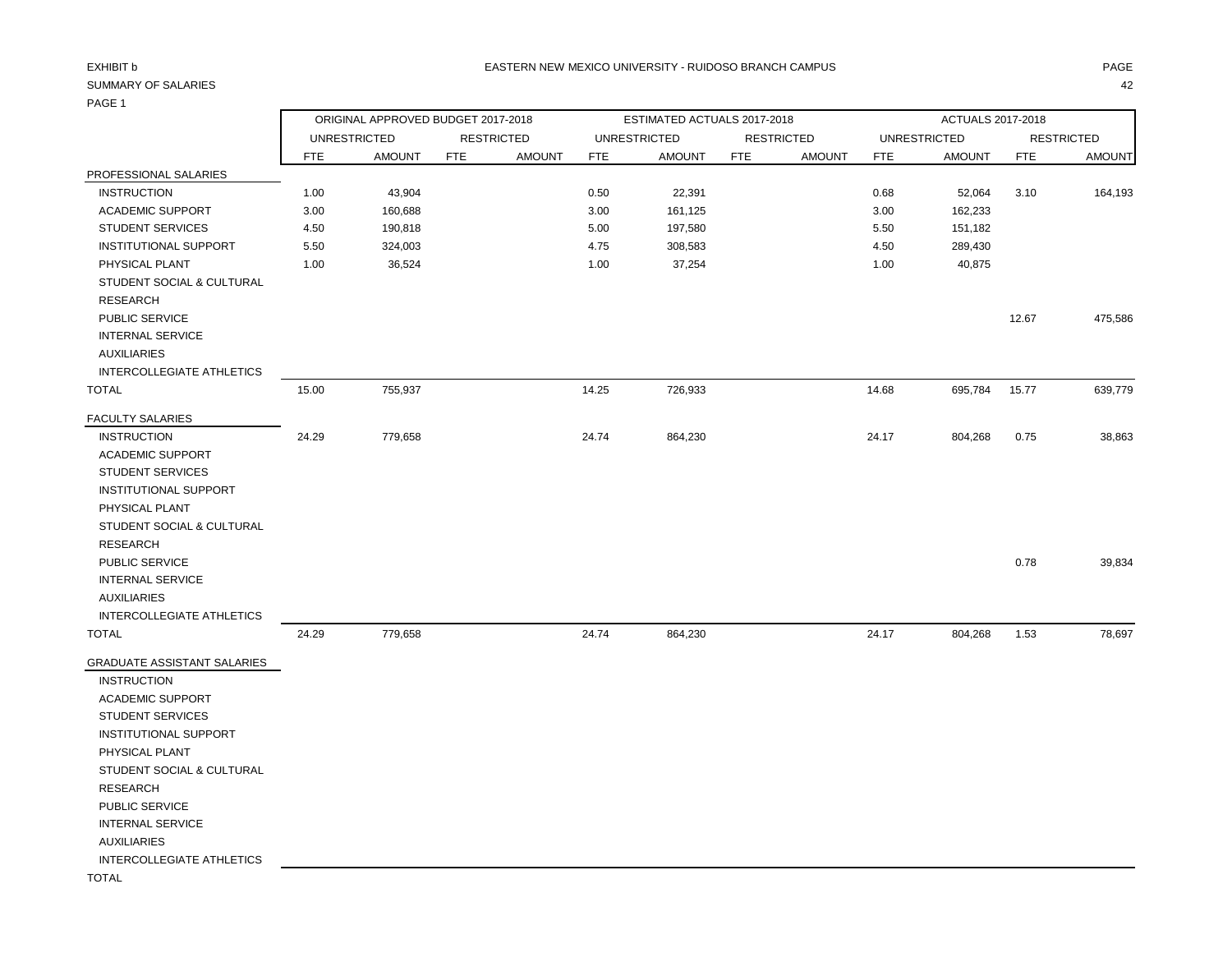## PAGE 2

| $. 7.0 - 1$                      |                                    |                     |            |                   |                             |                     |            |                   |            |                     |            |                   |  |
|----------------------------------|------------------------------------|---------------------|------------|-------------------|-----------------------------|---------------------|------------|-------------------|------------|---------------------|------------|-------------------|--|
|                                  | ORIGINAL APPROVED BUDGET 2017-2018 |                     |            |                   | ESTIMATED ACTUALS 2017-2018 |                     |            |                   |            | ACTUALS 2017-2018   |            |                   |  |
|                                  |                                    | <b>UNRESTRICTED</b> |            | <b>RESTRICTED</b> |                             | <b>UNRESTRICTED</b> |            | <b>RESTRICTED</b> |            | <b>UNRESTRICTED</b> |            | <b>RESTRICTED</b> |  |
|                                  | <b>FTE</b>                         | <b>AMOUNT</b>       | <b>FTE</b> | <b>AMOUNT</b>     | <b>FTE</b>                  | <b>AMOUNT</b>       | <b>FTE</b> | <b>AMOUNT</b>     | <b>FTE</b> | <b>AMOUNT</b>       | <b>FTE</b> | <b>AMOUNT</b>     |  |
| SUPPORT STAFF SALARIES           |                                    |                     |            |                   |                             |                     |            |                   |            |                     |            |                   |  |
| <b>INSTRUCTION</b>               |                                    |                     |            |                   |                             |                     |            |                   |            |                     | 0.80       | 28,666            |  |
| <b>ACADEMIC SUPPORT</b>          | 0.20                               | 6,232               |            |                   | 0.73                        | 18,043              |            |                   | 0.50       | 10,351              |            |                   |  |
| <b>STUDENT SERVICES</b>          | 0.75                               | 17,722              |            |                   | 1.00                        | 24,107              |            |                   | 1.50       | 23,833              |            |                   |  |
| INSTITUTIONAL SUPPORT            | 5.50                               | 149,651             |            |                   | 5.65                        | 163,444             |            |                   | 5.00       | 142,463             |            |                   |  |
| PHYSICAL PLANT                   |                                    |                     |            |                   |                             |                     |            |                   |            |                     |            |                   |  |
| STUDENT SOCIAL & CULTURAL        |                                    |                     |            |                   |                             |                     |            |                   |            |                     |            |                   |  |
| <b>RESEARCH</b>                  |                                    |                     |            |                   |                             |                     |            |                   |            |                     |            |                   |  |
| <b>PUBLIC SERVICE</b>            |                                    |                     |            |                   |                             |                     |            |                   |            |                     | 1.11       | 34,137            |  |
| <b>INTERNAL SERVICE</b>          |                                    |                     |            |                   |                             |                     |            |                   |            |                     |            |                   |  |
| <b>AUXILIARIES</b>               |                                    |                     |            |                   |                             |                     |            |                   |            |                     |            |                   |  |
| <b>INTERCOLLEGIATE ATHLETICS</b> |                                    |                     |            |                   |                             |                     |            |                   |            |                     |            |                   |  |
| <b>TOTAL</b>                     | 6.45                               | 173,605             |            |                   | 7.38                        | 205,594             |            |                   | 7.00       | 176,647             | 1.91       | 62,803            |  |
| <b>TECHNICIAN SALARIES</b>       |                                    |                     |            |                   |                             |                     |            |                   |            |                     |            |                   |  |
| <b>INSTRUCTION</b>               |                                    |                     |            |                   |                             |                     |            |                   |            |                     |            |                   |  |
| <b>ACADEMIC SUPPORT</b>          |                                    |                     |            |                   |                             |                     |            |                   |            |                     |            |                   |  |
| <b>STUDENT SERVICES</b>          |                                    |                     |            |                   |                             |                     |            |                   |            |                     |            |                   |  |
| INSTITUTIONAL SUPPORT            | 1.00                               | 27,872              |            |                   | 1.00                        | 28,434              |            |                   | 1.00       | 28,421              |            |                   |  |
| PHYSICAL PLANT                   | 3.00                               | 69,209              |            |                   | 2.75                        | 65,060              |            |                   | 2.00       | 56,479              |            |                   |  |
| STUDENT SOCIAL & CULTURAL        |                                    |                     |            |                   |                             |                     |            |                   |            |                     |            |                   |  |
| <b>RESEARCH</b>                  |                                    |                     |            |                   |                             |                     |            |                   |            |                     |            |                   |  |
| PUBLIC SERVICE                   |                                    |                     |            |                   |                             |                     |            |                   |            |                     |            |                   |  |
| <b>INTERNAL SERVICE</b>          |                                    |                     |            |                   |                             |                     |            |                   |            |                     |            |                   |  |
| <b>AUXILIARIES</b>               |                                    |                     |            |                   |                             |                     |            |                   |            |                     |            |                   |  |
| INTERCOLLEGIATE ATHLETICS        |                                    |                     |            |                   |                             |                     |            |                   |            |                     |            |                   |  |
| <b>TOTAL</b>                     | 4.00                               | 97,081              |            |                   | 3.75                        | 93,494              |            |                   | 3.00       | 84,900              |            |                   |  |
| PERFORMANCE AWARDS               |                                    |                     |            |                   |                             |                     |            |                   |            |                     |            |                   |  |
| <b>INSTRUCTION</b>               |                                    |                     |            |                   |                             |                     |            |                   |            |                     |            |                   |  |
| <b>ACADEMIC SUPPORT</b>          |                                    |                     |            |                   |                             |                     |            |                   |            |                     |            |                   |  |
| <b>STUDENT SERVICES</b>          |                                    |                     |            |                   |                             |                     |            |                   |            |                     |            |                   |  |
| INSTITUTIONAL SUPPORT            |                                    |                     |            |                   |                             |                     |            |                   |            |                     |            |                   |  |
| PHYSICAL PLANT                   |                                    |                     |            |                   |                             |                     |            |                   |            |                     |            |                   |  |
| STUDENT SOCIAL & CULTURAL        |                                    |                     |            |                   |                             |                     |            |                   |            |                     |            |                   |  |
| <b>RESEARCH</b>                  |                                    |                     |            |                   |                             |                     |            |                   |            |                     |            |                   |  |
| PUBLIC SERVICE                   |                                    |                     |            |                   |                             |                     |            |                   |            |                     |            |                   |  |
| <b>INTERNAL SERVICE</b>          |                                    |                     |            |                   |                             |                     |            |                   |            |                     |            |                   |  |
| <b>AUXILIARIES</b>               |                                    |                     |            |                   |                             |                     |            |                   |            |                     |            |                   |  |
| <b>INTERCOLLEGIATE ATHLETICS</b> |                                    |                     |            |                   |                             |                     |            |                   |            |                     |            |                   |  |
| <b>TOTAL</b>                     |                                    |                     |            |                   |                             |                     |            |                   |            |                     |            |                   |  |
|                                  |                                    |                     |            |                   |                             |                     |            |                   |            |                     |            |                   |  |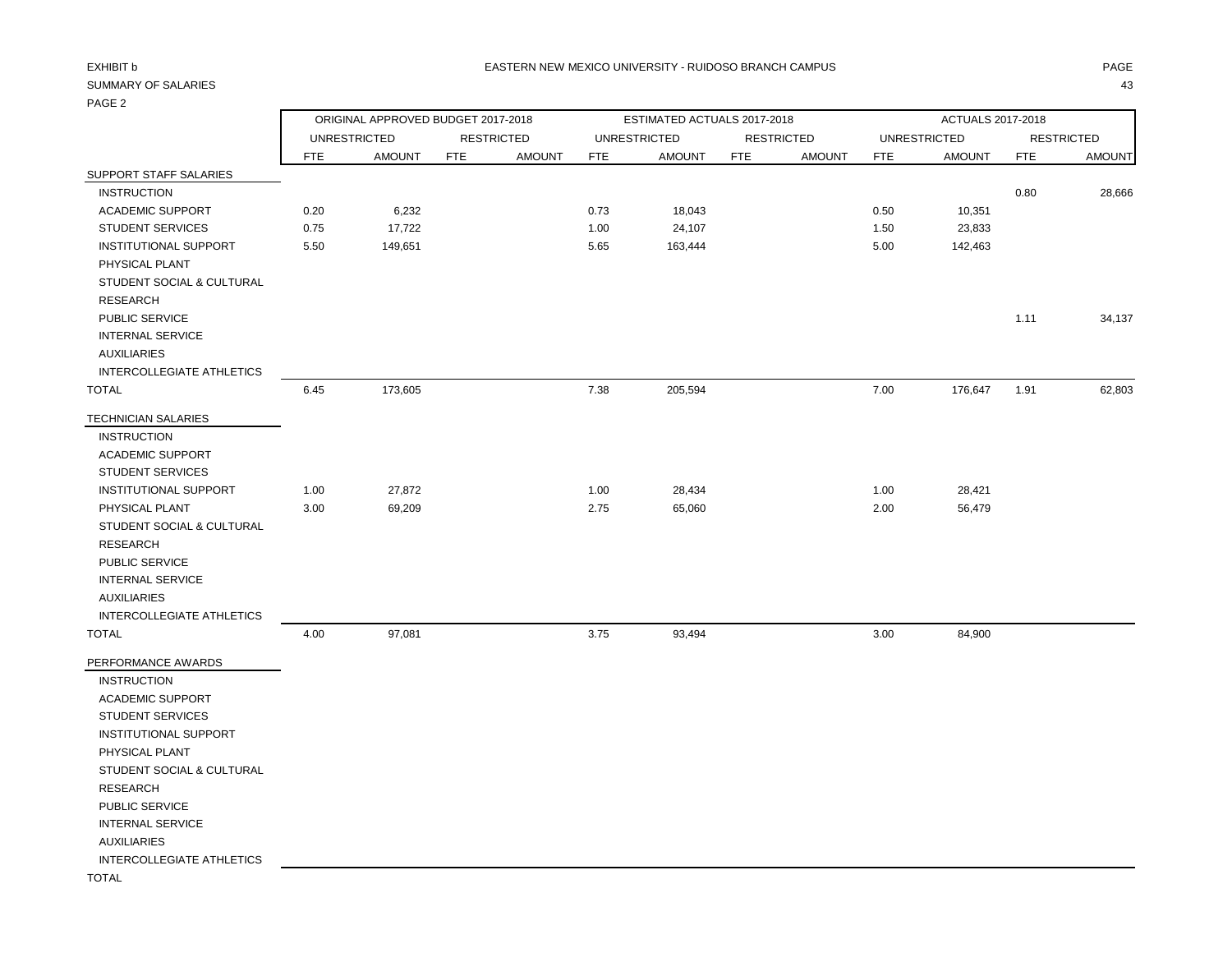## PAGE 3

|                                                                                              |            | ORIGINAL APPROVED BUDGET 2017-2018 |            |                   | ESTIMATED ACTUALS 2017-2018 |                     |            |                   |                     | ACTUALS 2017-2018 |            |                   |  |  |
|----------------------------------------------------------------------------------------------|------------|------------------------------------|------------|-------------------|-----------------------------|---------------------|------------|-------------------|---------------------|-------------------|------------|-------------------|--|--|
|                                                                                              |            | <b>UNRESTRICTED</b>                |            | <b>RESTRICTED</b> |                             | <b>UNRESTRICTED</b> |            | <b>RESTRICTED</b> | <b>UNRESTRICTED</b> |                   |            | <b>RESTRICTED</b> |  |  |
|                                                                                              | <b>FTE</b> | <b>AMOUNT</b>                      | <b>FTE</b> | <b>AMOUNT</b>     | <b>FTE</b>                  | <b>AMOUNT</b>       | <b>FTE</b> | <b>AMOUNT</b>     | <b>FTE</b>          | <b>AMOUNT</b>     | <b>FTE</b> | <b>AMOUNT</b>     |  |  |
| <b>STUDENT SALARIES</b>                                                                      |            |                                    |            |                   |                             |                     |            |                   |                     |                   |            |                   |  |  |
| <b>INSTRUCTION</b>                                                                           |            |                                    |            |                   |                             |                     |            |                   | 0.07                | 1,039             |            |                   |  |  |
| <b>ACADEMIC SUPPORT</b>                                                                      | 1.25       | 19,500                             |            |                   | 1.25                        | 19,500              |            |                   | 0.51                | 7,987             |            |                   |  |  |
| <b>STUDENT SERVICES</b>                                                                      | 0.38       | 6,000                              |            |                   | 1.12                        | 17,500              |            |                   | 0.74                | 11,584            |            |                   |  |  |
| INSTITUTIONAL SUPPORT<br>PHYSICAL PLANT<br>STUDENT SOCIAL & CULTURAL<br><b>RESEARCH</b>      | 1.04       | 16,300                             |            |                   | 1.04                        | 16,300              |            |                   | 0.00                | 60                |            |                   |  |  |
| PUBLIC SERVICE<br><b>INTERNAL SERVICE</b><br><b>AUXILIARIES</b><br>INTERCOLLEGIATE ATHLETICS |            |                                    |            |                   |                             |                     |            |                   |                     |                   | 0.09       | 1,444             |  |  |
| <b>TOTAL</b>                                                                                 | 2.68       | 41,800                             |            |                   | 3.42                        | 53,300              |            |                   | 1.33                | 20,670            | 0.09       | 1,444             |  |  |
| OTHER SALARIES                                                                               |            |                                    |            |                   |                             |                     |            |                   |                     |                   |            |                   |  |  |
| <b>INSTRUCTION</b>                                                                           |            |                                    |            |                   |                             |                     |            |                   |                     |                   |            |                   |  |  |
| <b>ACADEMIC SUPPORT</b>                                                                      |            |                                    |            |                   |                             |                     |            |                   |                     |                   |            |                   |  |  |
| <b>STUDENT SERVICES</b>                                                                      |            |                                    |            |                   |                             |                     |            |                   | 0.18                | 2,878             |            |                   |  |  |
| <b>INSTITUTIONAL SUPPORT</b>                                                                 |            |                                    |            |                   |                             |                     |            |                   | 0.07                | 1,095             |            |                   |  |  |
| PHYSICAL PLANT                                                                               |            |                                    |            |                   |                             |                     |            |                   |                     |                   |            |                   |  |  |
| STUDENT SOCIAL & CULTURAL<br><b>RESEARCH</b>                                                 |            |                                    |            |                   |                             |                     |            |                   |                     |                   |            |                   |  |  |
| PUBLIC SERVICE                                                                               |            |                                    |            |                   |                             |                     |            |                   |                     |                   |            | 25,000            |  |  |
| <b>INTERNAL SERVICE</b>                                                                      |            |                                    |            |                   |                             |                     |            |                   |                     |                   |            |                   |  |  |
| <b>AUXILIARIES</b>                                                                           |            |                                    |            |                   |                             |                     |            |                   |                     |                   |            |                   |  |  |
| INTERCOLLEGIATE ATHLETICS                                                                    |            |                                    |            |                   |                             |                     |            |                   |                     |                   |            |                   |  |  |
| <b>TOTAL</b>                                                                                 |            |                                    |            |                   |                             |                     |            |                   | 0.25                | 3,973             |            | 25,000            |  |  |
|                                                                                              |            |                                    |            |                   |                             |                     |            |                   |                     |                   |            |                   |  |  |
| FEDERAL WORK STUDY SALARIES                                                                  |            |                                    |            |                   |                             |                     |            |                   |                     |                   |            |                   |  |  |
| <b>INSTRUCTION</b>                                                                           | 0.20       | 3,100                              | 0.60       | 9,300             | 0.20                        | 3,100               | 0.60       | 9,300             | 0.05                | 808               | 0.16       | 2,423             |  |  |
| <b>ACADEMIC SUPPORT</b>                                                                      | 0.62       | 9,600                              | 1.85       | 28,800            | 0.62                        | 9,600               | 1.85       | 28,800            | 0.06                | 917               | 0.18       | 2,752             |  |  |
| <b>STUDENT SERVICES</b>                                                                      | 0.40       | 6,250                              | 1.20       | 18,750            | 0.40                        | 6,250               | 1.20       | 18,750            | 0.00                | 21                | 0.00       | 62                |  |  |
| <b>INSTITUTIONAL SUPPORT</b>                                                                 |            |                                    |            |                   |                             |                     |            |                   |                     |                   |            |                   |  |  |
| PHYSICAL PLANT                                                                               |            |                                    |            |                   |                             |                     |            |                   |                     |                   |            |                   |  |  |
| STUDENT SOCIAL & CULTURAL                                                                    |            |                                    |            |                   |                             |                     |            |                   |                     |                   |            |                   |  |  |
| <b>RESEARCH</b>                                                                              |            |                                    |            |                   |                             |                     |            |                   |                     |                   |            |                   |  |  |
| PUBLIC SERVICE                                                                               |            |                                    |            |                   |                             |                     |            |                   |                     |                   | 0.00       | 64                |  |  |
| <b>INTERNAL SERVICE</b>                                                                      |            |                                    |            |                   |                             |                     |            |                   |                     |                   |            |                   |  |  |
| STUDENT AID                                                                                  |            |                                    |            | 7,500             |                             |                     | 0.48       | 7,500             |                     |                   | 0.71       | 11,032            |  |  |
| <b>AUXILIARIES</b>                                                                           |            |                                    |            |                   |                             |                     |            |                   |                     |                   |            |                   |  |  |
| <b>INTERCOLLEGIATE ATHLETICS</b>                                                             |            |                                    |            |                   |                             |                     |            |                   |                     |                   |            |                   |  |  |
| <b>TOTAL</b>                                                                                 | 1.21       | 18,950                             | 3.64       | 64,350            | 1.21                        | 18,950              | 4.13       | 64,350            | 0.11                | 1,746             | 1.05       | 16,333            |  |  |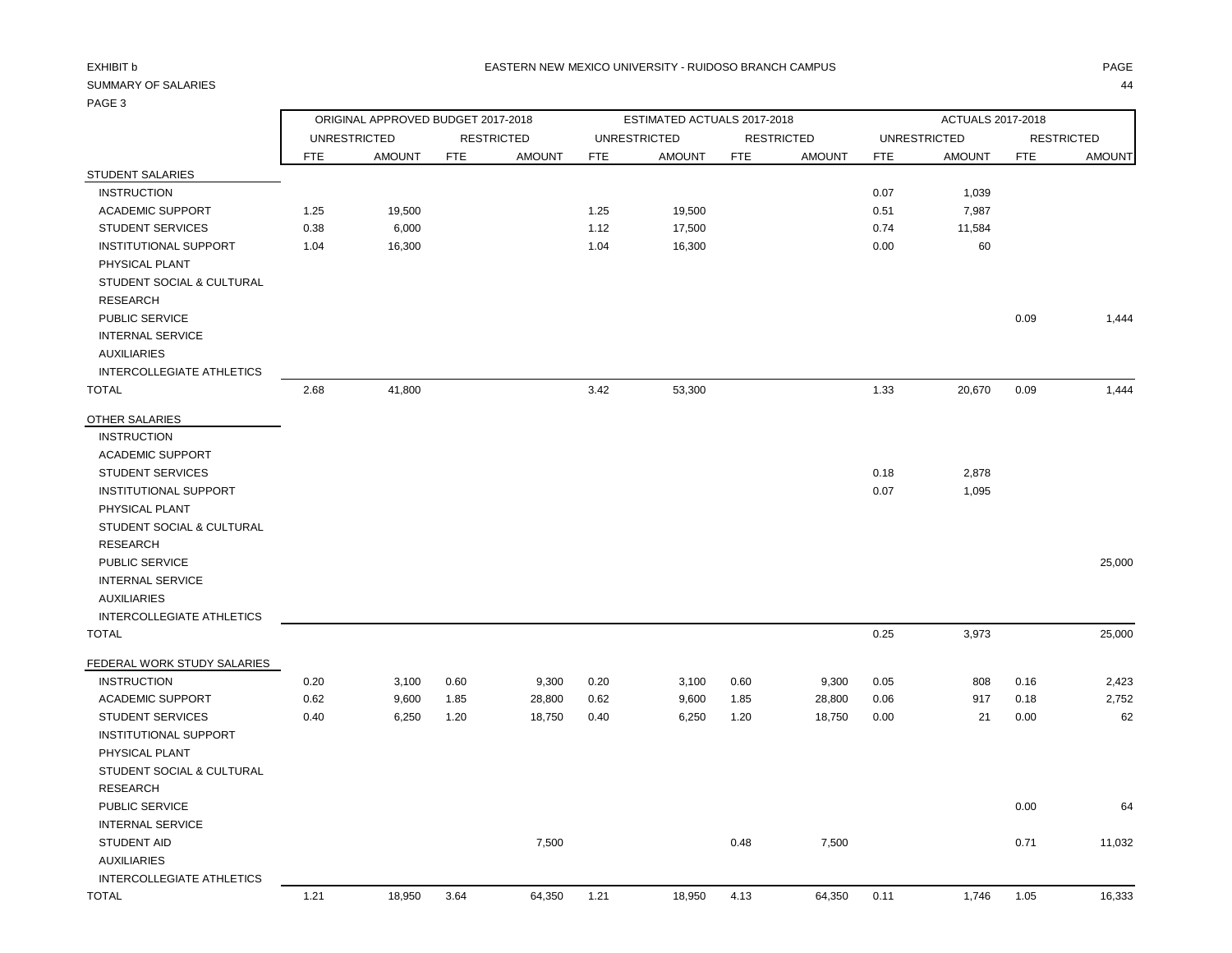|                              | ORIGINAL APPROVED BUDGET 2017-2018 |               |                   |               |            | ESTIMATED ACTUALS 2017-2018 |                   |               | ACTUALS 2017-2018   |               |                   |               |
|------------------------------|------------------------------------|---------------|-------------------|---------------|------------|-----------------------------|-------------------|---------------|---------------------|---------------|-------------------|---------------|
|                              |                                    | UNRESTRICTED  | <b>RESTRICTED</b> |               |            | UNRESTRICTED                | <b>RESTRICTED</b> |               | <b>UNRESTRICTED</b> |               | <b>RESTRICTED</b> |               |
|                              | <b>FTE</b>                         | <b>AMOUNT</b> | <b>FTE</b>        | <b>AMOUNT</b> | <b>FTE</b> | <b>AMOUNT</b>               | FTE               | <b>AMOUNT</b> | <b>FTE</b>          | <b>AMOUNT</b> | FTE               | <b>AMOUNT</b> |
| STATE WORK STUDY SALARIES    |                                    |               |                   |               |            |                             |                   |               |                     |               |                   |               |
| <b>INSTRUCTION</b>           |                                    |               |                   |               |            |                             |                   |               | 0.04                | 609           | 0.16              | 2,436         |
| <b>ACADEMIC SUPPORT</b>      |                                    |               |                   |               |            |                             |                   |               | 0.05                | 727           | 0.19              | 2,909         |
| <b>STUDENT SERVICES</b>      |                                    |               |                   |               |            |                             |                   |               | 0.06                | 970           | 0.25              | 3,879         |
| <b>INSTITUTIONAL SUPPORT</b> |                                    |               |                   |               |            |                             |                   |               |                     |               |                   |               |
| PHYSICAL PLANT               |                                    |               |                   |               |            |                             |                   |               |                     |               |                   |               |
| STUDENT SOCIAL & CULTURAL    |                                    |               |                   |               |            |                             |                   |               |                     |               |                   |               |
| <b>RESEARCH</b>              |                                    |               |                   |               |            |                             |                   |               |                     |               |                   |               |
| PUBLIC SERVICE               |                                    |               |                   |               |            |                             |                   |               |                     |               |                   |               |
| <b>INTERNAL SERVICE</b>      |                                    |               |                   |               |            |                             |                   |               |                     |               |                   |               |
| STUDENT AID                  |                                    |               |                   | 45,305        | 0.20       | 3,165                       | 1.01              | 15,825        |                     |               |                   |               |
| <b>AUXILIARIES</b>           |                                    |               |                   |               |            |                             |                   |               |                     |               |                   |               |
| INTERCOLLEGIATE ATHLETICS    |                                    |               |                   |               |            |                             |                   |               |                     |               |                   |               |
| <b>TOTAL</b>                 |                                    |               |                   | 45,305        | 0.20       | 3,165                       | 1.01              | 15,825        | 0.15                | 2,306         | 0.59              | 9,224         |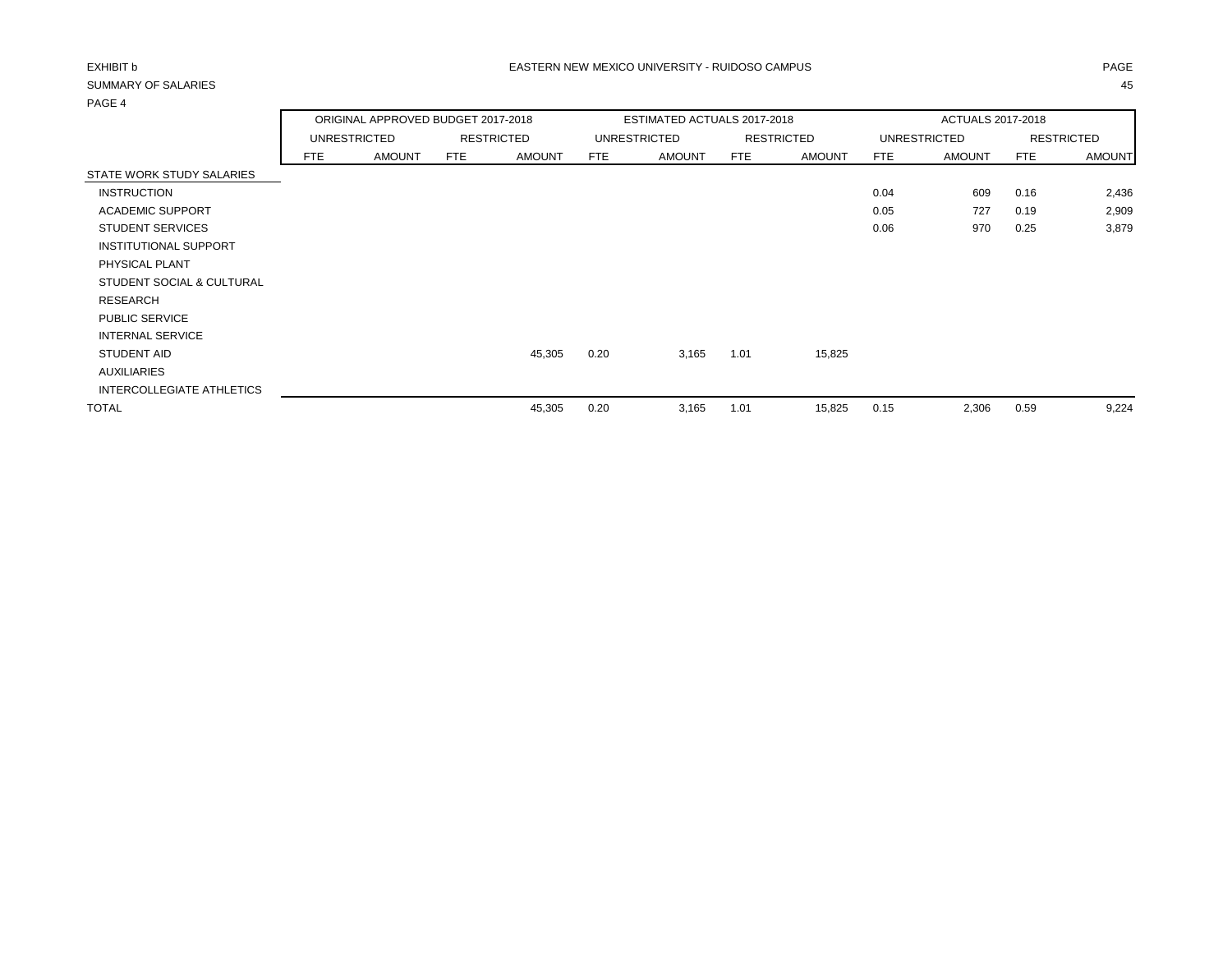## PAGE 5

|                             | ORIGINAL APPROVED BUDGET 2017-2018 |               |                   | ESTIMATED ACTUALS 2017-2018 |                     |               |                   | ACTUALS 2017-2018 |                     |               |                   |               |
|-----------------------------|------------------------------------|---------------|-------------------|-----------------------------|---------------------|---------------|-------------------|-------------------|---------------------|---------------|-------------------|---------------|
|                             | <b>UNRESTRICTED</b>                |               | <b>RESTRICTED</b> |                             | <b>UNRESTRICTED</b> |               | <b>RESTRICTED</b> |                   | <b>UNRESTRICTED</b> |               | <b>RESTRICTED</b> |               |
|                             | FTE.                               | <b>AMOUNT</b> | FTE               | <b>AMOUNT</b>               | <b>FTE</b>          | <b>AMOUNT</b> | <b>FTE</b>        | <b>AMOUNT</b>     | <b>FTE</b>          | <b>AMOUNT</b> | <b>FTE</b>        | <b>AMOUNT</b> |
| <b>TOTAL SALARIES</b>       |                                    |               |                   |                             |                     |               |                   |                   |                     |               |                   |               |
| PROFESSIONAL                | 15.00                              | 755,937       |                   |                             | 14.25               | 726,933       |                   |                   | 14.68               | 695,784       | 15.77             | 639,779       |
| <b>FACULTY</b>              | 24.29                              | 779,658       |                   |                             | 24.74               | 864,230       |                   |                   | 24.17               | 804,268       | 1.53              | 78,697        |
| <b>GRADUATE ASSISTANT</b>   |                                    |               |                   |                             |                     |               |                   |                   |                     |               |                   |               |
| <b>SUPPORT STAFF</b>        | 6.45                               | 173,605       |                   |                             | 7.38                | 205,594       |                   |                   | 7.00                | 176,647       | 1.91              | 62,803        |
| <b>TECHNICIAN</b>           | 4.00                               | 97,081        |                   |                             | 3.75                | 93,494        |                   |                   | 3.00                | 84,900        |                   |               |
| <b>MERIT POOL</b>           |                                    |               |                   |                             |                     |               |                   |                   |                     |               |                   |               |
| <b>STUDENT</b>              | 2.68                               | 41,800        |                   |                             | 3.42                | 53,300        |                   |                   | 1.33                | 20,670        | 0.09              | 1,444         |
| <b>OTHER</b>                |                                    |               |                   |                             |                     |               |                   |                   | 0.25                | 3,973         |                   | 25,000        |
| FEDERAL WORK STUDY          | 1.21                               | 18,950        | 3.64              | 64,350                      | 1.21                | 18,950        | 4.13              | 64,350            | 0.11                | 1,746         | 1.05              | 16,333        |
| <b>STATE WORK STUDY</b>     |                                    |               |                   | 45,305                      | 0.20                | 3,165         | 1.01              | 15,825            | 0.15                | 2,306         | 0.59              | 9,224         |
| <b>GRAND TOTAL SALARIES</b> | 53.63                              | 1,867,031     | 3.64              | 109,655                     | 54.95               | 1,965,666     | 5.14              | 80,175            | 50.69               | 1,790,294     | 20.94             | 833,280       |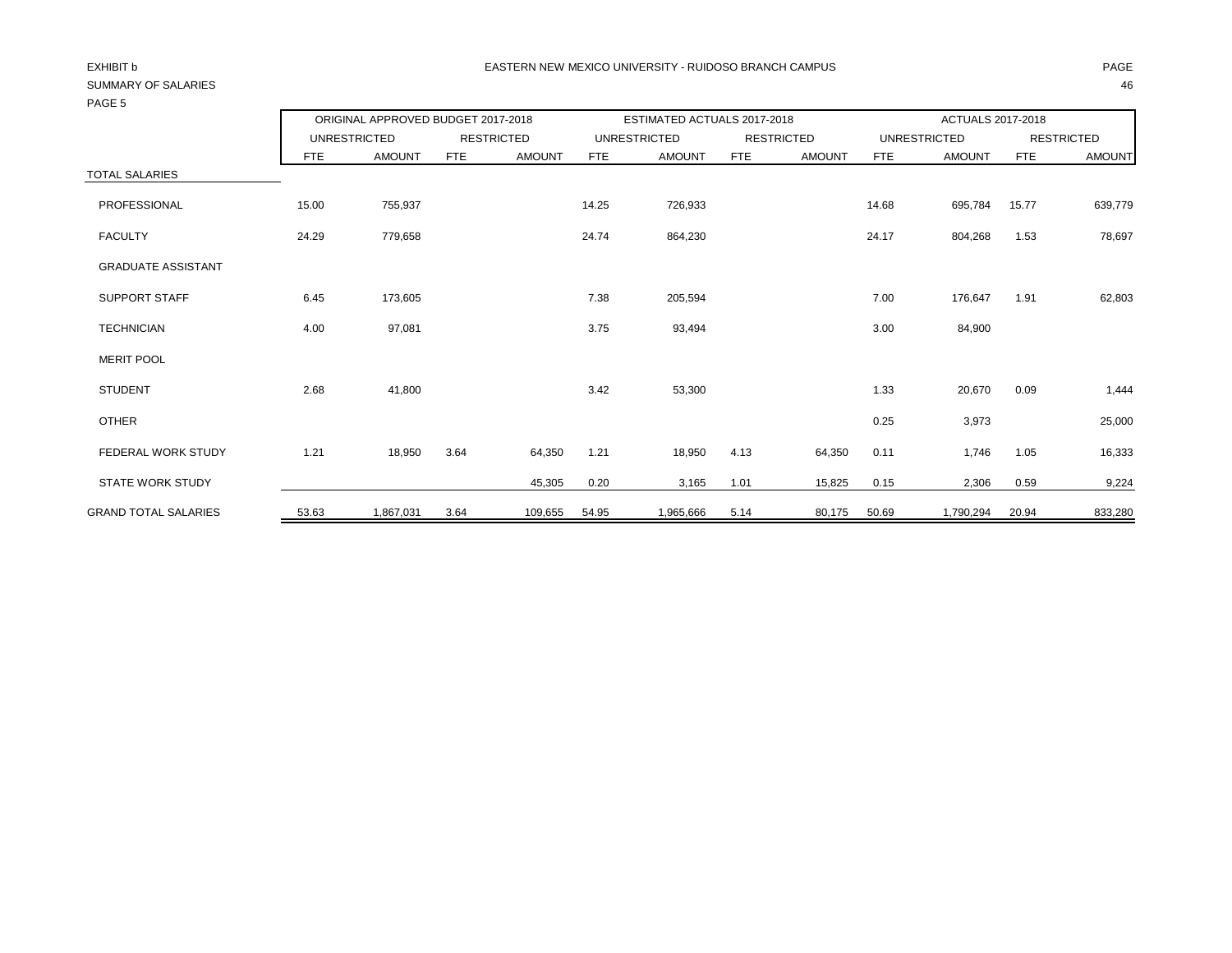|                                              | PROPOSED BASE          |
|----------------------------------------------|------------------------|
|                                              | <b>SALARY INCREASE</b> |
|                                              |                        |
| u                                            |                        |
| <b>RETURNING FACULTY</b>                     | 2%                     |
| ADJUNCT FACULTY                              | $0\%$                  |
| AT-WILL EMPLOYEES                            | 2%                     |
| RETURNING PROFESSIONAL STAFF (FLSA EXEMPT)   | 2%                     |
| RETURNING SUPPORT STAFF (FLSA NON-EXEMPT)    | 2%                     |
| <b>GRADUATE ASSISTANT/TEACHING ASSISTANT</b> | $0\%$                  |
| <b>STUDENTS</b>                              | $0\%$                  |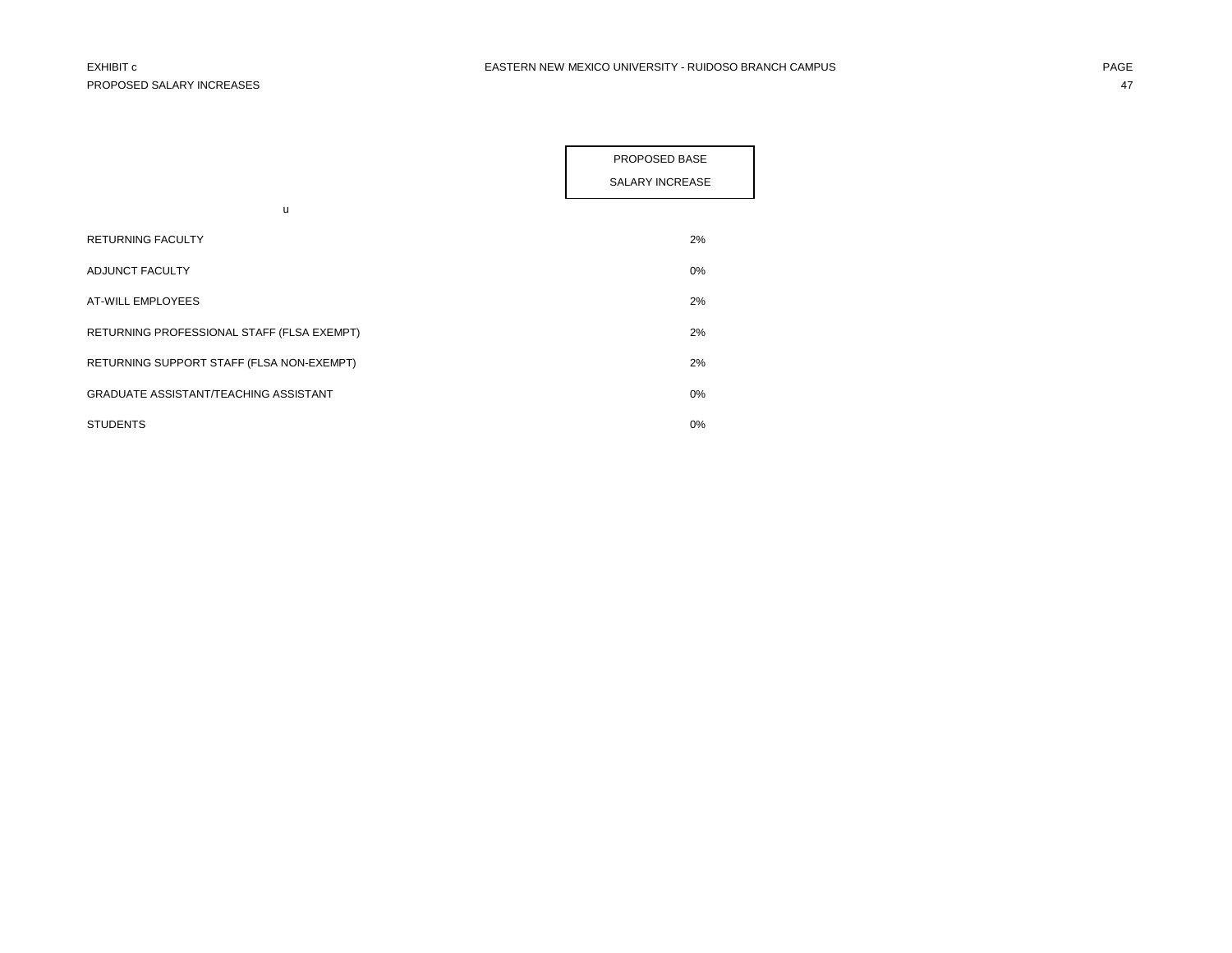### EXHIBIT d PAGE EASTERN NEW MEXICO UNIVERSITY - RUIDOSO BRANCH CAMPUS

TUITION, SUMMER SESSION REQUIRED FEES, REVENUE FROM FEES AND BOARD RATES 48

PAGE 1

|                                              | ORIGINAL APPROVED BUDGET 2017-2018 | ESTIMATED ACTUALS 2017-2018 | ACTUALS 2017-2018 |
|----------------------------------------------|------------------------------------|-----------------------------|-------------------|
|                                              |                                    |                             |                   |
|                                              |                                    |                             |                   |
| <b>REGULAR SEMESTER</b>                      |                                    |                             |                   |
| UNDERGRADUATE TUITION                        |                                    |                             |                   |
| PART-TIME STUDENTS (HOURLY RATE)             |                                    |                             |                   |
| <b>RESIDENT IN-DISTRICT</b>                  | 45.00                              | 45.00                       | 45.00             |
| <b>RESIDENT OUT-OF-DISTRICT</b>              | 60.00                              | 60.00                       | 60.00             |
| <b>NON RESIDENT</b>                          | 168.00                             | 168.00                      | 168.00            |
| FULL-TIME STUDENTS (PER SEMESTER)            |                                    |                             |                   |
| <b>RESIDENT IN-DISTRICT</b>                  | 540.00                             | 540.00                      | 540.00            |
| RESIDENT OUT-OF-DISTRICT                     | 720.00                             | 720.00                      | 720.00            |
| <b>NON RESIDENT</b>                          | 2,016.00                           | 2,016.00                    | 2,016.00          |
| REQUIRED FEES (ITEMIZED USED ON EX d PAGE 2) |                                    |                             |                   |
| <b>RESIDENT IN-DISTRICT</b>                  | 50.00                              | 50.00                       | 50.00             |
| RESIDENT OUT-OF-DISTRICT                     | 50.00                              | 50.00                       | 50.00             |
| <b>NON RESIDENT</b>                          | 50.00                              | 50.00                       | 50.00             |
| TOTAL TUITION & REQUIRED FEES                |                                    |                             |                   |
| FULL-TIME UNDERGRADUATE                      |                                    |                             |                   |
| <b>RESIDENT IN-DISTRICT</b>                  | 590.00                             | 590.00                      | 590.00            |
| <b>RESIDENT OUT-OF-DISTRICT</b>              | 770.00                             | 770.00                      | 770.00            |
| <b>NON RESIDENT</b>                          | 2.066.00                           | 2.066.00                    | 2,066.00          |

| ROOM RATES   | **NOT APPLICABLE** |
|--------------|--------------------|
| MAXIMUM RATE |                    |
| MINIMUM RATE |                    |
|              |                    |
| BOARD RATES  | **NOT APPLICABLE** |

RATE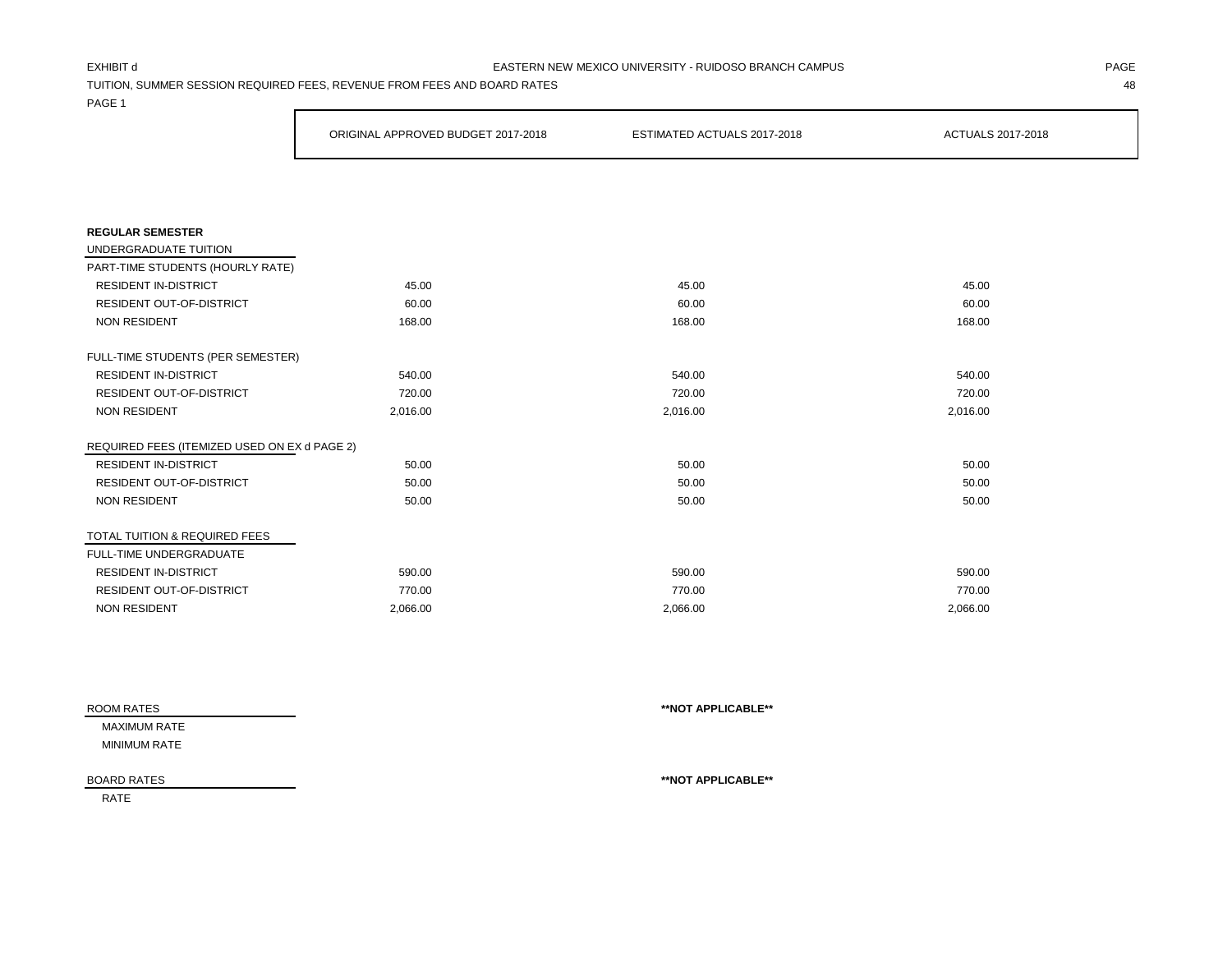| REQUIRED FEES--ITEMIZED USES<br>PAGE 2 |                                    |                             | 49                |
|----------------------------------------|------------------------------------|-----------------------------|-------------------|
|                                        | ORIGINAL APPROVED BUDGET 2017-2018 | ESTIMATED ACTUALS 2017-2018 | ACTUALS 2017-2018 |
|                                        |                                    |                             |                   |
|                                        |                                    |                             |                   |
| DISTRIBUTION OF REQUIRED FEES          |                                    |                             |                   |
| INSTUTIONAL TECHNOLOGY FEE             | 50                                 | 50                          | 50                |
| <b>TOTAL</b>                           | 50                                 | 50                          | 50                |
|                                        |                                    |                             |                   |
|                                        |                                    |                             |                   |
|                                        |                                    |                             |                   |
| ON-LINE COURSE FEES                    |                                    |                             |                   |
| COST PER CREDIT HOUR                   | 10                                 | 10                          | 10                |

 $\blacksquare$  TOTAL to the contract of the contract of the contract of the contract of the contract of the contract of the contract of the contract of the contract of the contract of the contract of the contract of the contract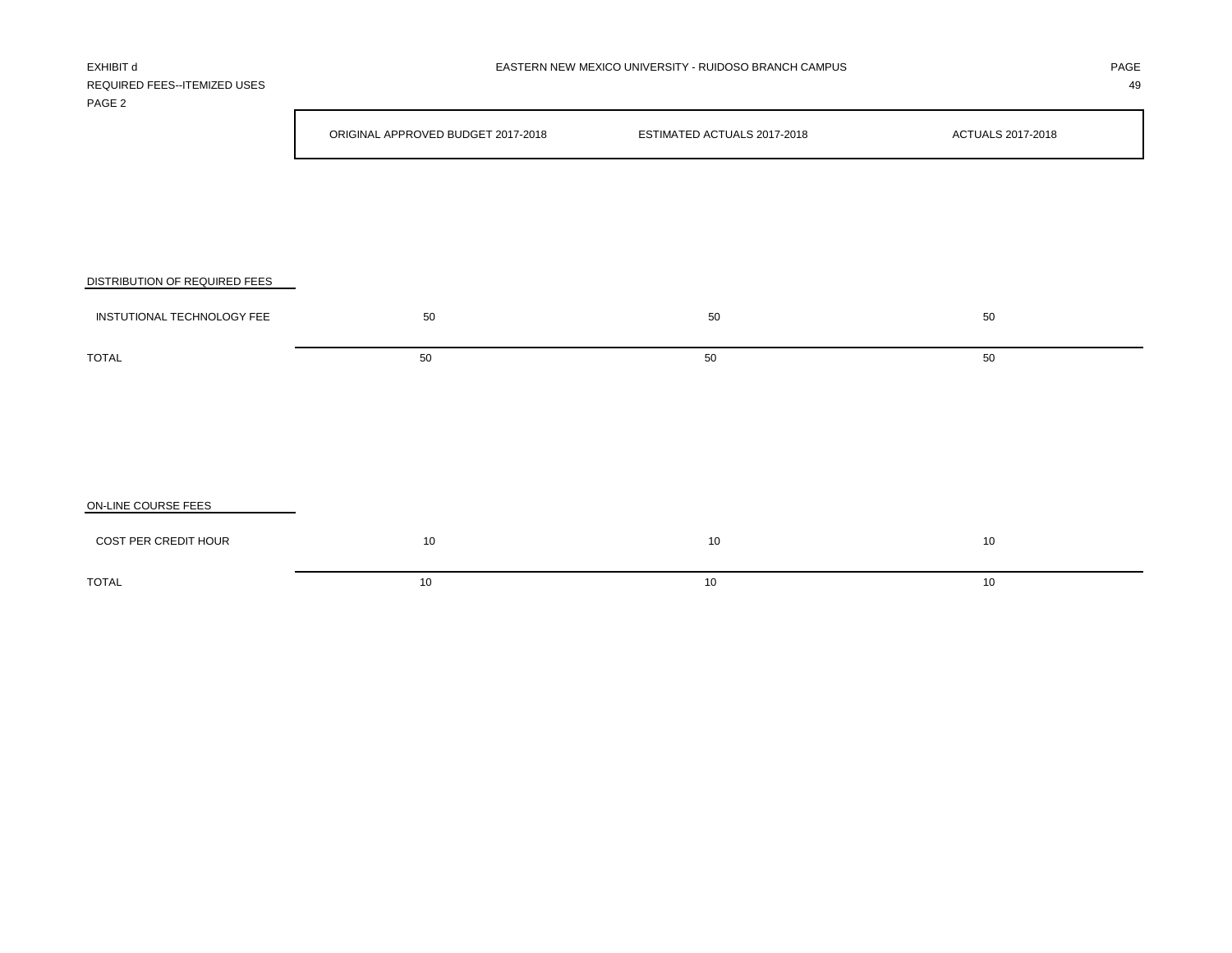## SALARIES OF PRINCIPAL OFFICERS 50

### EXHIBIT e PAGE EASTERN NEW MEXICO UNIVERSITY - RUIDOSO BRANCH CAMPUS AND THE PAGE AND PAGE

|                                      |                 |            | ESTIMATED ACTUALS 2017-2018 | <b>ACTUALS 2017-2018</b> |  |
|--------------------------------------|-----------------|------------|-----------------------------|--------------------------|--|
| <b>POSITION</b>                      | <b>NAME</b>     |            |                             |                          |  |
| EXHIBIT 11<br>DEAN, STUDENT LEARNING | LAROCHE         |            | 74,909                      | 74,909                   |  |
| EXHIBIT 13                           |                 |            |                             |                          |  |
| PRESIDENT, RUIDOSO                   | ALRED           | 6 MONTHS   | 55,473                      | 73,902                   |  |
| PRESIDENT, RUIDOSO                   | <b>CARSTENS</b> | 5.5 MONTHS | 57,750                      | 58,153                   |  |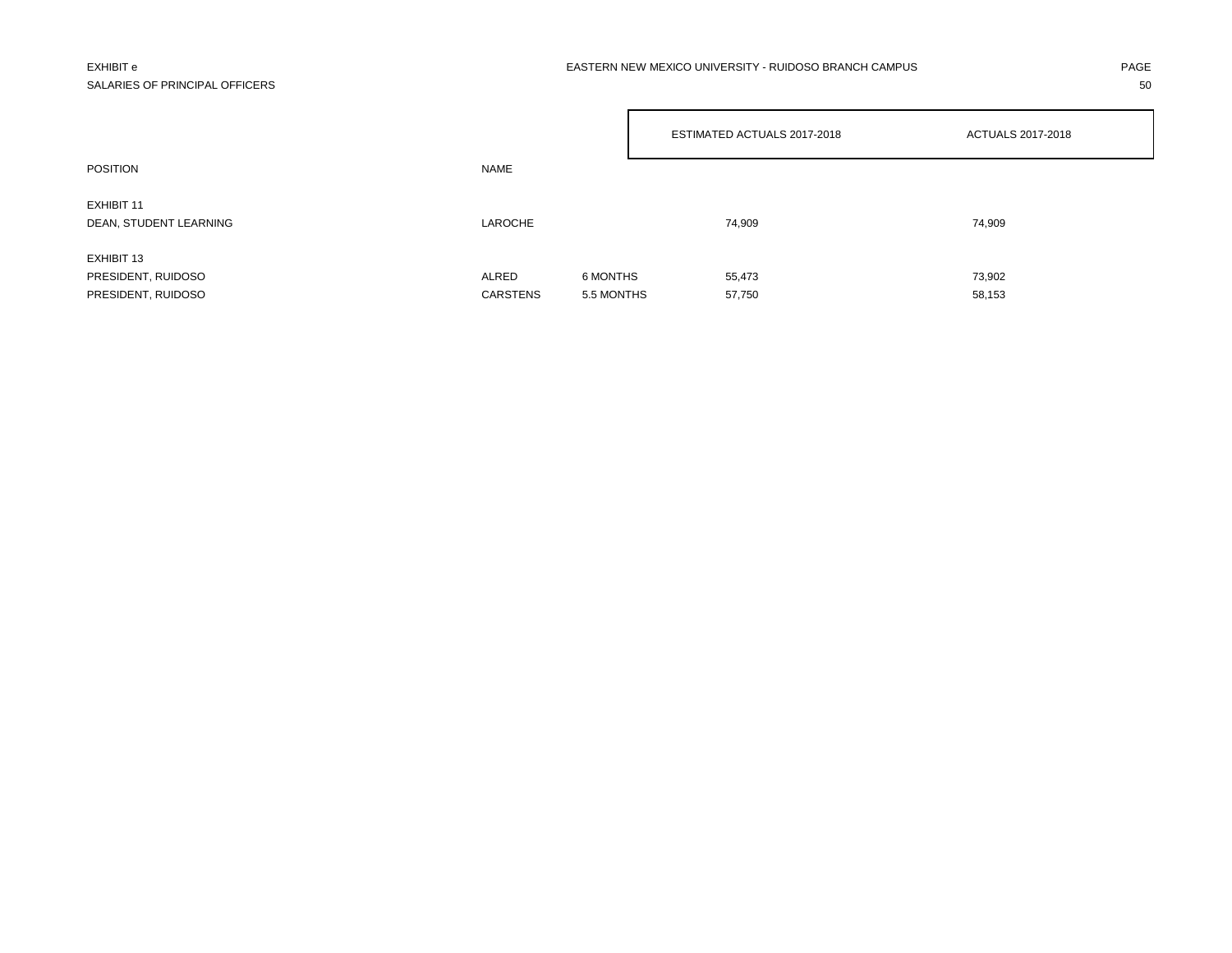PERKINS STUDENT LOAN FUNDS 51 (NDSL)

ORIGINAL APPROVED BUDGET 2017-2018 ESTIMATED ACTUALS 2017-2018 ACTUALS 2017-2018

**\*\*NOT APPLICABLE\*\***

FEDERAL GRANT

TRANSFER FROM I & G